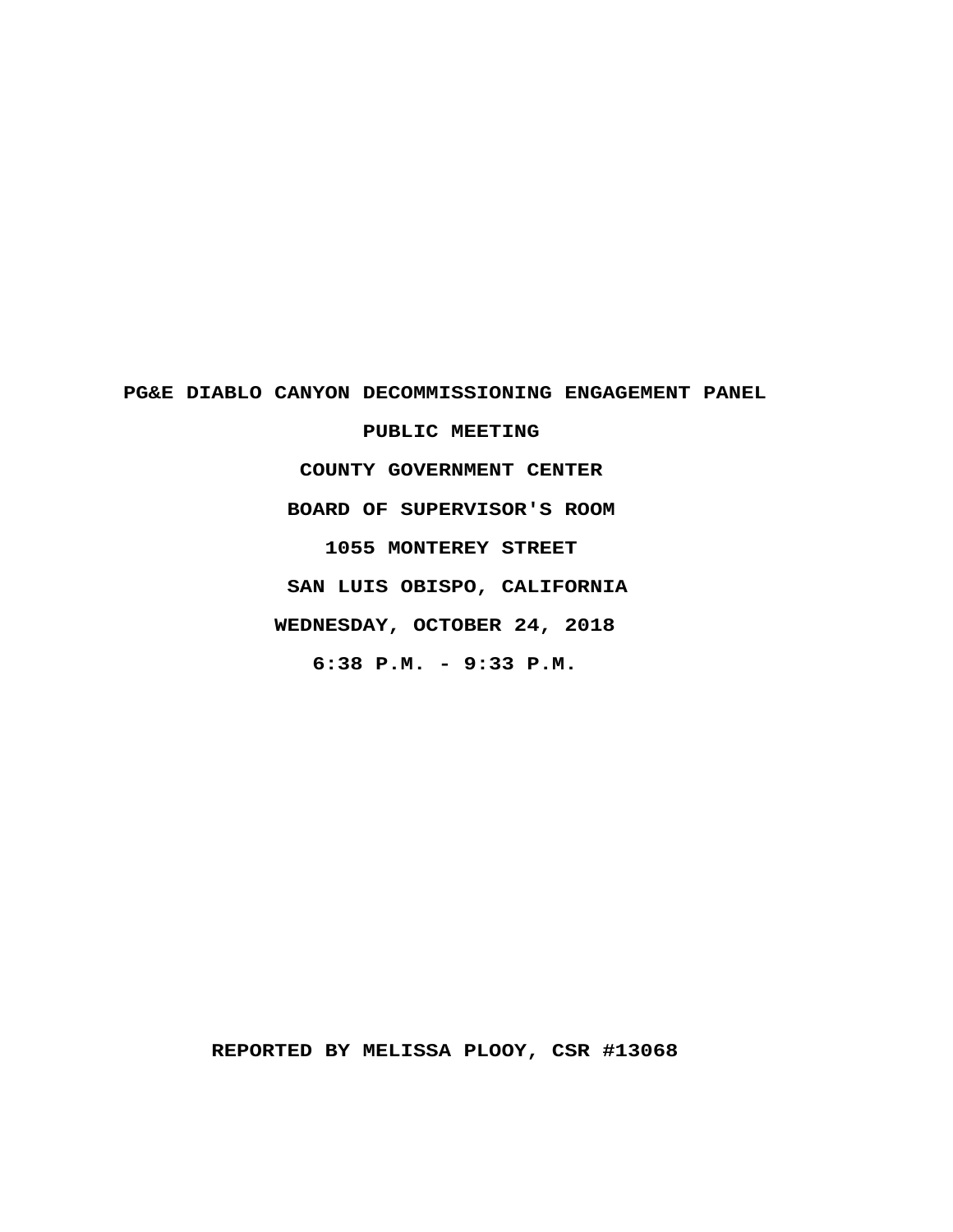| 1              | MR. ANDERS: Good evening, everyone. My name              |
|----------------|----------------------------------------------------------|
| $\overline{2}$ | is Chuck Anders and I am the facilitator for the Diablo  |
| 3              | Canyon Decommissioning Engagement Panel and welcome to   |
| 4              | the sixth meeting of the panel, sixth public meeting.    |
| 5              | Tonight's topic is emergency planning. Before we begin   |
| 6              | the meeting, we want to take a moment to go over our     |
| 7              | safety procedures. So, Adam, if you could brief us,      |
| 8              | please.                                                  |
| 9              | MR. PASION: Thanks, Chuck. Would all with the            |
| 10             | safety assignments please raise your hands. Thank you.   |
| 11             | So we have an exit here, to the left of here, and you    |
| 12             | can also exit out the rear here and to exit to the lobby |
| 13             | and go right or left and you'll be on Monterey or        |
| 14             | Higuera Street, and if we experience an earthquake       |
| 15             | tonight, just duck down and cover as best as you can and |
| 16             | then we have an instance lead who will assist us in      |
| 17             | evacuating the building. Thank you, Chuck.               |
| 18             | MR. ANDERS: Thank you very much. Next, we                |
| 19             | want to hear from our PG&E representative, Mr. Tom       |
| 20             | Jones.                                                   |
| 21             | MR. JONES: Thanks, Chuck. On behalf of Jon               |
| 22             | Franke, Vice president of safety, he's unable to attend  |
| 23             | the meeting. His travel schedule had a little wrinkle.   |
| 24             | So the understudy gets to finally participate. So Jon    |
| 25             | sends his regrets and he'll be watching the replay of    |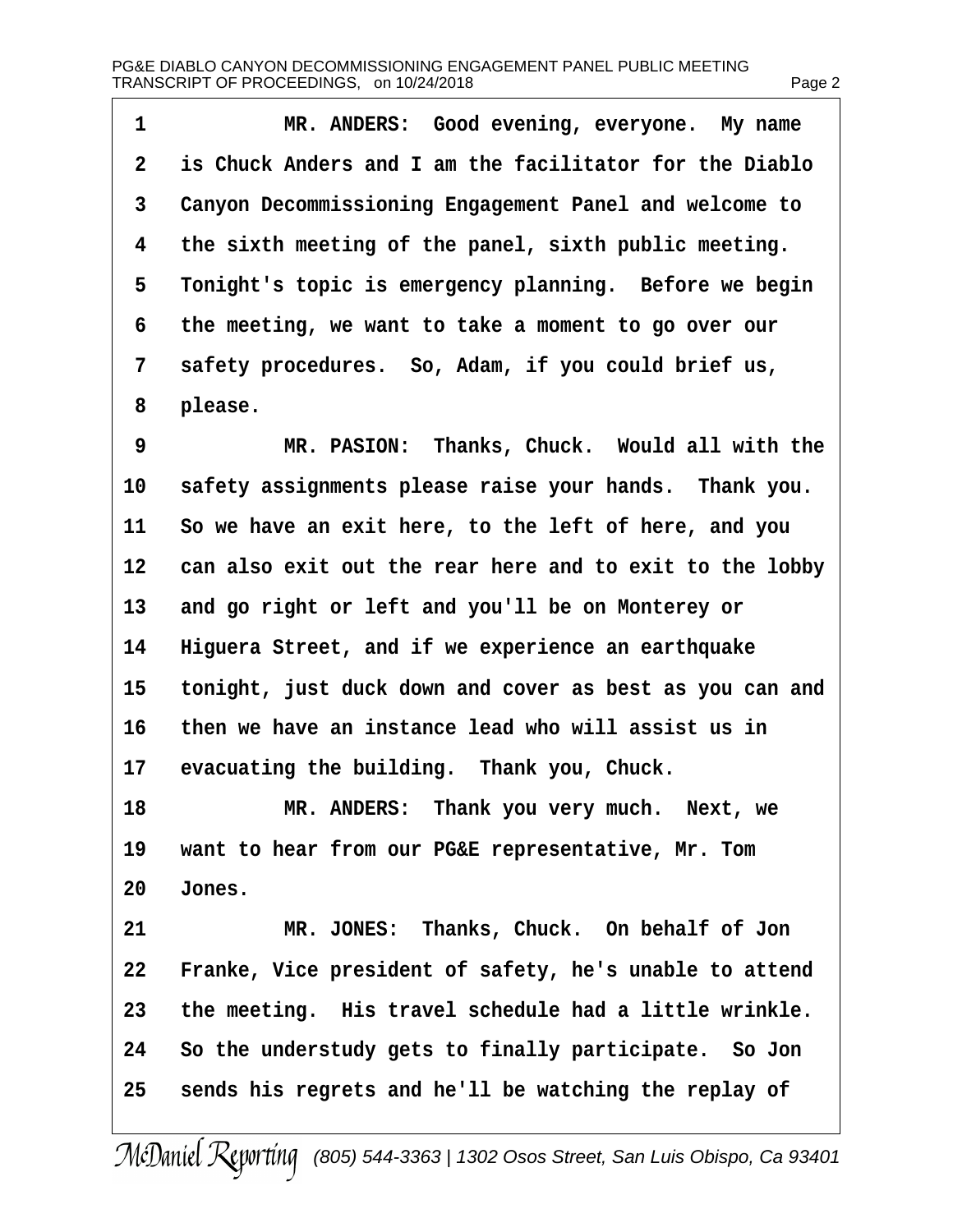1 the tape.

2 A quick update on the project here. First of 3 all, the project is still on track for making its filing 4 in December with the California Public Utilities 5 Commission. So that's a good development. Eric Nelson 6 is here if you have any questions after the meeting, he 7 and his project team. 8 Second, we had a workshop last week with the 9 Public Utilities Commission that dealt with some of the 10 pre-planning activities we'd like to do where we filed a 11 request for what's called a memorandum account and that 12 was to pool some of those planning dollars forward by 13 years to shorten the project overall. The 14 administrative law judge assigned to that attendant, as 15 well as President's Picker's office and representatives 16 from TURN, The Utility Reform Network. So that public 17 workshop ran about two hours and we'll send out to the 18 panel the scope of order what that procedure will look 19 like over the next coming months because it will affect 20 this project. We're hoping for a favorable ruling again 21 to pool some of those planning dollars forward so we 22 don't have to wait until a certain period of time. 23 Today was a very busy day and, ironically, 24 tonight we're working on emergency planning. Today was 25 our biannual exercise, it's called an evaluative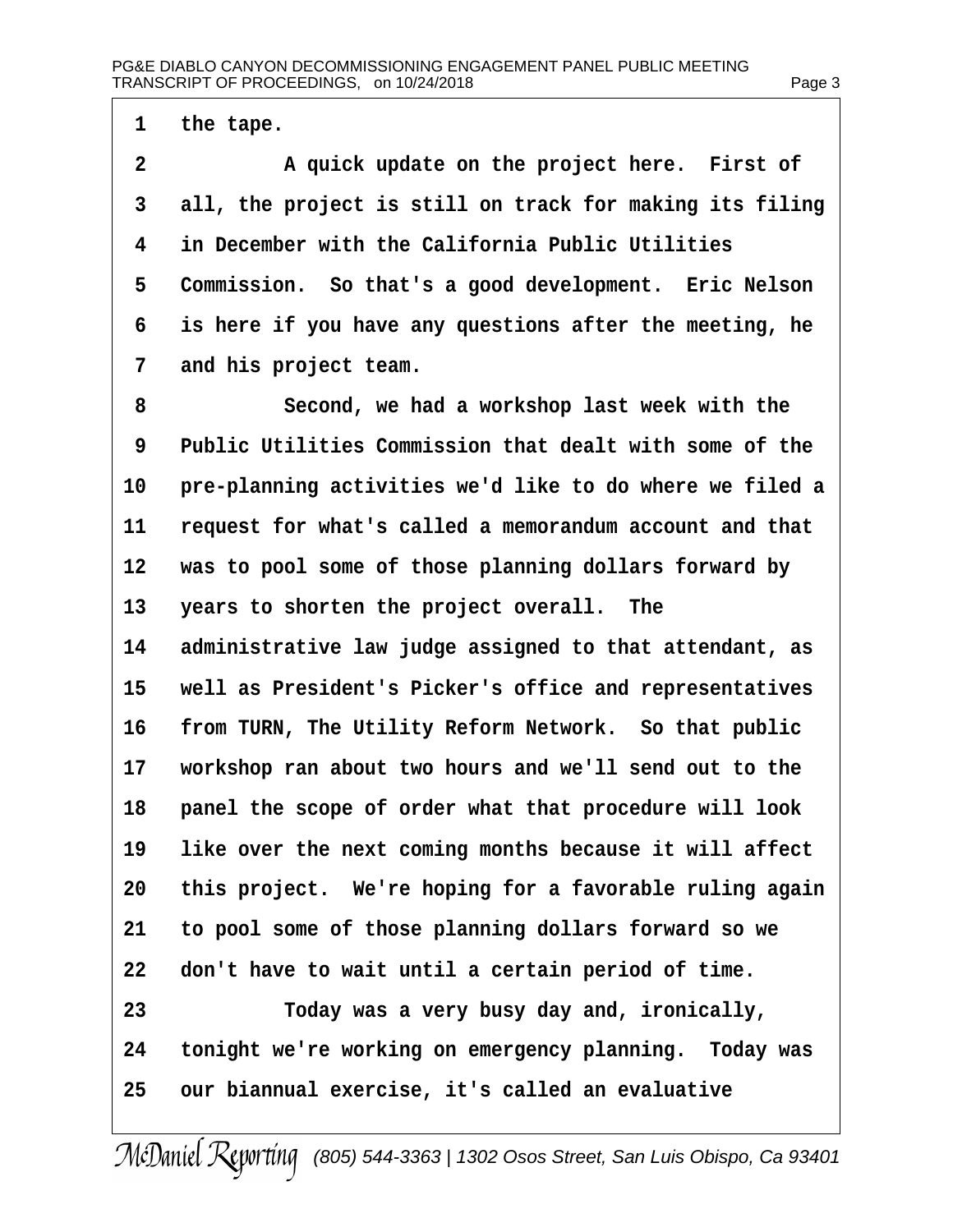| exercise, to demonstrate to your regulators that we can<br>1   |
|----------------------------------------------------------------|
| 2<br>protect the health and safety of the public. This is a    |
| 3<br>massive emergency planning drill that involves several    |
| hundred people, including the full complement of PG&E's<br>4   |
| Emergency Response Organization and members from the<br>5      |
| County Office of Emergency Services, local<br>6                |
| jurisdictions, the State of California and also the<br>7       |
| 8<br>Nuclear Regulatory Commission. So that result will come   |
| 9<br>out in a couple of months, but that evaluated exercise    |
| 10<br>occurred today. So some of our members are here. They    |
| 11<br>started about 7 this morning and ran about a 9-hour      |
| 12 drill.                                                      |
| 13<br>And then, also, tonight we're joined by Bruce            |
| Watson. He's the chief of the reactor decommissioning<br>14    |
| 15<br>branch. He'll be presenting to you, as well as Ron       |
| Alsop from the County Office of Emergency Services, who<br>16  |
| was in the aforementioned drill. So that's the lineup<br>17    |
| we have for you tonight. Thank you for your support and<br>18  |
| all the time you put into this committee. It's much<br>19      |
| appreciated.<br>20                                             |
| MR. ANDERS: Thank you very much, Tom. Moving<br>21             |
| on to the next agenda, I just want to go over the agenda<br>22 |
| for this evening. Mr. Bruce Watson from the NRC will<br>23     |
| provide an overview of reactor decommissioning process.<br>24  |
| We will take a break after that and Tom Jones and<br>25        |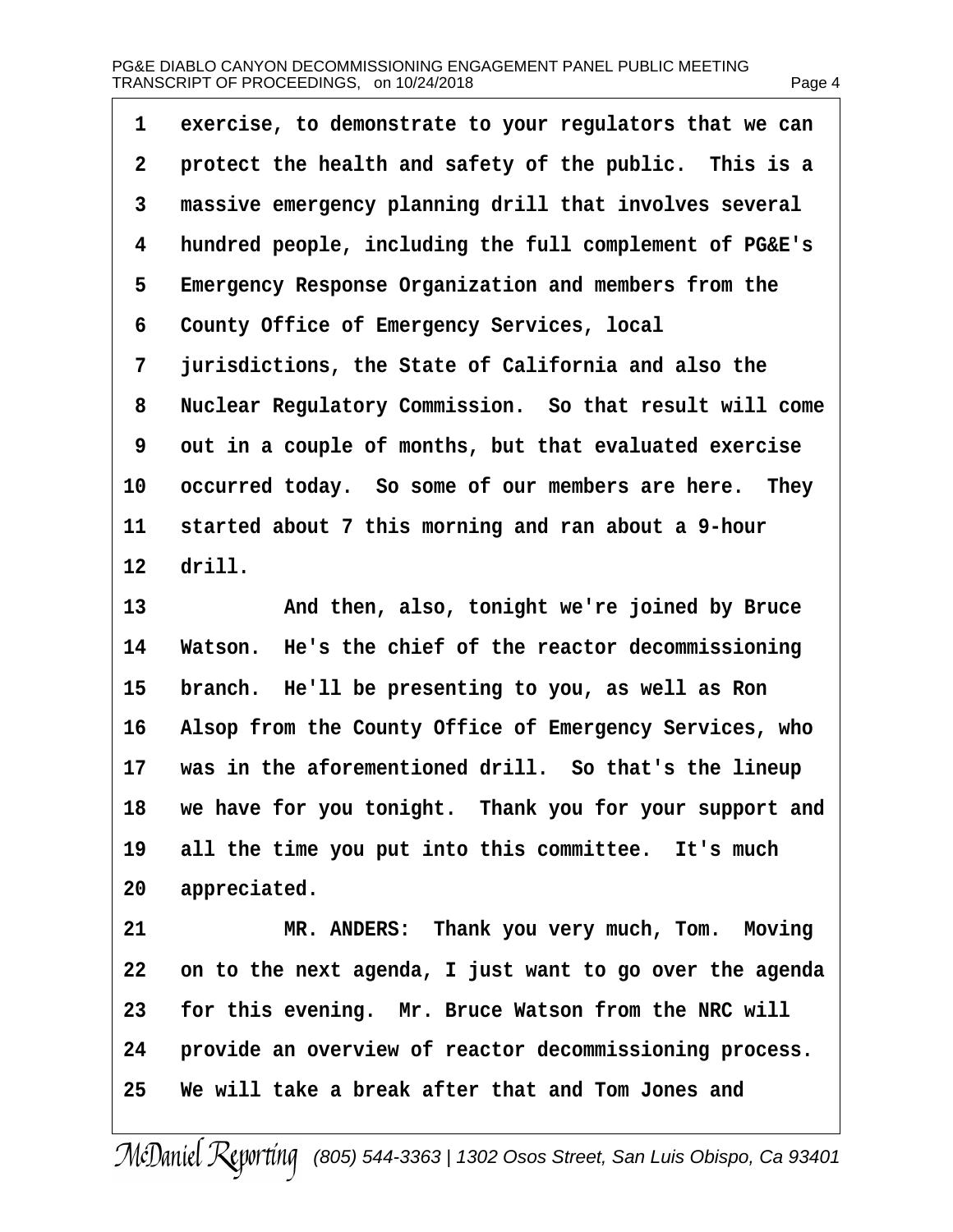| 1              | Mr. Alsop from the county will then talk about the          |
|----------------|-------------------------------------------------------------|
| $\overline{2}$ | regional emergency planning process during                  |
| 3              | decommissioning. We'll have the opportunity for public      |
| 4              | comment and the panel will then discuss and make            |
| 5              | observations with regard to the public comment and          |
| 6              | anything else that they've heard, then we'll go through     |
| 7              | an introduction of our next meeting topic and summary of    |
| 8              | the meeting. So that's our basic agenda for this            |
| 9              | evening.                                                    |
| 10             | With that, I would like to introduce our first              |
| 11             | speaker, Mr. Bruce Watson. He is chief of the reactor       |
| 12             | decommissioning branch of the NRC. So he is going to        |
| 13             | talk about --                                               |
| 14             | MR. KARLIN: Chuck, may I just take a moment to              |
| 15             | recognize and thank the Diablo Canyon Independent Safety    |
| 16             | Committee members who are here this evening, the            |
| 17             | distinguished guests. They are meeting today and            |
|                | 18 tomorrow down in Avila Beach and they are an entity that |
| 19             | have been in existence for 28-plus years. There are         |
| 20             | three members. All of them are Ph.D.s in nuclear            |
| 21             | engineering, Dr. Peterson, Dr. Bob Budnitz and Dr. Peter    |
| 22             | Lamb, and we very much thank the fact that they have        |
| 23             | come to observe. They are not here to speak or on the       |
| 24             | agenda and, also, they have brought some of their key       |
| 25             | staff people who helped them, Fernan Wardell and Rick       |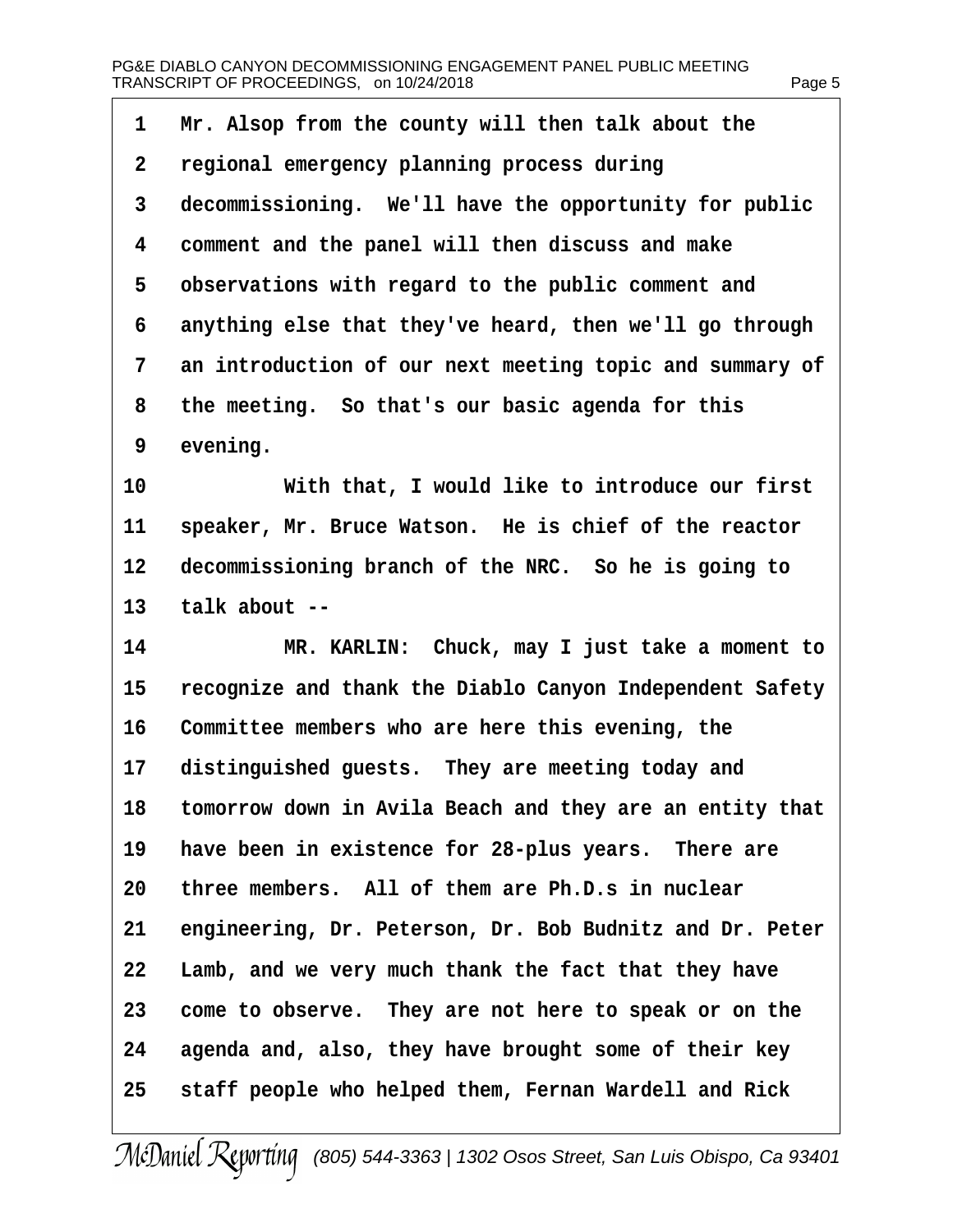| 1  | McWarder. Some of us attended their meeting today and I  |
|----|----------------------------------------------------------|
| 2  | will attend their meeting tomorrow and it's a            |
| 3  | conjunction of events that they happen to be meeting     |
| 4  | today, as well. So thank you for coming. Thank you,      |
| 5  | Chuck.                                                   |
| 6  | MR. ANDERS: Alex, thank you for recognizing              |
| 7  | them. We'd like to proceed with the first speaker, and   |
| 8  | before we do, I want to indicate that anyone who wants   |
| 9  | to make any public comments tonight need to fill out a   |
| 10 | blue card. The blue cards are in the back of that part   |
| 11 | of the room and provide them to one of the PG&E folks in |
| 12 | either the white or blue shirts and provide that before  |
| 13 | the break. So during the break, we will compile those    |
| 14 | cards and then we'll provide the opportunity for public  |
| 15 | comment.                                                 |
| 16 | So, Mr. Watson. Bruce is right up here. As I             |
| 17 | mentioned, Bruce is chief of the reactor decommissioning |
|    | 18 branch of the NRC. Go ahead, sir.                     |
| 19 | MR. WATSON: Okay. Thank you for having me                |
| 20 | invited tonight. We'd like to share some of the process  |
| 21 | we follow. I'm sure there's lots of questions about the  |
| 22 | decommissioning process and the rulemaking that's in     |
| 23 | progress. So with that, I'll go ahead and start.         |
| 24 | Next slide. Do I control it here? Okay. I                |
| 25 | don't think you can read the bottom line there, but our  |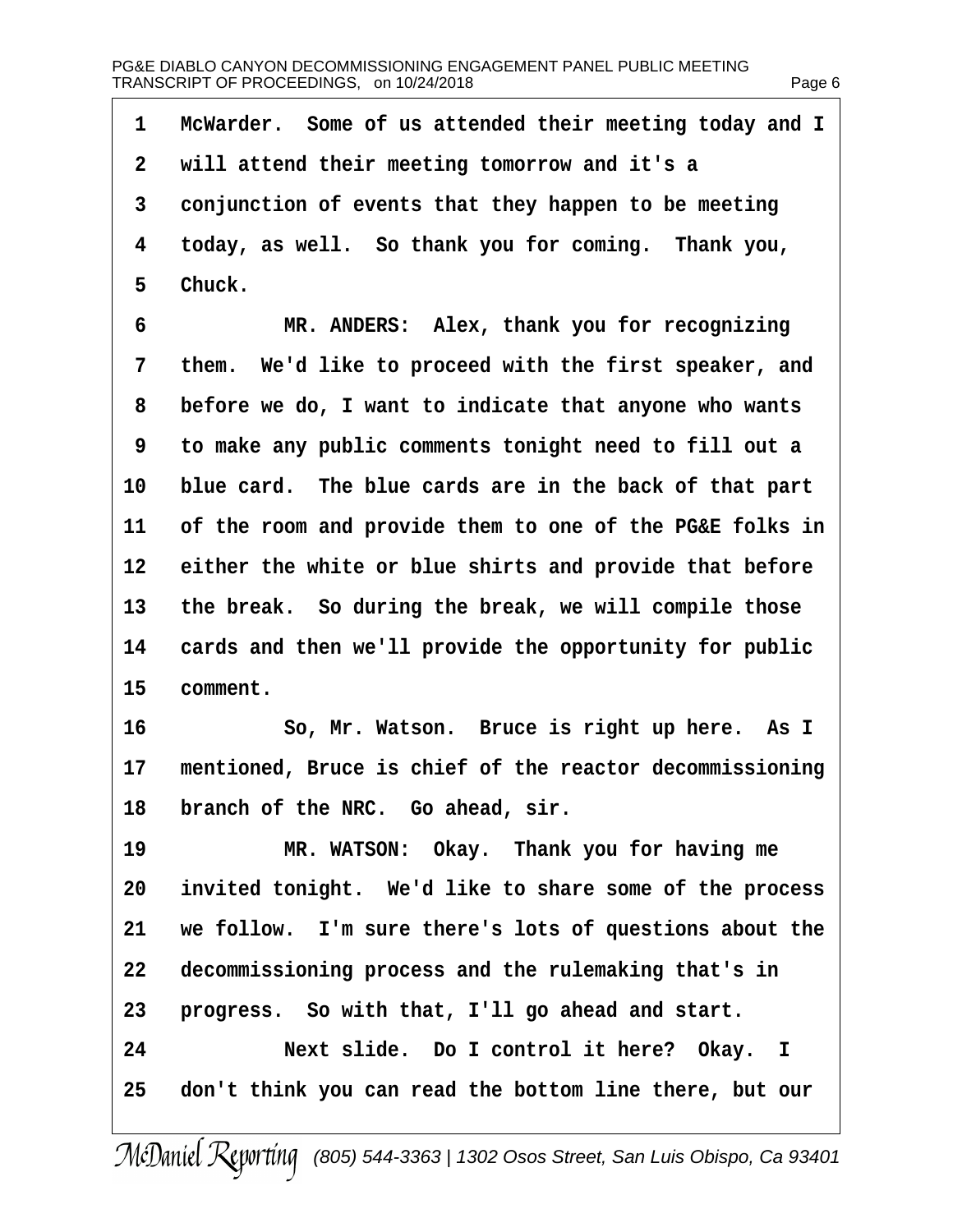| 1  | regulations went into effect in 1997, the                |
|----|----------------------------------------------------------|
| 2  | decommissioning regulations, along with a major issuance |
| 3  | of guidance and how to implement those regulations.      |
| 4  | Since 1997, we've terminated more than 80 complex        |
| 5  | radioactive material facilities and that would include   |
| 6  | 10 nuclear power plants, about 18 research reactors and  |
| 7  | the rest being complex material sites.                   |
| 8  | As you can see, in the last year, we terminated          |
| 9  | three sites, a major fuel cycle facility, which is a     |
| 10 | very complex site with lots of groundwater issues,       |
| 11 | another complex site, which was basically a burial       |
| 12 | ground that was remediated, and then the third was a     |
| 13 | State University of New York at Buffalo Research         |
| 14 | Reactor, which was quite a nice facility to decommission |
| 15 | with its laboratories. So it's fairly complex.           |
| 16 | Next slide, please. The guiding principals for           |
| 17 | decommissioning are, of course, protection of the        |
| 18 | workers, making sure the plant stays secure, protection  |
| 19 | of the public, communications and outreach with external |
| 20 | stakeholders. Up on the one picture on the left there,   |
| 21 | you can see a steam generator being prepared for         |
| 22 | shipment as a large component and then the picture down  |
| 23 | below is a public meeting at Vermont.                    |
| 24 | Next slide. The process of decommissioning is            |
| 25 | basically removing the reactor's facility safely from    |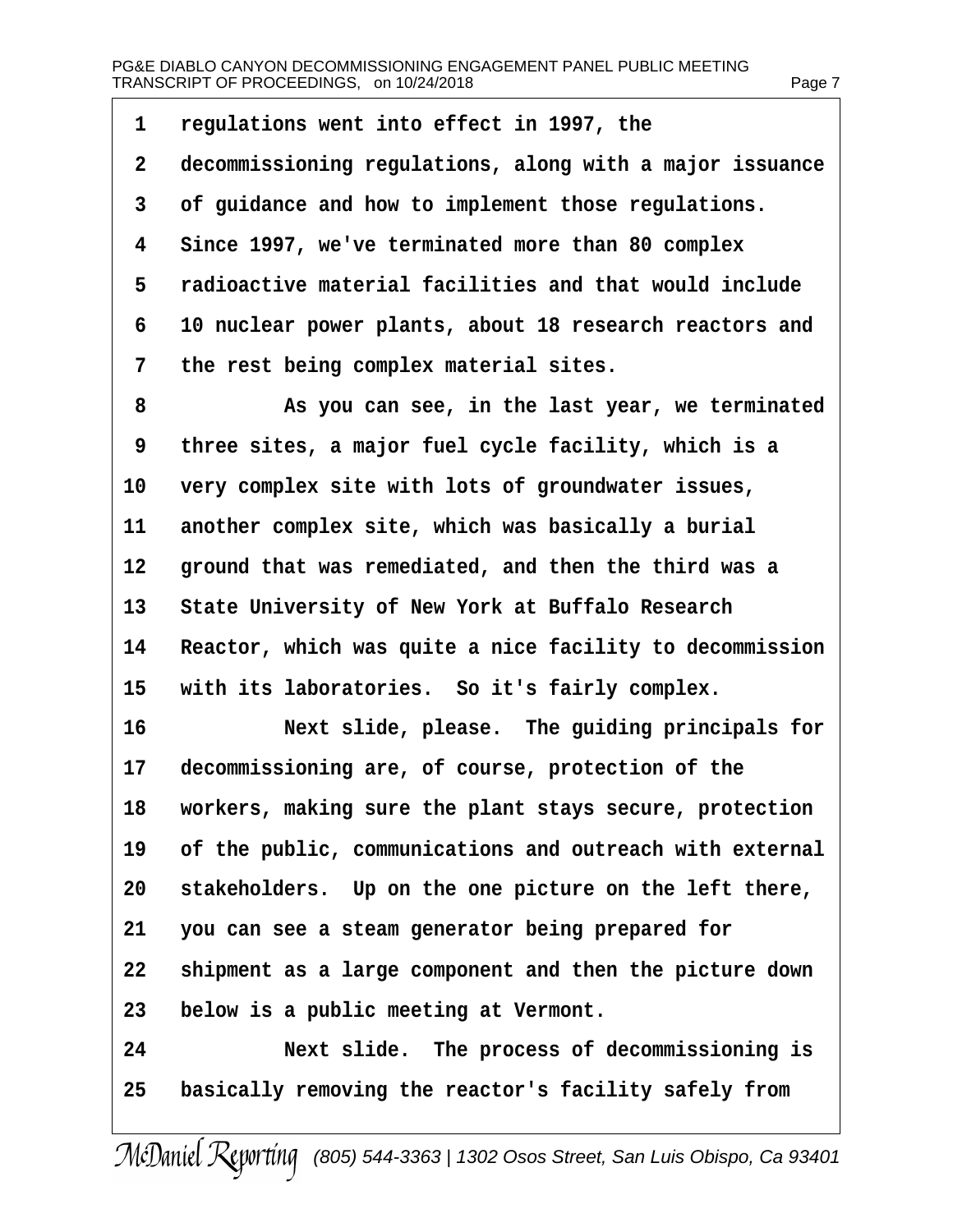| 1  | the operating mode to a permanent shutdown and condition |
|----|----------------------------------------------------------|
| 2  | and reducing the residual radioactivity to a level that  |
| 3  | permits the release of the property for unrestricted use |
| 4  | and termination of the license. We have strict           |
| 5  | requirements in a process we follow for ensuring that    |
| 6  | the radioactive material is removed. We do surveys to    |
| 7  | confirm that when the licensee is completing the         |
| 8  | decommissioning work. In pictured here is Maine Yankee.  |
| 9  | In this case, the state of Maine and the utility agreed  |
| 10 | to go to a green field. It's not a requirement of the    |
| 11 | NRC. So you have the plant on the left and picture on    |
| 12 | the right is one that I took where the reactor and       |
| 13 | everything used to be. So it was green-fielded, but as   |
| 14 | I say, it's not a requirement of the NRC.                |
| 15 | Next slide, please. The initial steps for                |
| 16 | decommissioning, basically there's two certifications    |
| 17 | have to be made by the licensee. They have to say --     |
| 18 | send us a letter saying that they have certified that    |
| 19 | they have permanently ceased operations and they are     |
| 20 | required to send us a letter that says that they have    |
| 21 | permanently refueled -- defueled the reactors, so all    |
| 22 | the reactor fuel has been removed from the vessel,       |
| 23 | reactor vessel, and, at that point, they can no longer   |
| 24 | put the fuel back in the reactor and operate the plant.  |
| 25 | So the plant is officially in decommissioning with that  |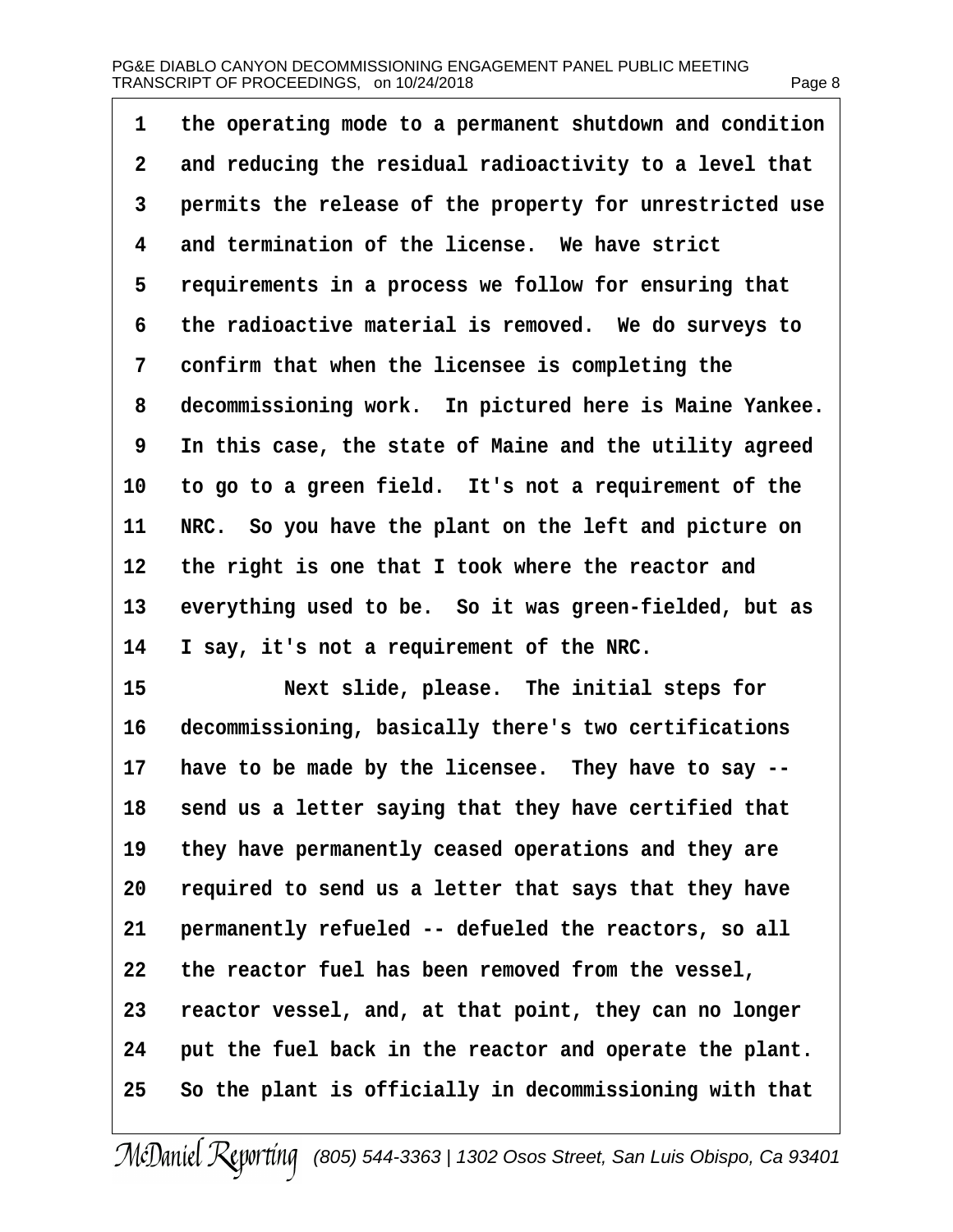| 1            | second certification. Up until that point, they can      |
|--------------|----------------------------------------------------------|
| $\mathbf{2}$ | change their mind. So that's where they have to go.      |
| 3            | We've had plants announce they're shutting down and then |
| 4            | continue to operate because they got rate release in a   |
| 5            | few cases. The other key thing that's submitted to us    |
| 6            | is they have to submit to us the post-shutdown           |
| 7            | decommissioning activities report and you're going to    |
| 8            | hear me refer to that as the PSDAR.                      |
| 9            | So the next slide, please. The PSDAR has to be           |
| 10           | submitted to us prior to the plant shutting down or      |
| 11           | within two years after its shutdown. So they could       |
| 12           | submit that at any time, but it has a description of     |
| 13           | their planned decommissioning activities, it has in it   |
| 14           | what I'll call a high level schedule for the planned     |
| 15           | activities for the decommissioning. It will include a    |
| 16           | site-specific cost estimate for the decommissioning and  |
| 17           | they will take a review of -- again, at the              |
|              | 18 environmental impacts of the decommissioning to make  |
| 19           | sure that the existing environmental assessment or       |
| 20           | environmental impact statement are valid. If not, if     |
| 21           | there's anything new, they have to report that to us.    |
| 22           | The picture on the right is, of course, the recent       |
| 23           | PSDAR. We got what was received from the Oyster Creek    |
| 24           | Plant, which shut down in September. It's about 30       |
| 25           | pages long, not a great large document. It just has to   |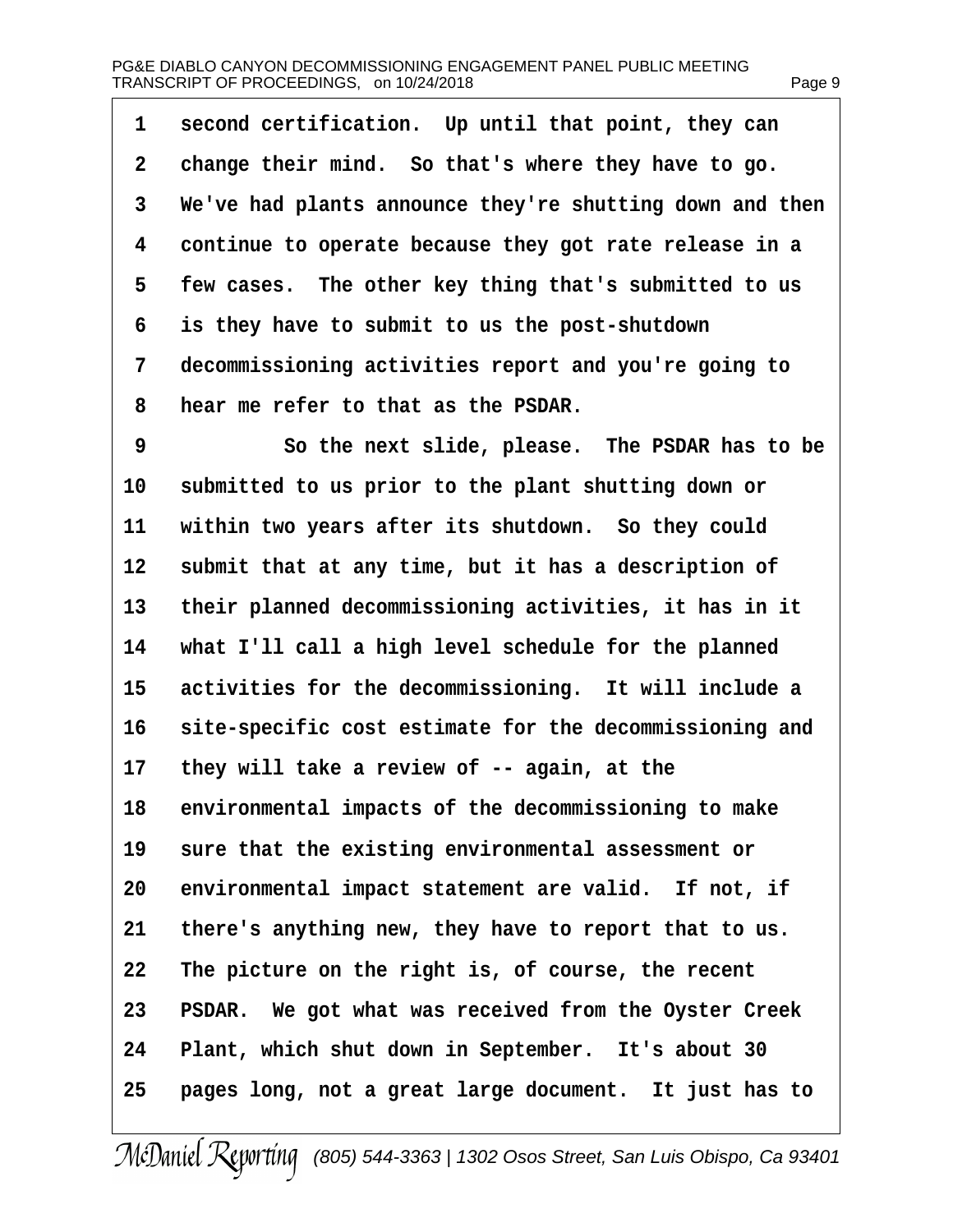| 1              | be submitted to us. It allows the NRC, basically, to     |
|----------------|----------------------------------------------------------|
| $\overline{2}$ | outline our resources needed to inspect and continue to  |
| 3              | license the plant during the immediate years of the      |
| 4              | shutdown and start of the decommissioning.               |
| 5              | So let's go on to the next slide. The review             |
| 6              | process for the PSDAR, we notice it in the federal       |
| 7              | register and we request public comments. We schedule a   |
| 8              | meeting in the vicinity of the site to get public        |
| 9              | comments. We consider those public comments in our       |
| 10             | review of the document. The plant owner, or the          |
| 11             | licensee operator, can begin decommissioning within 90   |
| 12             | days after we receive the PSDAR. So they can start. If   |
| 13             | they're in a position to start decommissioning, they're  |
| 14             | ready to do that. Two documents on the right, which are  |
| 15             | regulatory guides, that are guidance, one is 1.184,      |
| 16             | which describes the decommissioning process, and the     |
| 17             | other one is 1.185, which describes the requirements for |
| 18             | the content of the post-shutdown decommissioning         |
| 19             | activities report. So there is some information. You     |
| 20             | can read up on those, get that from our public website.  |
| 21             | The next slide, please. Basically, there are             |
| 22             | two options in our regulations. We call it DECON, which  |
| 23             | is immediate dismantling. Basically, the licensing --    |
| 24             | licensee begins decommissioning the plant, starts        |
| 25             | removing components and other things to get the plant to |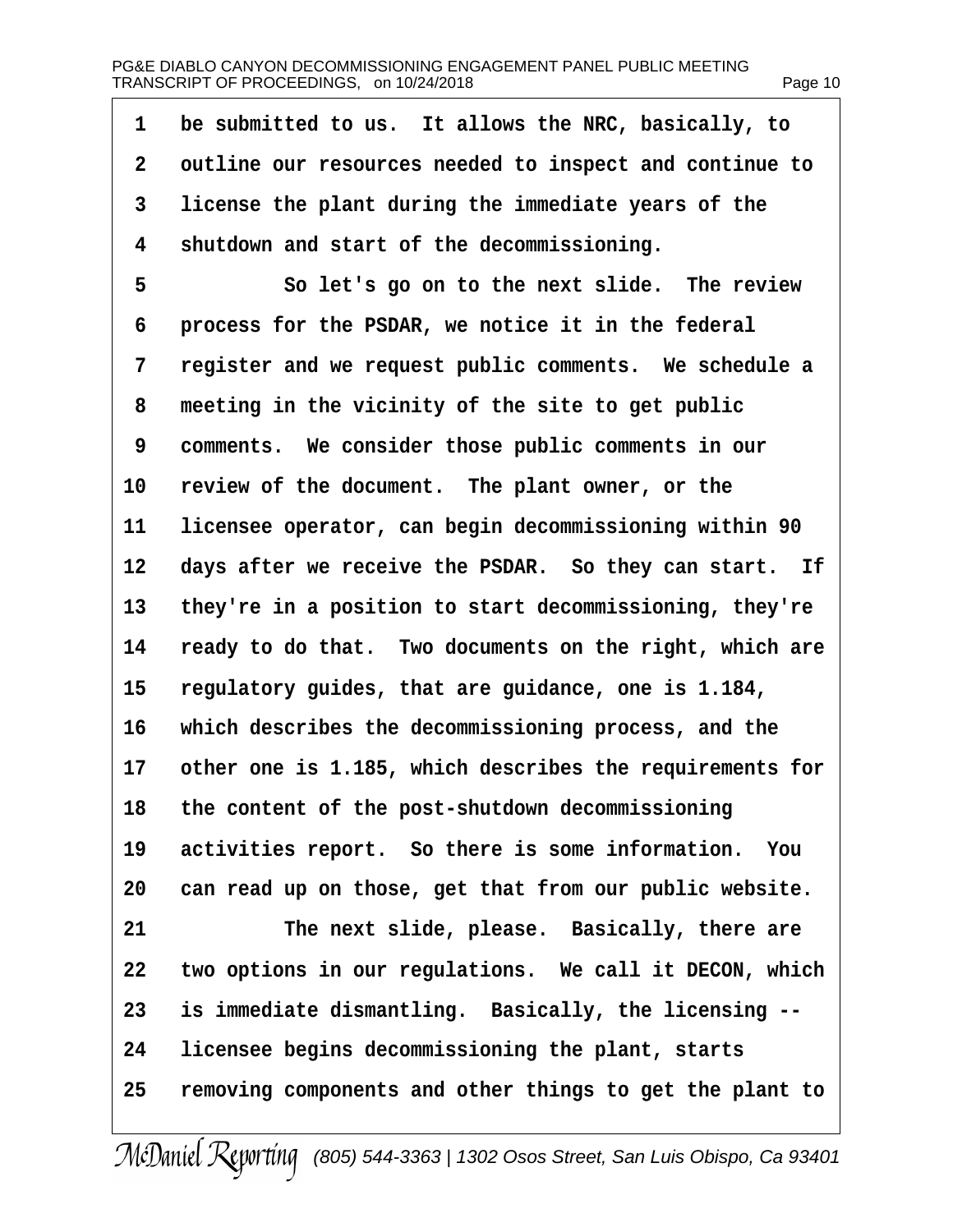- 1 a point where they're going to actually terminate the
- 2 license for unrestricted use.
- 3 Now, what do I mean by unrestricted use?
- 4 Basically, when we terminate the license for
- 5 unrestricted use, the land can be used for any purpose.
- 6 The NRC has no requirements on that land. It's up to
- 7 the owner and the state what they do with the land after
- 8 it's decommissioned, after we terminate the license.
- 9 The other option is to go into a SAFSTOR or deferred
- 10 dismantlement, which they can allow the -- basically,
- 11 place the plant in a stable condition and can wait for
- 12 typically 50 years to allow radioactive decay of the
- 13 plant and then they have to complete decommissioning in
- 14 60 years.
- 15 I will tell you that in our guidance, there's a
- 16 mentioning of entombment, but we have never published
- 17 any regulations because no one's ever requested
- 18 entombment as a means for decommissioning and so,
- 19 basically, they're either going to decommission it right
- 20 away or wait or they can go back and forth and many
- 21 utilities have chosen to do that.
- 22 So next slide, please. How long does it take
- 23 to decommission the plant? Well, under the NRC
- 24 regulations, they have 60 years to complete the
- 25 decommissioning. For power reactors, 60 years they have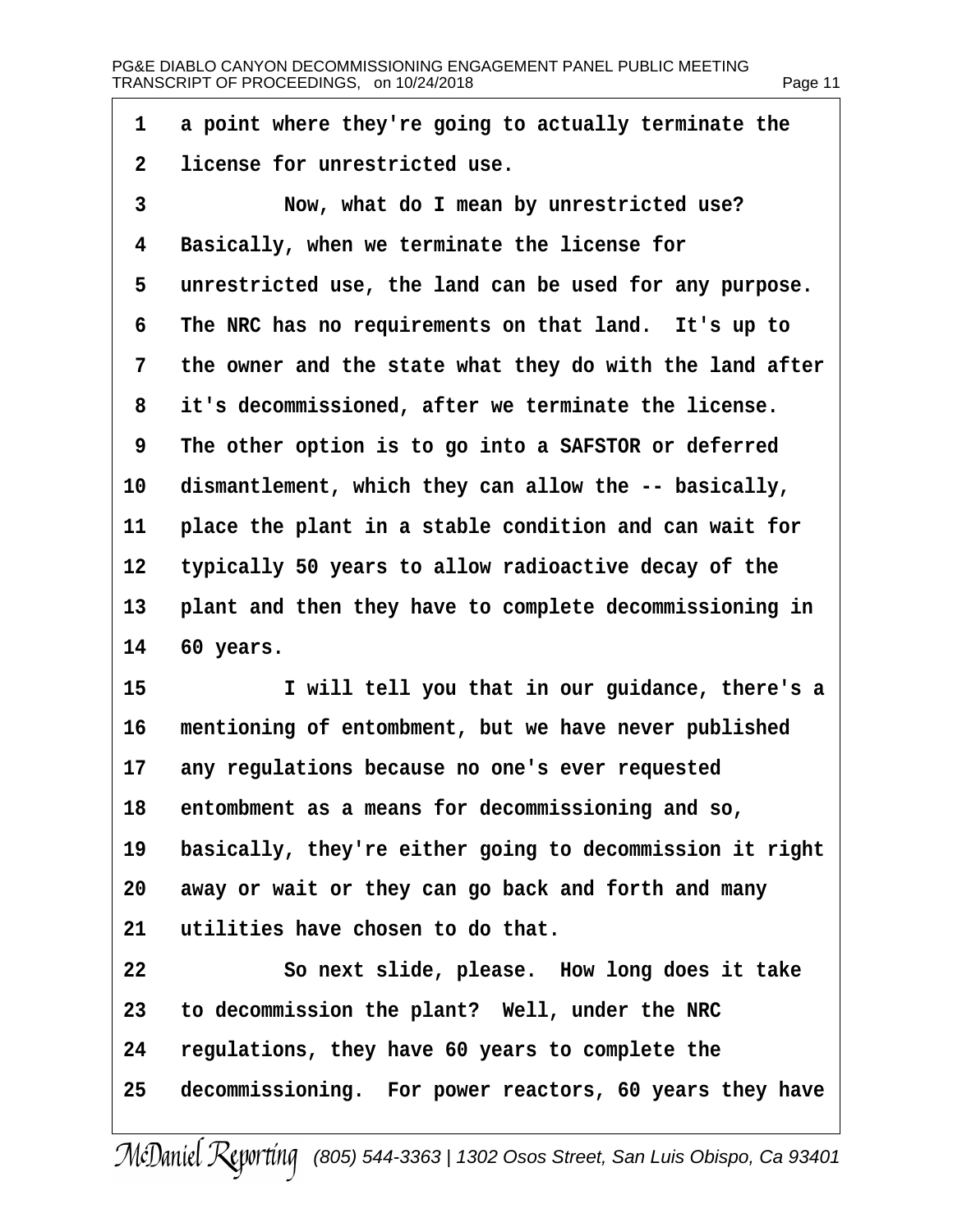| ane, |  |
|------|--|
|      |  |

| 1  | to complete decommissioning. Site restoration is         |
|----|----------------------------------------------------------|
| 2  | determined by the owner and the state. So in the         |
| 3  | picture here on the left, that is Rancho Seco. It's a    |
| 4  | picture I took. We terminated the license in 2009.       |
| 5  | That's a picture I took in 2013. As far as I know, they  |
| 6  | still have all the structures remaining on the site.     |
| 7  | The Utilities -- Sacramento Municipal Power District --  |
| 8  | Utility Power District -- Municipal District, I guess it |
| 9  | is, SMUD, has decided they're not going to spend the     |
| 10 | money to demolish the buildings yet, but the site was    |
| 11 | released for unrestricted release. So levels of          |
| 12 | residual activity meet all our requirements and so we    |
| 13 | terminated the license in 2009. So they're not in any    |
| 14 | hurry to do anything with it.                            |
| 15 | But I want to make sure everyone understands             |
| 16 | that the decommissioning typically takes seven to ten    |
| 17 | years. I think San Onofre has a 20-year schedule, which  |
| 18 | includes all the fuel transfers. It's another large      |
| 19 | facility like Diablo Canyon, two very large pressurized  |
| 20 | water reactors, but a single unit will typically take    |
| 21 | seven to ten years to do and it's not done in a hurry,   |
| 22 | it's done very methodically and it's a deconstruction    |
| 23 | project, if you want to call it that, to get the plant   |
| 24 | cleaned up and all the components removed.               |
| 25 | Next slide. I kind of cut this decommissioning           |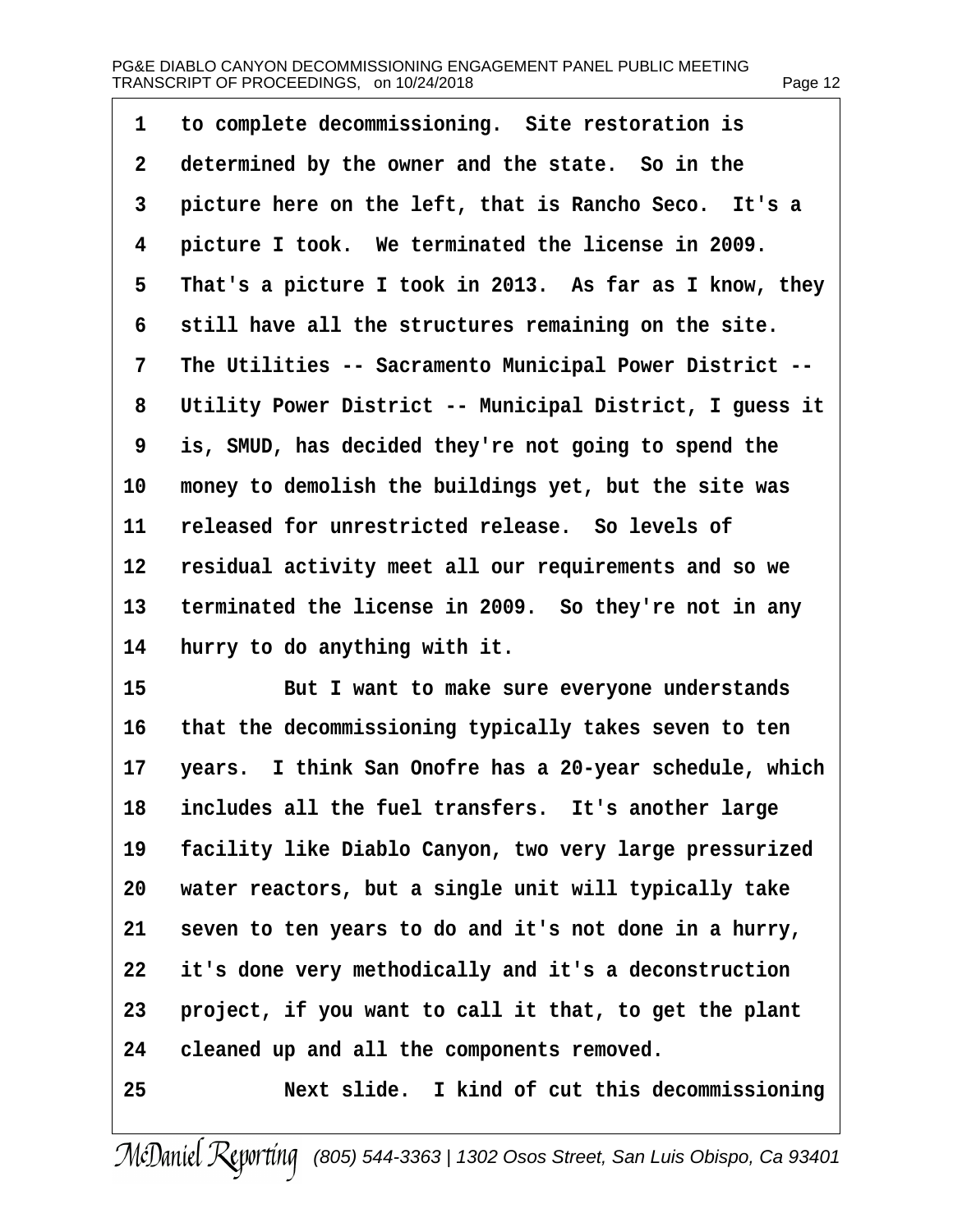| 1               | process into three phases: Before cleanup, during and      |
|-----------------|------------------------------------------------------------|
| 2               | after. So let's go ahead and look at the before            |
| 3               | cleanup. Next slide. Basically, the utility makes the      |
| 4               | plant ready for decommissioning. They will drain all       |
| 5               | the systems that aren't needed anymore to operate the      |
| 6               | plant, they will remove all their remaining radioactive    |
| 7               | waste from the facility so all the tanks and systems are   |
| 8               | all drained and the waste is shipped off site, they will   |
| 9               | treat all the water, they will generally move the spent    |
| 10              | fuel to dry cask storage. Typically, they can start        |
| 11              | that in three years. I used to say five, but there is a    |
| 12 <sub>2</sub> | new cask that are licensed to do it that will allow it     |
| 13              | to be transferred in three. So many utilities are          |
| 14              | transferring the fuel at the three-year mark. They will    |
| 15              | submit and update the PSDAR as needed to allow us to       |
| 16              | communicate not only with us, but with the public on       |
| 17              | what their plans are for decommissioning. So they          |
|                 | 18 prepare the plant for decommissioning, meaning they can |
| 19              | either -- when they're finished preparing the plant,       |
| 20              | they can either go to SAFSTOR or they can start            |
| 21              | dismantling.                                               |
| 22              | Next slide, please. During cleanup, they                   |
| 23              | remove the structures and the components, they do any      |
| 24              | soil remediation that needs to be done and they do a lot   |
| 25              | of radioactive material shipments, radioactive waste       |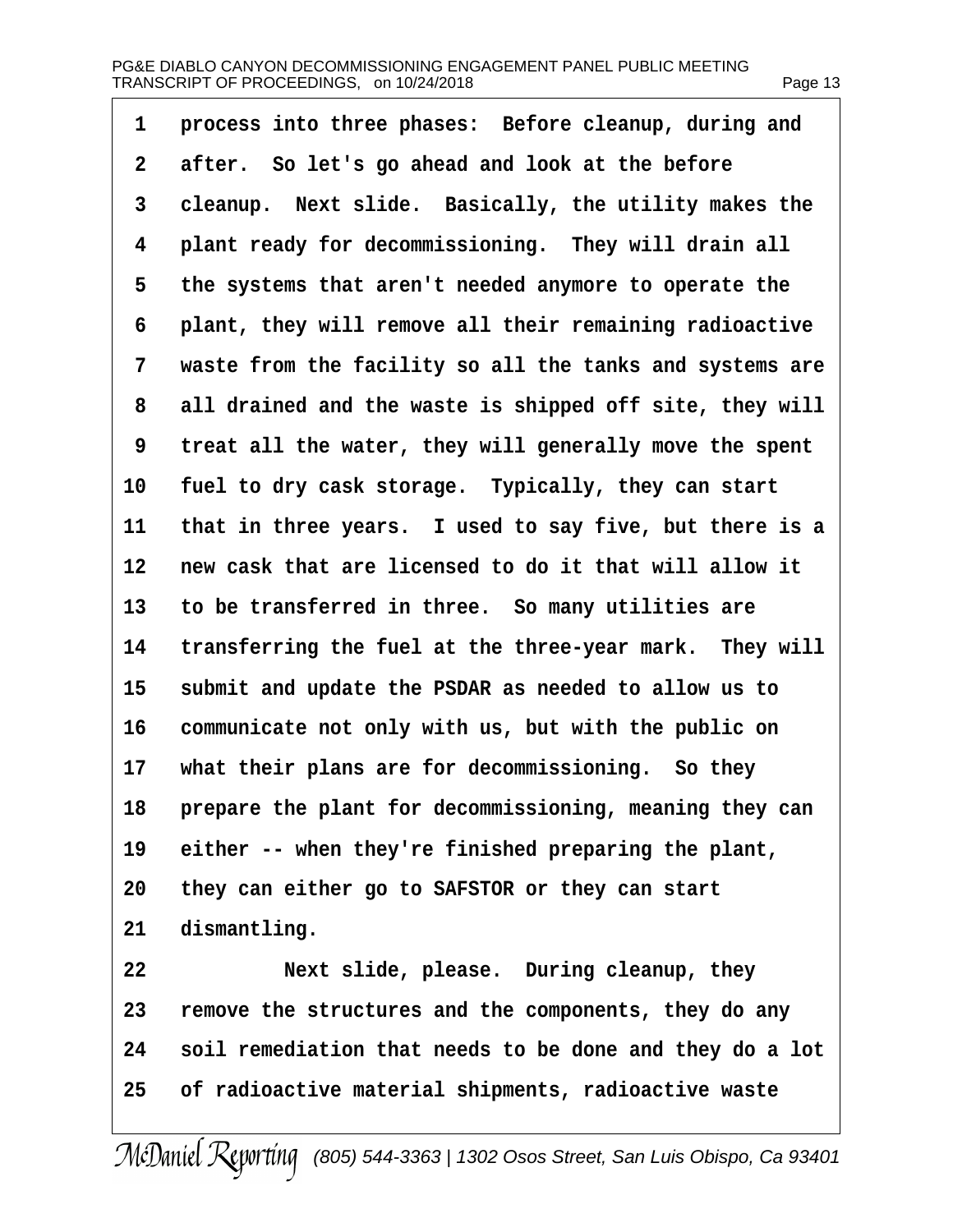| 1              | shipments. So the material leaves the site and goes to     |
|----------------|------------------------------------------------------------|
| $\overline{2}$ | a disposal facility.                                       |
| 3              | Next slide, please. After cleanup, the NRC                 |
| 4              | will eventually terminate the license. Obviously,          |
| 5              | they're going to have spent fuel on the site to continue   |
| 6              | to manage and they will restore the site to whatever       |
| 7              | condition they choose to do, along with whatever the       |
| 8              | requirements from the state are. One of the things we      |
| 9              | will do is we will do confirmatory surveys of the plant    |
| 10             | and the lands to make sure that they've met the cleanup    |
| 11             | criteria for unrestricted release. So we will do --        |
| 12             | take an active part in actually doing surveys and          |
| 13             | sampling of the facility to make sure it meets our         |
| 14             | requirements.                                              |
| 15             | Next slide, please. Right now, I want you to               |
| 16             | know that there are six units in active decommissioning.   |
| 17             | There's 15 units in SAFSTOR around the country. There's    |
|                | 18 12 plants, including Diablo Canyon, that have announced |
| 19             | that they will be shutting down. As I mentioned before,    |
| 20             | we have completed the decommissioning at 10 power          |
| 21             | reactors. So we have a lot of experience with this and     |
| 22             | so we have, I'll call it, proven regulations on how to     |
| 23             | do this and methodologies for doing it, also.              |
| 24             | There is a new business model out there that --            |
|                |                                                            |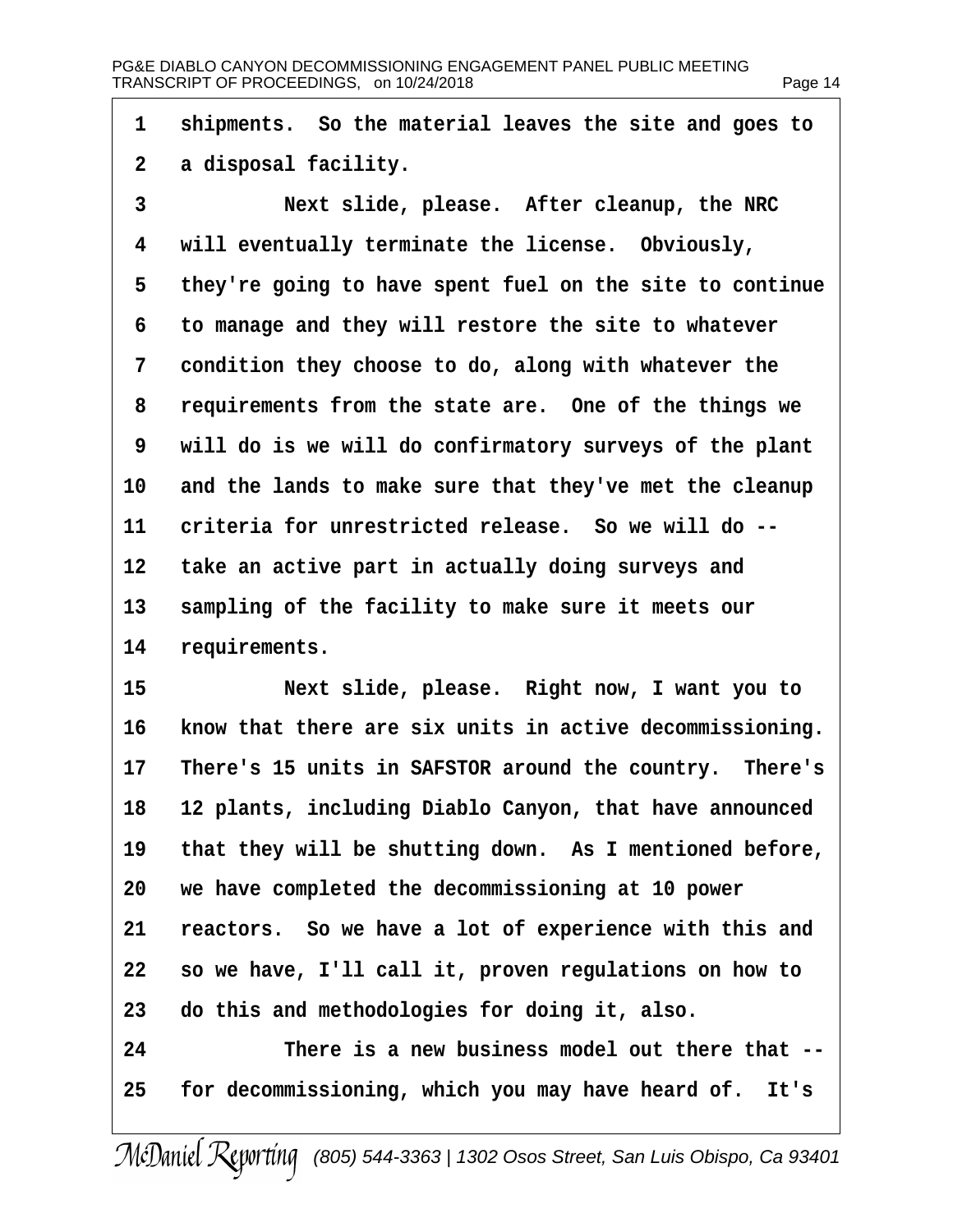| 1               | Zion and LaCrosse. The license was transferred from the  |
|-----------------|----------------------------------------------------------|
| $\overline{2}$  | utility to a company to do the decommissioning. At the   |
| 3               | completion of the decommissioning, that company will     |
| 4               | transfer the license -- actually, they're terminating    |
| 5               | the license, but they'll transfer the license with the   |
| 6               | fuel back to the utility to manage. The newest model is  |
| 7               | what we call -- is called -- being called an asset sale  |
| 8               | and license transfer. In this case, the utility's        |
| 9               | actually selling the property, the plant, and            |
| 10              | transferring title for the fuel and the license from the |
| 11              | NRC to a company who is going to decommission it and own |
| 12 <sub>2</sub> | the plant, the land and the fuel until it's moved off    |
| 13              | site. You may have seen that. That's what the Oyster     |
| 14              | Creek is claiming, the one that recently shut down, but  |
| 15              | I want you to know that LaCrosse in lowa -- no. It's     |
| 16              | actually in Wisconsin, it's across the river, you fly    |
| 17              | into Iowa, and Wisconsin is under -- is nearing          |
| 18              | completion of decommissioning. We expect that we'll      |
| 19              | terminate that license either in 2019 or 2020, depending |
| 20              | on when they actually complete all the paperwork and we  |
| 21              | do all the surveys to verify. Zion Units 1 and 2, which  |
| 22              | are also large pressurized water reactors, very similar  |
| 23              | in size to the Diablo Canyon Plant, will be completing   |
| 24              | their decommissioning in the same time frame. We're      |
| 25              | expecting them to terminate their license possibly by    |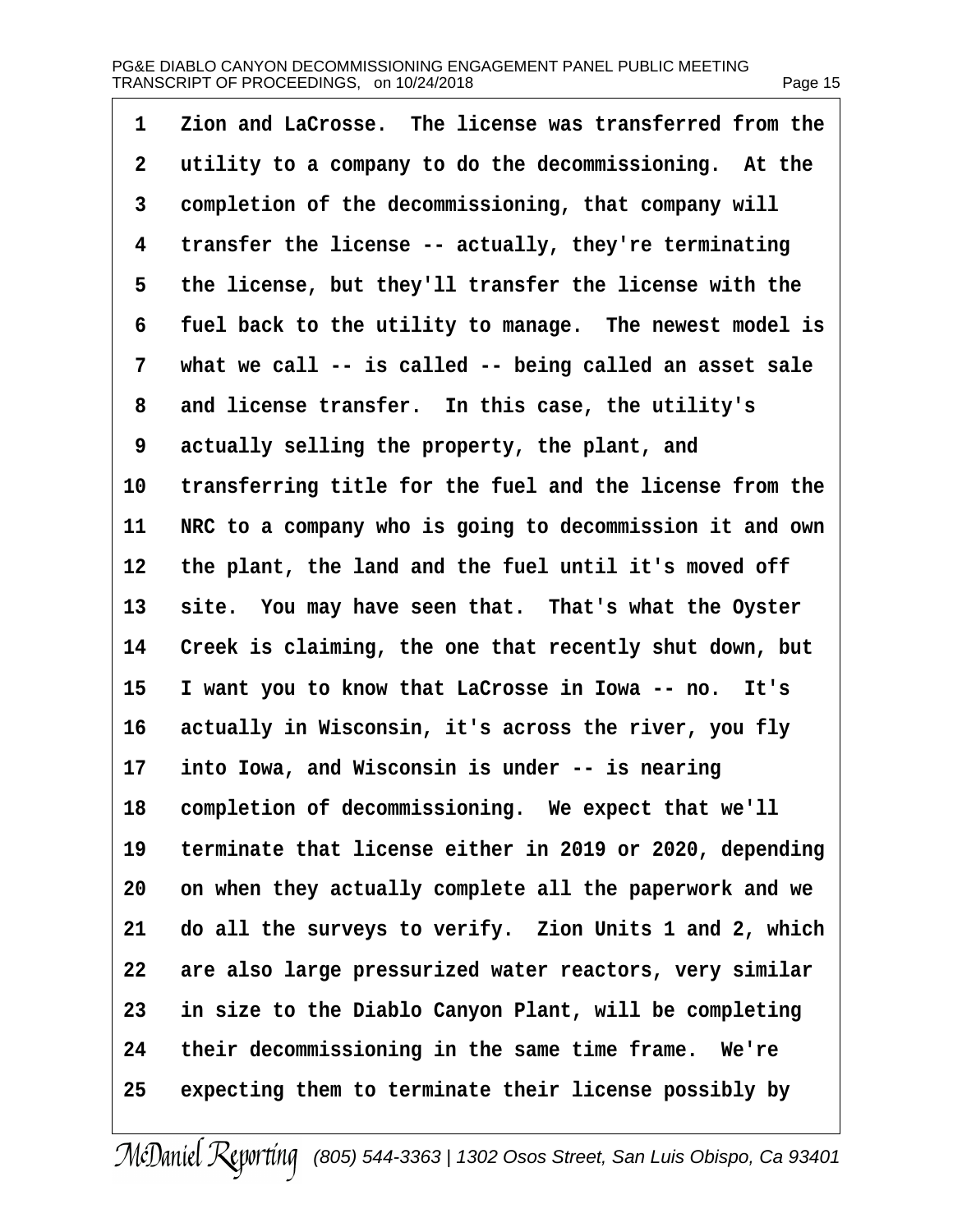| 1  | the end of 2020 -- excuse me -- 2019 or beginning of     |
|----|----------------------------------------------------------|
| 2  | 2020, and, of course, we have Humboldt Bay, which PG&E   |
| 3  | has been decommissioning, and we're expecting them to    |
| 4  | be -- have their license terminated next year or in      |
| 5  | early 2020, also. So there's a lot of additional         |
| 6  | experience, recent experience that's been going on. All  |
| 7  | 21 of these reactors are in my branch for managing       |
| 8  | from -- for the licensing, and, of course, we continue   |
| 9  | to inspect all these plants to the very end.             |
| 10 | Next slide, please. Our inspection program or            |
| 11 | oversight program continues after shutdown. There's --   |
| 12 | some people believe we go away, but the NRC stays until  |
| 13 | the fuel is gone. Okay? So we will be there to monitor   |
| 14 | the licensee's performance and inspect the -- that       |
| 15 | ensure compliance with safety requirements, and if       |
| 16 | you're interested, you can go to our website. There's    |
| 17 | two inspection manuals you can look at, Inspection       |
| 18 | Manual 2561, which is the Reactor Decommissioning        |
| 19 | Inspection Manual, it's got almost 40 procedures         |
| 20 | associated with it that we follow during the inspection, |
| 21 | and an Inspection Manual 2690.                           |
| 22 | Next slide, please. Like I said, the                     |
| 23 | inspection program continues after shutdown. As a        |
| 24 | minimum, even the plants that are in SAFSTOR have the    |
| 25 | core procedures and are inspected at least annually      |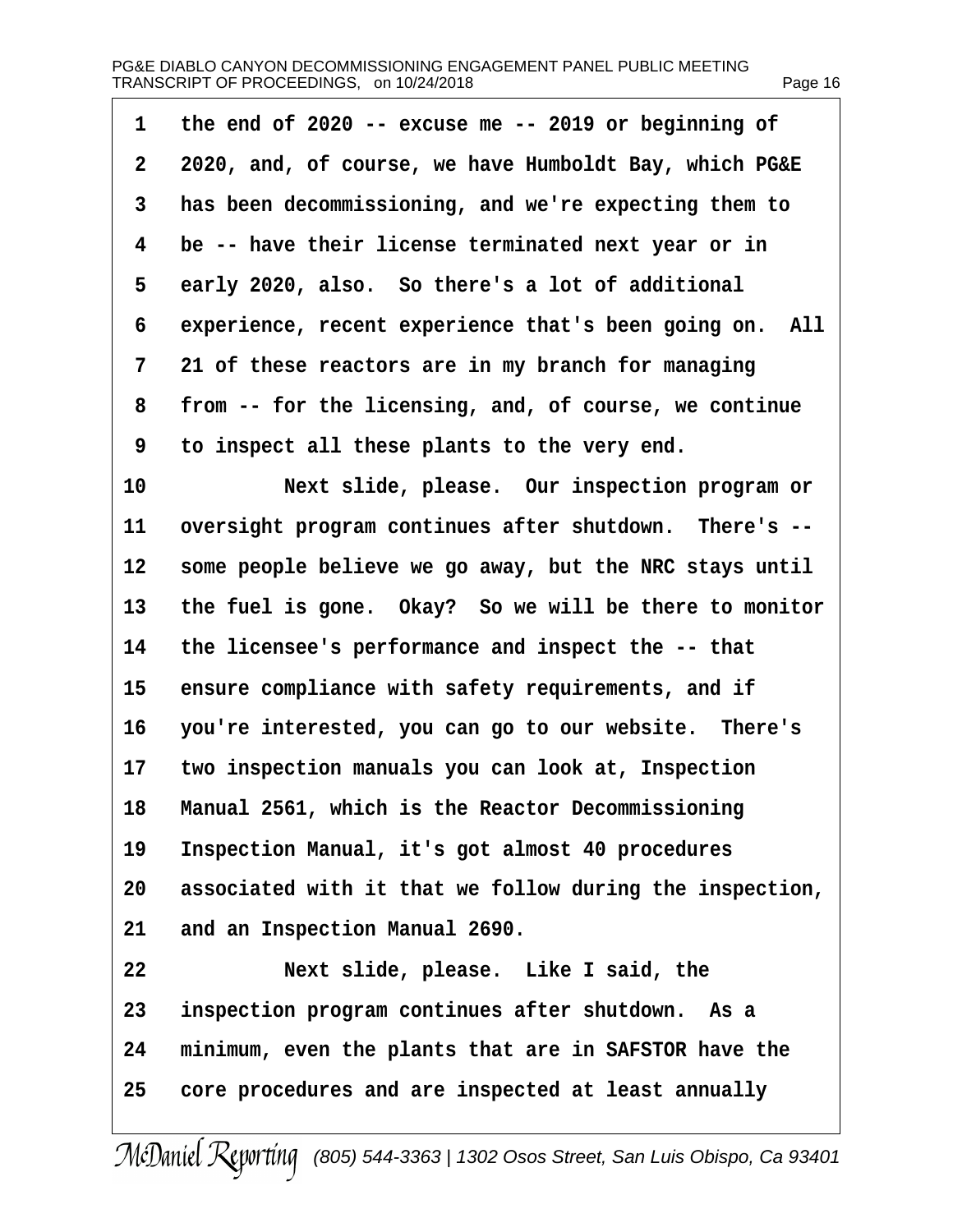| 1  | where we conduct our core inspection procedures to make     |
|----|-------------------------------------------------------------|
| 2  | sure they're staying compliant with their license and       |
| 3  | there's a ton of discretionary inspections which can be     |
| 4  | done throughout the life of the decommissioning. So our     |
| 5  | inspectors are quite busy during the time. So -- but        |
| 6  | the implementation and actual amount of inspection is       |
| 7  | commensurate with the risk of the activities that the       |
| 8  | licensee is doing. So if there's no work going on,          |
| 9  | we're only going to be there once a year or so to verify    |
| 10 | the safe -- the plant is safe. If there's a lot of          |
| 11 | active decommissioning going on, if the fuel is still in    |
| 12 | the pool, we're going to be there quite often and, of       |
| 13 | course, if the -- once the interactive decommissioning      |
| 14 | and the fuel is removed to dry storage, it's not quite      |
| 15 | as intense, but we're still there inspecting, and, of       |
| 16 | course, we will continue to inspect the fuel facility       |
| 17 | until that also gets removed, whenever that might be,       |
|    | 18 and, of course, we do do final surveys and we're here -- |
| 19 | we're at the site significantly to do confirmatory          |
| 20 | surveys during the final stages of the decommissioning.     |
| 21 | Next slide, please. So people want to know                  |
| 22 | what happens to the spent fuel. Well, it's removed from     |
| 23 | the spent fuel and it's placed into dry storage. Diablo     |
| 24 | Canyon presently has 44 containers with 32 fuel bundles,    |
| 25 | and if I did the math, that's 1,408 fuel bundles that       |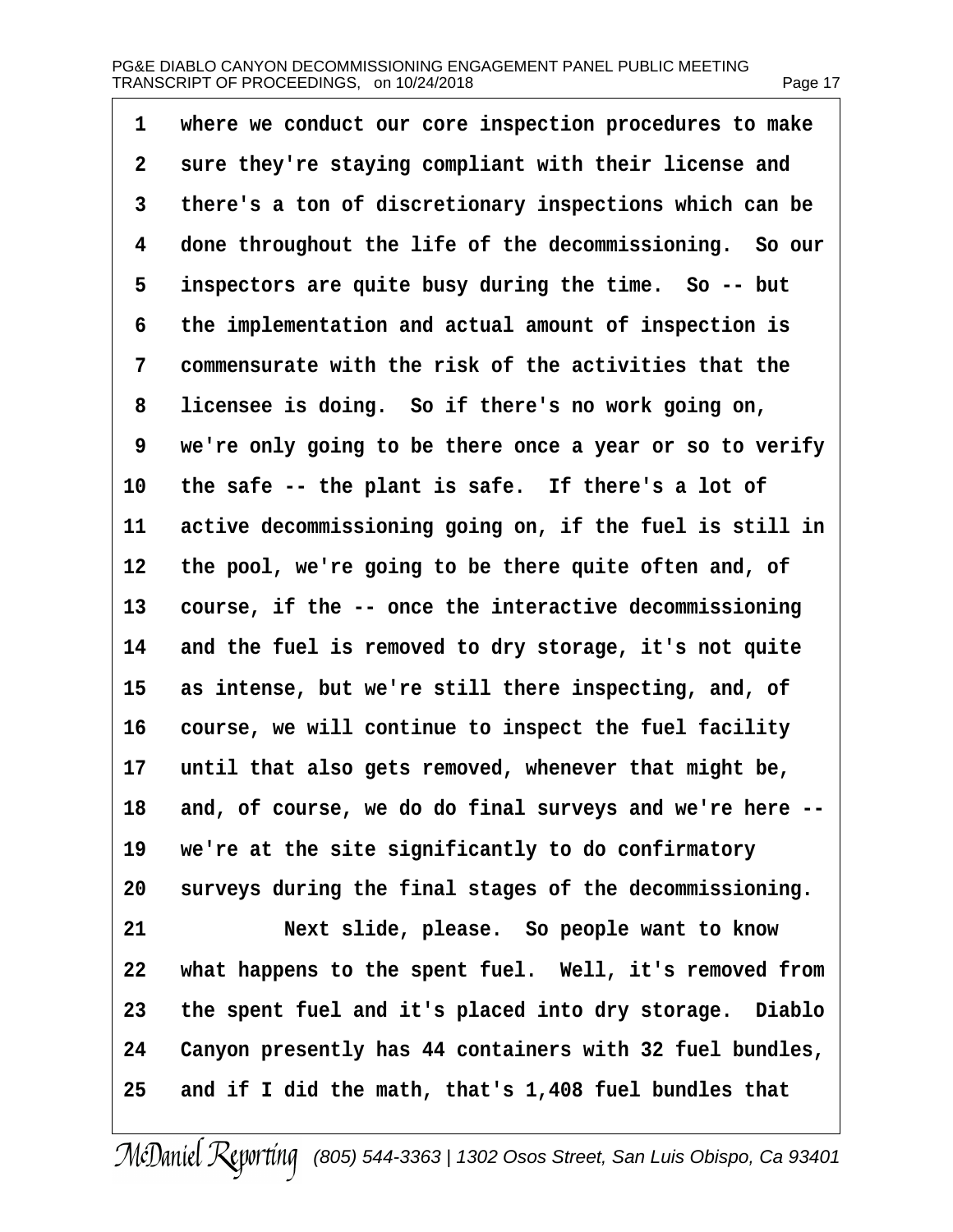| 1               | are already in dry storage there. Appears they have the   |
|-----------------|-----------------------------------------------------------|
| 2               | capacity to expand that to remove the remaining fuel to   |
| 3               | the pool -- to the PAD, as we call it, but our safety     |
| 4               | and security programs remain in place and they stay --    |
| 5               | they will stay in place until the fuel is removed from    |
| 6               | the site.                                                 |
| $\overline{7}$  | Next slide, please. One question we get from              |
| 8               | the public a lot is are the spent fuel pools safe.        |
| 9               | Well, yes, they are. They're robust structures, as we     |
| 10              | would call it. They're designed to withstand natural      |
| 11              | events, such as earthquakes and other things, such as     |
| 12 <sub>2</sub> | hurricanes and other things. They have strictly           |
| 13              | regulated design features and they have operational       |
| 14              | procedures in place to make sure that the spent fuel      |
| 15              | stays safe.                                               |
| 16              | Moving on to the topic of the day, let's move             |
|                 | 17 to the next slide, please. Does the emergency planning |
|                 | 18 change? Yes, it does, but we have emergency plans that |
| 19              | remain in place. They're just not as big and large as     |
| 20              | they used to be. We will go to an all-hazards approach    |
| 21              | for the emergency planning versus the big, large formal   |
| 22              | off-site -- preplanned off-site radiological response     |
| 23              | plans. So a lot of the transitions that I'm going to be   |
| 24              | talking about are in the proposed rule and the draft of   |
| 25              | that proposed rule is with the commission right now. So   |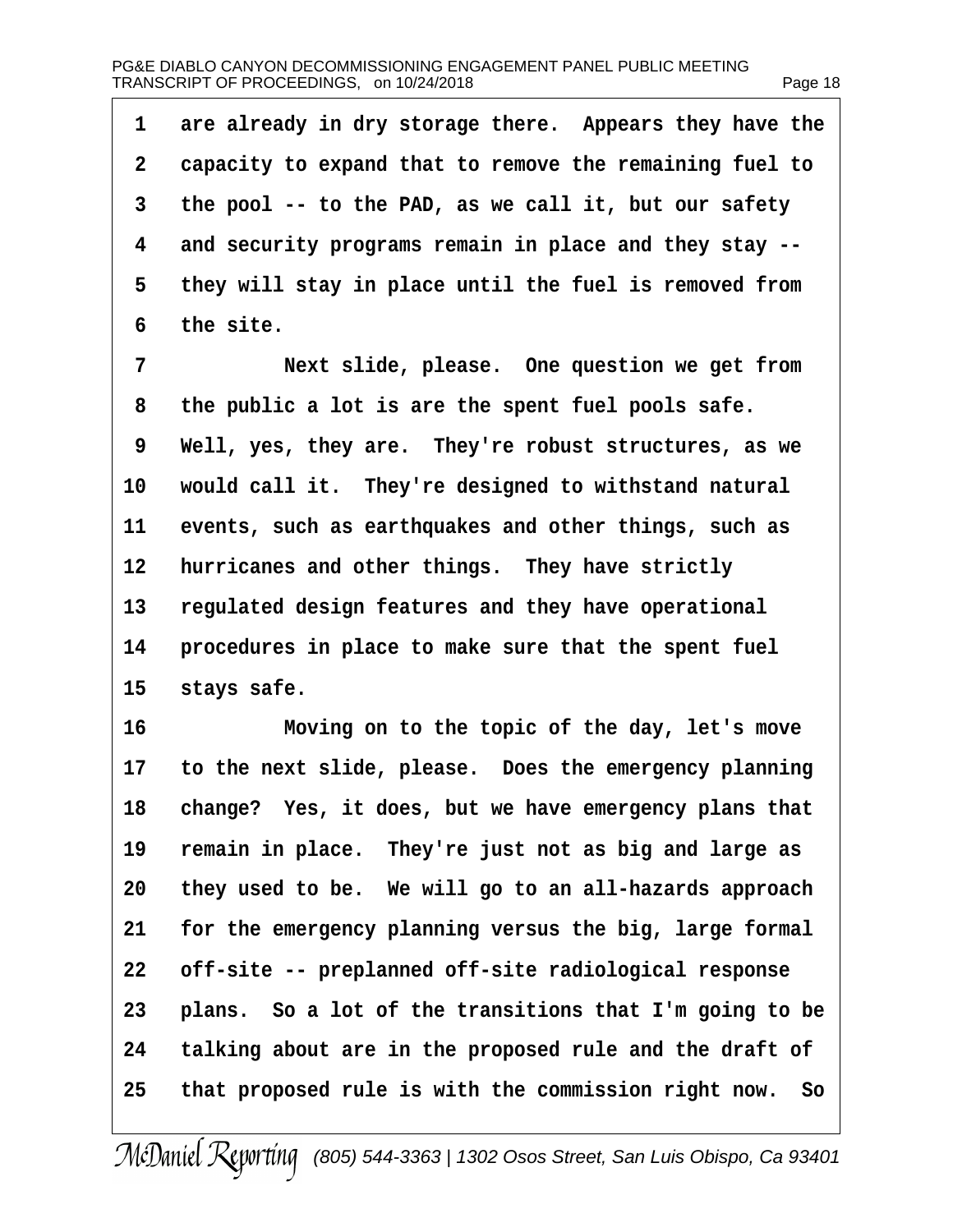| 1  | the commission will decide whether we agree with the     |
|----|----------------------------------------------------------|
| 2  | staff and what changes we're planning, they can reject   |
| 3  | them and send us back to the drawing board, but it's the |
| 4  | commission's review that is what's -- agreement that     |
| 5  | that's the path we're going to follow. There will be     |
| 6  | another opportunity for public comment because the       |
| 7  | process has numerous opportunities for public comment.   |
| 8  | So after the commission, we hope it does approve what    |
| 9  | we've written. Because it's a very large rulemaking, it  |
| 10 | covers a lot of different areas, even though the areas   |
| 11 | are, I'll say, vast in our regulations because the       |
| 12 | regulations weren't -- were not intended when they first |
| 13 | were written for plans going into decommissioning. So    |
| 14 | there's subtle little changes that have to be made in    |
| 15 | the regulations to allow the efficiency for the          |
| 16 | transition from operations of decommissioning to go      |
| 17 | forward more efficiently from not only the NRC           |
|    | 18 standpoint, but for the utility.                      |
| 19 | One thing I want to make sure you're aware of            |
| 20 | is that none of these change the safety aspects of the   |
| 21 | decommissioning. They just replace the amendments and    |
| 22 | exemptions that we would normally grant. There's about   |
| 23 | 20 of them we do when a plant shuts down that will be    |
| 24 | codified so it will be based on plant conditions, and    |
| 25 | when that plant reaches those conditions, they can make  |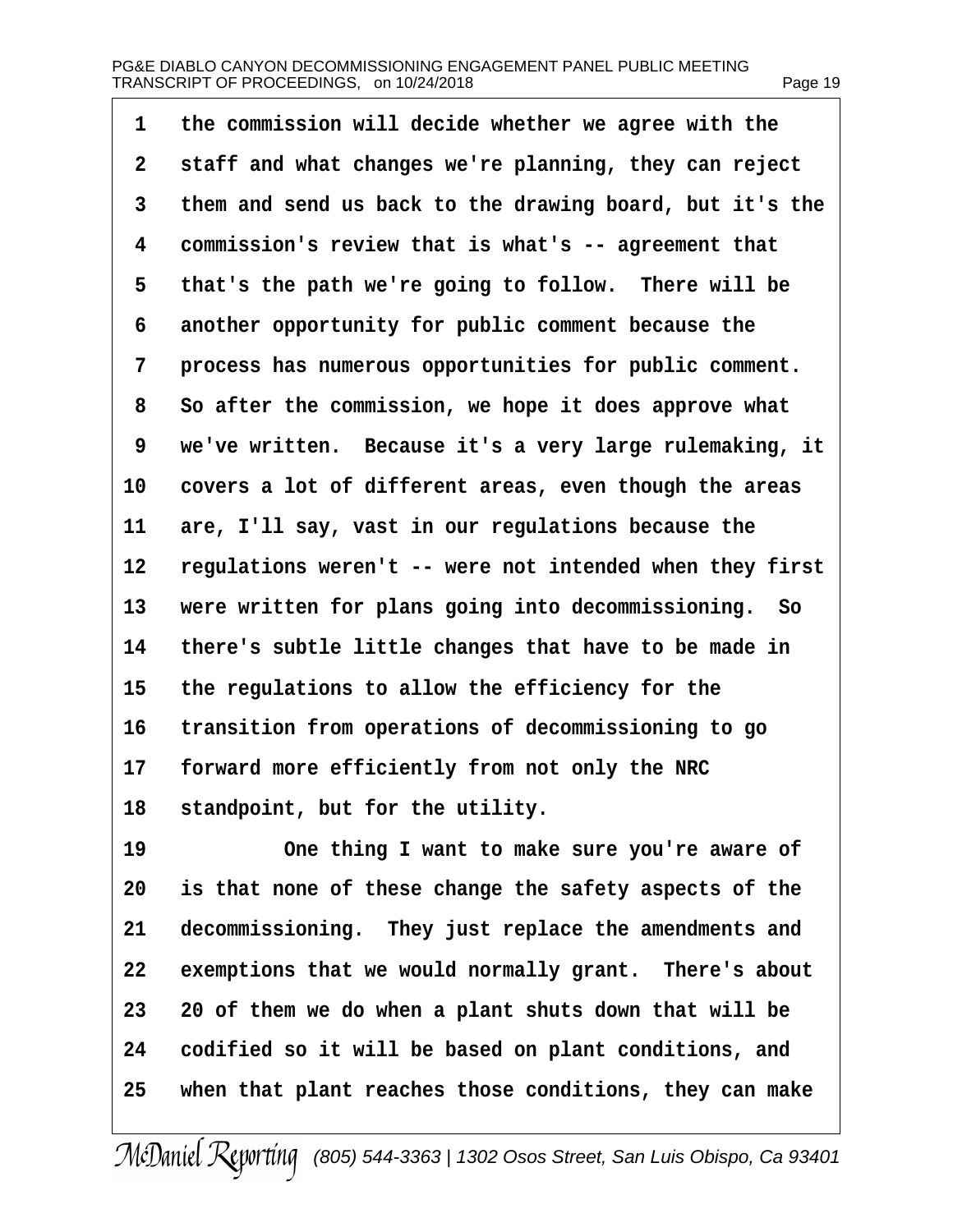| 1              | the changes themselves. So there's no safety changes in    |
|----------------|------------------------------------------------------------|
| $\overline{2}$ | the process.                                               |
| 3              | So the next slide, please. Basically, we will              |
| 4              | be employing -- we are planning to employ because we       |
| 5              | haven't got the blessing from the commission yet, but      |
| 6              | level one, basically, is when the plant is --              |
| 7              | permanently ceases operations and all this fuel is in      |
| 8              | the spent fuel pool. Level two, the spent fuel has         |
| 9              | sufficiently decayed, and I use the technical term         |
| 10             | there, but, basically, the fuel is so cool that it         |
| 11             | doesn't meet the same level of cooling and other things.   |
|                | 12 So it basically is getting to the point where it can be |
| 13             | moved to dry storage, but it's where the zirc fire can     |
| 14             | no longer -- is no longer credible to have from the        |
| 15             | fuel. So at that point, you can't have an off-site         |
| 16             | release of radioactive material that would reach the EPA   |
| 17             | protective action guidelines. The third level, of          |
| 18             | course, is that all the fuel in dry storage, so it's       |
| 19             | under its own emergency plan there, and the fourth level   |
| 20             | is when we really don't have any emergency plan anymore    |
| 21             | because the plant's gone and the fuel's gone.              |
| 22             | So next slide, please. So the post-shutdown                |
| 23             | emergency plan basically starts after we docket the two    |
| 24             | certifications and the transition period for that PSEP,    |
| 25             | or plant shutdown emergency plan, is about 16 months for   |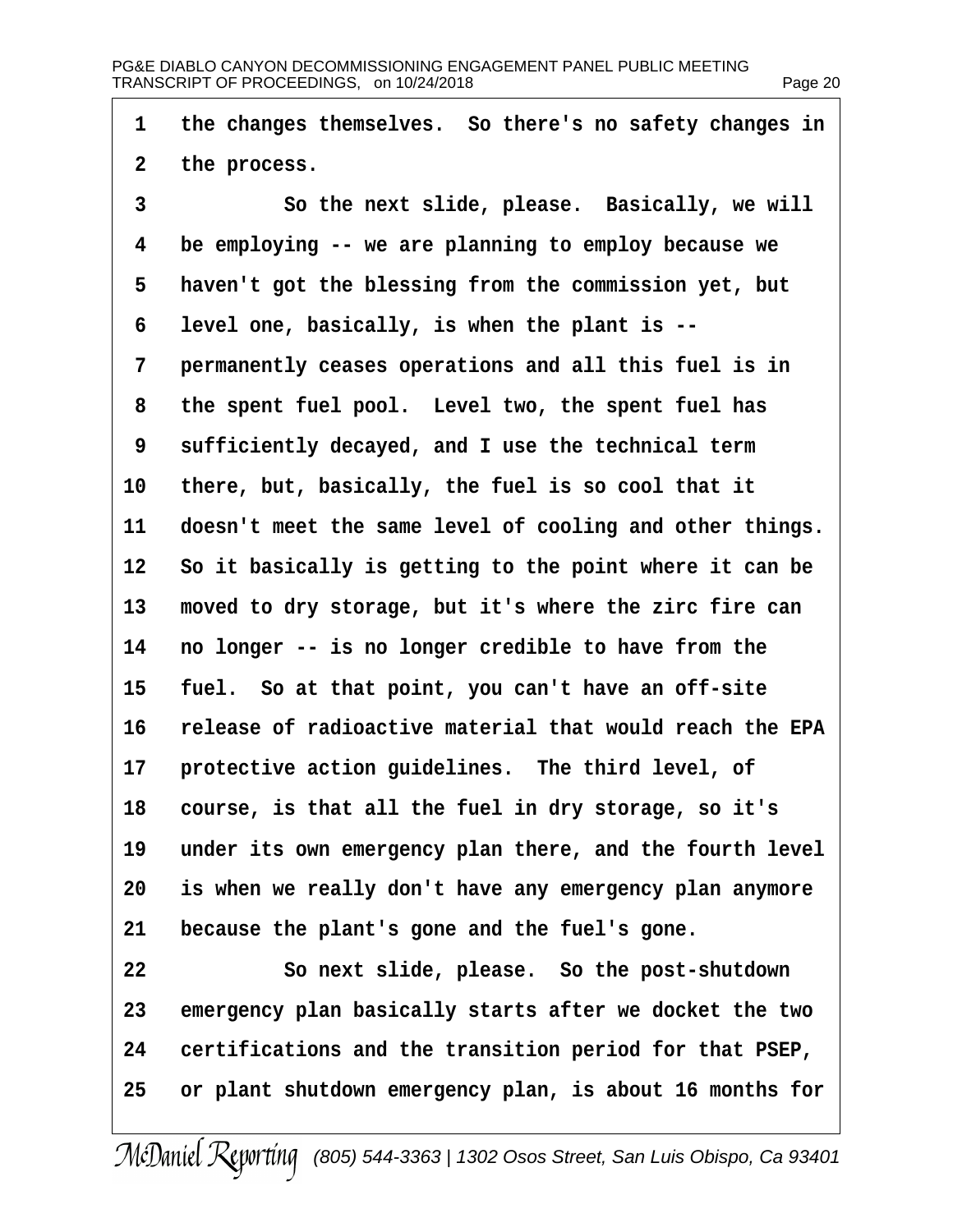| 1  | a pressurized water reactor and that's about the time it |
|----|----------------------------------------------------------|
| 2  | takes for the fuel to cool or decay -- radioactively     |
| 3  | decay so it's no longer generating enough heat that it   |
| 4  | causes a zirconium fire where you could actually have an |
| 5  | off-site release of radioactive material. After that     |
| 6  | point, the fuel is cooled such that it is pretty benign  |
| 7  | from an accident standpoint.                             |
| 8  | So next slide, please. Our proposed changes              |
| 9  | will reduce the Emergency Response Organization staffing |
| 10 | at the site and it will have a revision to the emergency |
| 11 | action levels and there's no longer required for         |
| 12 | updates. There will be an annual dissemination of        |
| 13 | information still to the public and that should include  |
| 14 | something on the plant's future status and, of course,   |
| 15 | we've revised the exercise schedule, but we still have   |
| 16 | required drills.                                         |
| 17 | Next slide, please. The permanently defueled             |
| 18 | emergency plan basically reduces, like I said, the       |
| 19 | Emergency Response Organization. Their only events that  |
| 20 | can be classified as the notification of an unusual      |
| 21 | event or an alert. There's no site emergency anymore or  |
| 22 | any general emergency. So at this point, there's no      |
| 23 | off-site radiological emergency response plan required.  |
| 24 | So there are no defined emergency planning zones beyond  |
| 25 | the site boundary because you can't reach the dose to    |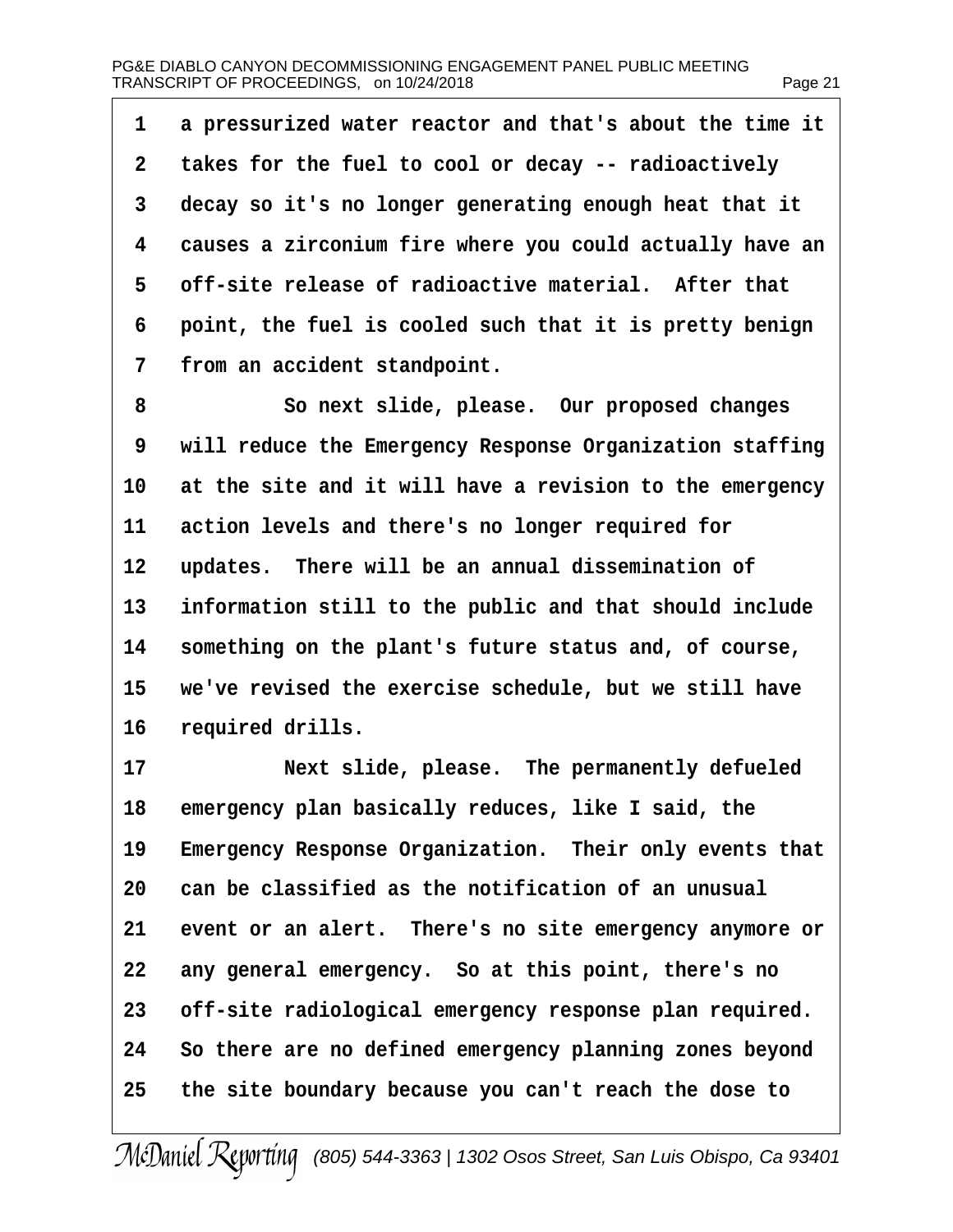| 1              | require that should there be a fuel problem with the     |
|----------------|----------------------------------------------------------|
| $\overline{2}$ | spent fuel.                                              |
| 3              | Next slide, please. The permanently defueled             |
| 4              | emergency plan will have revisions to the emergency      |
| 5              | action levels. We will allow the site to combine the     |
| 6              | technical support center, the operation support center   |
| 7              | and, of course, the emergency operations facility. They  |
| 8              | can all be combined into one on-site organization so it  |
| 9              | saves the utility a lot of money. They will be           |
| 10             | requiring a biennial exercise, which is every two years, |
| 11             | and, of course, the security EALs will be maintained.    |
| 12             | Next slide, please. The changes in the                   |
| 13             | regulations are listed here. I just consider this a lot  |
| 14             | of busy slide, but, basically, we're still going to be   |
| 15             | looking at the emergency planning every two years and    |
| 16             | we'll still be inspecting the emergency plan as it       |
| 17             | exists. Yes?                                             |
| 18             | MR. KARLIN: Bruce, may I ask a clarifying                |
| 19             | question? Just on the permanently defueled emergency     |
| 20             | plan, is that once the fuel has been removed from the    |
| 21             | reactor to the pool or from the pool to the cask?        |
| 22             | MR. WATSON: It's still the fuel is in the                |
| 23             | pool.                                                    |
| 24             | MR. KARLIN: It's still in the pool?                      |
| 25             | MR. WATSON: Still in the pool.                           |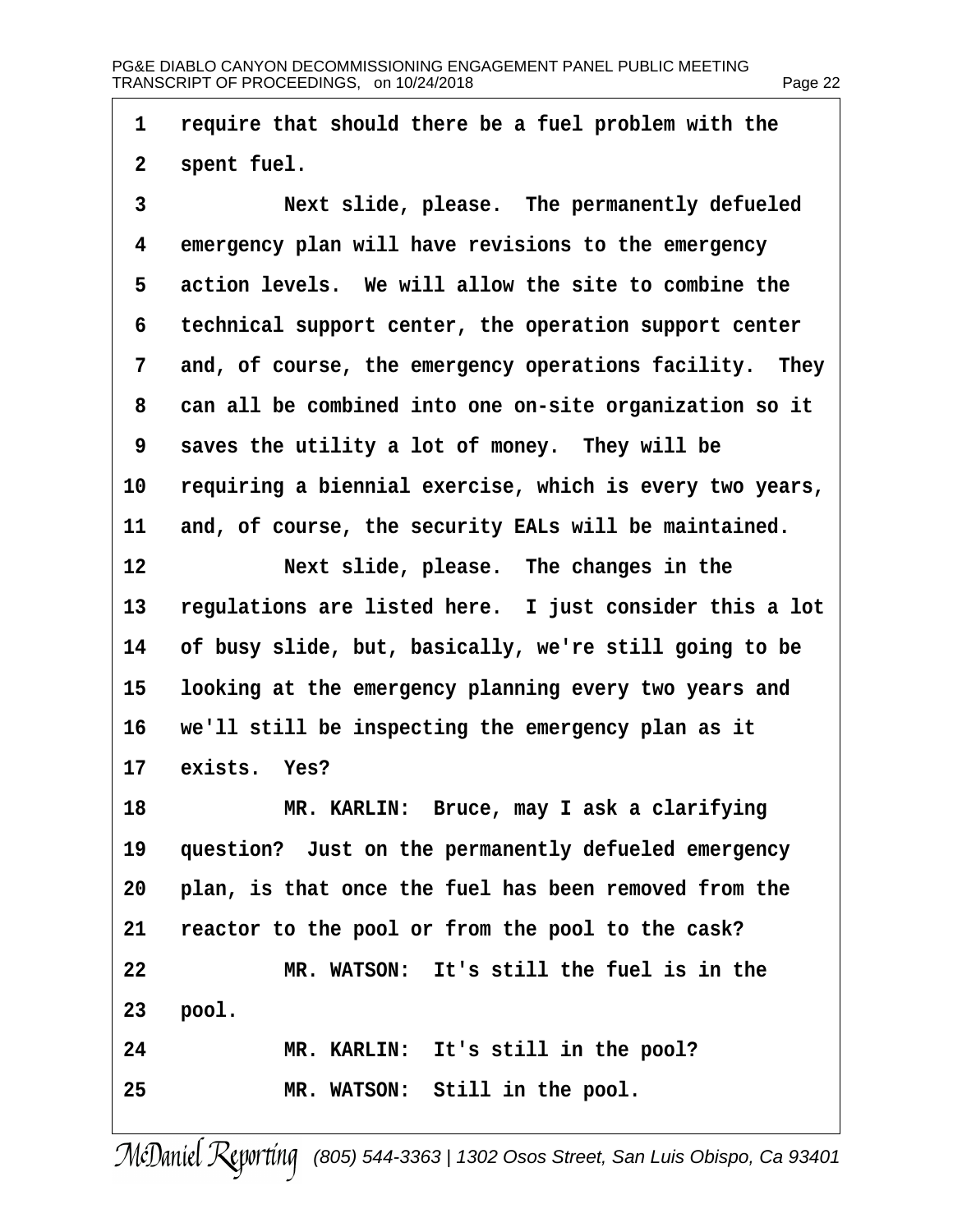| 1              | MR. KARLIN: Okay. Thank you.                             |
|----------------|----------------------------------------------------------|
| $\overline{2}$ | MR. WATSON: Yeah. It takes about --                      |
| 3              | MR. KARLIN: Is this level two then of your               |
| 4              | chart?                                                   |
| 5              | MR. WATSON: Yeah. So it takes about 16 months            |
| 6              | to get there, but, normally, the fuel is still in the    |
| 7              | pool generally up to three years. So it's about halfway  |
| 8              | there before they can move it to the dry storage. So     |
| 9              | it's still in the pool. Good question.                   |
| 10             | Next slide, please. And then once it's moved             |
| 11             | to the dry storage, there is an independent spent fuel   |
| 12             | storage installation-only emergency plan, which only     |
| 13             | applies to the fuel then. The rest of the plant is       |
| 14             | basically what I would call an all-hazards plan. It      |
| 15             | still has a plan for fire protection support, personal   |
| 16             | injury, contaminated personal injury. So all those       |
| 17             | parts of the plant still stay in place. We still have    |
| 18             | to maintain the industrial -- what I'll call the         |
| 19             | industrial, but it's radiological emergency plan at that |
| 20             | point in place, but all the requirements for the spent   |
| 21             | fuel storage, I call it, the -- once it's in dry storage |
| 22             | is under the separate regulations under Part 72. So      |
| 23             | it's no longer under Part 50 of the emergency planning   |
| 24             | requirements.                                            |
| 25             | Next slide, please. So the rulemaking will               |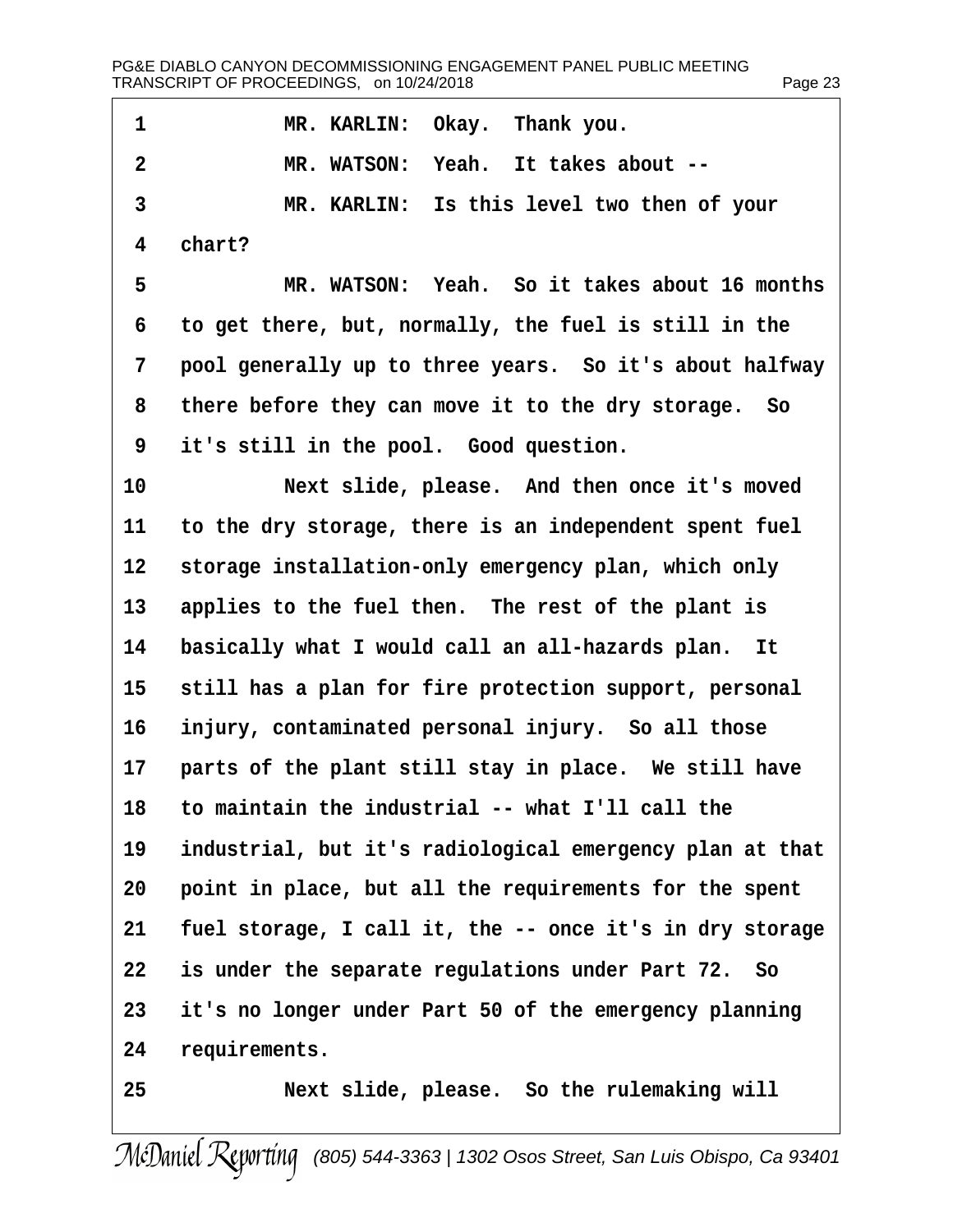| 1  | change the process. Right now, we have to do exemptions  |
|----|----------------------------------------------------------|
| 2  | from the rules. They take time not only from the staff,  |
| 3  | but, also, the utility has to submit them and, also, the |
| 4  | commission now has been having to actually vote on them  |
| 5  | because they voted a number of years ago that any        |
| 6  | reductions in emergency preparedness effectiveness have  |
| 7  | to be approved by the commission. So once we codify      |
| 8  | this, we no longer have to go to the commission. The     |
| 9  | safety still remains the same, it's just that the        |
| 10 | process is much more streamlined. Like I said, the --    |
| 11 | we are all issuing guidance to accompany this. This      |
| 12 | guidance is publicly available. It's on our website.     |
| 13 | It's called DG-1349, which is draft guide. So it's       |
| 14 | available for you to look at and so it's a step-down     |
| 15 | thing, graded approach to emergency planning.            |
| 16 | Next slide, please. So we go from power                  |
| 17 | operations to a level one change, I guess, which is the  |
| 18 | post-shutdown emergency plan, which basically takes --   |
| 19 | is in effect for 16 months after the fuel is removed     |
| 20 | from the reactor and put in the spent fuel pool.         |
| 21 | Approximately three to five years later, the permanently |
| 22 | defueled emergency plan is in effect until the fuel is   |
| 23 | all moved to the PAD to dry storage, and, at that point, |
| 24 | once all the fuel is in dry storage, it has its own      |
| 25 | standalone emergency plan for the dry fuel storage       |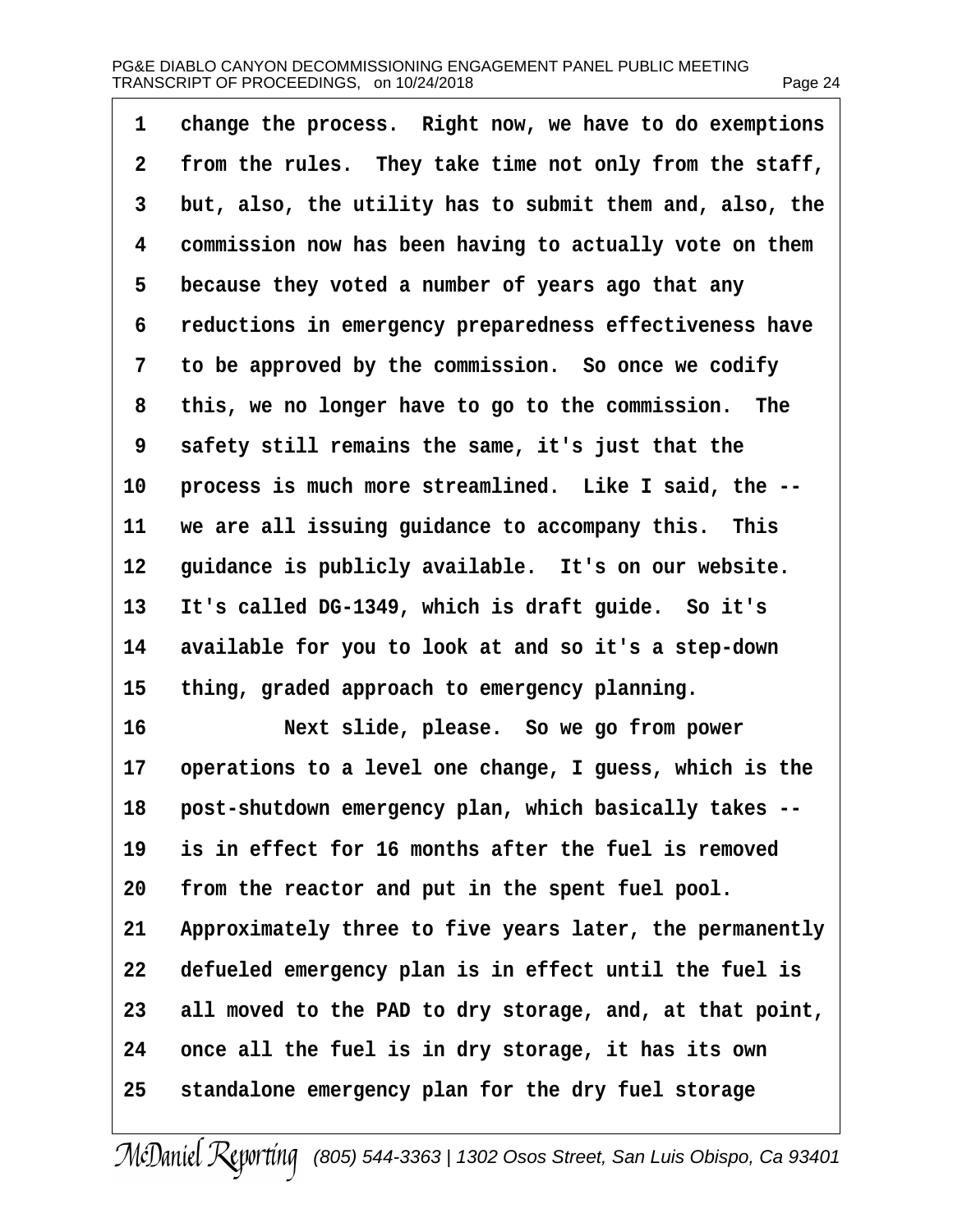| 1  | facility and, of course, that remains in effect until    |
|----|----------------------------------------------------------|
| 2  | the fuel is removed. Once the fuel is removed from the   |
| 3  | site, there's no longer any NRC involvement and the site |
| 4  | center no longer is an emergency plan we would look at.  |
| 5  | Next slide, please. One question I generally             |
| 6  | get is how will plant security change. Well, the plant   |
| 7  | security controls will remain in place. All the key      |
| 8  | features in intrusion, detection, response, assessment   |
| 9  | of alarms and off-site assistance, when necessary, all   |
| 10 | remain in effect. So it really doesn't change very       |
| 11 | much. The security footprint actually changes down to    |
| 12 | the spent fuel pool because the whole purpose of the --  |
| 13 | excuse me. The primary purpose of the security is to     |
| 14 | protect the fuel and then that gets transferred to the   |
| 15 | dry storage.                                             |
| 16 | Next slide, please. We continue to have public           |
| 17 | outreach. Like I said, we do have a public meeting to    |
|    | 18 discuss the decommissioning process and the plant's   |
| 19 | post-shutdown decommissioning activities report when     |
| 20 | that's submitted to us. We typically will provide        |
| 21 | people, such as me, to come to public engagement panels  |
| 22 | and talk about specific topics. I know I've spoken at    |
| 23 | the one in San Onofre two or three times now on specific |
| 24 | topics. There's always an opportunity for hearing with   |
| 25 | any amendment or other change process during -- when     |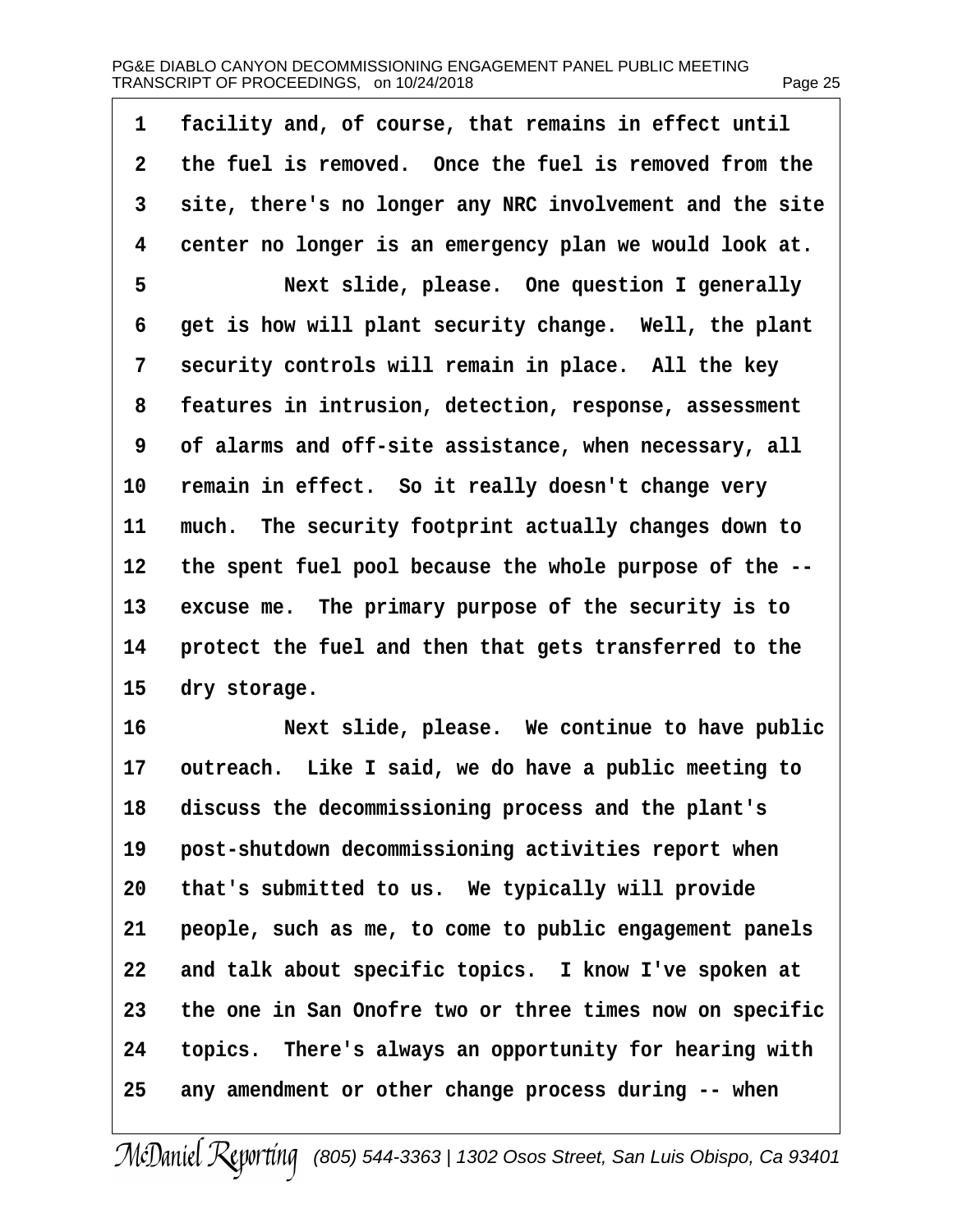| 1  | other applications or permits -- excuse me -- amendments |
|----|----------------------------------------------------------|
| 2  | or exemptions -- not exemptions, but amendments are      |
| 3  | issued, submitted from the utility to the NRC as part of |
| 4  | the process and we do hold a public meeting on the       |
| 5  | license termination plan. Now, I haven't spoken much     |
| 6  | about that, but the license termination plan is          |
| 7  | submitted to us a couple years before they plan to       |
| 8  | terminate the license. It's a highly technical document  |
| 9  | on how they're going to perform all the radiological     |
| 10 | work to ensure they're going to demonstrate to us they   |
| 11 | can meet the unrestricted residual radioactivity         |
| 12 | material criteria.                                       |
| 13 | Next slide, please. I thought I'd just run               |
| 14 | through some of the decommissioning experience here in   |
| 15 | California. Like I said, the picture I have there is     |
| 16 | one I had in the beginning. That's Rancho Seco. As you   |
|    | 17 can see, all the facilities are still there. The      |
| 18 | license was terminated in 2009. So it's still there and  |
| 19 | it's up to the utility to demolish the buildings. They   |
| 20 | have built two combust -- combustion -- combined cycle   |
| 21 | combustion units on the site so they have some other     |
| 22 | generation there to take advantage of the grid and the   |
| 23 | cooling water.                                           |
| 24 | Next slide, please. This is San Onofre. I                |
| 25 | will actually use the pointer this time, but right here  |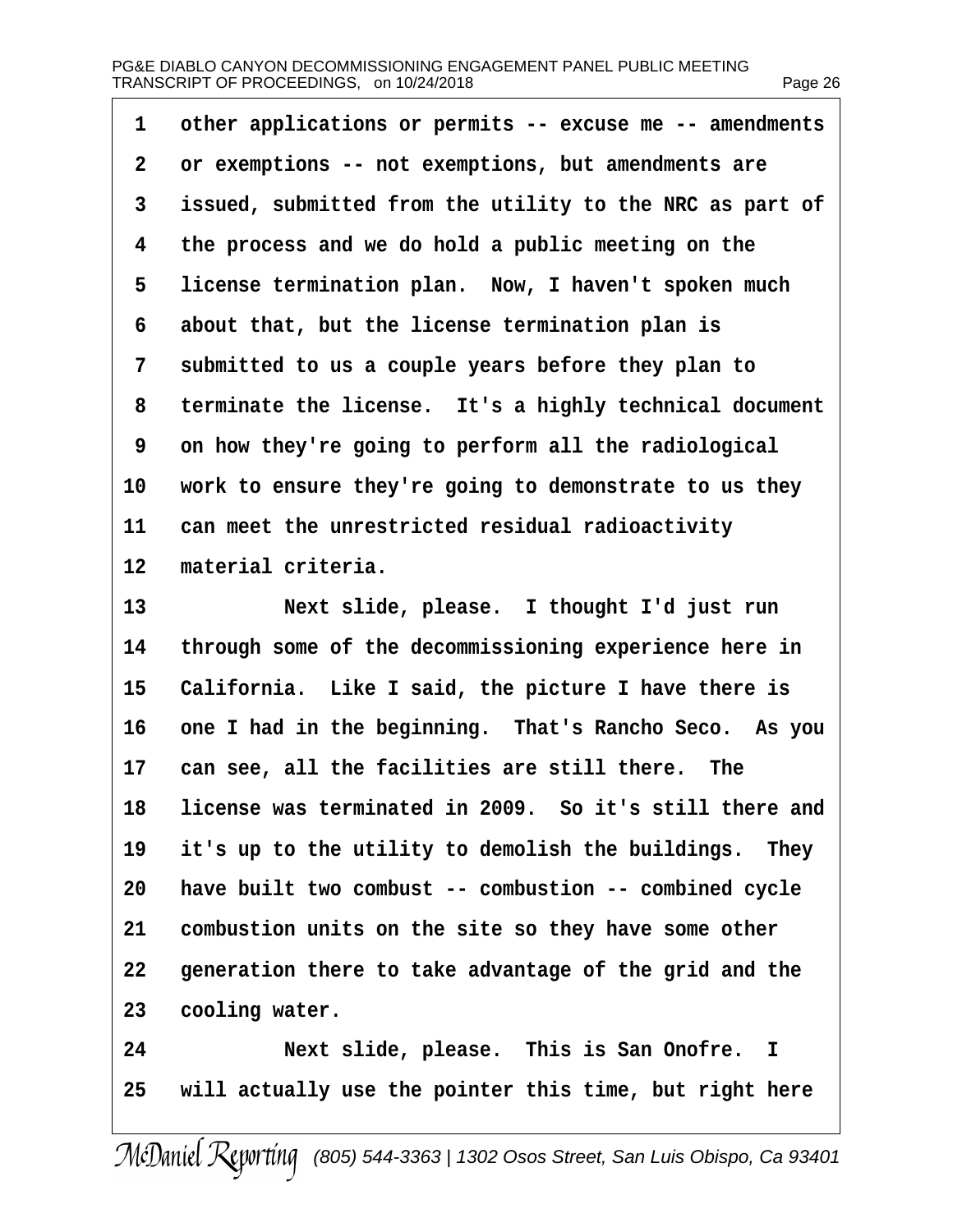| 1  | is Unit 1. There is where Unit 1 used to be. This is     |
|----|----------------------------------------------------------|
| 2  | all gone. This is now the dry fuel storage facility      |
| 3  | that they're loading fuel in, they have been for the     |
| 4  | last year and probably will go until early next year to  |
| 5  | complete that. So this is the existing dry fuel storage  |
| 6  | right there and then it's -- here's the existing one     |
| 7  | there and this is all new this year, and as you can see, |
| 8  | Unit 1 is gone. The only thing left of Unit 1 other      |
| 9  | than a license, because they haven't terminated the      |
| 10 | license yet, is there's a container with a reactor       |
| 11 | vessel all packaged, ready to be shipped and disposed    |
| 12 | of. So for -- they haven't asked for license             |
| 13 | termination. They still have a number of years to go     |
| 14 | with that before they actually have to submit the        |
| 15 | paperwork.                                               |
| 16 | So next slide, please. This is GE Vallecitos.            |
| 17 | This is a research reactor here. It's been shut down     |
| 18 | since 1968, I believe it is, and these are the two       |
| 19 | original prototype boiling water reactors that were      |
| 20 | built and they are approaching their 60-year requirement |
| 21 | for decommissioning. They've asked us for an exemption.  |
| 22 | We are evaluating that exemption, but right in here,     |
| 23 | right in here is an operating research reactor where     |
| 24 | they continue to do commercial work for fuel             |
| 25 | remediation. We are in the process of reevaluating the   |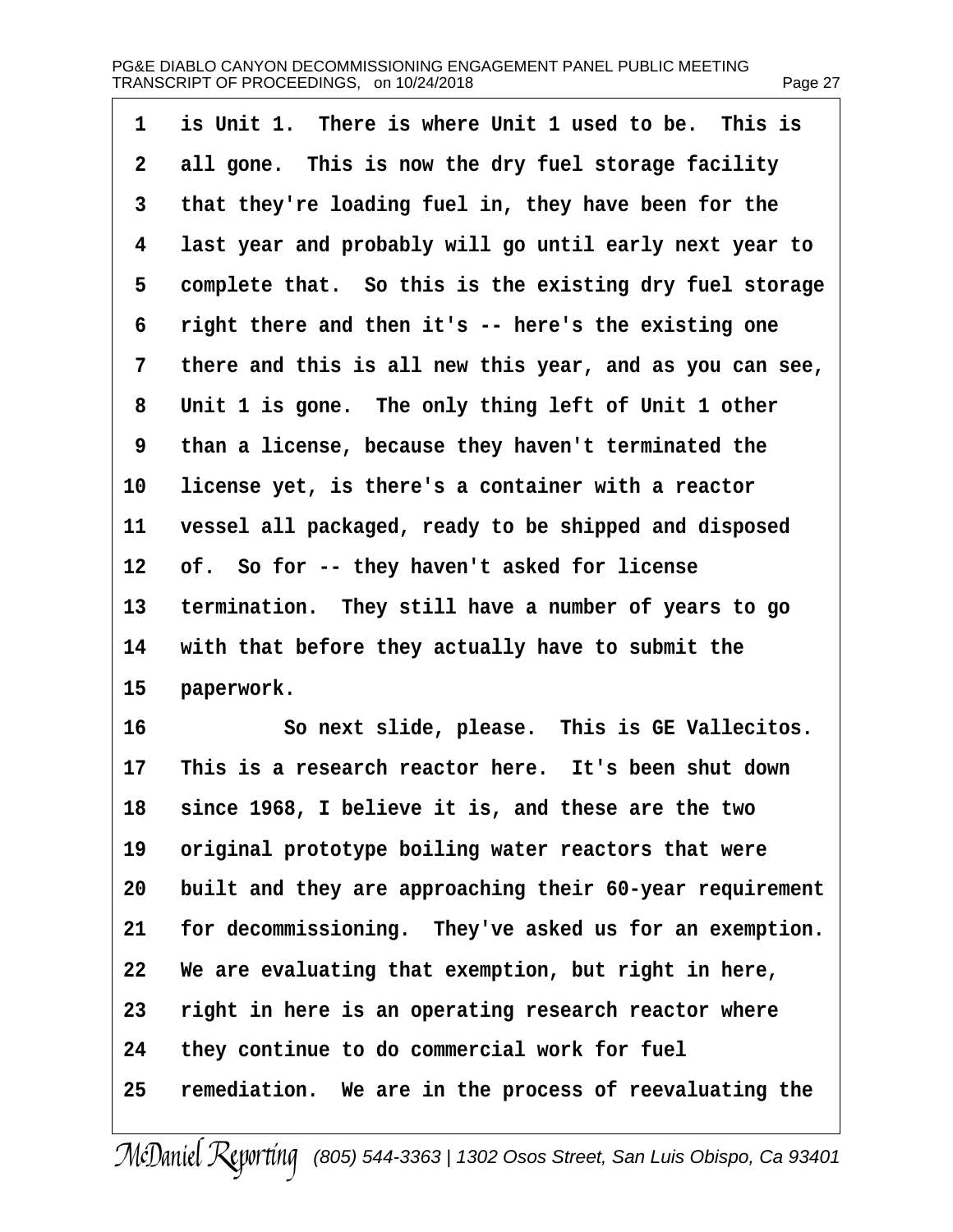| 1               | structures and we're expecting a major engineering       |
|-----------------|----------------------------------------------------------|
| 2               | report from them on the condition of those plants.       |
| 3               | Next slide, please. This is Humboldt Bay,                |
| 4               | which is -- I'm sure everybody knows is north of San     |
| 5               | Francisco and Eureka. PG&E has been managing the         |
| 6               | decommissioning of this site and has had an excellent    |
| 7               | safety record on it. You can see the site there on the   |
| 8               | left when the plant was shut down. On the right is some  |
| 9               | of the dismantling activities. There are actually two    |
| 10              | fossil units there, too, that they also dismantled and   |
| 11              | disposed of and then the reactor building is actually    |
| 12 <sub>2</sub> | this building right here and that reactor itself was     |
| 13              | actually underground and so this is the giant excavation |
| 14              | major engineering project to excavate the entire         |
| 15              | containment, which is very unusual in decommissioning,   |
| 16              | to remove the entire containment, and they safely did    |
| 17              | that and I believe the hole was all filled in now, but   |
|                 | 18 this is a major engineering job to do with a lot of   |
| 19              | effort to get that done. It was done safely. On your     |
| 20              | right is -- lower here, there's -- I believe there's six |
| 21              | or seven canisters of dry fuel storage. It's all on the  |
| 22              | top of the hill. Actually, right up here. It's the       |
| 23              | highest point in the area and it is in an earthquake     |
| 24              | tsunami area and so if you -- if the earthquake alarm    |
| 25              | goes off, you run up to the fuel and hang out with the   |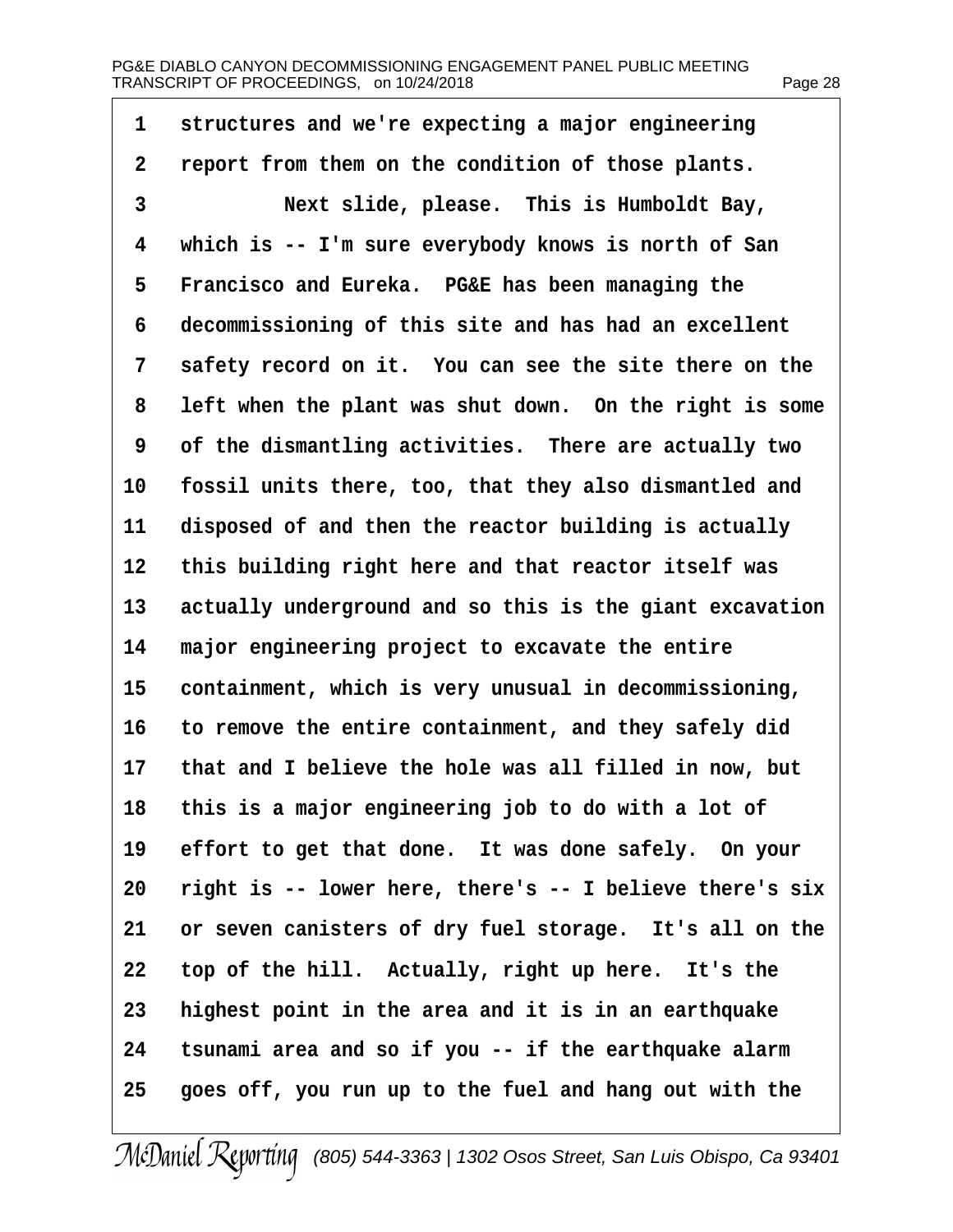| 1              | fuel until the water subsides. It's the highest point    |
|----------------|----------------------------------------------------------|
| $\overline{2}$ | around. So kind of interesting that you would run to     |
| 3              | the spent fuel facility to get out of the water.         |
| 4              | So the next slide is what the site looks like            |
| 5              | today. As you can see, all the structures are gone.      |
| 6              | The one here on the right is the fuel facility on the    |
| 7              | top of the hill there and then this is a 10-unit gas     |
| 8              | units I think they put in to help stabilize the grid in  |
| 9              | that area. As you can see there, all of the structures   |
| 10             | are pretty much gone. I guess there's some other         |
| 11             | buildings -- administrative site buildings off to the    |
| 12             | side there, but they're non -- I believe those are       |
| 13             | non-radioactive. So they've been submitting to us our    |
| 14             | final status survey reports. We have been doing surveys  |
| 15             | of the lands to make sure that they meet our criteria.   |
| 16             | We do employ a contractor from Oak Ridge Associated      |
|                | 17 Universities to do that work. They're experts at what |
| 18             | they do. They supplement our inspectors. So we have      |
| 19             | been working with them to -- we expect probably to go    |
| 20             | back and do an additional set of confirmatory surveys    |
| 21             | with the final survey reports that they will be          |
| 22             | submitting. So it's up to them to then request, once     |
| 23             | they complete all those and we approve those surveys,    |
| 24             | that the survey results that we will terminate the       |
| 25             | license. So it's a matter of time on that. It's just     |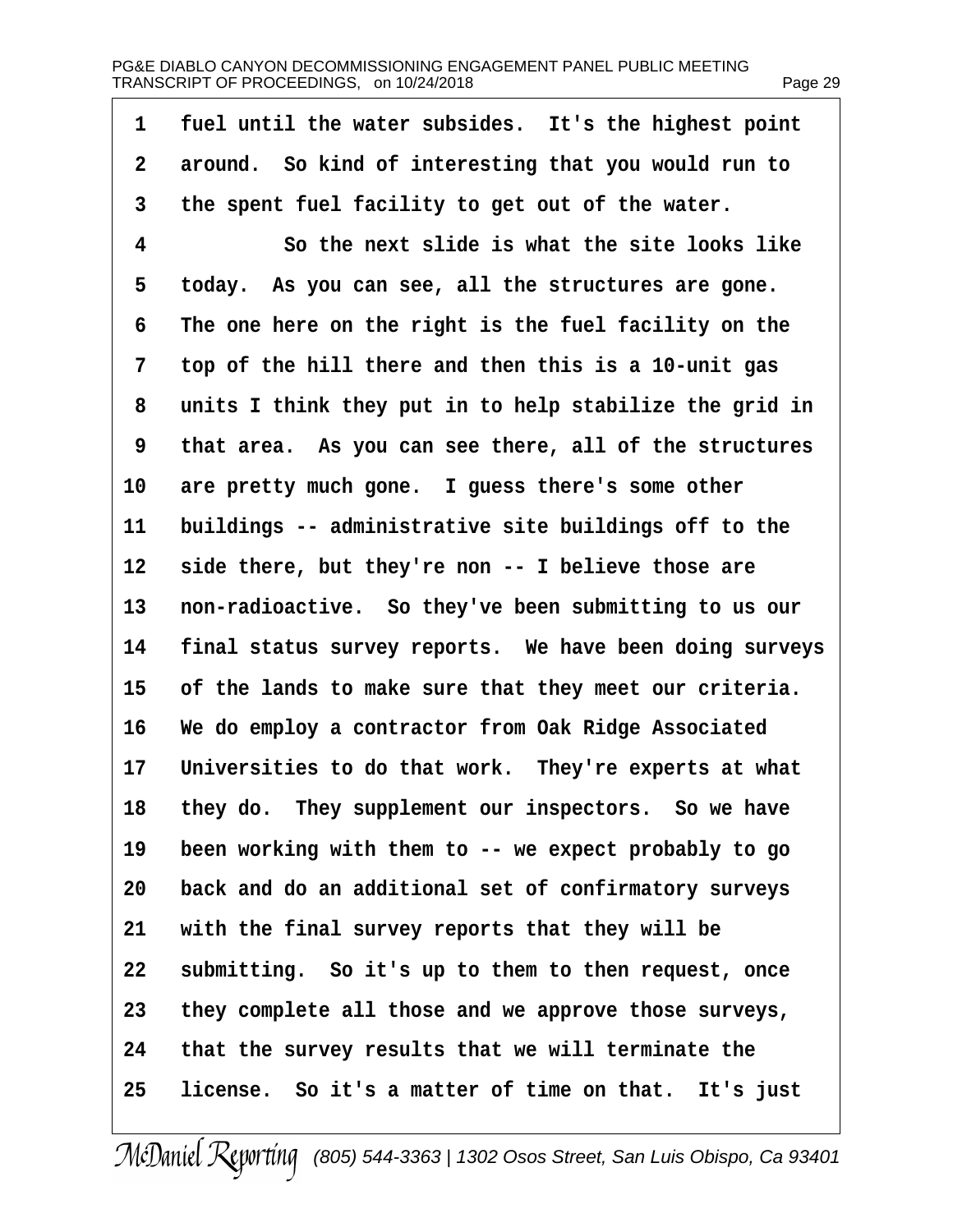| 1  | been a tremendous project and it's been safely done.     |
|----|----------------------------------------------------------|
| 2  | So with that, that's my remarks on the                   |
| 3  | decommissioning process. I hope you realize that we      |
| 4  | have a lot of experience in regulating decommissioning.  |
| 5  | We have a proven inspection program that's got a lot of  |
| 6  | experience in it. We have continued to upgrade those     |
| 7  | procedures in the lessons learned from the ten plants    |
| 8  | that completed decommissioning back in the '90s. We are  |
| 9  | doing some rulemaking to make it more efficient to move  |
| 10 | the plants from operations to decommissioning, makes it  |
| 11 | more efficient, saves the money for the utility from the |
| 12 | decommissioning fund and resources of the NRC to do      |
| 13 | that. There's absolutely no safety implications to that  |
| 14 | because we would have approved the amendments and stuff  |
| 15 | as we went along.                                        |
| 16 | So with that, I'll entertain your questions.             |
| 17 | The next slide just has a bunch of references that I've  |
| 18 | talked about. We have a tremendous amount of guidance    |
| 19 | available to review, too, also available -- publicly     |
| 20 | available on our website.                                |
| 21 | MR. ANDERS: Thank you very much, Mr. Watson.             |
| 22 | Panel, questions? Lauren.                                |
| 23 | MR. BROWN: Does the NRC also monitor the                 |
| 24 | status of the trust fund that provides funding?          |
| 25 | MR. WATSON: Oh, yes. Oh, yes. While the                  |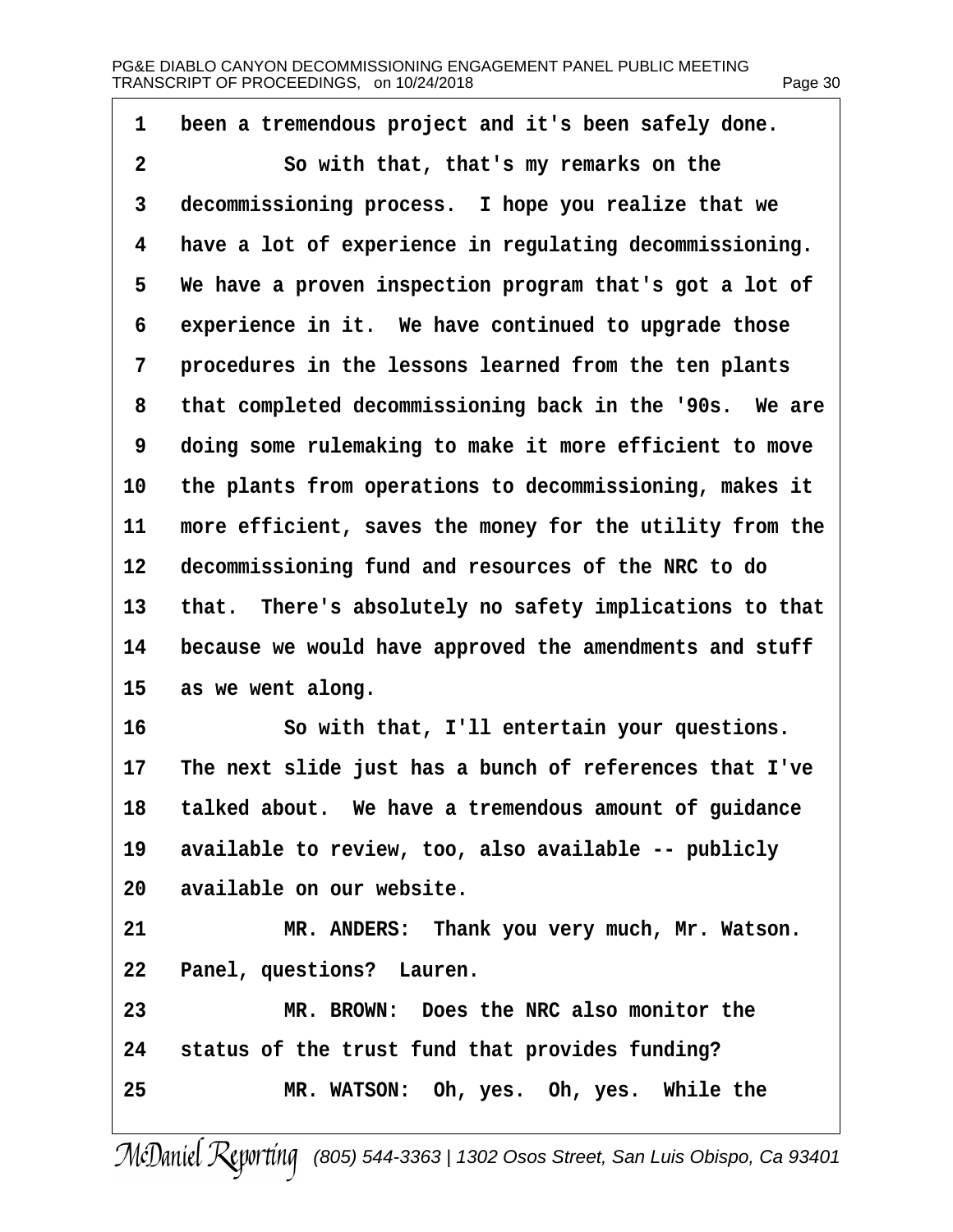| 1              | plant's in operations, they're required to submit to us    |
|----------------|------------------------------------------------------------|
| $\overline{2}$ | the status of their fund every two years. They also        |
| 3              | required -- within five years of shutting down, they're    |
| 4              | required to submit to us a site-specific detailed          |
| 5              | decommissioning fund -- or cost estimate to decommission   |
| 6              | the site. There will also be one in the post-shutdown      |
| 7              | decommissioning activities report submitted when they      |
| 8              | shut down. Now, once they shut down, they're required      |
| 9              | to send that information to us each year. So by March      |
| 10             | of each year, we will get the previous year's status of    |
| 11             | the fund, what they've expended, how much money's left     |
|                | 12 and we know what activities are still left to do. So we |
| 13             | will keep monitoring that until the license is             |
| 14             | terminated.                                                |
| 15             | MR. BROWN: And with all the decommissionings               |
| 16             | that have been handled up to this point, what has been     |
| 17             | the experience of the trust funds being sufficient to      |
| 18             | actually cover all the costs?                              |
| 19             | MR. WATSON: They've been -- they've had                    |
| 20             | adequate funding to get the job done. Now, we have the     |
| 21             | plants that just recently shut down and some of their      |
| 22             | plants take into account they're going to wait to          |
| 23             | decommission the plant, say, 50 years from when they       |
| 24             | shut down. Now, I understand PG&E is pretty much           |
| 25             | planning to go into -- basically, start the                |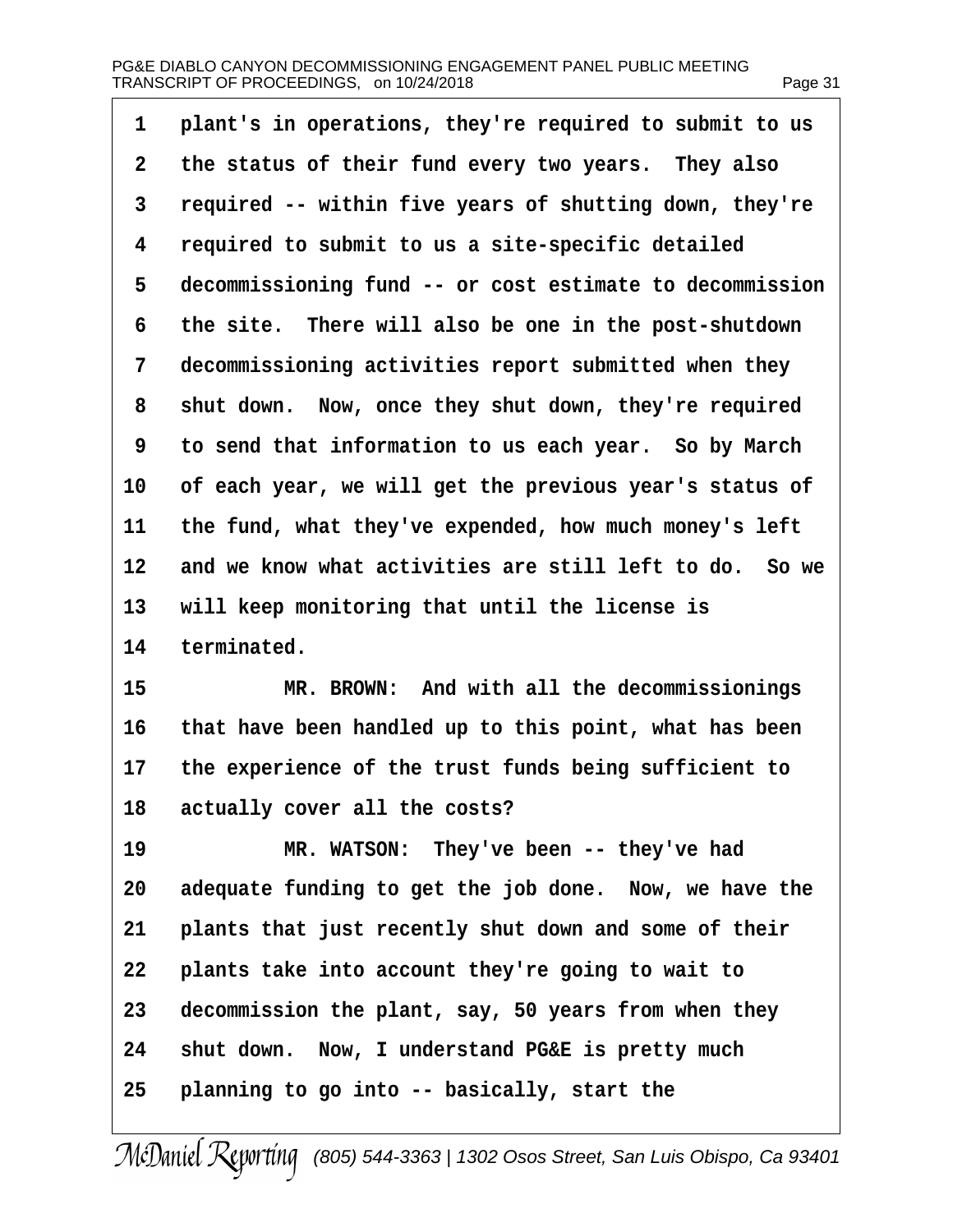| 1  | decommissioning right away, is what I'm hearing. So      |
|----|----------------------------------------------------------|
| 2  | they have, I think, 1.2 billion in the Unit 1 fund and I |
| 3  | want to say 1.7 billion in the other Unit 2 fund, or     |
| 4  | 1.5. Anyway, they have a lot of money in the trust       |
| 5  | fund. So I think it more than meets the minimum          |
| 6  | requirements the NRC has in its regulations for          |
| 7  | decommissioning.                                         |
| 8  | MR. ANDERS: Thank you. Any further questions?            |
| 9  | Yes, Kara.                                               |
| 10 | MS. WOODRUFF: Thank you for your presentation.           |
| 11 | I thought it was very interesting and helpful. I just    |
| 12 | have three questions. You mentioned this PSDAR report.   |
| 13 | In this case, PG&E wouldn't prepare that until 2024,     |
| 14 | '25; is that right?                                      |
| 15 | MR. WATSON: No. They can submit it today.                |
| 16 | The regulation actually says prior to or within two      |
| 17 | years after you shut down. So they can submit that any   |
| 18 | time. So it's a matter of them putting their plan        |
| 19 | together and putting the cost estimate together and      |
| 20 | doing the environmental review and submitting it to us.  |
| 21 | So it can be done any time.                              |
| 22 | I laugh because, you know, some people wait              |
| 23 | until the very end to do things, but, you know, I hear   |
| 24 | they're preparing. So I don't know when they're exactly  |
| 25 | going to submit that. I don't want to speak for them,    |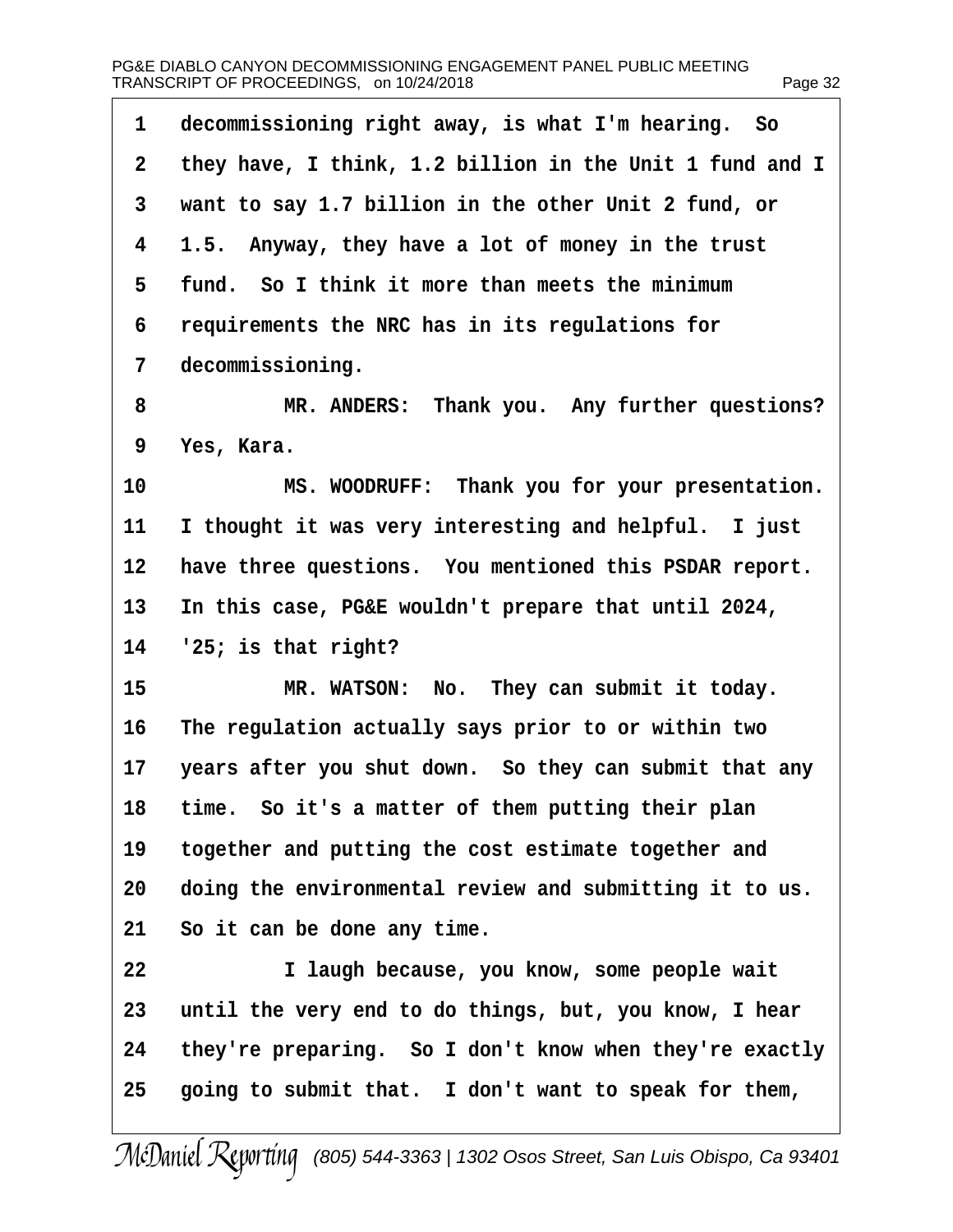| 1              | but I expect it will be done probably before the plant's |
|----------------|----------------------------------------------------------|
| 2 <sup>1</sup> | shut down.                                               |
| 3              | MS. WOODRUFF: It might be interesting at some            |
| 4              | point to hear from PG&E on that issue because it starts  |
| 5              | another public process, sounds like.                     |
| 6              | The second question is -- it's a little off              |
| 7              | topic, but you had the map of all the units that are     |
| 8              | closing or have closed and we understand why Diablo      |
| 9              | Canyon is closing, but what do you think is driving the  |
| 10             | closure of all the 12 units?                             |
| 11             | MR. WATSON: Well, most of it's economic, is              |
| 12             | what the utilities are telling us. They're not making    |
| 13             | any money, and so when they start losing money, they     |
| 14             | start looking at the bottom line and why operate a       |
| 15             | facility that's losing money because they can't recover  |
| 16             | the cost from the ratepayers. So they have to take it    |
| 17             | from stockholders or whatever, and so losing money,      |
|                | 18 they're going to shut down.                           |
| 19             | Now, a lot of the states, Illinois -- Illinois           |
| 20             | and New York did pass -- made some changes that gave     |
| 21             | them some tax credits, enabled a few quad cities and     |
| 22             | Clinton to keep operating in Illinois. They had          |
| 23             | announced they were shutting down. All the plants in     |
| 24             | New York in the northern part of the state, Nine Mile    |
| 25             | Point 1 and 2, Fitzpatrick are all going to continue to  |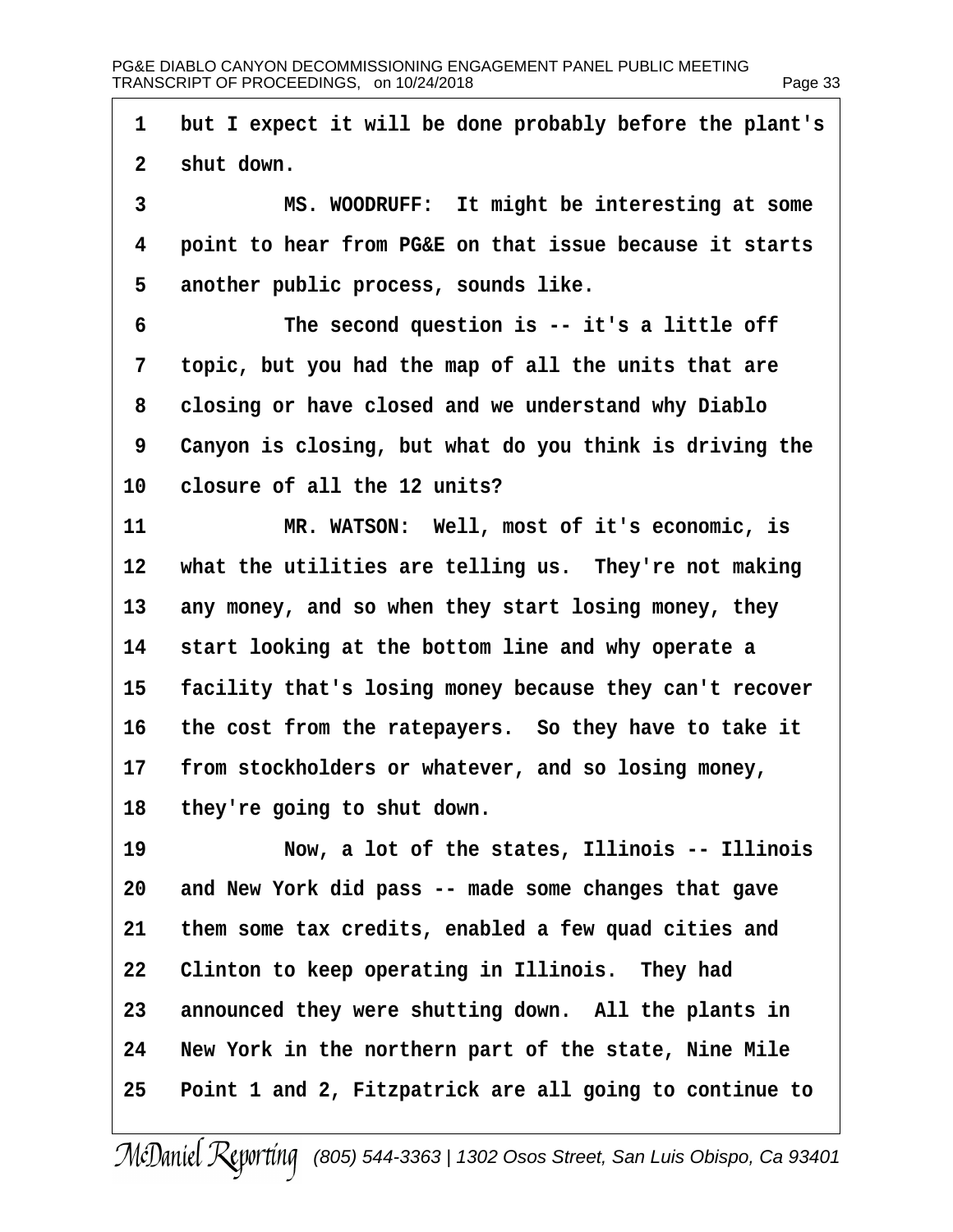| 1               | operate because of those tax credits in New York. They   |
|-----------------|----------------------------------------------------------|
| 2               | did not give one to any point because there was another  |
| 3               | agreement with the governor to shut it down, but most of |
| 4               | them are economic. Three Mile in Unit 1 is scheduled to  |
| 5               | shut down next year, along with Pilgrim up in            |
| 6               | Massachusetts, and they're all citing economic issues as |
| 7               | the reason they're shutting down.                        |
| 8               | So we can't order them to operate, but unless            |
| 9               | there's a safe -- we can't order them to shut down       |
| 10              | unless there's a safety issue, but we can't order them   |
| 11              | to operate, either. So it's really business decisions    |
| 12 <sub>2</sub> | that are driving most of these.                          |
| 13              | MS. WOODRUFF: Very interesting. My last                  |
| 14              | question is we heard so much about Yucca Mountain. Now   |
| 15              | it's kind of off the table. What do you think? Do you    |
| 16              | think that in the future we're going to see some         |
| 17              | centralized spent fuel repository or what do you see as  |
| 18              | the future? Does fuel --                                 |
| 19              | MR. WATSON: Well, I hate to say it, but the              |
| 20              | track record is pretty miserable in getting the          |
| 21              | permanent repository in place. So I would encourage you  |
| 22              | to write your public officials to get it done, but right |
| 23              | now, there's two applications in to the NRC for what's   |
| 24              | called interim consolidated storage. One's in New        |
| 25              | Mexico, one's in Texas and so we're looking at those     |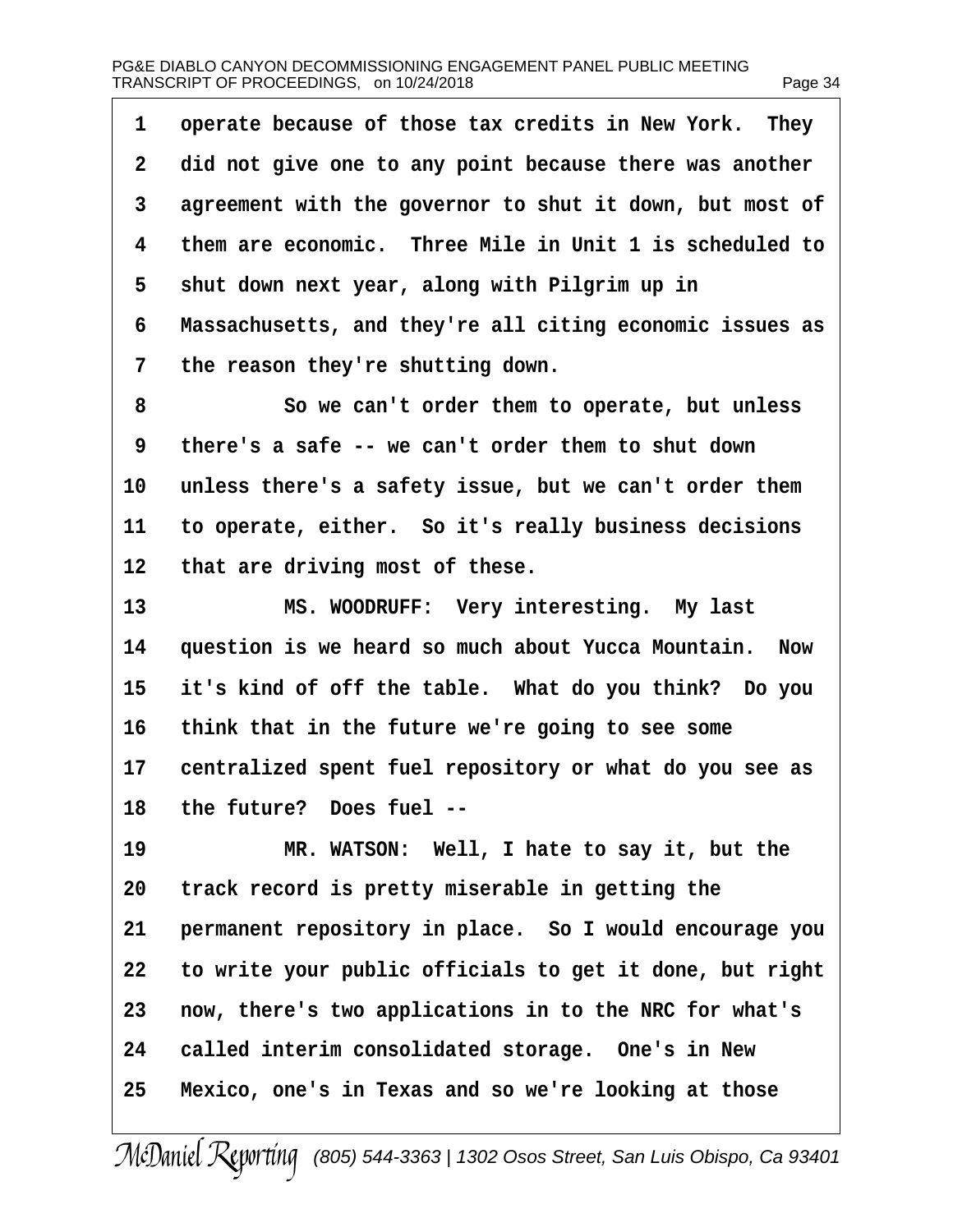| 1               | applications. It's a couple companies that are going to  |
|-----------------|----------------------------------------------------------|
| 2               | go venture into the fuel storage business and hopefully  |
| 3               | they will make money because the DOE has to pay for all  |
| 4               | the expenses and hopefully the 70 some sites were --     |
| 5               | there's fuel stored in the United States, will all be    |
| 6               | consolidated into one or two places until the federal    |
| 7               | government does resolve the permanent repository issue.  |
| 8               | MS. WOODRUFF: It still sounds a little                   |
| 9               | unknown.                                                 |
| 10              | MR. WATSON: Well, I can't -- we regulate                 |
| 11              | safety. So whatever they decide to do, make              |
| 12 <sub>2</sub> | application, we'll make sure that the facility is safe   |
| 13              | to -- to SAFSTOR and security for the fuel if they -- we |
| 14              | do approve an interim consolidated facility. We had      |
| 15              | issued -- I think we got to the point where we issued    |
| 16              | the license for major paperwork for getting Yucca        |
| 17              | Mountain from a regulatory standpoint ready to be --     |
| 18              | accept fuel when they were ready, finish the             |
| 19              | construction. So we were this far from getting -- kind   |
| 20              | of getting it done when the funding was cut or removed.  |
| 21              | MS. WOODRUFF: Thank you.                                 |
| 22              | MR. JONES: If I could just answer Kara's                 |
| 23              | question about the PSDAR. We have that in our schedule.  |
| 24              | So coming attractions, that will be part of our filing   |
| 25              | in December of 2018, but we do have that accounted for   |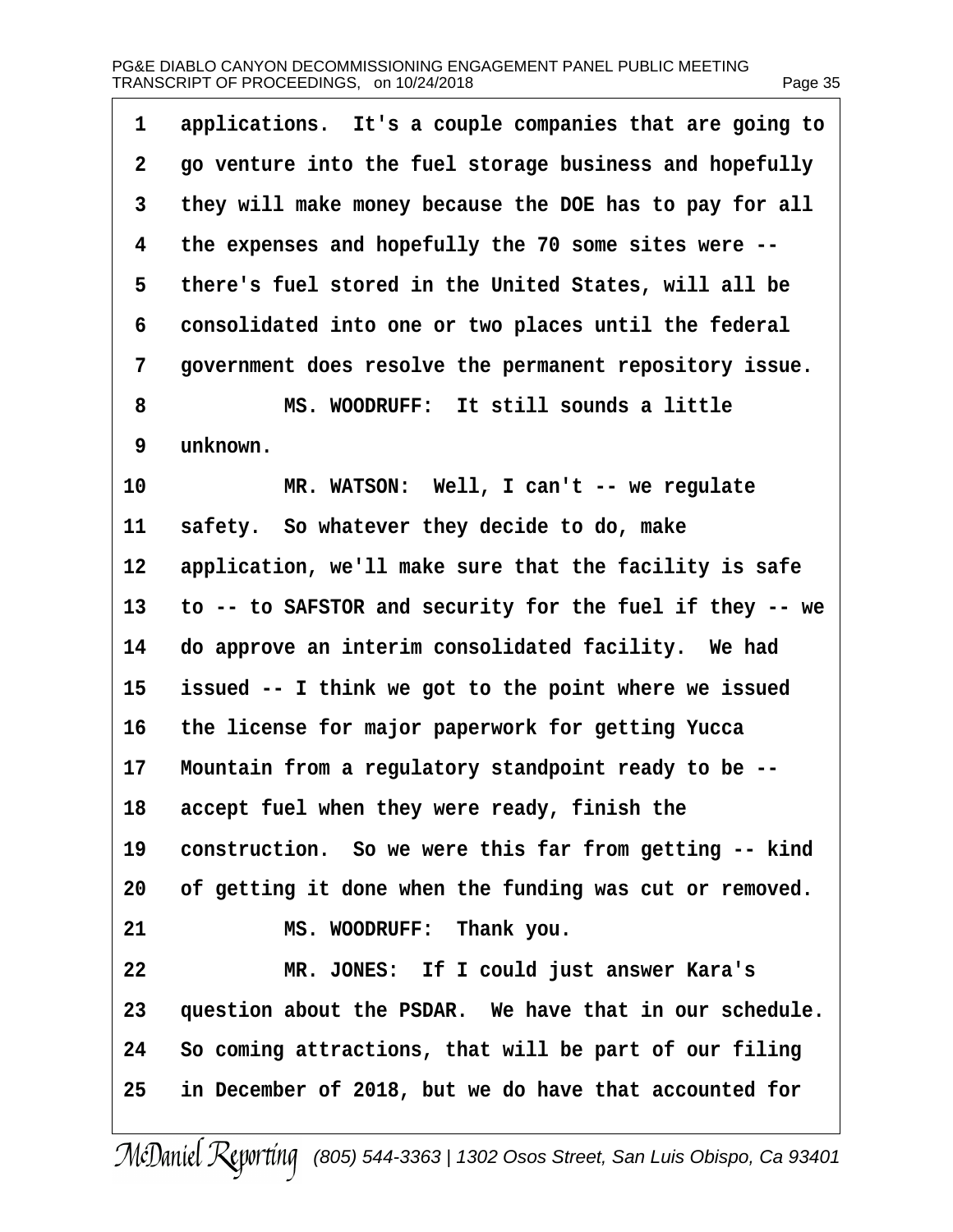| 1            | well in advance of the termination of operations and     |
|--------------|----------------------------------------------------------|
| $\mathbf{2}$ | that schedule could be affected by this desire to pull   |
| 3            | some of the work forward that's part of the memorandum   |
| 4            | account that we're seeking with the Utilities Commission |
| 5            | now.                                                     |
| 6            | MR. ANDERS: Thank you. We have Frank, Nancy,             |
| 7            | Linda and Alex. Frank.                                   |
| 8            | MR. MECHAM: I'm good, Chuck.                             |
| 9            | MR. ANDERS: Nancy.                                       |
| 10           | MS. O'MALLEY: Thank you for your talk. You               |
| 11           | have a wealth of information and experience in           |
| 12           | decommissiong of the plants. Which plant, in your        |
| 13           | experience, would you say compares the most to Diablo    |
| 14           | Canyon if we wanted to compare?                          |
| 15           | MR. WATSON: Well, the only one that's been two           |
| 16           | plants decommissioning at the same time has been Zion 1  |
| 17           | and 2 and they've been -- they're -- they're going to    |
| 18           | pretty much finish the decommissioning in about seven    |
| 19           | years.                                                   |
| 20           | MS. O'MALLEY: And that's with a private                  |
| 21           | company?                                                 |
| 22           | MR. WATSON: Yeah. The Energy Solutions,                  |
| 23           | which is a Waste Management company and they actually do |
| 24           | decommissioning work, is another product line --         |
| 25           | business line they have. So the Exelon transferred the   |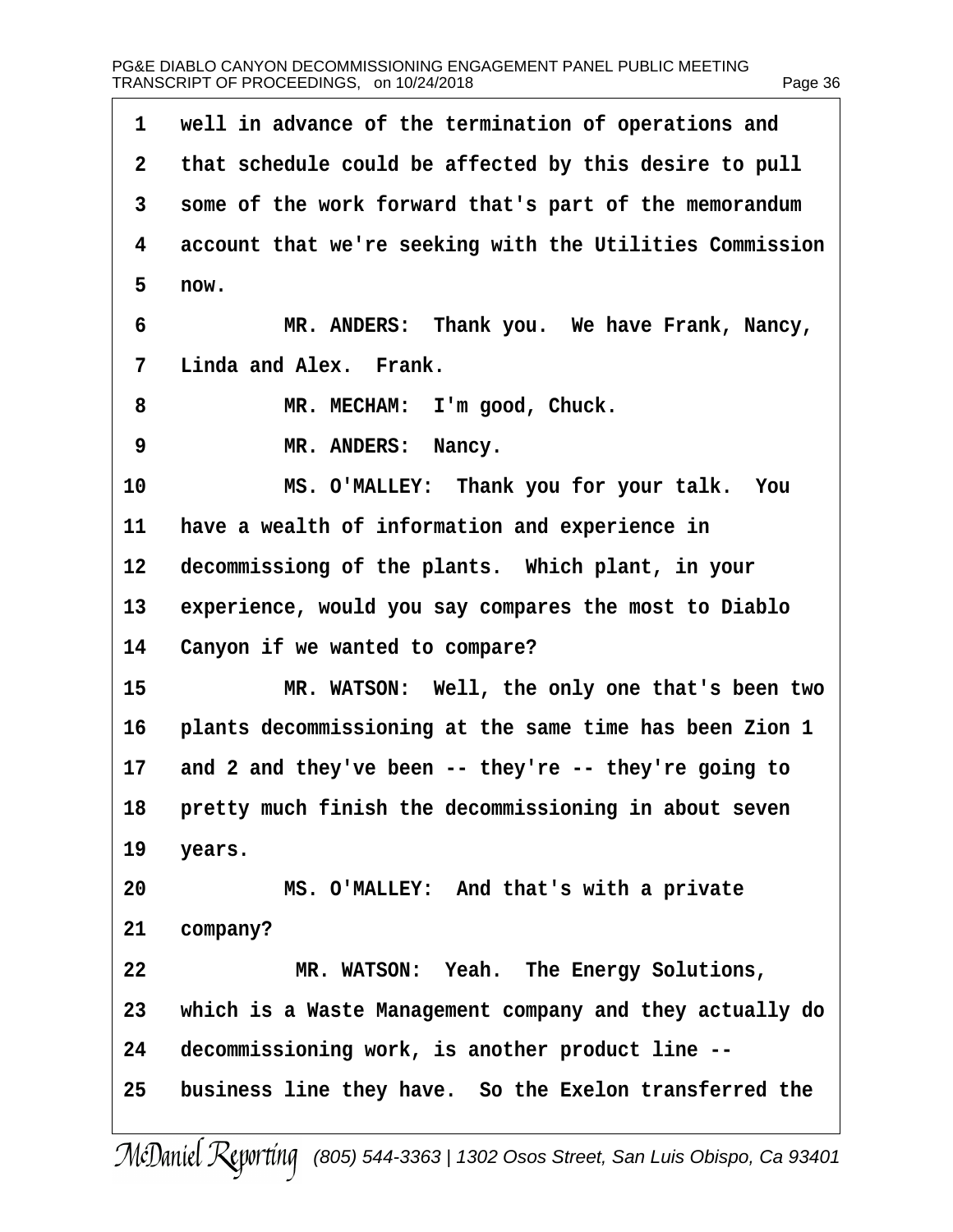| 1              | license to them to do the decommissioning and they       |
|----------------|----------------------------------------------------------|
| $\overline{2}$ | actually moved all the fuel to the dry storage, and then |
| 3              | when they complete the decommissioning, they'll be       |
| 4              | transferring the license from the fuel facility, dry     |
| 5              | storage facility back to Exelon and Exelon will --       |
| 6              | they'll -- when the license terminated, they'll also     |
| 7              | maintain ownership of the land it was on, on all the     |
| 8              | land that the power plant owned or Exelon owned          |
| 9              | beforehand.                                              |
| 10             | So it's an interesting concept and so I think            |
| 11             | that one probably most compares. They're both large      |
| 12             | pressurized water reactors. I think there were, like,    |
| 13             | 1,200 megawatts each. I think Diablo is a little bigger  |
| 14             | than that maybe.                                         |
| 15             | MS. O'MALLEY: You had mentioned something                |
| 16             | about complex sites. Would you consider Diablo Canyon a  |
| 17             | complex site?                                            |
| 18             | MR. WATSON: Yes.                                         |
| 19             | MS. O'MALLEY: It is?                                     |
| 20             | MR. WATSON: Yeah. Our definition of complex              |
| 21             | sites is -- it's a fairly complicated dismantling. You   |
| 22             | know, dismantling the reactor internals is all highly    |
| 23             | radiated metal. It's going to have high dose rates, it   |
| 24             | will have a lot of strict controls on dismantling it and |
| 25             | sectioning it up. It will all have to be done            |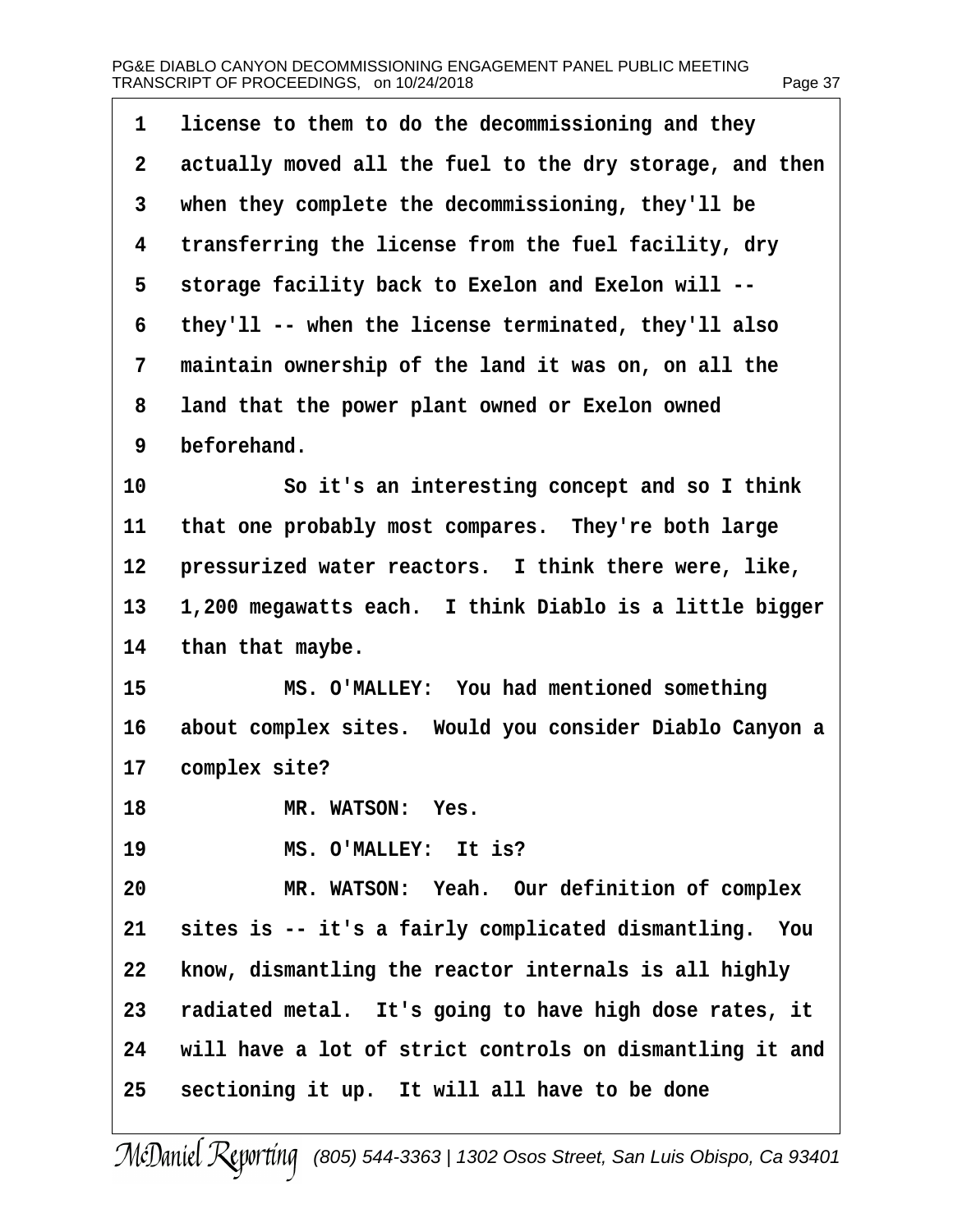## PG&E DIABLO CANYON DECOMMISSIONING ENGAGEMENT PANEL PUBLIC MEETING TRANSCRIPT OF PROCEEDINGS,on 10/24/2018 Page 38

| 1  | underwater. So it's quite a complex thing, along with    |
|----|----------------------------------------------------------|
| 2  | the fact that you have very heavy loads that will be     |
| 3  | lifted, the steam generators, the reactor vessel. So     |
| 4  | it's got a lot of safety issues with it, radiological    |
| 5  | safety issues.                                           |
| 6  | By definition, though, our complex plants                |
| 7  | generally have some groundwater issues also and I don't  |
| 8  | know of any groundwater issues at Diablo, but we do have |
| 9  | a few power plants. You've probably heard about tritium  |
| 10 | in the groundwater if you -- so that would also qualify  |
| 11 | them, but most of the plants don't have groundwater      |
| 12 | issues, and so Zion is one that has none, but it's still |
| 13 | a very large complex decommissioning.                    |
| 14 | MS. O'MALLEY: And then my last question is               |
| 15 | just about inefficiencies. So what would you say are     |
| 16 | the most common inefficiencies that slow down the        |
| 17 | decommissioning process?                                 |
| 18 | MR. WATSON: Believe it or not, I kind of                 |
| 19 | believe, based on the ones from the 1990s, a lot of --   |
| 20 | there were a lot of inefficiencies in how they managed   |
| 21 | the plant staff. A couple utilities actually thought     |
| 22 | they could use the plant staff to decommission the       |
| 23 | plant, different skill sets. So they kept plant staff    |
| 24 | around much longer than they actually needed to and      |
| 25 | instead of going to people that, you know, do            |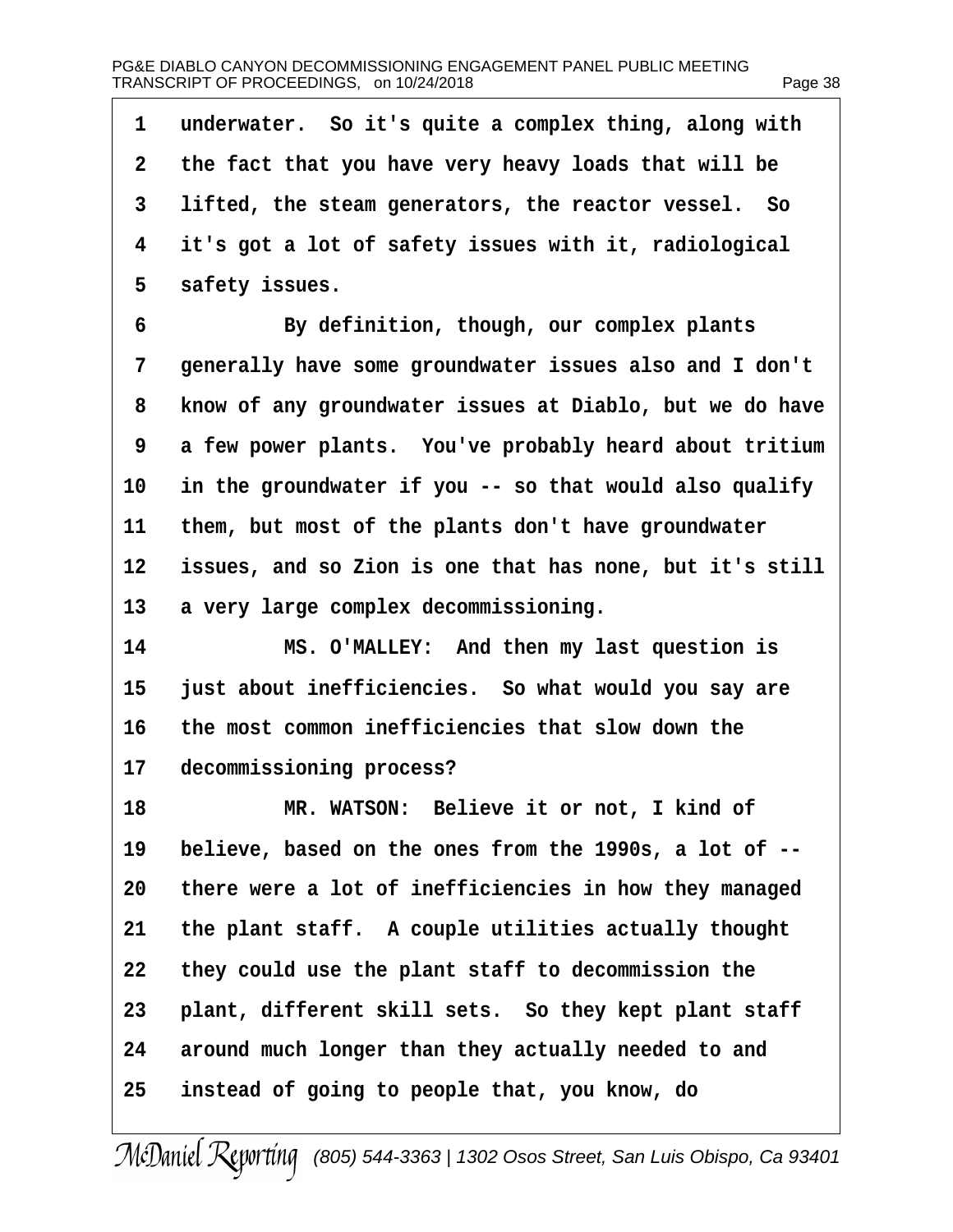| $\overline{A}$ | dismantling work. |  |
|----------------|-------------------|--|
|----------------|-------------------|--|

- 2 **Sol think that was one of the biggest**
- 3 inefficiencies and there were a number of technologies
- 4 they used that have been replaced by much better
- 5 technologies now. The Connecticut Yankee had a devil of
- 6 a time dismantling the reactor internals and that's done
- 7 fairly -- right now they're using mechanical means and
- 8 it seems to improve the performance and time for doing
- 9 that underwater work. So -- but technologies keep
- 10 getting better.
- 11 The other one is we used to ship a lot of large
- 12 components like reactor vessels. Trojan actually
- 13 shipped their reactor vessel whole because they were on
- 14 the Columbia River. Disposal site was up the river. So
- 15 they put it on a barge and moved it up. At Zion, they
- 16 actually sliced the reactor vessel up using a
- 17 technology, which is really an old one, diamond wire
- 18 cutting. It works beautifully. They sliced and diced
- 19 this thing up. You do it remotely. You go set it up
- 20 and you walk away from it and you let it do and you save
- 21 lots of radiation exposure for the workers and it does a
- 22 very efficient job of cutting it up and you just take
- 23 the parts and ship them. So not quite so much glory
- 24 engineering jobs in those kind of things, but they work
- 25 very effectively.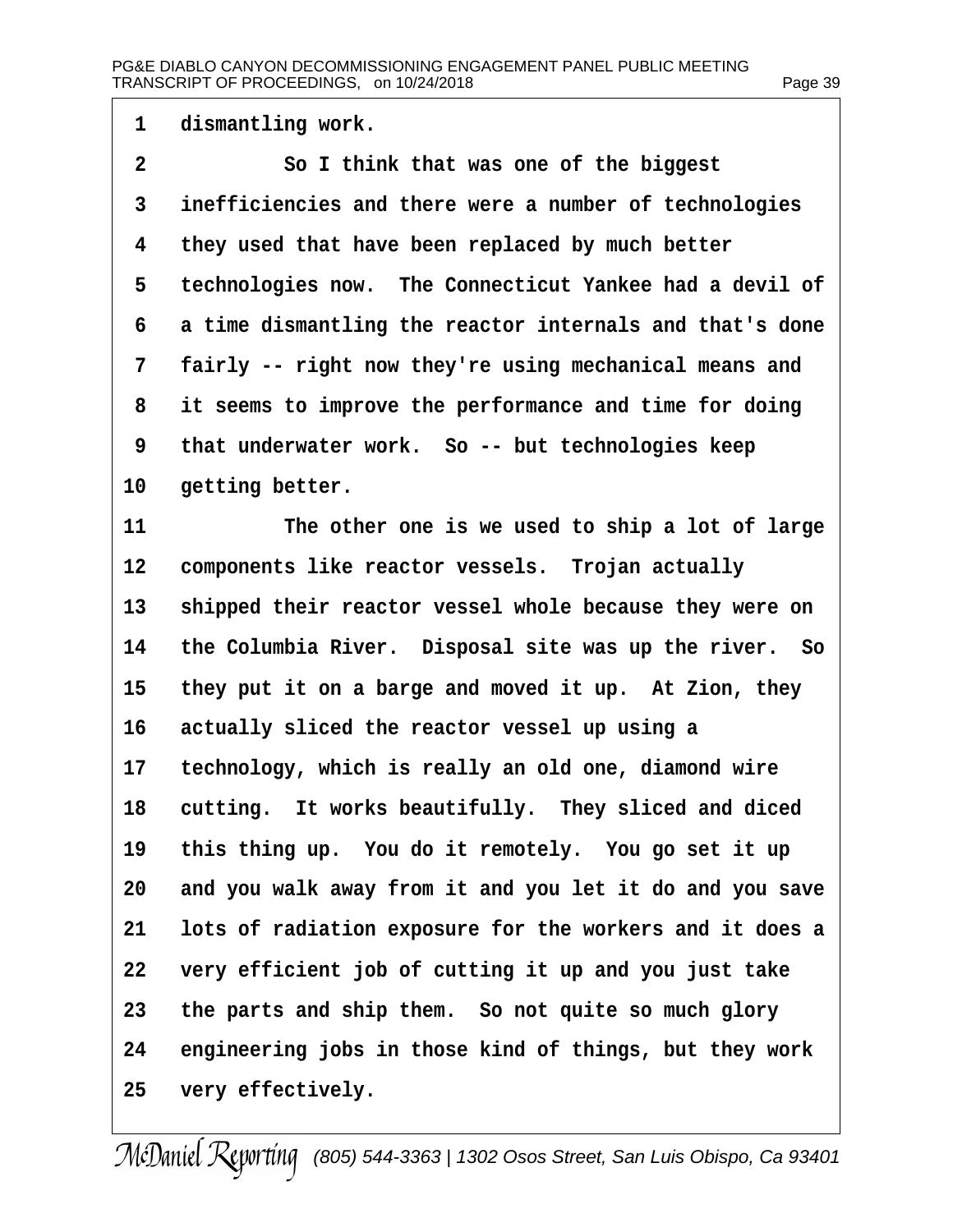| aae | 40 |
|-----|----|
|-----|----|

| 1  | MR. ANDERS: Linda, Alex and David.                       |
|----|----------------------------------------------------------|
| 2  | MS. SEELEY: Thank you for coming tonight. I              |
| 3  | have a couple of questions. One, you said in order for   |
| 4  | you to release the property to the finish, you have to   |
| 5  | have achieved residual radioactivity to a level that     |
| 6  | permits the release of the property for unrestricted use |
| 7  | and termination of the license. Do you have a number?    |
| 8  | MR. WATSON: Yeah. Sure.                                  |
| 9  | MS. SEELEY: Okay.                                        |
| 10 | MR. WATSON: The NRC regulations require 25               |
| 11 | millirem per year, plus the implementation of the ALARA  |
| 12 | concept. So they're continuing to reduce their activity  |
| 13 | as low as reasonably achievable. I can tell you that     |
| 14 | that sounds kind of high, 25, but the reality is is that |
| 15 | the 10 power reactors that we've decommissioned and      |
| 16 | terminated license, the actual dose was around one to    |
| 17 | three millirem per year. So when you practice ALARA and  |
| 18 | you can -- you actually remove all the activity that you |
| 19 | detect in most cases. So it comes out to a trivial       |
| 20 | amount of dose.                                          |
| 21 | MS. SEELEY: So that's for, like, after it's              |
| 22 | decommissioned and it's open to the public?              |
| 23 | MR. WATSON: Right.                                       |
| 24 | MS. SEELEY: Okay. And then the -- you also --            |
| 25 | I have a question about the spent fuel. If -- you said   |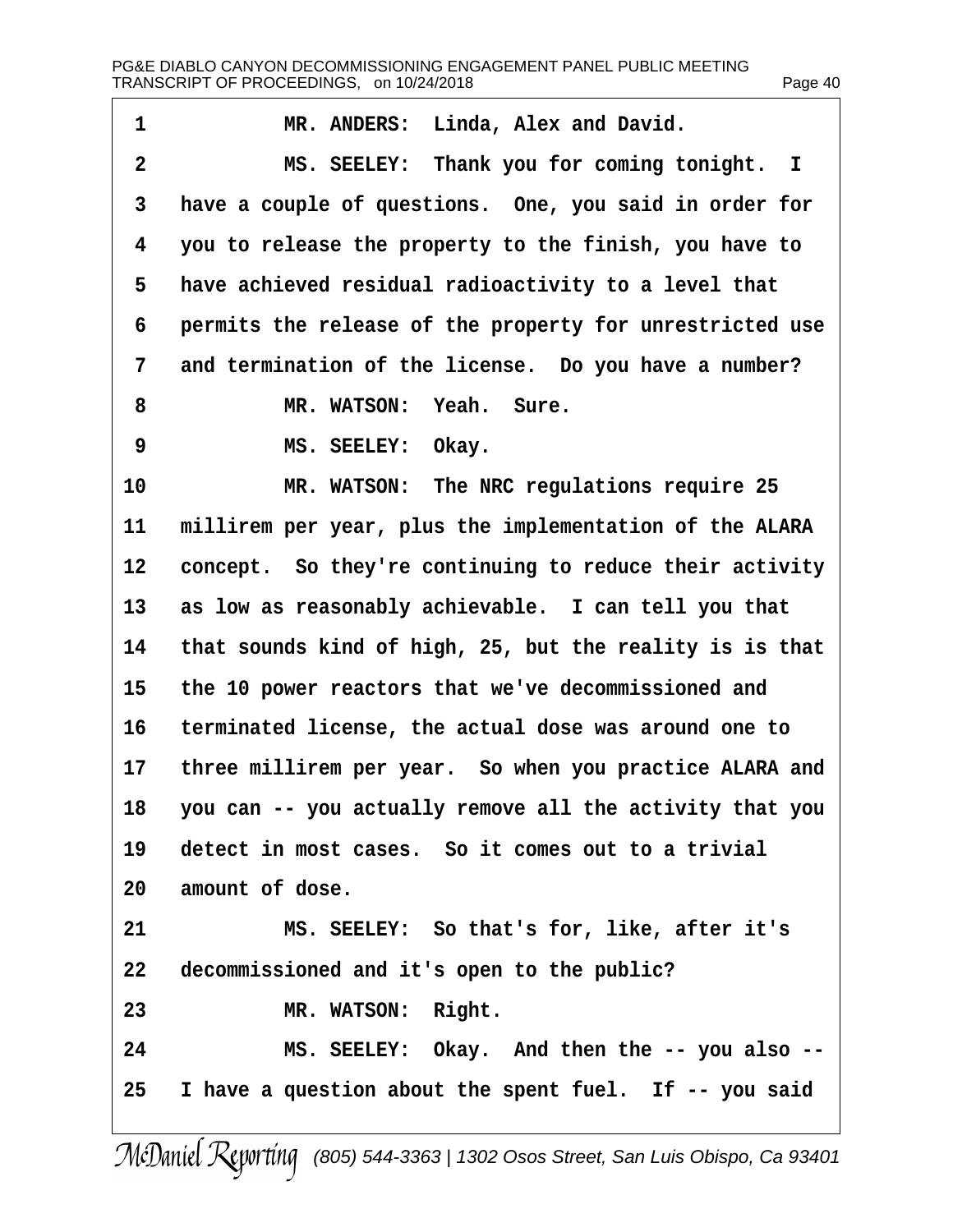| 1              | that the spent fuel pools are very -- really safe. Why   |
|----------------|----------------------------------------------------------|
| $\overline{2}$ | do they then want to move the spent fuel out of the      |
| 3              | pools as quickly as possible?                            |
| 4              | MR. WATSON: Well, it enables the plant to be             |
| 5              | decommissioned. They don't have to worry about           |
| 6              | impacting the fuel. In many cases, the spent fuel pool   |
| 7              | is an integral part of the facility. Especially in a     |
| 8              | boiling water reactor, it's actually next to the         |
| 9              | reactor. It's in the same building. Most of the          |
| 10             | pressurized water reactors are in a separate building,   |
| 11             | but, still, they do not want to affect the fuel in any   |
|                | 12 way. So move it first and make it safe. You're going  |
| 13             | from an active situation where you need systems to keep  |
| 14             | it cool to a passive system, which is all cooled by      |
| 15             | natural convection and air and so -- and it's also       |
| 16             | consolidated in its own kind of security envelope in the |
| 17             | concrete Mussolini, as I call them, the cylinders or --  |
| 18             | so it's all managed more efficiently.                    |
| 19             | MS. SEELEY: Okay. And then to my                         |
| 20             | understanding, it was that they had to keep this spent   |
| 21             | fuel, especially high burn-up fuel, in the pools for,    |
| 22             | like, five to seven years.                               |
| 23             | MR. WATSON: That was what the casks were                 |
| 24             | licensed for. The actual cask that the fuel gets         |
| 25             | transferred into, the fuel had to be cooled to a certain |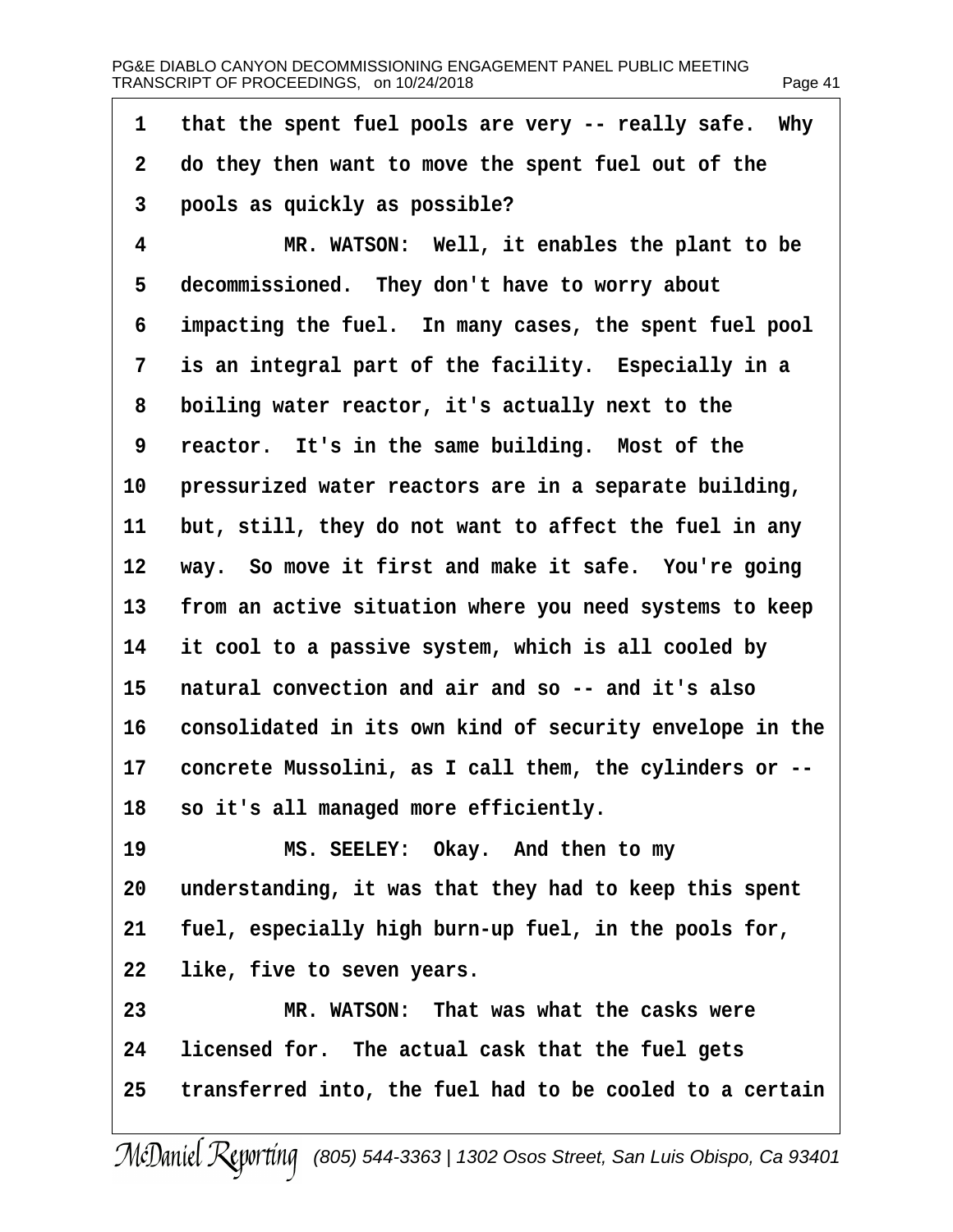## PG&E DIABLO CANYON DECOMMISSIONING ENGAGEMENT PANEL PUBLIC MEETING TRANSCRIPT OF PROCEEDINGS, on 10/24/2018 Page 42

1 point to meet that criteria. Okay. Since then, at one 2 point, it used to take about five to seven years to get 3 there. Right now it's three because there's some ·4· ·upgraded casks, licensed casks that will allow you to 5 move the fuel at a certainly higher -- slightly higher 6 heat load. Doesn't have to be high burn-up fuel, but 7 the heat load allowed in these casks is a little higher 8 and so they can move it over in three years. So it's a 9 function of the container it's going in and the actual 10 heat load or heat disbursion from the fuel bundle. So 11  $\,$  it's... 12 MS. SEELEY: And then my final question is 13 about -- you said about the security of the spent -- of 14 the dry cask storage --15 MR. WATSON: Uh-huh. 16 MS. SEELEY: -- that it's maintained and it's 17 robust. Will that mean that they also keep that zone 18 around the one-mile perimeter around the plant for no 19 boats in -- we're not allowed to have boats in there now 20 within a mile. Will that stay that way or will that 21 change? 22 MR. WATSON: I can't speak to that because it's 23 a new thing to me. I would imagine that once all the 24 fuel's up on the hill, some of that might be able to be 25 relaxed. I can't comment on it definitively because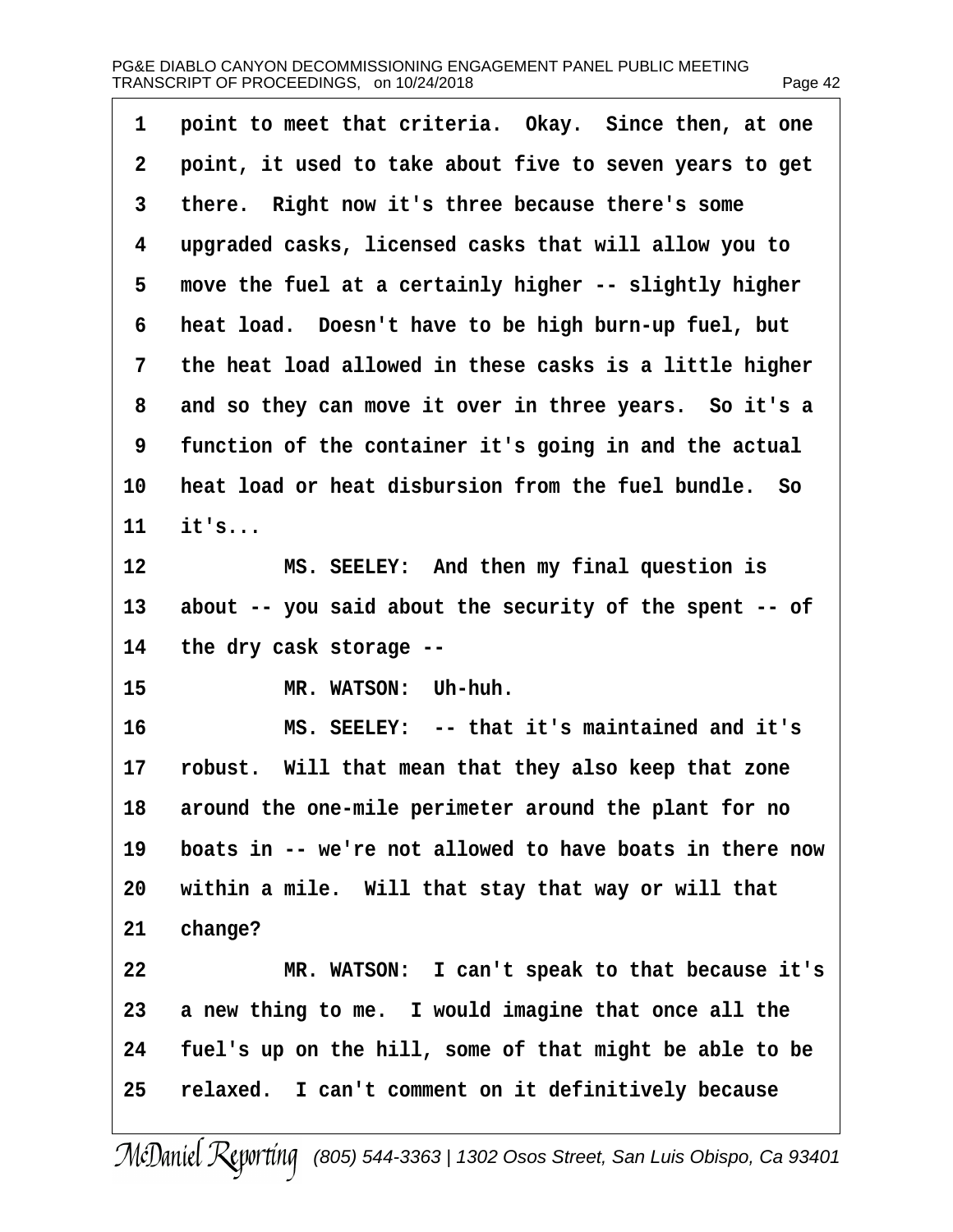| 1               | obviously the distance is much farther from the         |
|-----------------|---------------------------------------------------------|
| $\overline{2}$  | oceanfront. So I just -- I'm not familiar with that     |
| 3               | particular aspect of Diablo Canyon.                     |
| 4               | MS. SEELEY: Thank you.                                  |
| 5               | MR. WATSON: Uh-huh.                                     |
| 6               | MR. ANDERS: Okay. Alex. Sorry. Alex and                 |
| 7               | then David.                                             |
| 8               | MR. KARLIN: Thank you, Bruce for coming. It's           |
| 9               | very helpful and thorough and I think it helped our     |
| 10              | panel understand the process. Talking about the         |
| 11              | evolution or the movement of the spent fuel from the    |
| 12              | reactor to the pool to the casks, you had a slide there |
| 13              | in the emergency planning zone. I think it was Slide    |
|                 | 14 32. Could we bring that up? It had a horizontal sort |
| 15              | of set of arrows showing the steps. Yes, that's --      |
| 16              | that's it. Very helpful. As I understand -- that's --   |
| 17 <sup>1</sup> | this is decommissioning emergency planning levels and   |
|                 | 18 under the --                                         |
| 19              | MR. WATSON: Different plans, yeah.                      |
| 20              | MR. KARLIN: -- the proposed reg -- the                  |
| 21              | proposed reg that the commission may or may not bless   |
| 22              | and actually issue, this is how it would work; is that  |
| 23              | correct?                                                |
| 24              | MR. WATSON: Right. This is how the -- this is           |
| 25              | what you would normally do through the amendment or     |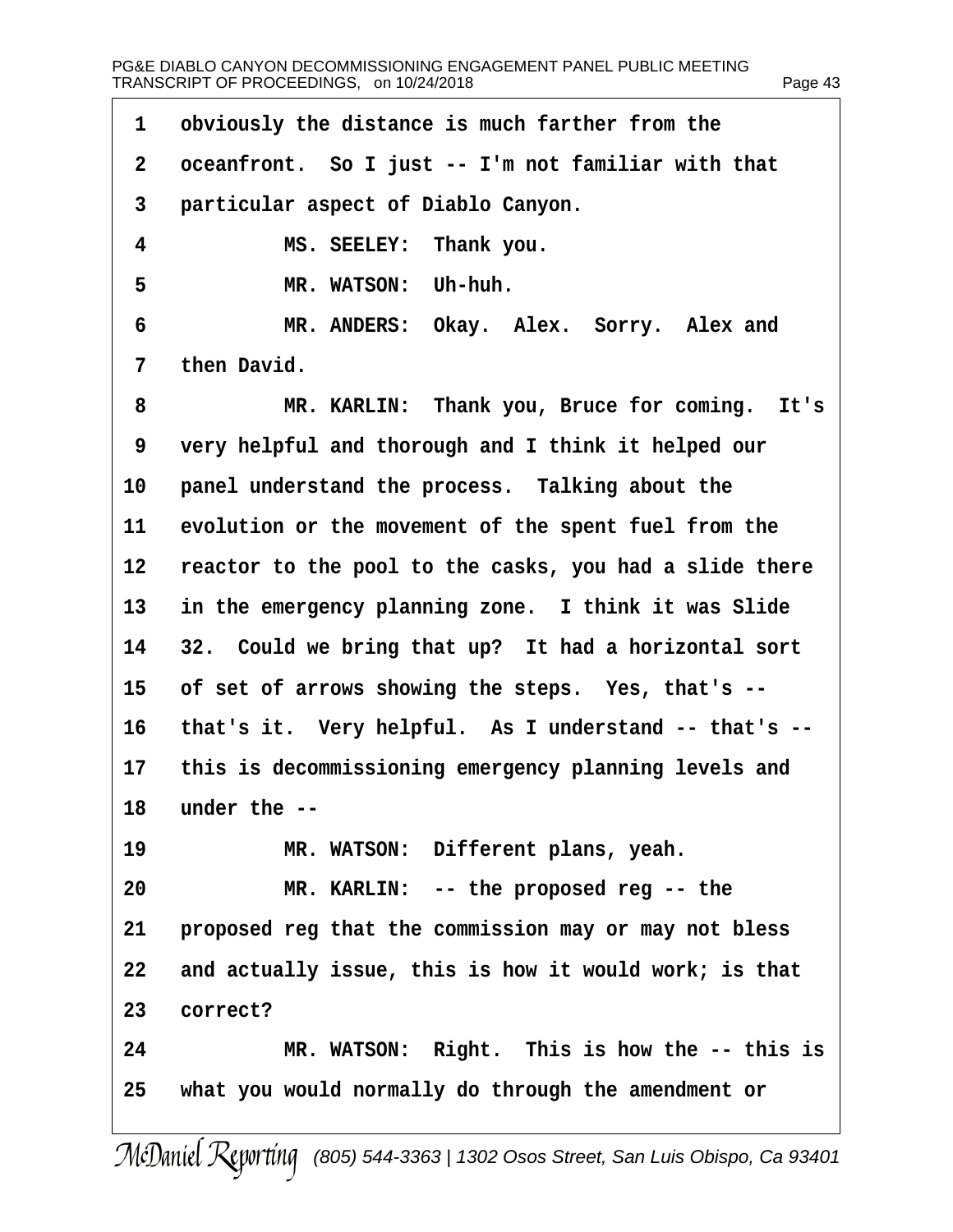| 1            | exemption process --                                     |
|--------------|----------------------------------------------------------|
| $\mathbf{2}$ | MR. KARLIN: Yes.                                         |
| 3            | MR. WATSON: -- today if we didn't have these             |
| 4            | rules in the works.                                      |
| 5            | MR. KARLIN: Okay. Right. So -- and as you go             |
| 6            | from level one to level two, level three, level four,    |
| 7            | the emergency planning requirements would be less        |
| 8            | because the -- as I understand it, the risks --          |
| 9            | MR. WATSON: Right.                                       |
| 10           | MR. KARLIN: -- would be less; is that right?             |
| 11           | MR. WATSON: Uh-huh. Yes.                                 |
| 12           | MR. KARLIN: And so at each level, when you go            |
| 13           | from moving the fuel from the reactor to the pool,       |
| 14           | there's a reduction in risk to the public and then,      |
| 15           | therefore, emergency plan can be relaxed or at least is  |
| 16           | not as stringent as need be?                             |
| 17           | MR. WATSON: Right.                                       |
| 18           | MR. KARLIN: Right. It seems to me that a                 |
| 19           | major significant reduction in risk occurs when you take |
| 20           | it from the pools and put it into the casks. Would you   |
| 21           | agree with that?                                         |
| 22           | MR. WATSON: Well, I think the NRC and, also,             |
| 23           | there was a Blue Ribbon Panel Commission that -- from    |
| 24           | the -- I guess from the President Obama, basically it    |
| 25           | concluded that the fuel was safe to be in the pool and   |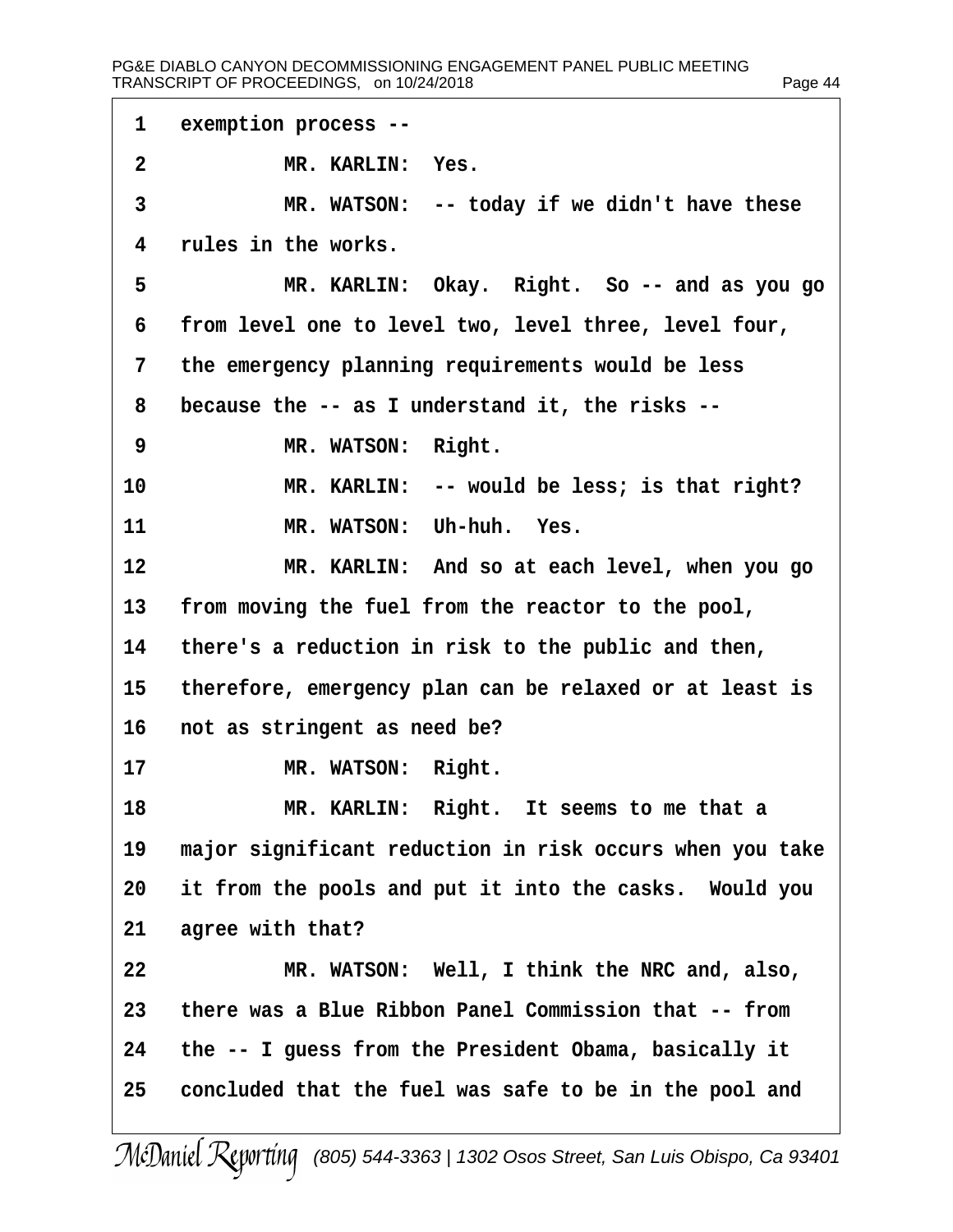| 1  | it's just as safe in the dry storage, it really doesn't  |
|----|----------------------------------------------------------|
| 2  | matter. The design of the spent fuel pools are robust    |
| 3  | such that it's safe there.                               |
| 4  | So you can technically keep it there forever,            |
| 5  | but, in reality, it's better to manage it in a passive   |
| 6  | system and also have the security reduced down to just   |
| 7  | that one area because right now when you enter the       |
| 8  | plant, I'm sure everyone's been in the plant, you go     |
| 9  | through metal detectors, what's the other one, explosive |
| 10 | detectors that blow air all over you and so everything   |
| 11 | gets searched. A lot of that can go -- be reduced when   |
| 12 | the fuel is in its own facility because then you go      |
| 13 | through that only there.                                 |
| 14 | MR. KARLIN: Right. So the spent fuel in the              |
| 15 | pool is safe --                                          |
| 16 | MR. WATSON: Yes.                                         |
| 17 | MR. KARLIN: -- the pools are safe and they               |
| 18 | meet NRC requirements and I understand that, I just --   |
| 19 | as I understand it, when it's moved out of the pool to   |
| 20 | the dry casks, it's even safer, is the one way I would   |
| 21 | look at it.                                              |
| 22 | MR. WATSON: Yeah. You can do that.                       |
| 23 | MR. KARLIN: It's still safe, but -- because,             |
| 24 | otherwise, they say, well, why do you move it to the dry |
| 25 | casks at all, just leave it in the pools, but it's a     |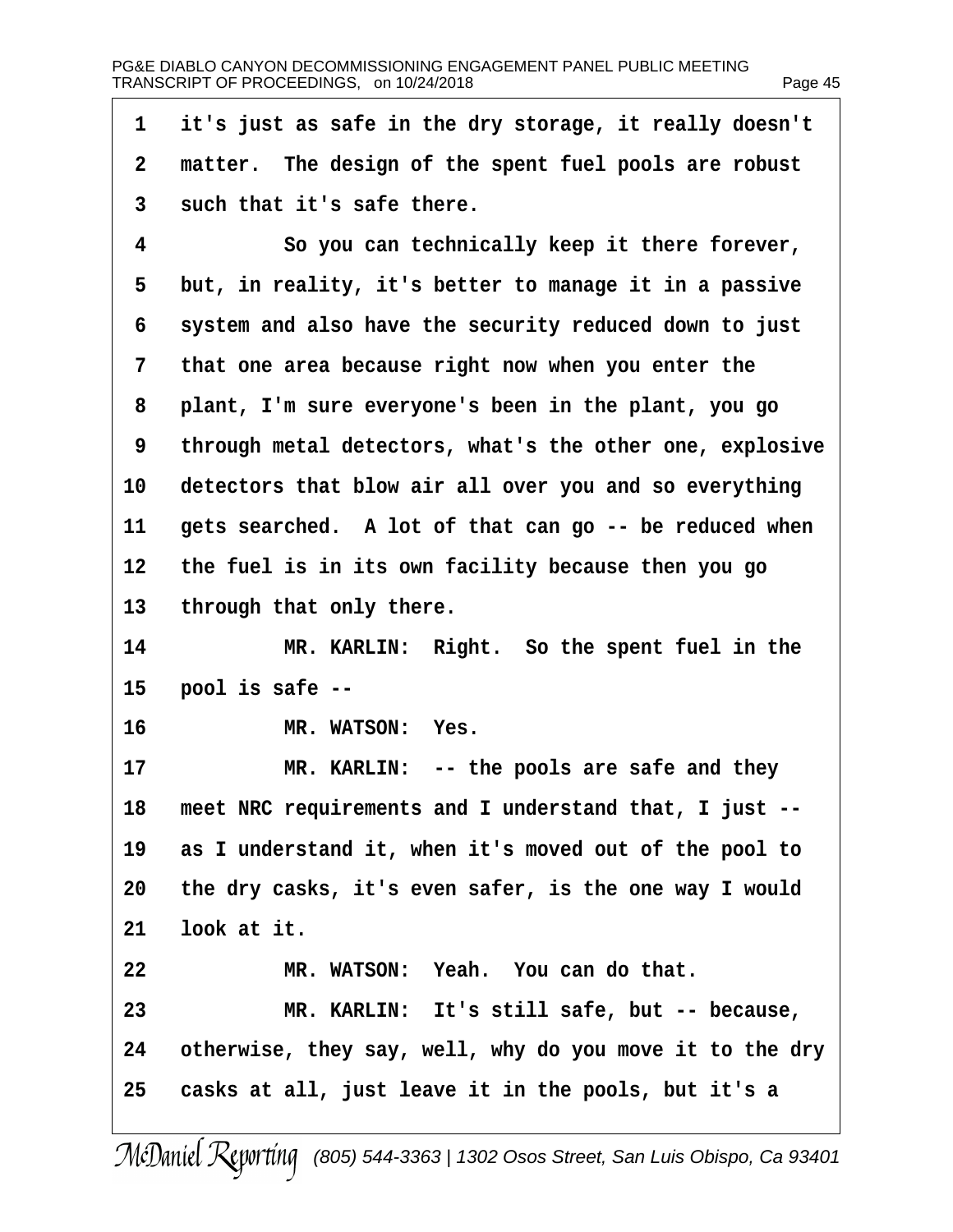1 risk reduction that seems to occur there. 2 MR. WATSON: Yeah. There's actually one plant 3 that's been shut down for 16 years now and they still 4 have the fuel in the pool and it's -- we inspect it and 5 it's safe and it's what they've chosen to do now. 6 **•••** One of my comments I always make to the 7 licensee is when are you going to move the fuel to the 8 PAD because they already have a PAD for the other ·9· ·operating units, it's just they don't want to spend the 10 money right now to do it. 11 MR. KARLIN: Okay. Thank you. 12 MR. ANDERS: Thank you, Alex. We have time for 13 three more questions, quick ones. We've got about three 14 minutes before our break. So David and then Frank and 15 then Lauren. 16 MR. BALDWIN: Perfect. I've got three 17 questions. They're all real quick ones. 18 So you talk about the -- how hot the spent fuel 19 is and the time frame about when it comes out of the 20 pool into the dry cask. When you're talking hot, are 21 you talking heat hot --22 MR. WATSON: Yes. 23 MR. BALDWIN: -- or radioactive --24 MR. WATSON: Well, it's both, actually, because 25 the heat is generated from the radioactive decay of the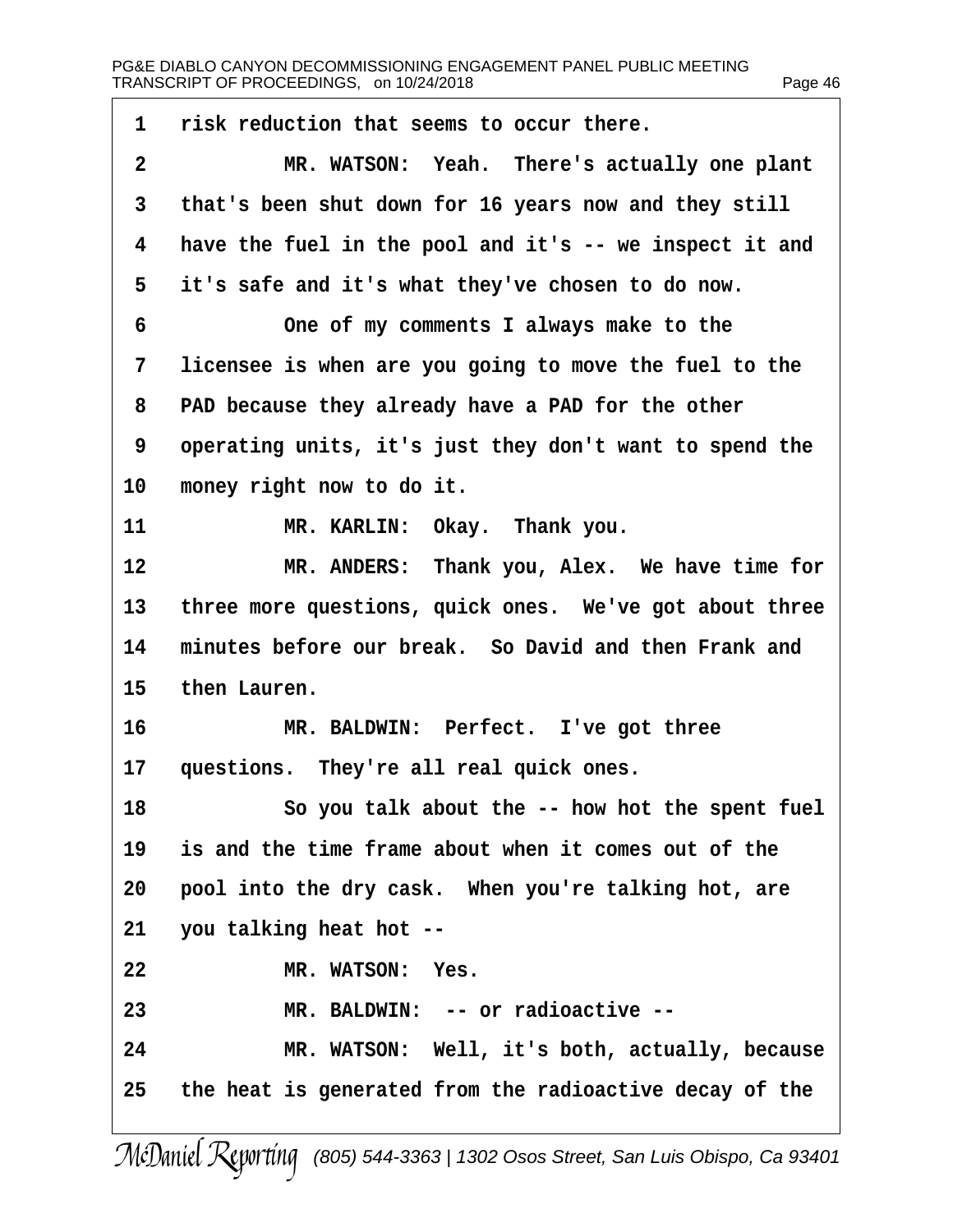1 fuel.

2 MR. BALDWIN: But you're most worried about the 3 heat that the cask can withstand, not the 4 radiological --5 MR. WATSON: Right. 6 MR. BALDWIN: -- part --7 MR. WATSON: It's all about the heat -- the 8 heat -- the heat transfer levels from the fuel have to ·9· ·go down and go down as the radioactive material -- as 10 the radioactive materials decay away and it's fairly 11 prompt. 12 MR. BALDWIN: And so when will the last fuel 13 be -- I'm wondering if it's moved out -- the last fuel, 14 after it comes out of the reactor and the plant ceases 15· ·to generate power, goes into the spent fuel pools, at 16 what point does it move up to the dry cask, and is that 17 done in one operation or over a long period of time? 18 MR. WATSON: I think the casks that they're 19 using right now have 32 fuel bundles in it. So, 20 obviously, you load one cask at a time. 21 MR. BALDWIN: But they'll all be ready to move 22 around the same time? 23 MR. WATSON: Yeah, but if you have -- I don't 24 know how many bundles they have in the pool right now, 25 but looks like they have quite a bit because the PAD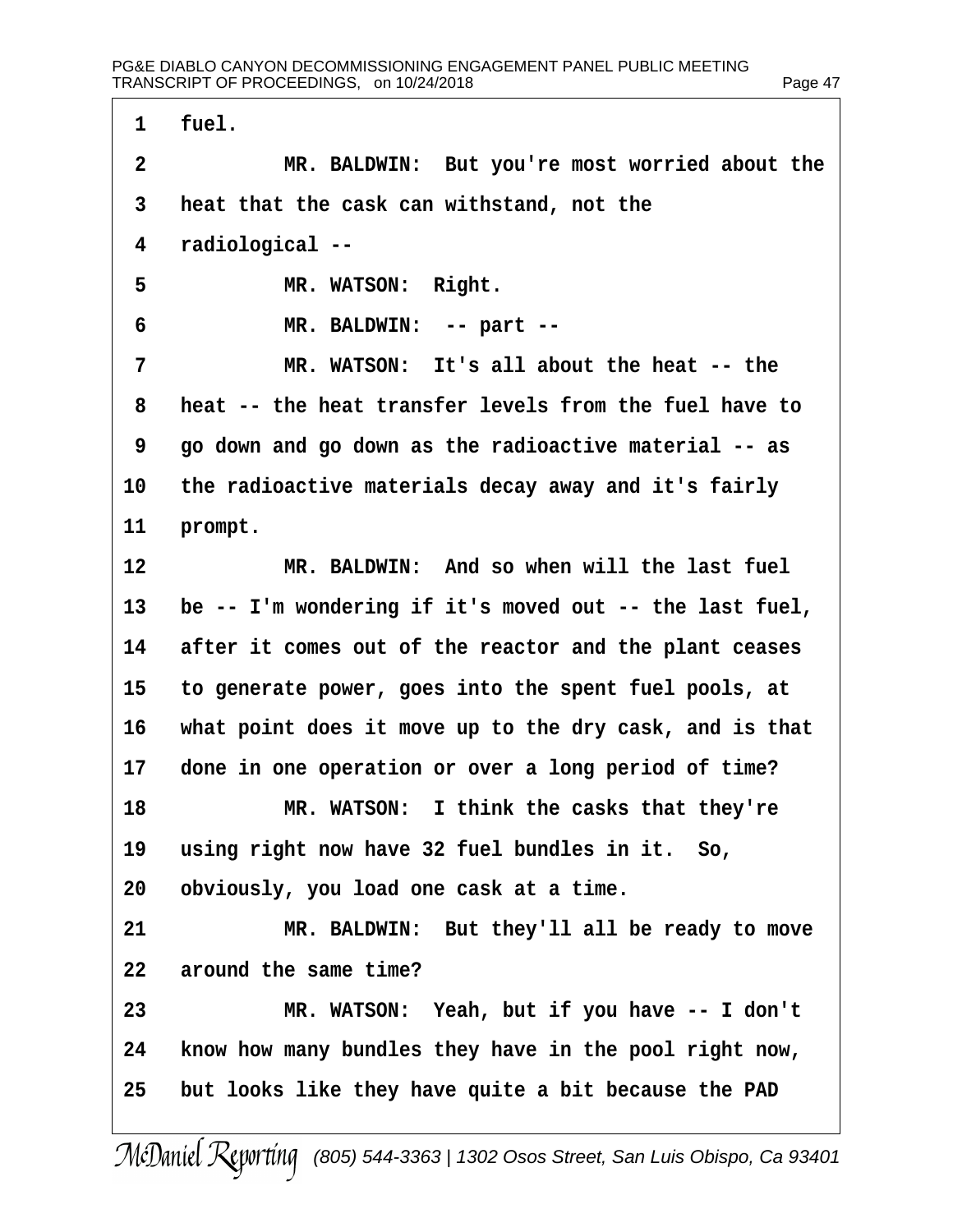1 looks like it has lots of expansion available to it. 2 So you're talking generally about -- I'm trying 3 to think of the schedule at San Onofre. I think they're 4 doing one cask per week or something along that line. 5 So it takes a while. 6 MR. BALDWIN: And my last question is are --7 the panel's discussed on several occasions the ISFSI 8 facility, the dry cask storage facility, and as -- right ·9· ·now as the facility is, I'm assuming that there's 10 monitors for radioactivity on the dry cask storage site 11 or around the site. Will that change after the last 12 casks are put onto the PAD or will that continue the 13 same or how does that work? 14 MR. WATSON: I would imagine it's going to stay 15 the same as it's licensed for right now, and I didn't 16 really look to see whether they have any -- what 17 monitoring they have up there, but you maintain what 18 I'll call somewhat of an environmental program where 19 you're monitoring the area around the facility for 20 radiation and you can do that with thermoluminescent 21 dosimeters and other things and they will go out 22 frequently and do surveys of the concrete structures and 23 the vents and make sure the vents are clear. There's a 24 whole bunch of surveillances they do to make sure the  $25$  fuel stays  $-$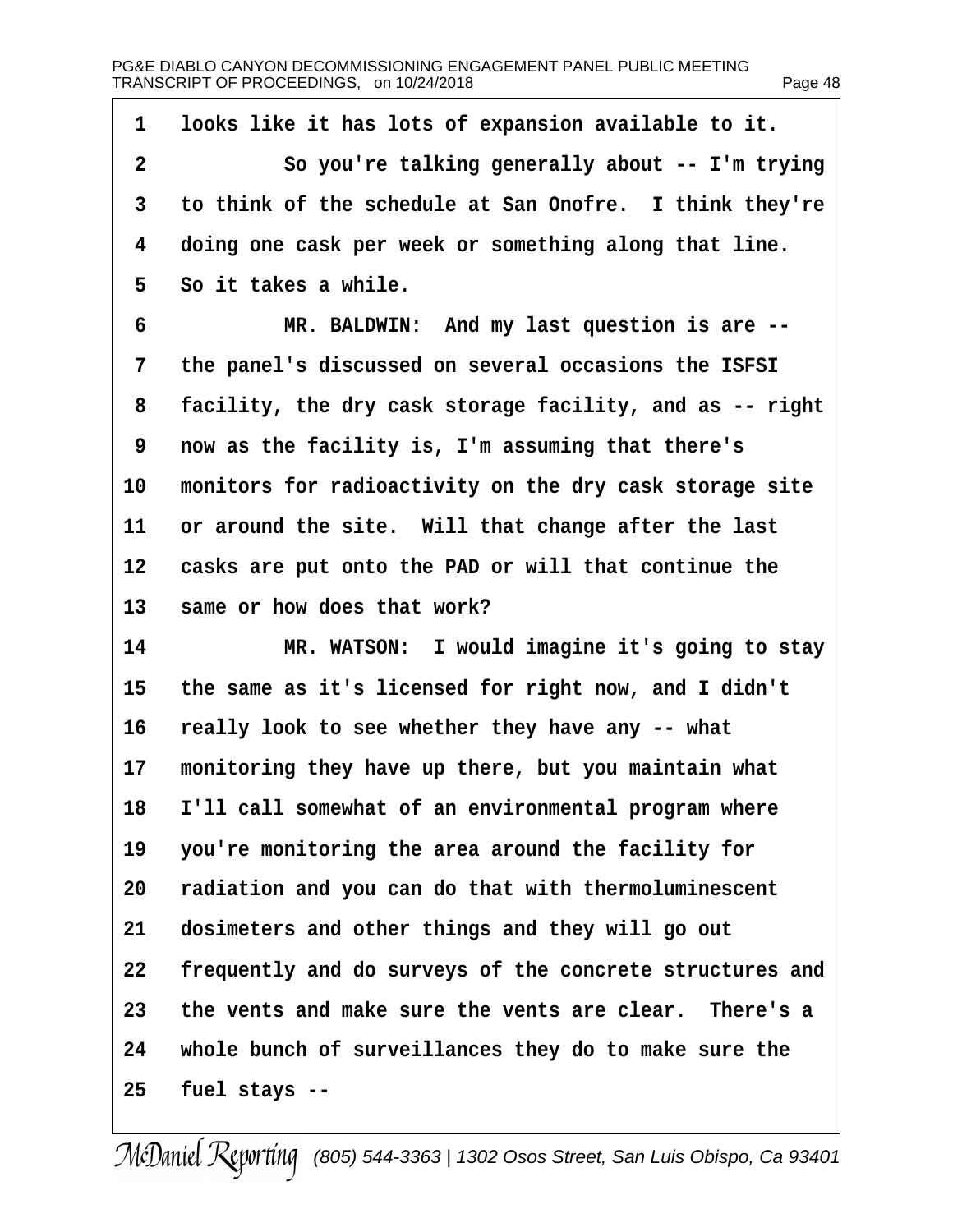| MR. BALDWIN: But, additionally, they have                   |
|-------------------------------------------------------------|
| on-site alarm system or something, I'm assuming --          |
| MR. WATSON: Right.                                          |
| MR. BALDWIN: -- that's in place --                          |
| MR. WATSON: Uh-huh.                                         |
| MR. BALDWIN: -- 24/7 --                                     |
| MR. WATSON: Right.                                          |
| MR. BALDWIN: -- rather than someone come out?               |
| MR. WATSON: And there's security guards there               |
| 10 24/7.                                                    |
| MR. BALDWIN: Okay. That's all I have.                       |
| Thanks.<br>12 <sub>2</sub>                                  |
| MR. ANDERS: Tom, you had clarification.                     |
| MR. JONES: Yeah. Just one clarification. The                |
| improved transfer times that Mr. Watson referred to are     |
| not currently licensed at Diablo Canyon. We have a          |
| 17<br>site-specific dry cask storage license called Part 72 |
| 18 license. So if we were to change and the Utilities       |
| Commission has asked us to look at that because right       |
| now our transfer time is closer to 10 years based on the    |
| technology we have licensed, we would pursue a license      |
| amendment request with the Nuclear Regulatory Commission    |
| to update our license to address the new materials that     |
| would be required for that multipurpose canister, the       |
| inner cask that holds the fuel. We would need to change     |
| 13<br>14<br>15<br>16<br>19<br>20<br>23<br>24<br>25          |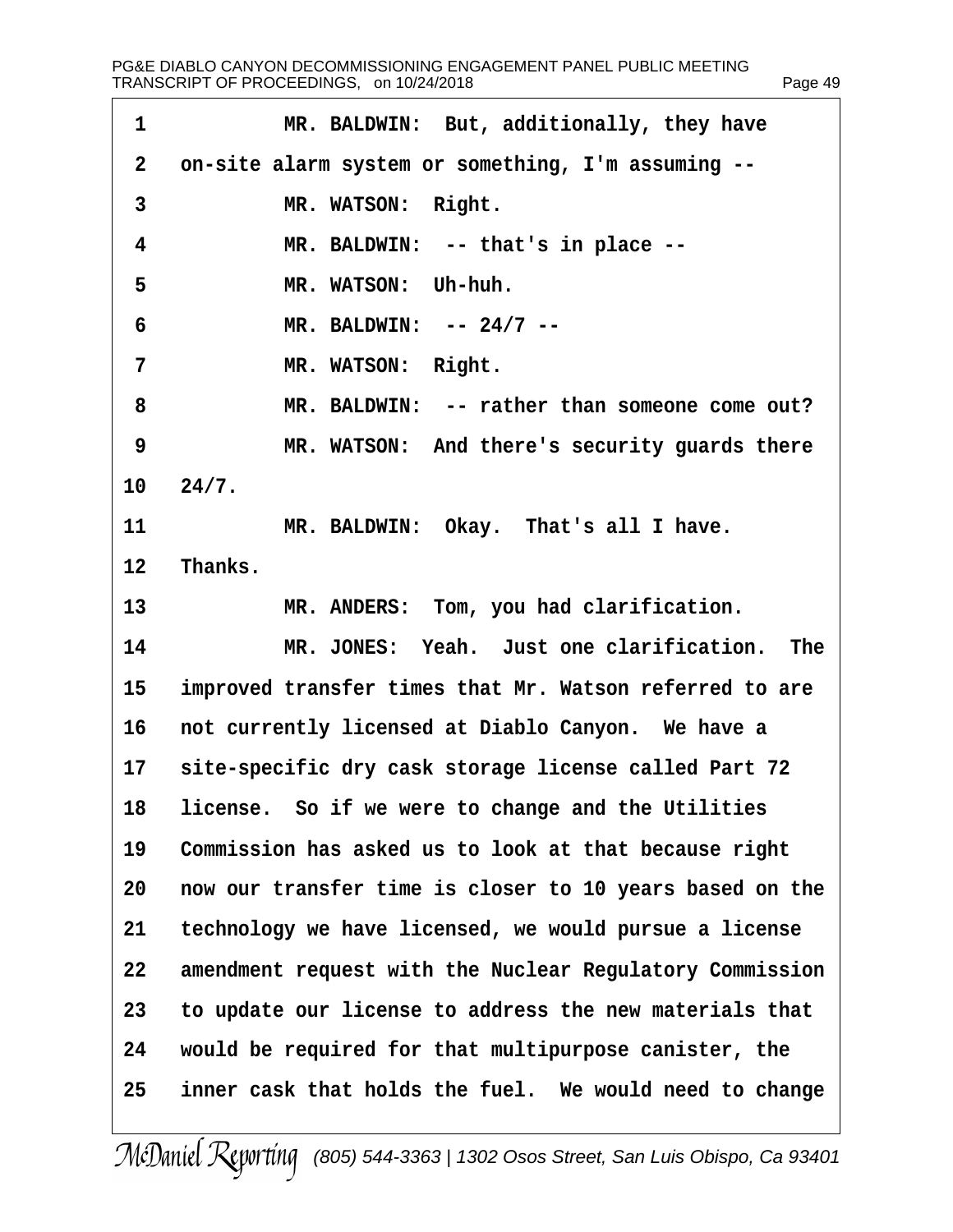1 that through the licensing process. We can't just act 2 unilaterally and go contract for it today. 3 MR. ANDERS: Thank you. Frank and then Lauren. 4 MR. MECHAM: Just quickly, and, Tom, this may 5 be more for you, I'm not sure, but I remember when I was 6 on the board and we had a presentation by PG&E, I think 7 that there was a strong emphasis to get as much as you 8 can in the dry cask as soon as possible. Is that not 9 true? 10 MR. JONES: Correct. So, specifically, the San 11 Luis Obispo County Board of Supervisors had asked 12 Pacific Gas & Electric Company to expedite fuel loading 13 as quickly as possible, and this was post Fukushima. So 14 we had planned for modest loading campaigns of about 15 four casks a year and we accelerated that to get to the 16 minimum levels of fuel allowed in the spent fuel pool. 17 There's a regulation called B5 Bravo. Basically, you 18 have four old fuel assemblies for every one new one. 19 They help absorb heat that way. So we got down to those 20 minimum levels where we are today. So we did much 21 larger loading campaigns. We loaded 10 casks for each 22 evolution. Keep in mind the casks take about two years 23 from the date you sign the contract to where one shows 24 up that's manufactured at your site. 25 MR. MECHAM: And then going back to -- I know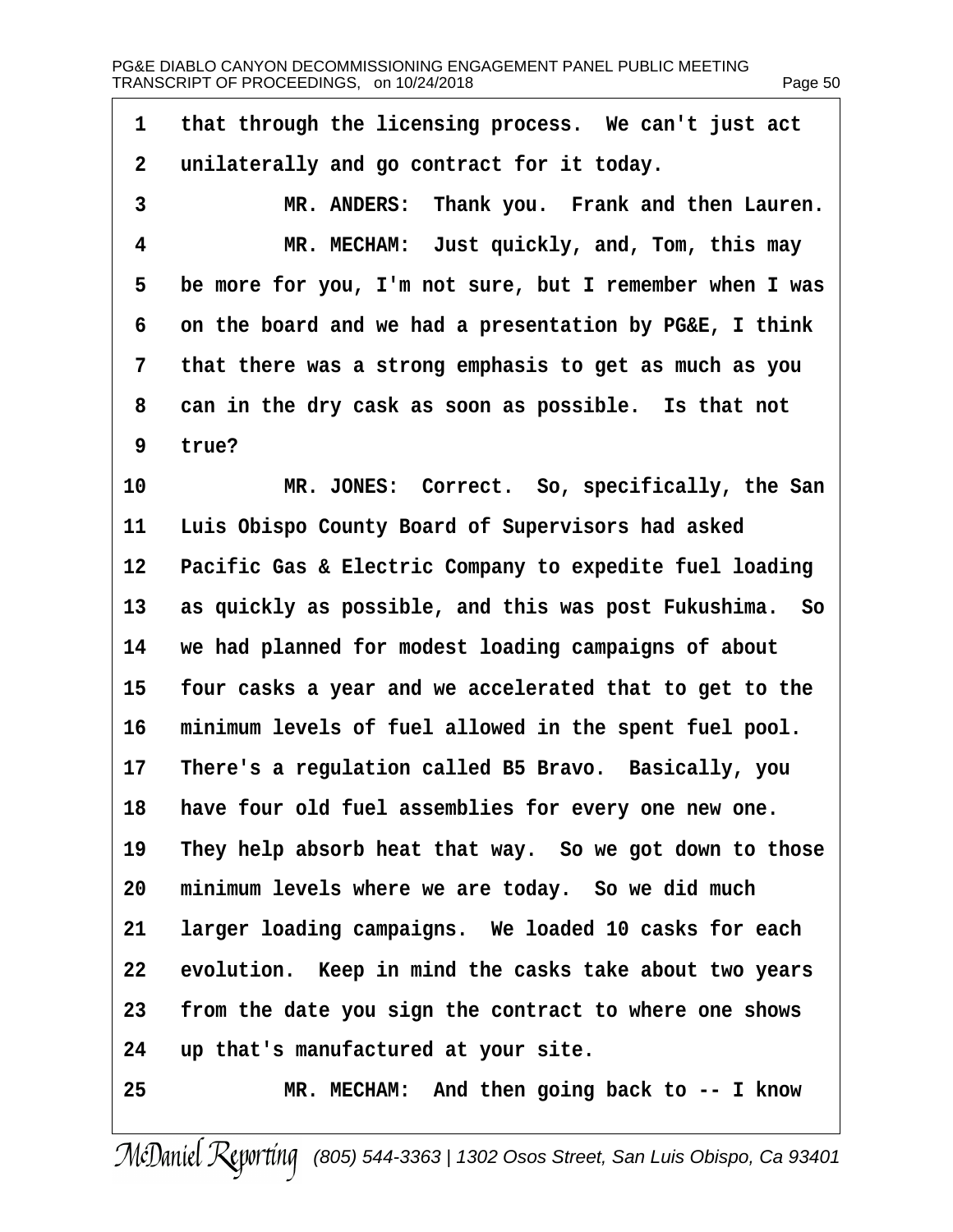1 the discussion has been about trying to either 2 centralize or try to bring in a lot of the spent fuel 3 into one particular area, Yucca Mountain's been kicked 4 around forever, but if, in fact, that were to happen, 5 why would anyone want to leave things in spent fuel ·6· ·pools as opposed to dry cask if they'd have to get it 7 into dry cask to move it? 8 MR. WATSON: I don't have an answer other than 9 they decided -- I know one utility hasn't done it. They 10 have two other operating units and so they do load the 11 fuel from that to keep the space in the spent fuel pool 12 for the operating units, but the other unit's been shut 13 down for 16 years and we've made it -- I've made it 14 clear to them that, you know, I would really like for 15 you to move it to the pool -- to PAD. Makes my life a 16 little easier for inspection resources. I don't have to 17 go there if you're going to be, as we call it, in 18 SAFSTOR cold and dark. No activities. I don't have to 19 spend time inspecting the spent fuel pool, going through 20 the S&M inventories and all that stuff and doing testing 21 of the Boral neutron absorbers and other things that 22 cost. They have to do the cost and money, too. 23 MR. MECHAM: I would think the cost from the 24 security standpoint would be greater leaving it in the 25 pools as opposed to dry cask.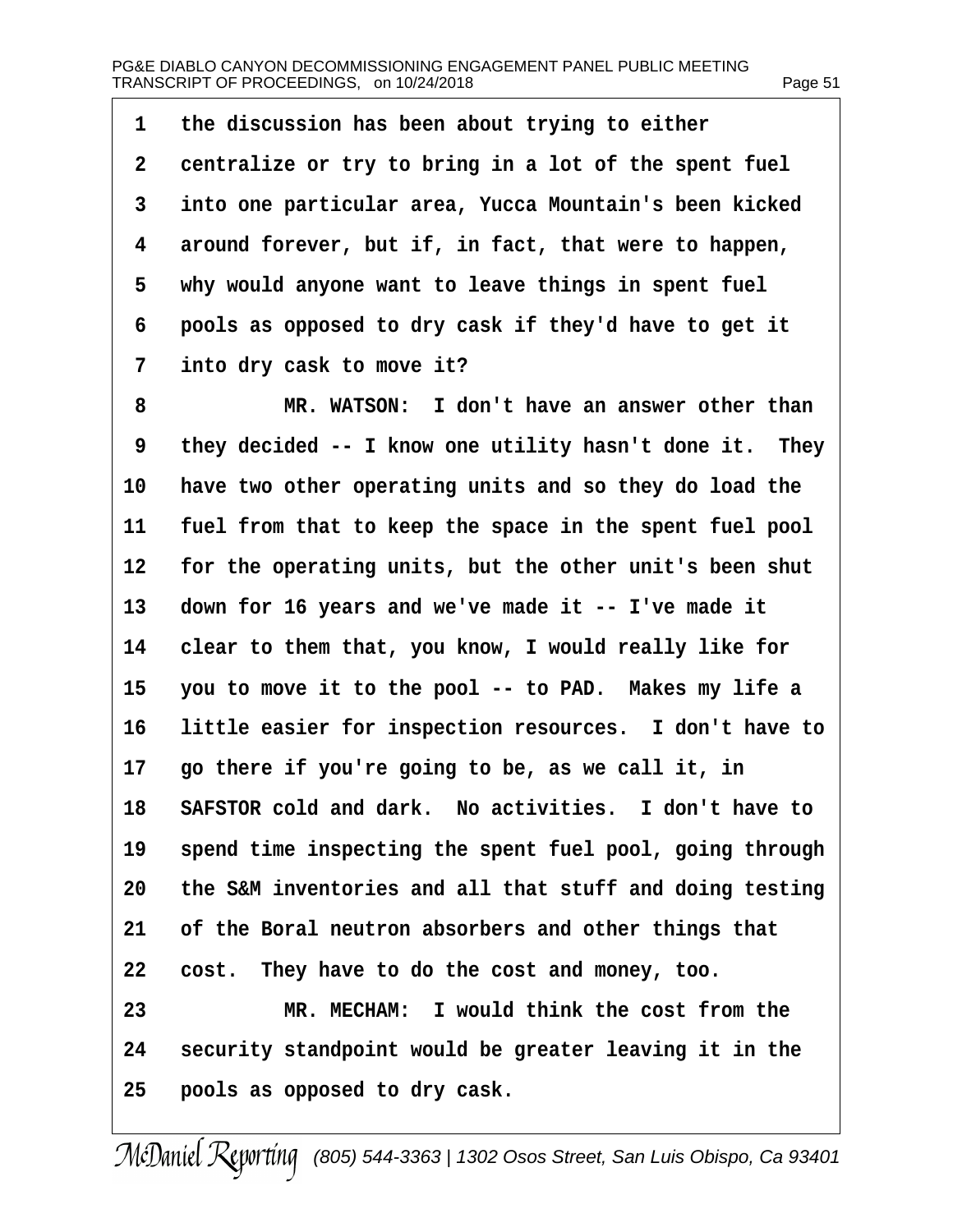| 1              | MR. WATSON: The plant is actually within the             |
|----------------|----------------------------------------------------------|
| $\overline{2}$ | same security envelope as the operating one. So there's  |
| 3              | no real cost savings associated with it because you      |
| 4              | still have the same plant entrance with the same         |
| 5              | requirements and everyone's badged the same.             |
| 6              | MR. MECHAM: Thank you very much. I've learned            |
| 7              | a lot from you tonight. Thank you.                       |
| 8              | MR. WATSON: You're welcome.                              |
| 9              | MR. ANDERS: Lauren, last question.                       |
| 10             | MR. BROWN: Okay. I want to shift to the                  |
| 11             | transportation of the low level waste that comes out of  |
| 12             | this. You know, given the geography of our area, all     |
| 13             | this is going to have to pass through the little town of |
| 14             | Avila, narrow streets, or go out by barge. Are there     |
| 15             | lessons that you might share with people that live in    |
| 16             | this area about the transportation of low level waste to |
| 17             | help assure folks here that it would be a safe process?  |
| 18             | MR. WATSON: A couple things come to mind. To             |
| 19             | me, the number one way to ship the radioactive waste is  |
| 20             | by rail and I don't know if that's a possibility here    |
| 21             | because you can do large shipments. Railcars hold a      |
| 22             | whole lot more than trucks and so you can reduce the     |
| 23             | number of trucks by loading railcars, but I don't know   |
| 24             | what the situation is, if that's even a possibility. I   |
| 25             | know at Zion they did -- almost all their waste goes out |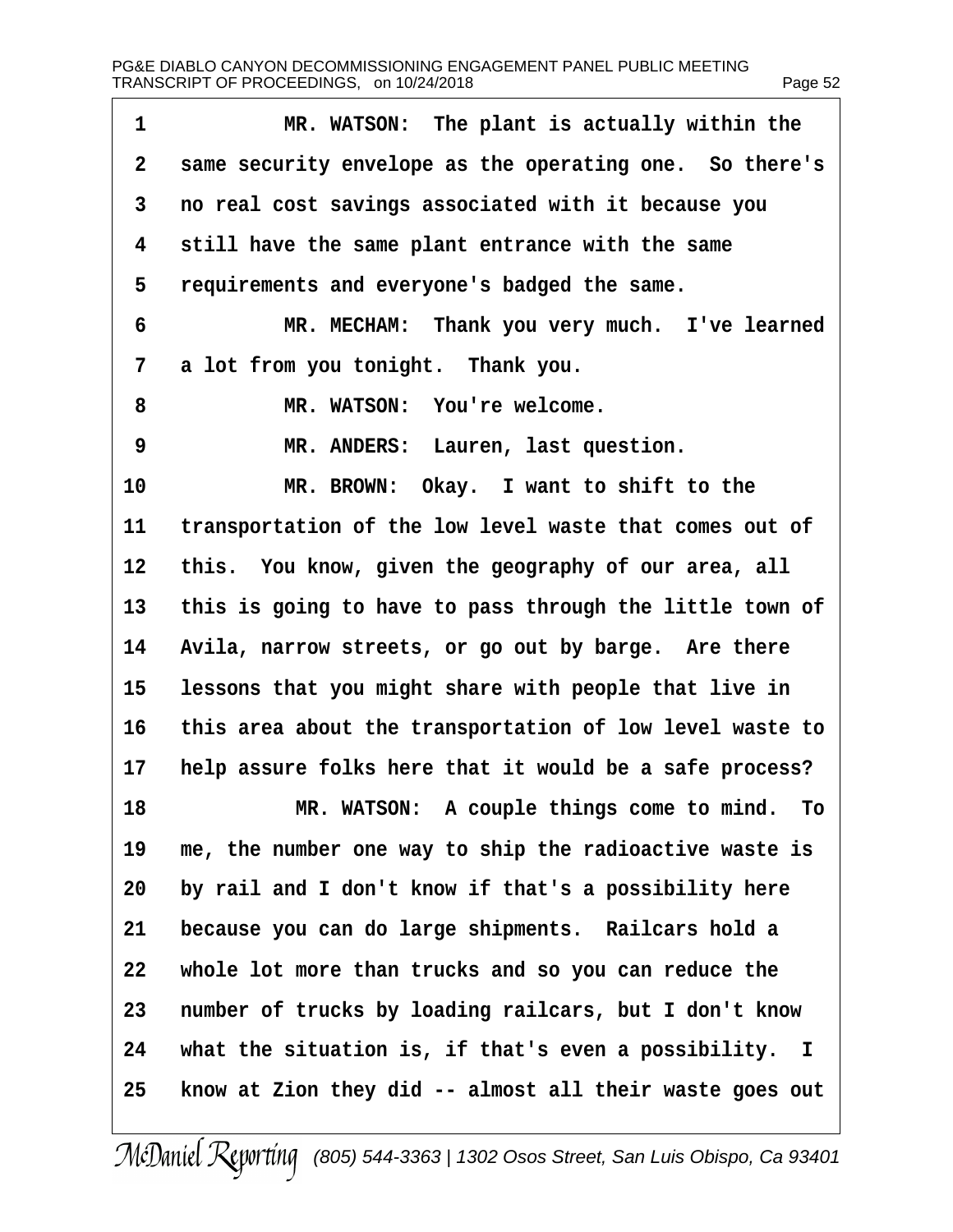| 1  | by rail. They actually put a spur off -- but right near |
|----|---------------------------------------------------------|
| 2  | the plant, there's the main rail line between Milwaukee |
| 3  | and Chicago's there. So they just spliced it to it and  |
| 4  | they ship dozens of railcars of waste at the same time. |
| 5  | So that's one thing to look at. I don't know the barge  |
| 6  | situation. Eventually, you're going to have to take     |
| 7  | that waste somewhere. One plant, I know, is taking      |
| 8  | waste to the rail head to load it onto a railcar, but   |
| 9  | they had to go by truck to get there.                   |
| 10 | So, you know, one lesson at Connecticut Yankee,         |
| 11 | it's probably worse than the situation you have here    |
| 12 | because the plant was located -- there's a bunch of     |
| 13 | residential areas along the entrance, the plant road,   |
| 14 | kind of winding road through the Connecticut hills, and |
| 15 | to get to the plant, you had to go through all these,   |
| 16 | I'll call them, residential neighborhoods and stuff and |
| 17 | so the locals didn't want the traffic and they were     |
| 18 | concerned about all that. So the utility actually       |
| 19 | worked with the local sheriff's department to make sure |
| 20 | there was a sheriff out -- a sheriff's deputy out there |
| 21 | to make sure these trucks and everybody else wasn't     |
| 22 | speeding. So they gained a lot of revenue from people   |
| 23 | speeding in the neighborhood and kept the speeds down   |
| 24 | and the noise down and everything else. So -- but that  |
| 25 | was -- you know, when I used to go there, I would make  |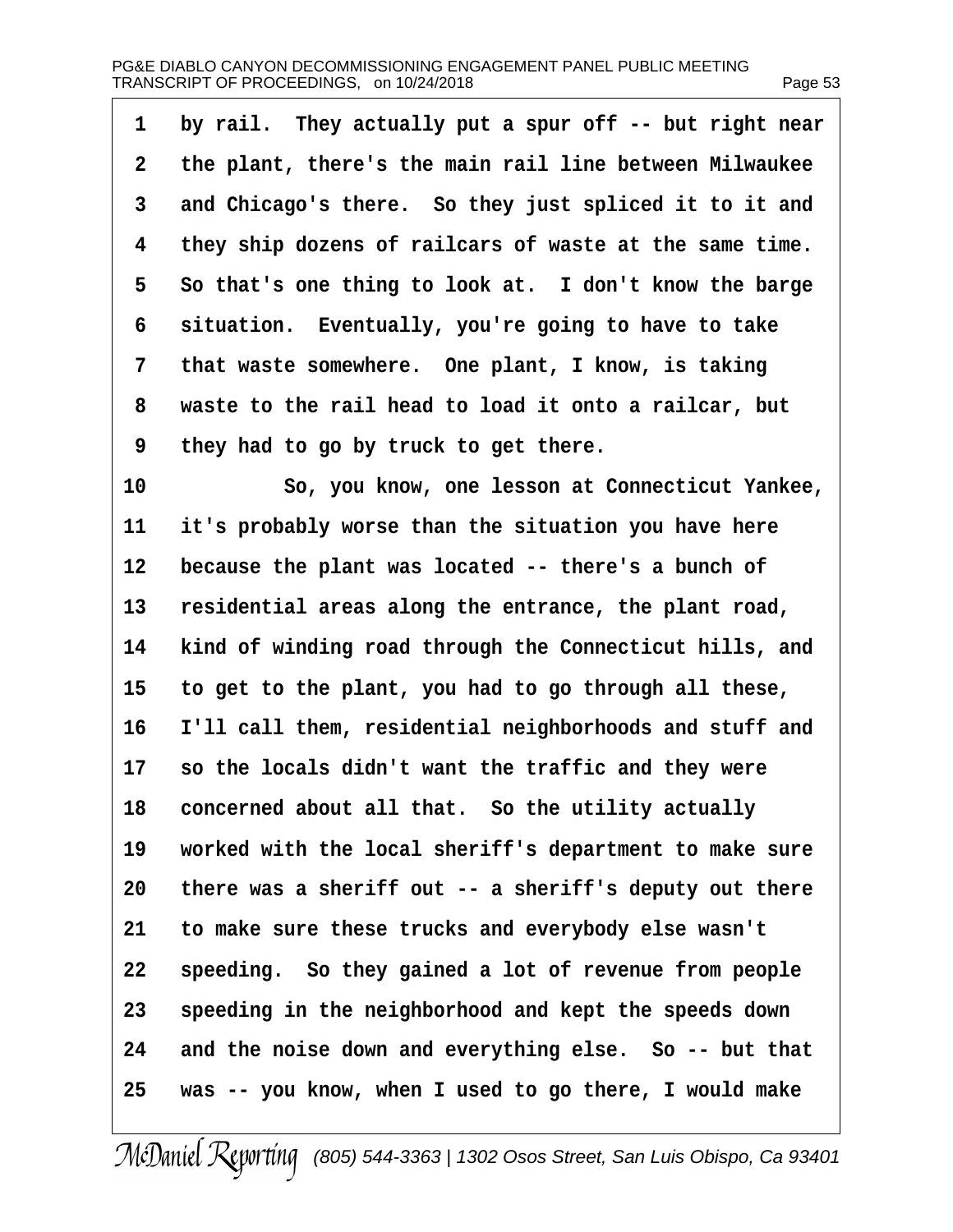| 1               | sure I put the speed control on 25 because that was the  |
|-----------------|----------------------------------------------------------|
| $\overline{2}$  | speed limit, but you knew when you went there that was   |
| 3               | going to be the local law enforcement to make sure       |
| 4               | you're obeying the laws.                                 |
| 5               | The other thing is look at some creative                 |
| 6               | scheduling. I can tell you that most of these            |
| 7               | decommissiong projects work Monday -- they work a 4-10   |
| 8               | schedule. They work Monday through Thursday and then     |
| 9               | they work Tuesday through Friday. So they have a         |
| 10              | four-day weekend and a two-day weekend and so the        |
| 11              | opportunity there is that the waste would be shipped     |
| 12 <sub>2</sub> | during the week, maybe either at night or during the     |
| 13              | middle of the day when you depend on a lot of tourism    |
| 14              | around here, would be shipped on weekends and so less of |
| 15              | a, I guess, congestion issue or possibility that people  |
| 16              | might be concerned about it. So there's a lot of ways    |
| 17              | to try and manage that. I'm sure PG&E will be looking    |
| 18              | at that since they know the roads better than I do.      |
| 19              | I can tell you, though, that when I left the             |
| 20              | plant yesterday, five trucks came up the hill when I was |
| 21              | going down. So there's still quite a bit of traffic      |
| 22              | right now and, you know, those things can be scheduled   |
| 23              | maybe a little bit better than what's happening right    |
| 24              | now with material going in and out of the plant.         |
| 25              | So, you know, it's just a short-term problem             |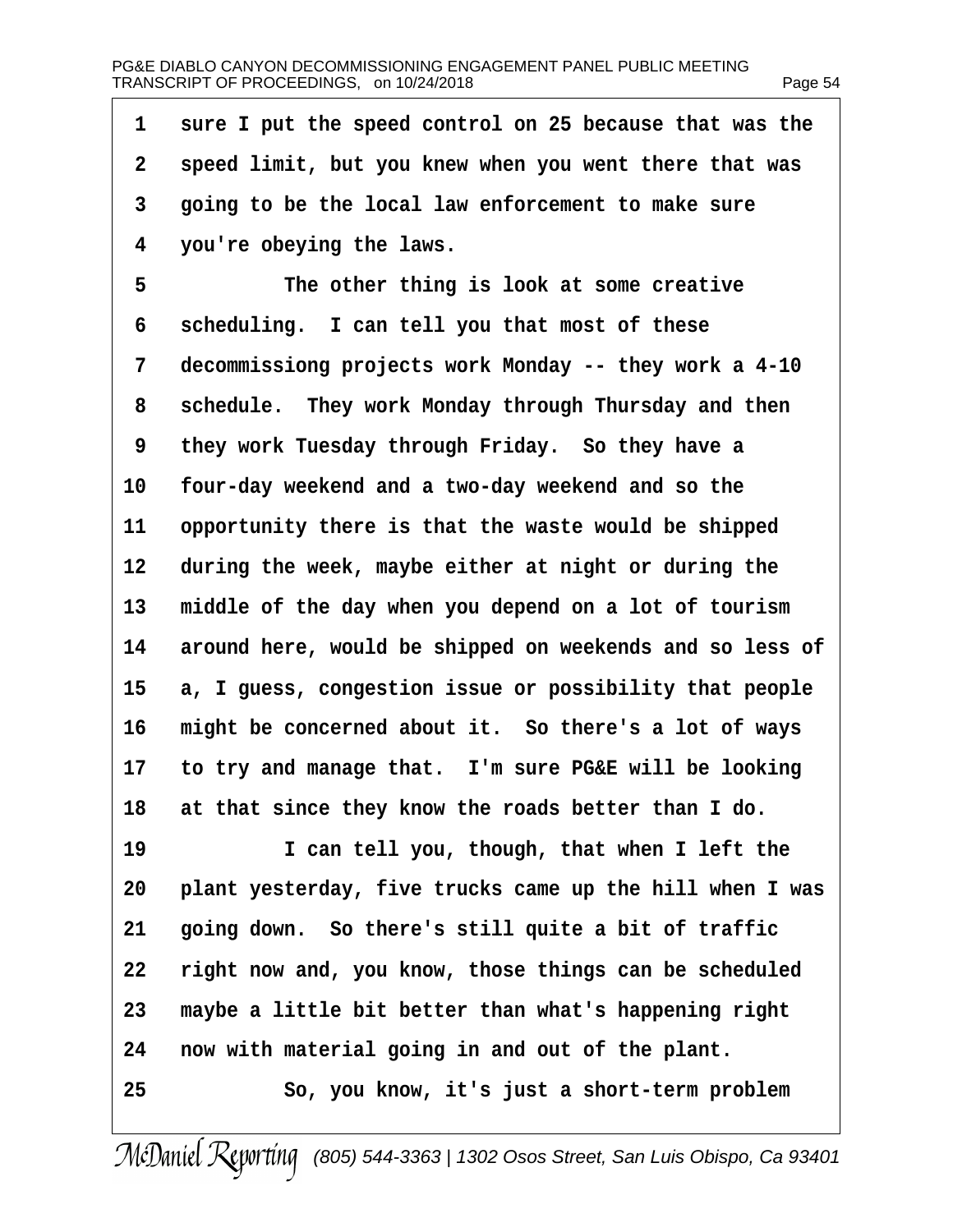| 1              | that you have to endure until the material gets off      |
|----------------|----------------------------------------------------------|
| $\overline{2}$ | site, especially the radioactive material shipments. So  |
| 3              | the benefit is it's out of the area and it's gone,       |
| 4              | right? So -- but they can also look at other means for   |
| 5              | transportation of the waste or even some of the debris   |
| 6              | that's going to come out of there, non-radioactive       |
| 7              | material that -- I don't know what they're all going to  |
| 8              | do. They have to come up with a plan for it, I'm sure.   |
| 9              | I was going to mention one thing. That                   |
| 10             | excavation, I didn't go into detail, but most plants     |
| 11             | don't have to remove all of the containment building.    |
| 12             | They normally go down about six to eight feet, is the    |
| 13             | standard, but it's all clean concrete underneath there   |
| 14             | and sometimes they'll take clean concrete and backfill   |
| 15             | the containment holes and building holes with that and   |
| 16             | then plant -- you know, recover the plant -- the area    |
| 17             | that way. That's pretty standard in most demolition      |
| 18             | work. You don't necessarily pull everything out of the   |
| 19             | ground again. It's not contaminated, it's just there,    |
| 20             | and so that was very unusual for PG&E to actually remove |
| 21             | the entire concrete structure from the containment at    |
| 22             | Humboldt Bay. So Connecticut Yankee goes down about --   |
| 23             | I think four feet they had to go down and then -- it's   |
| 24             | so tree roots can grow in and all that stuff, the depth  |
| 25             | of that. So it's not common practice to do that. The     |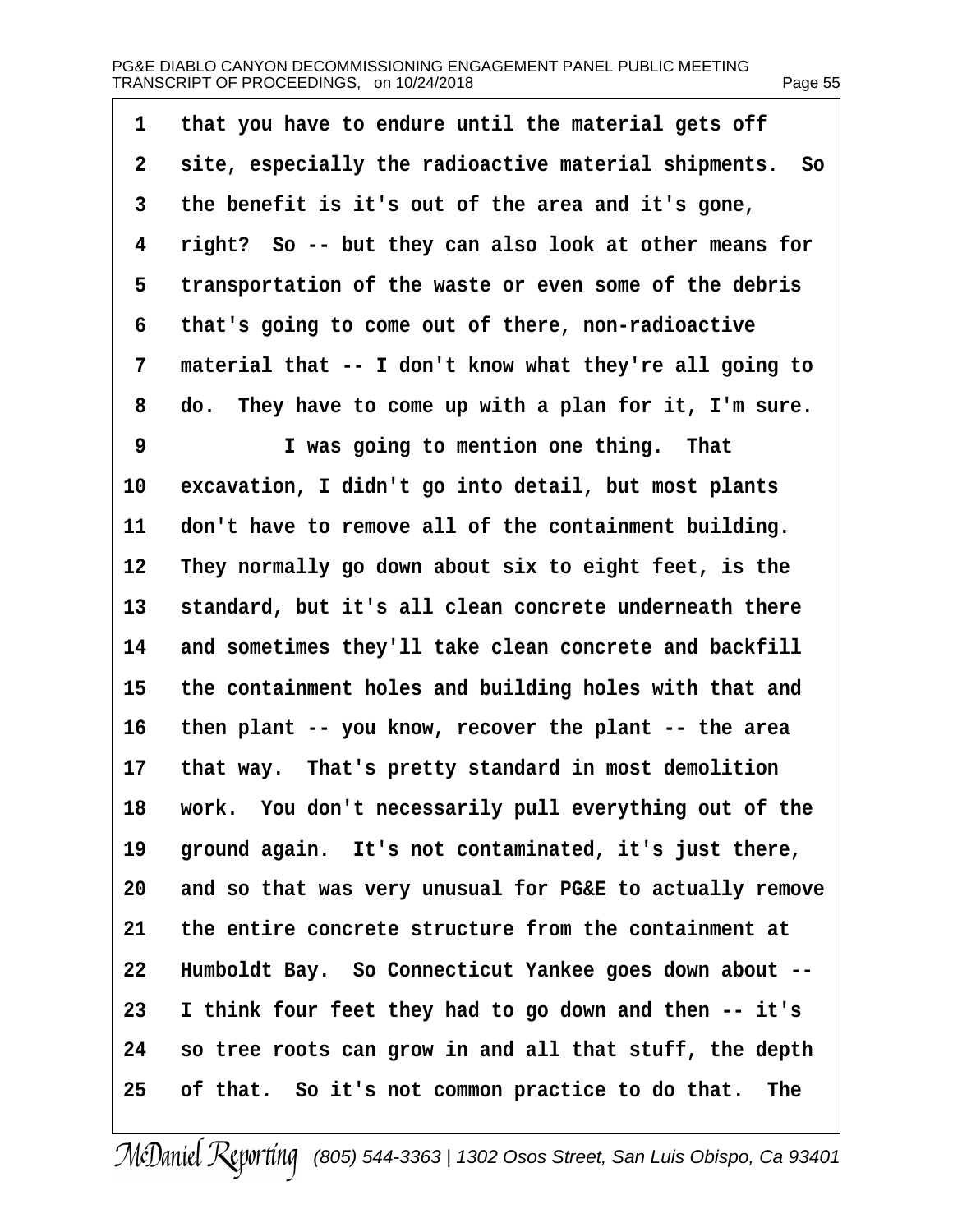| 1               | more common practice is leave the foundations in place. |
|-----------------|---------------------------------------------------------|
| $\overline{2}$  | MR. ANDERS: Great.                                      |
| 3               | MR. WATSON: In any demolition type,                     |
| 4               | decommissioning of a factory or anything, too.          |
| 5               | MR. ANDERS: Well, thank you very much,                  |
| 6               | Mr. Watson. Very informative, very helpful.             |
| $\overline{7}$  | It is time for a 10-minute break. I would               |
| 8               | remind anyone from the public that would like to speak  |
| 9               | during our public comment period to turn in your cards  |
| 10              | now right over here, and, with that, let's adjourn and  |
| 11              | we will come back at 8:05. Thank you very much.         |
| 12              | (Recess.)                                               |
| 13              | MR. ANDERS: Okay. If everyone can please find           |
| 14              | your seats. Okay. The next item on our agenda is a      |
| 15 <sub>2</sub> | discussion of emergency planning during decommissioning |
| 16              | at the local level and to kick that off is Tom Jones.   |
|                 | 17 Tom?                                                 |
| 18              | MR. JONES: Thanks, Chuck. So my presentation            |
| 19              | tonight will build off of Mr. Watson's presentation and |
| 20              | it will focus on the assets that PG&E has in current    |
| 21              | service, some of the things that might be available for |
| 22              | repurposing and changes to the emergency plan as we     |
| 23              | move forward. Our slides, instead of level one and      |
| 24              | level two, we call them phase one and phase two, but    |
| 25              | they're the same risk-informed step-downs Mr. Watson    |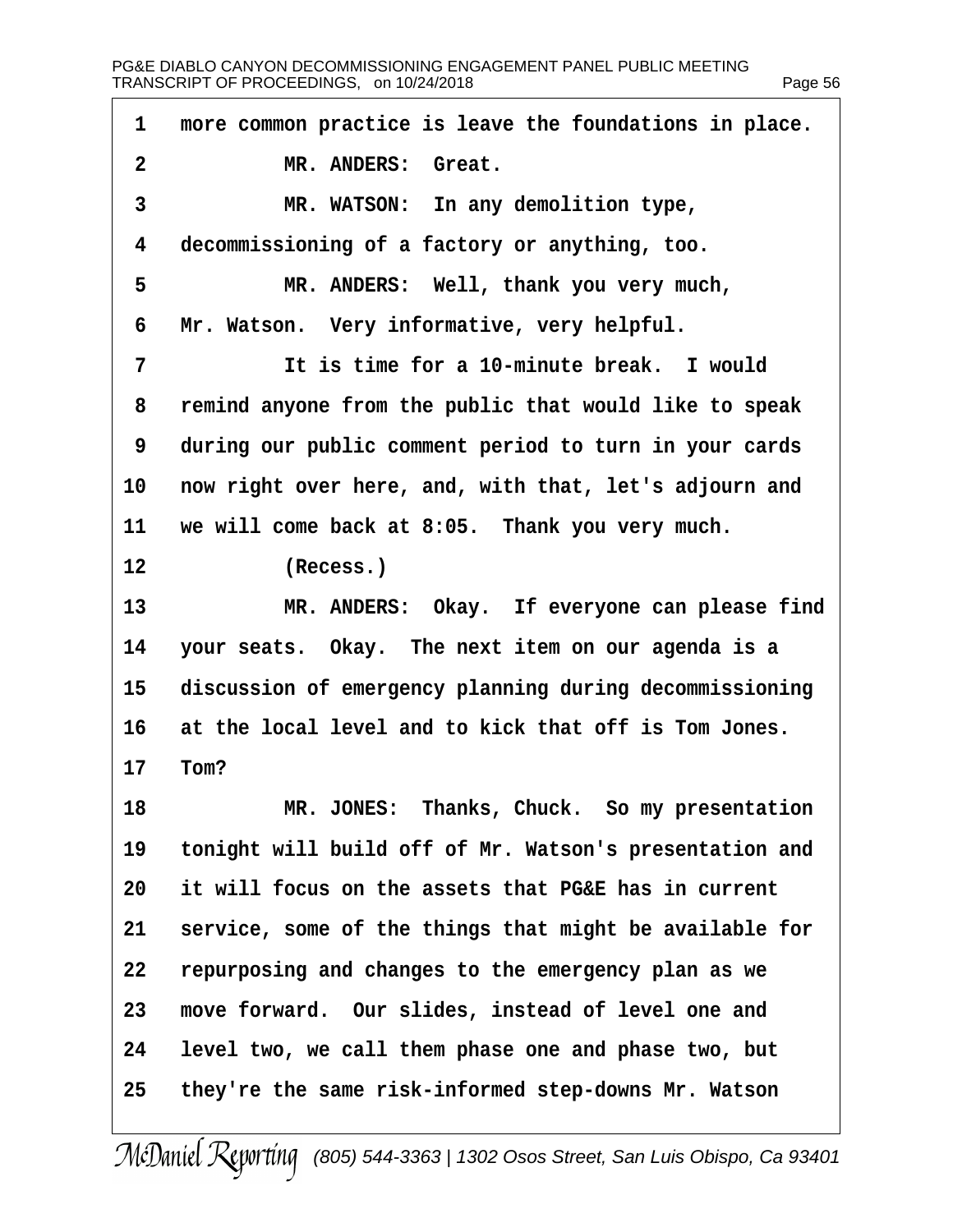## PG&E DIABLO CANYON DECOMMISSIONING ENGAGEMENT PANEL PUBLIC MEETING TRANSCRIPT OF PROCEEDINGS, on 10/24/2018 Page 57

| 1              | already talked about. As the physical properties of the  |
|----------------|----------------------------------------------------------|
| $\overline{2}$ | spent fuel change, so does the risk profile, so will our |
| 3              | regulatory strategy and our emergency planning strategy. |
| 4              | So to the next slide. We have a number of                |
| 5              | emergency response facilities that are across the        |
| 6              | county. Some will remain available once we're done with  |
| 7              | our emergency plan for the Part 50 license of the plant, |
| 8              | some will simply go away.                                |
| 9              | So, for instance, when we pursue active                  |
| 10             | decommissioning while the control room and that          |
| 11             | technical support center are on site, and I'll show you  |
| 12             | a picture of that in a minute, they will be removed as   |
| 13             | part of the decommissioning activities while other       |
| 14             | things like our joint information center or our          |
| 15             | emergency operations facility off of Kansas Avenue where |
| 16             | we partner with the county will actually transfer to     |
| 17             | county ownership. That's already been decided by a       |
| 18             | lease, but then we have the third set of assets, which   |
| 19             | are neither spoken for, nor part of the plant, like the  |
| 20             | siren system, that will work with the county and other   |
| 21             | stakeholders as part of our repurposing discussion to    |
| 22             | determine where they ultimately reside or if PG&E        |
| 23             | retires those.                                           |
| 24             | So on the on-site facilities, the technical              |
| 25             | support center and the control room, the control room is |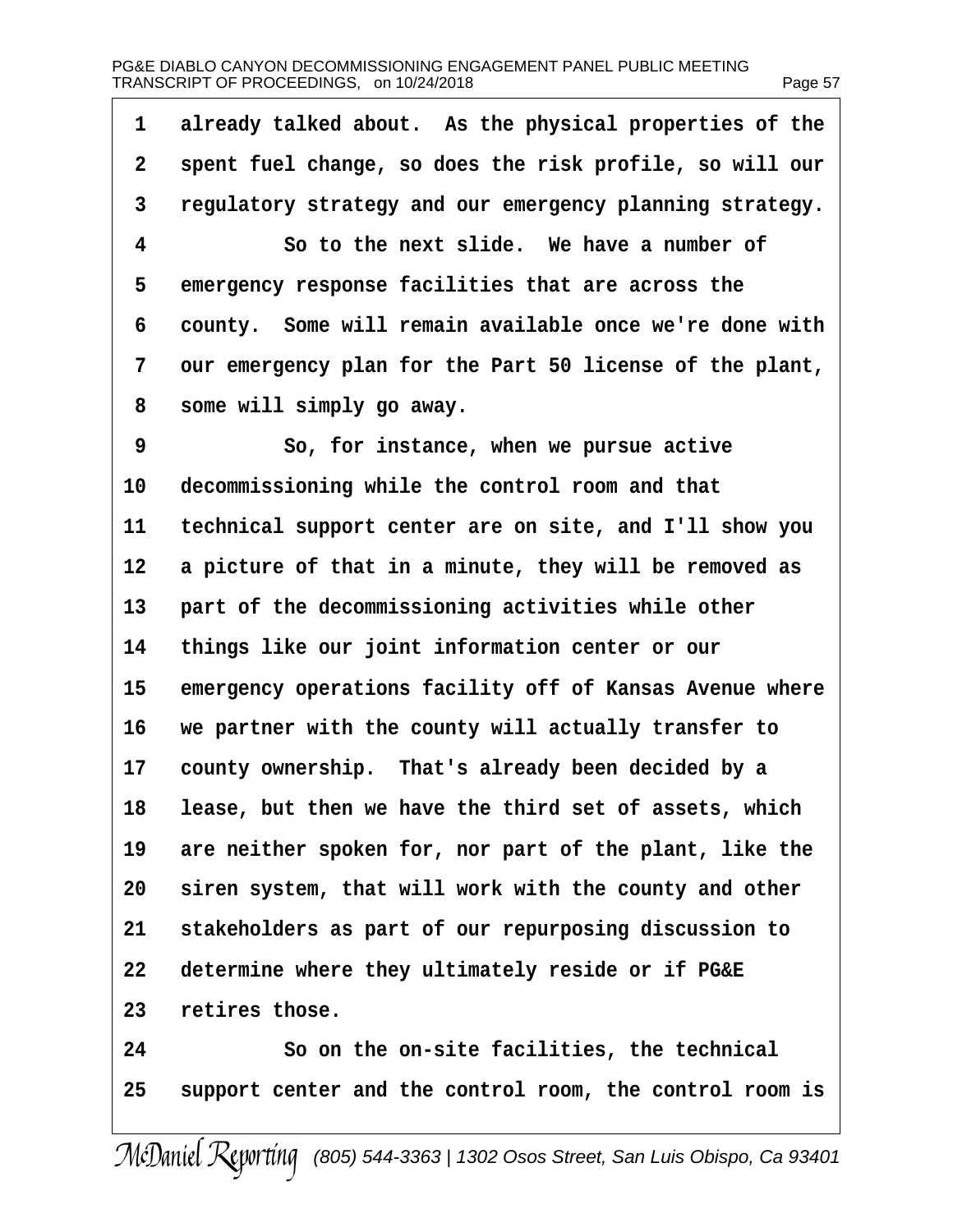·1· ·in between the two containment domes, I think you're 2 familiar with that from your tour, the technical support 3 center is in the front of the plant in that brown 4 building. There's some other assets that we also use on 5 site, accountability areas that are part of the 6 emergency plan, and then some of our beyond design basis 7 equipment that I'm going to talk about in a little bit, 8 that's a post Fukushima set of equipment that is beyond ·9· ·the equipment that was originally part of the plant's 10 original license. 11 The local facilities I've mentioned are about 12 the county here, the lower left area, you can see that's 13 Diablo Power Plant site, that's where the control room 14 and the technical support center are. The energy 15 education center with which most of the folks in the 16 community are familiar with is actually a part of our 17 emergency plan. There's some backup facilities there, 18 the decontamination shower, things like that. So those 19 will be part of emergency plan for a while. We have a 20 backup ops facility that's part of our emergency plan. 21 You can also sound the sirens from that location. 22 That's where our construction yard is at the bottom of 23 Higuera Street. We have a new alternate technical 24 support center off Kendall Road near the airport. It's 25 a very robust structure, it's brand new and it can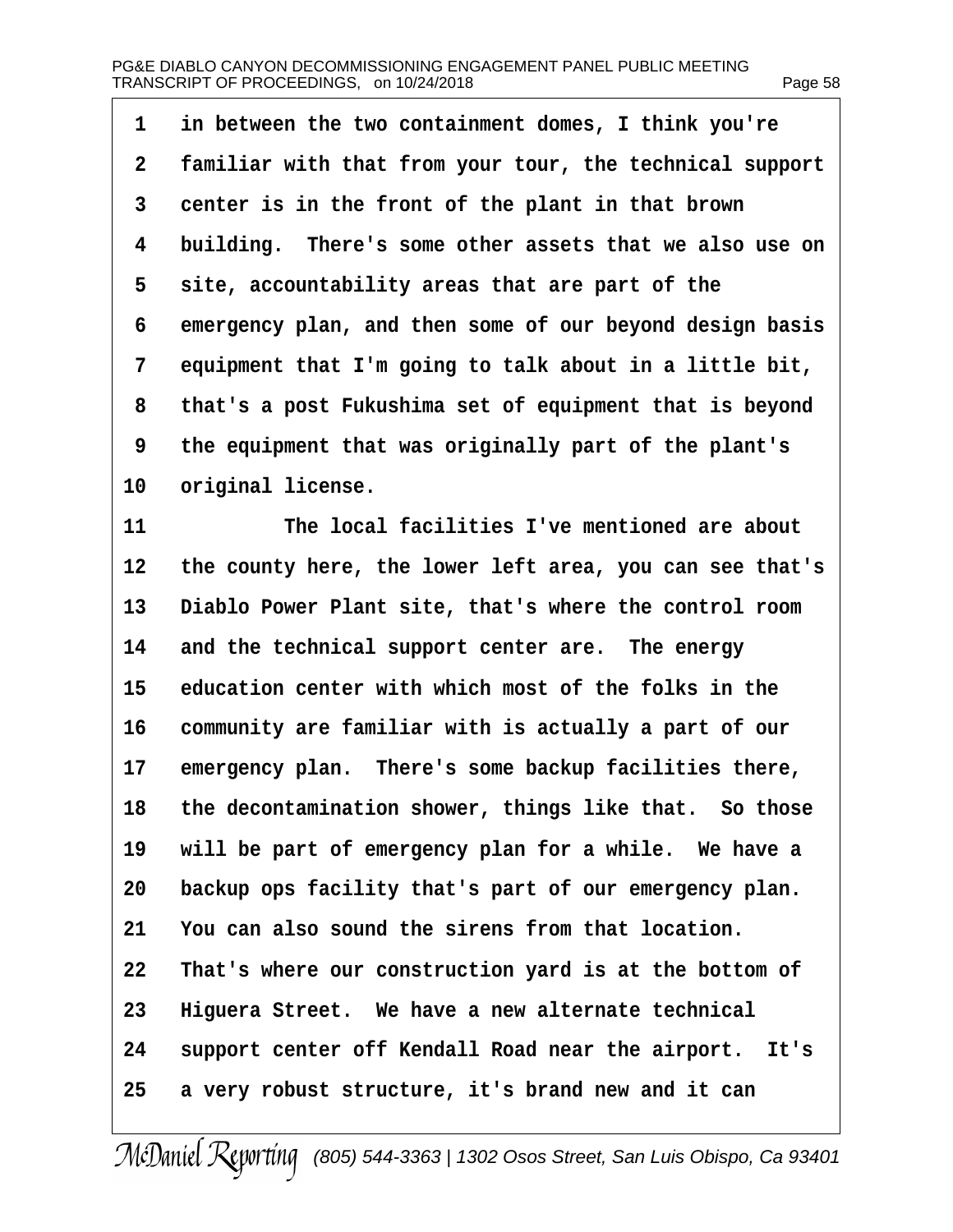| 1              | operate totally independently of the power plant or      |
|----------------|----------------------------------------------------------|
| $\overline{2}$ | other assets. We have our joint information center that  |
| 3              | I mentioned. That's where we conduct press conferences,  |
| 4              | that's where Mr. Alsop was today during the drill, and   |
| 5              | just down the street on Kansas Avenue we have a          |
| 6              | two-story structure that's the emergency operations      |
| 7              | center for PG&E and the emergency operation facility for |
| 8              | the county and that's also where the county locates its  |
| 9              | 911 call center. So all of those assets in that code     |
| 10             | located facility are off of Kansas Avenue and, again,    |
| 11             | that asset is already deemed to be transferred to the    |
| 12             | county by 2029.                                          |
| 13             | One of the most notable and important assets             |
| 14             | from an all-hazards perspective is the emergency warning |
| 15             | siren system across the county. There's 131 sirens and   |
| 16             | our zone is about twice the size than what's required by |
| 17             | regulation. Our regulation requires a 10-mile area and   |
| 18             | ours is 18 by 22 miles. So it's quite a bit larger. We   |
| 19             | won't need those siren systems once we retire the Part   |
| 20             | 50 license and we're dry cask only.                      |
| 21             | So the question becomes who maintains that               |
| 22             | system and who operates it. So right now we maintain     |
| 23             | that system as part of our emergency plan, but the       |
| 24             | County of San Luis Obispo operates it through the        |
| 25             | sheriff's watch commander and then those instructions to |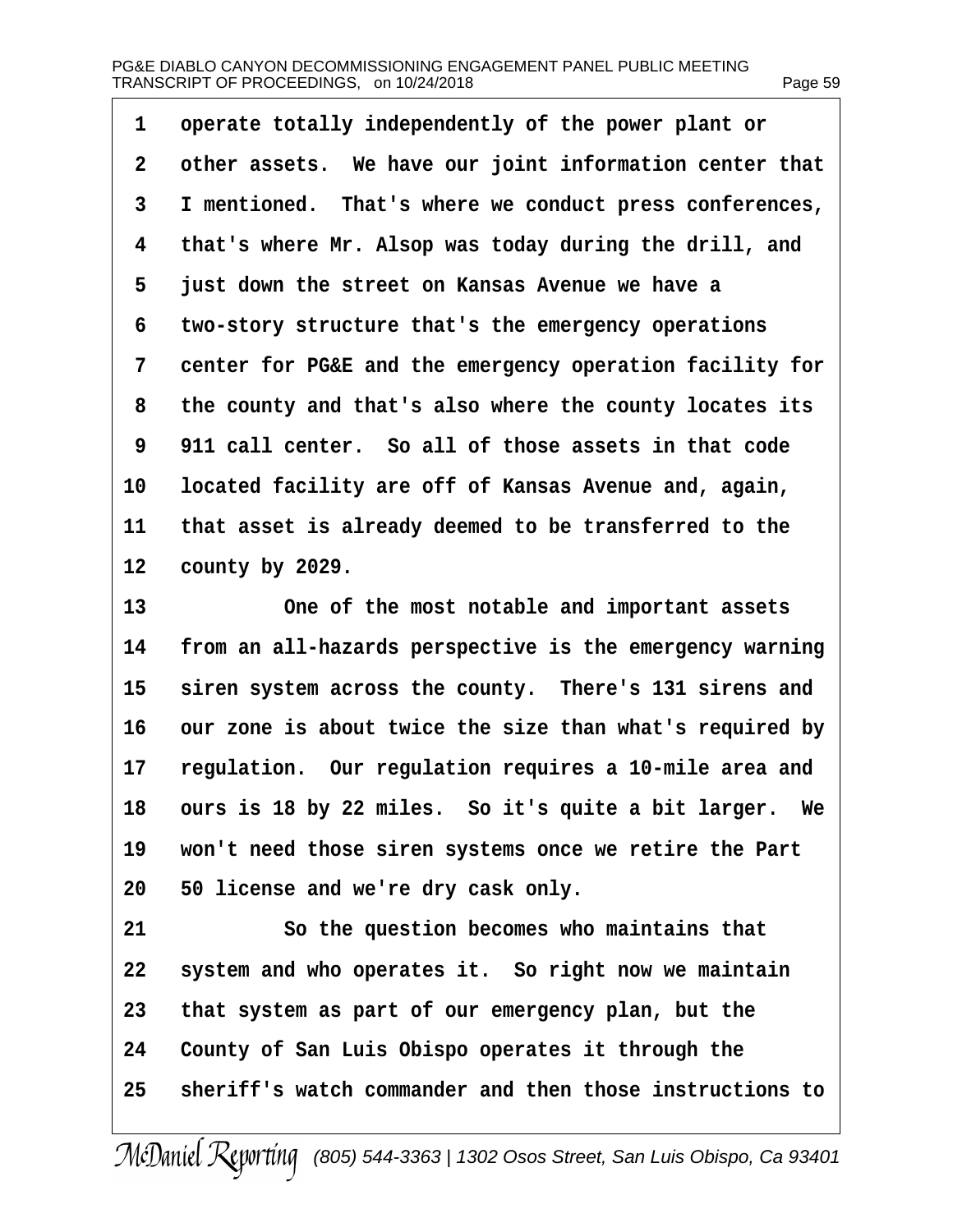| 1         | activate that come from the county through its emergency |
|-----------|----------------------------------------------------------|
| 2         | plan. I always like to remind the public they're not     |
| 3         | nuclear-specific, they're all-hazard and they tell you   |
| 4         | to turn on your radio and get more information. So they  |
| 5         | could be used for a tsunami warning, they could be used  |
| 6         | for a wildfire. So it's a valuable asset that has a      |
| 7         | service life beyond the operations of the plant. That's  |
| 8         | something we're considering right now. We've begun       |
| 9         | benchmarking. Other cities and other municipalities use  |
| 10        | this exact same system.                                  |
| 11        | City of Denver, for instance, uses this exact            |
| 12        | same siren system and their cost of maintenance when you |
| 13        | don't have to meet that nuclear standard is about an     |
| 14        | order of magnitude less because we do very frequent      |
| 15        | testing maintenance on a quarterly basis with a growl    |
| 16        | test where someone goes out and makes sure that it can   |
| 17        | sound and then we do a large annual test where we do     |
| 18        | extensive public outreach, you know, six figure amount   |
| 19        | to make sure the public knows what we're doing and why   |
| 20        | and then make sure the sirens pass that test.            |
| 21        | I had mentioned that Fukushima-type equipment.           |
| <u>22</u> | It's called beyond design basis. It's a lot of           |
| 23        | ancillary equipment. In case the backup to the backup    |
| 24        | to the backup failed, you'd use this backup and so it's  |
| 25        | a lot of pumps, there are some trucks and specialized    |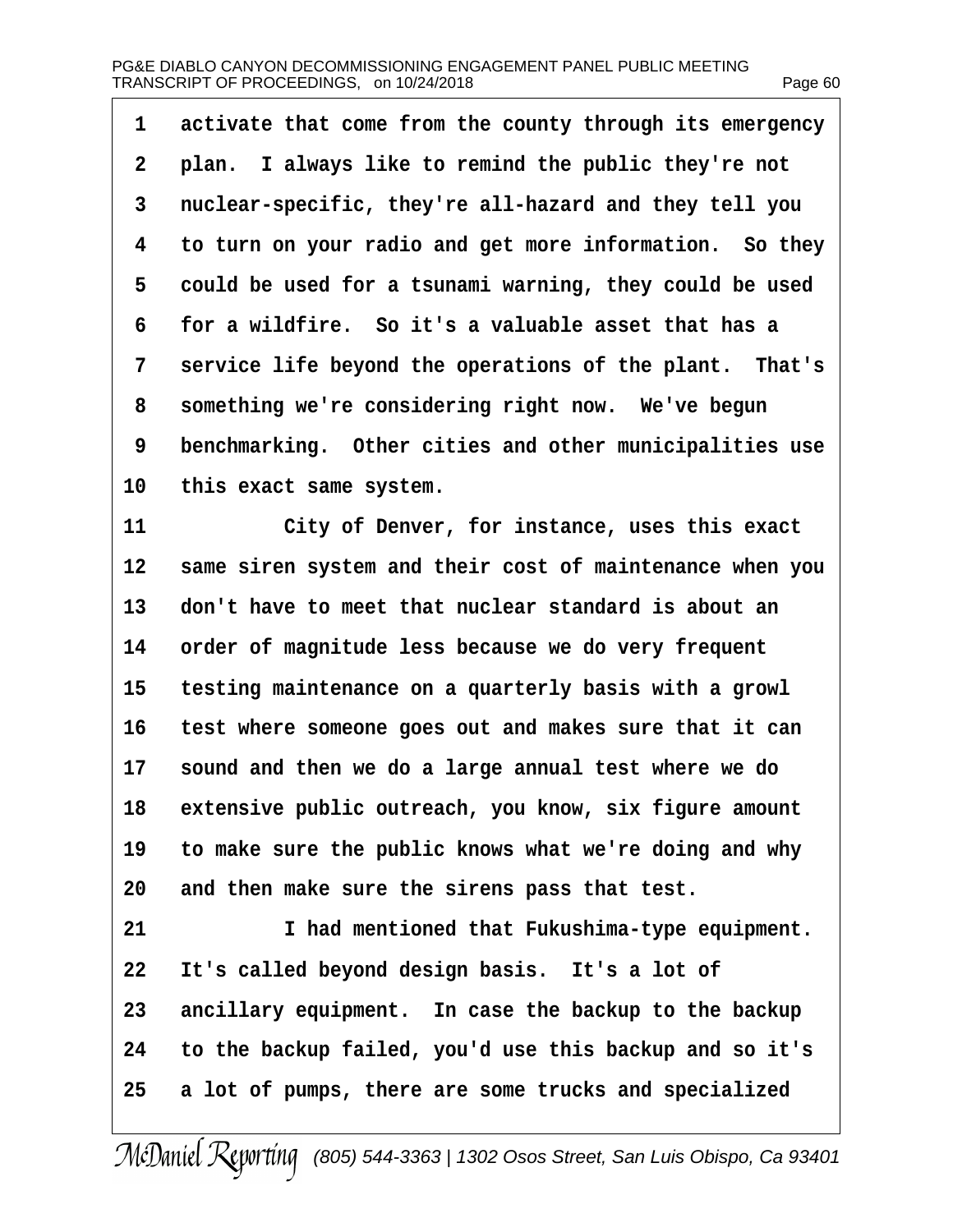| 1              | equipment, and so those assets won't be required for     |
|----------------|----------------------------------------------------------|
| $\overline{2}$ | Diablo Canyon at a certain point in time. It's all,      |
| 3              | essentially, brand new equipment. It's in one or two     |
| 4              | locations. We have a warehouse that's part of our fire   |
| 5              | department when you drive into the plant. That's the     |
| 6              | newly repurposed building that the Chumash had asked     |
| 7              | for. That's called Building 113 and that's where our     |
| 8              | fire department also currently resides, and then at      |
| 9              | about 300 feet above sea level past the dry cask storage |
| 10             | facility, we have a specialized PAD that has shore power |
| 11             | much like an RV park would have so that all the          |
| 12             | equipment's constantly charged and maintained. That      |
| 13             | area would also not be needed once we pass certain       |
| 14             | points in our emergency plan.                            |
| 15             | Here's some more of that equipment. We have              |
| 16             | the skip loaders here in case there was a landslide or   |
| 17             | anything that obstructed our ability to get to the       |
| 18             | plant. We have one of these loaders back at that         |
| 19             | 310-foot elevation, we have another by the front gate    |
| 20             | so that if we had a landslide or something else, we      |
| 21             | could make sure that the plant was not in a stranded     |
| 22             | condition after a certain amount of time.                |
| 23             | What we see on the right is some ancillary               |
| 24             | pumping water equipment that we test. So there they are  |
| 25             | drawing it in from the reservoir and then shooting it    |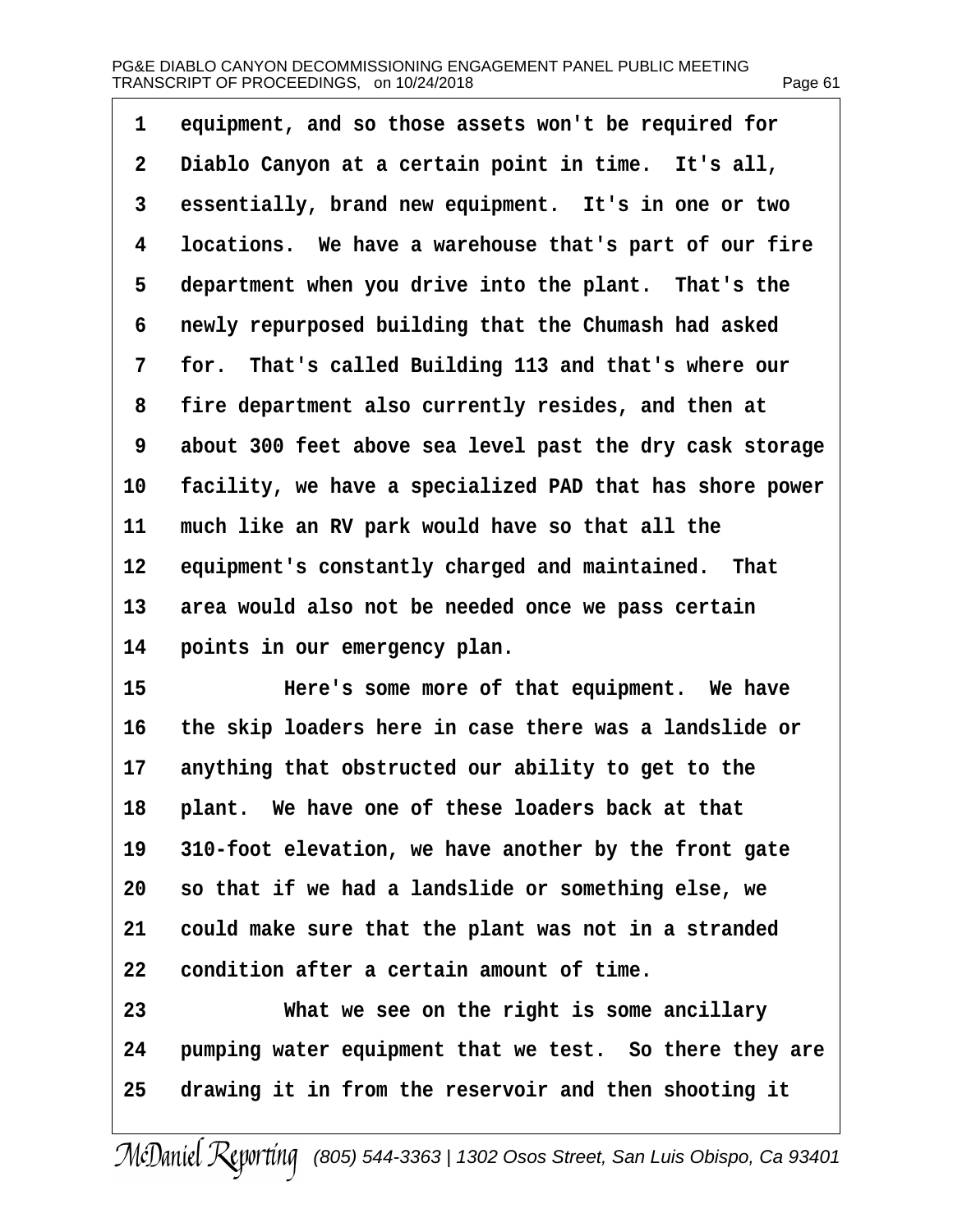| 1               | back in the reservoir, but we have the ability to draw   |
|-----------------|----------------------------------------------------------|
| 2               | water directly from the Pacific Ocean if needed. So      |
| 3               | that equipment will be surplus at some point in time.    |
| 4               | The emergency response crew out there, our               |
| 5               | industrial fire officers, are especially trained for     |
| 6               | that response. We have five on a crew, and that          |
| 7               | equipment, also, over time, its use will change. So we   |
| 8               | will see that scale over time and it will be             |
| 9               | risk-informed.                                           |
| 10              | We have a lot of off-site monitoring equipment,          |
| 11              | as well. We heard reference to that earlier tonight.     |
| 12 <sup>1</sup> | We have geophysical monitors that's part of our          |
| 13              | long-term seismic program where we can -- we monitor the |
| 14              | ground motions here and the plant has designed a certain |
| 15              | seismic standard. We have our meteorological towers      |
| 16              | that would help with off-site dose projection if there   |
| 17              | was an event and we recently updated that equipment.     |
| 18              | Air Pollution Control District has access to all that    |
| 19              | equipment now so if there was, for instance, a wild land |
| 20              | fire, they could tell you where the plume would likely   |
| 21              | go. It uses the same modeling that was developed for     |
| 22              | the nuclear asset, but it would work for anything like a |
| 23              | chemical release or, again, a fire plume.                |
| 24              | So, again, these assets, they can either be              |
| 25              | taken out of service by PG&E as part of the              |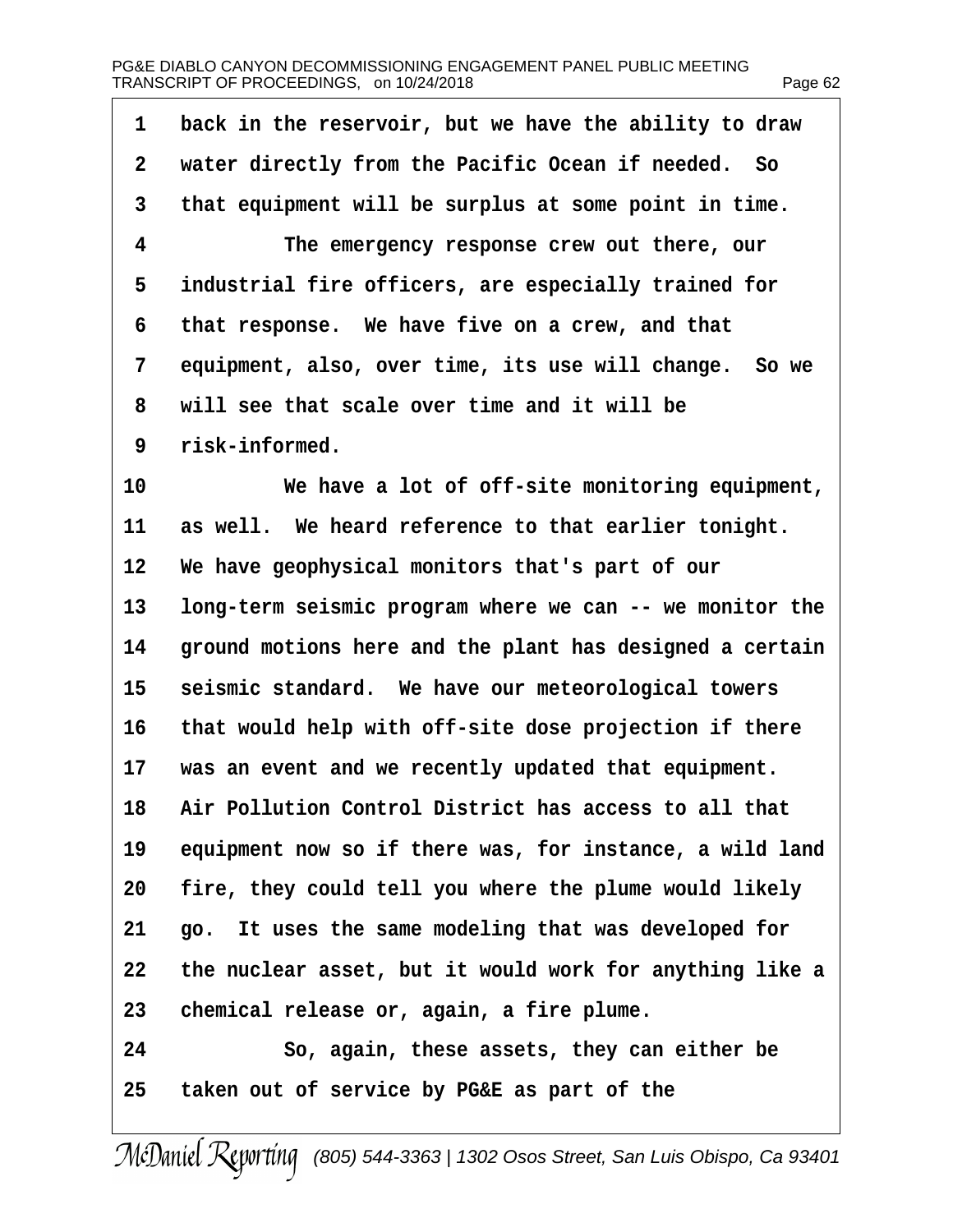| 1  | decommissiong or transferred to somebody else for a     |
|----|---------------------------------------------------------|
| 2  | public benefit and we think there's merit to that       |
| 3  | discussion.                                             |
| 4  | The nuclear funding for emergency planning in           |
| 5  | California is different than many states. We've had     |
| 6  | three different bills, one by then Senator Jack         |
| 7  | O'Connell, then Assemblyman Sam Blakeslee, then         |
| 8  | Assemblyman Katcho Achadjian to the most recent bill,   |
| 9  | Assembly Bill 361, and that requires the Utilities      |
| 10 | Commission to reimburse the utility and local agencies  |
| 11 | and the State of California for costs associated with   |
| 12 | the emergency planning activities with Diablo Canyon.   |
| 13 | That currently sunsets when Unit 2's license expires in |
|    | 14 2025.                                                |
| 15 | So as part of that, the joint proposal                  |
| 16 | contemplated what happens once the plant is             |
| 17 | decommissioned. This is one area when San Onofre, which |
| 18 | was covered by this legislation, as well, that applied  |
| 19 | to the operating Nuclear Power Plants in California,    |
| 20 | they found themselves in a gray area when they suddenly |
| 21 | shut down. It wasn't expected. Now you technically      |
| 22 | don't have an operating plant, what was the utility's   |
| 23 | obligation for funding, and the Utility Commission's    |
| 24 | obligation to reimburse for those costs. No one had     |
| 25 | contemplated that.                                      |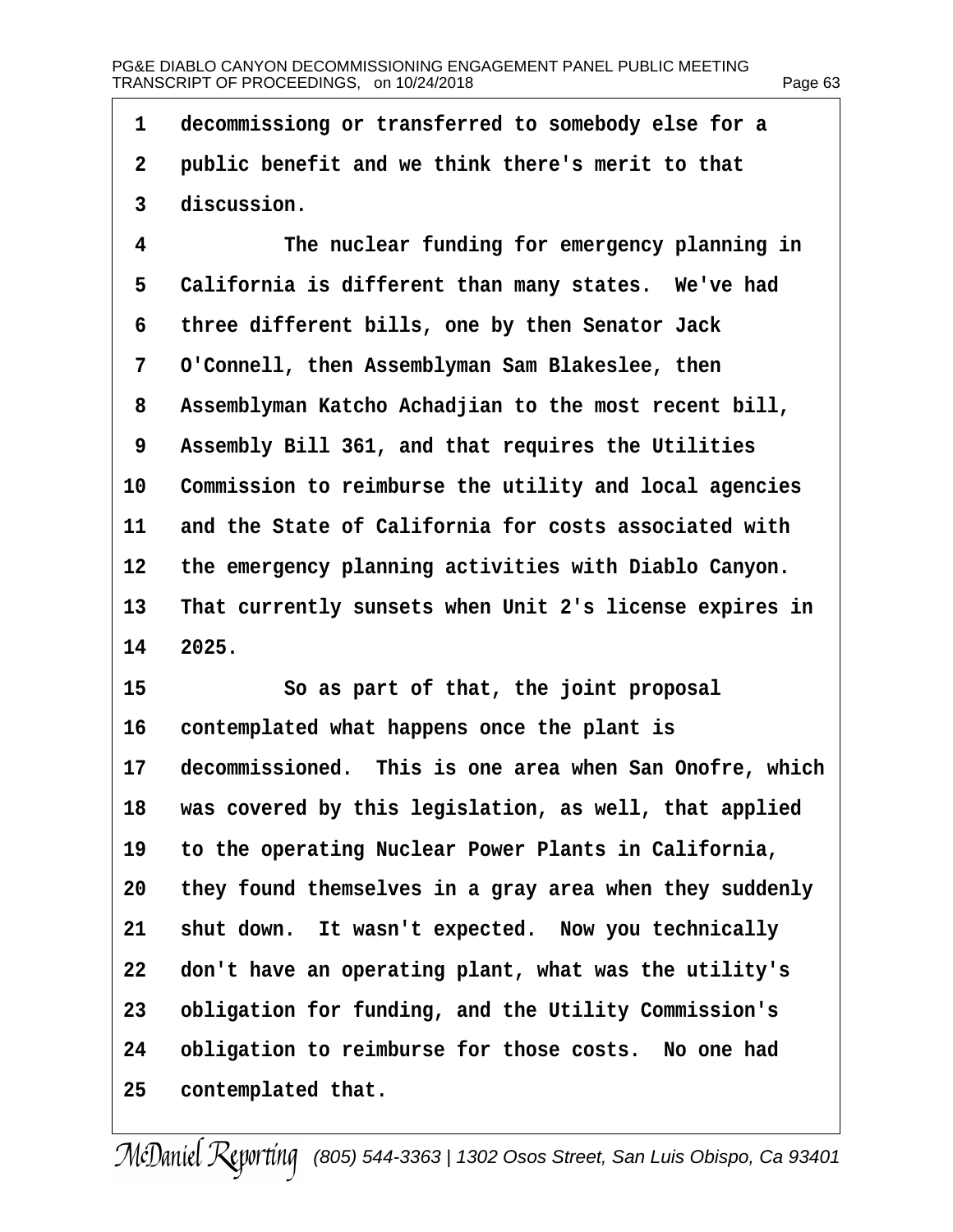| 1  | So the CPUC decision from the joint proposal             |
|----|----------------------------------------------------------|
| 2  | said, yes, look at these costs and PG&E had committed in |
| 3  | a settlement with counties and cities to pursue          |
| 4  | additional funding that would continue as long as the    |
| 5  | Part 50 license that -- the license that run the nuclear |
| 6  | power plant was still held by PG&E until we could        |
| 7  | achieve that release criteria that Mr. Watson had        |
| 8  | mentioned earlier. So SB-1090 references that and says,  |
| 9  | yes, PG&E shall apply for that.                          |
| 10 | So this upcoming NDTCP, the estimate we're               |
| 11 | filing in December will also list those costs to         |
| 12 | continue for the local government until the Part 50      |
| 13 | license is retired. So that's a couple million dollars   |
| 14 | a year to ensure that the County of San Luis Obispo has  |
| 15 | its full-time equivalence to continue emergency planning |
| 16 | throughout the period until we complete that             |
| 17 | decommissioning and retire the Part 50 license. So       |
|    | 18 you'll see that in the application in December.       |
| 19 | Mr. Watson referred to those levels. Here is a           |
| 20 | graph representation that shows the step down that we    |
| 21 | will pursue over time. So the phase one Emergency        |
| 22 | Response Organization that's PG&E personnel will         |
| 23 | essentially stay the same for that first 16, 18 some odd |
| 24 | months. Then once the possibility of a zirconium fire    |
| 25 | is gone, we will follow the regulations and our          |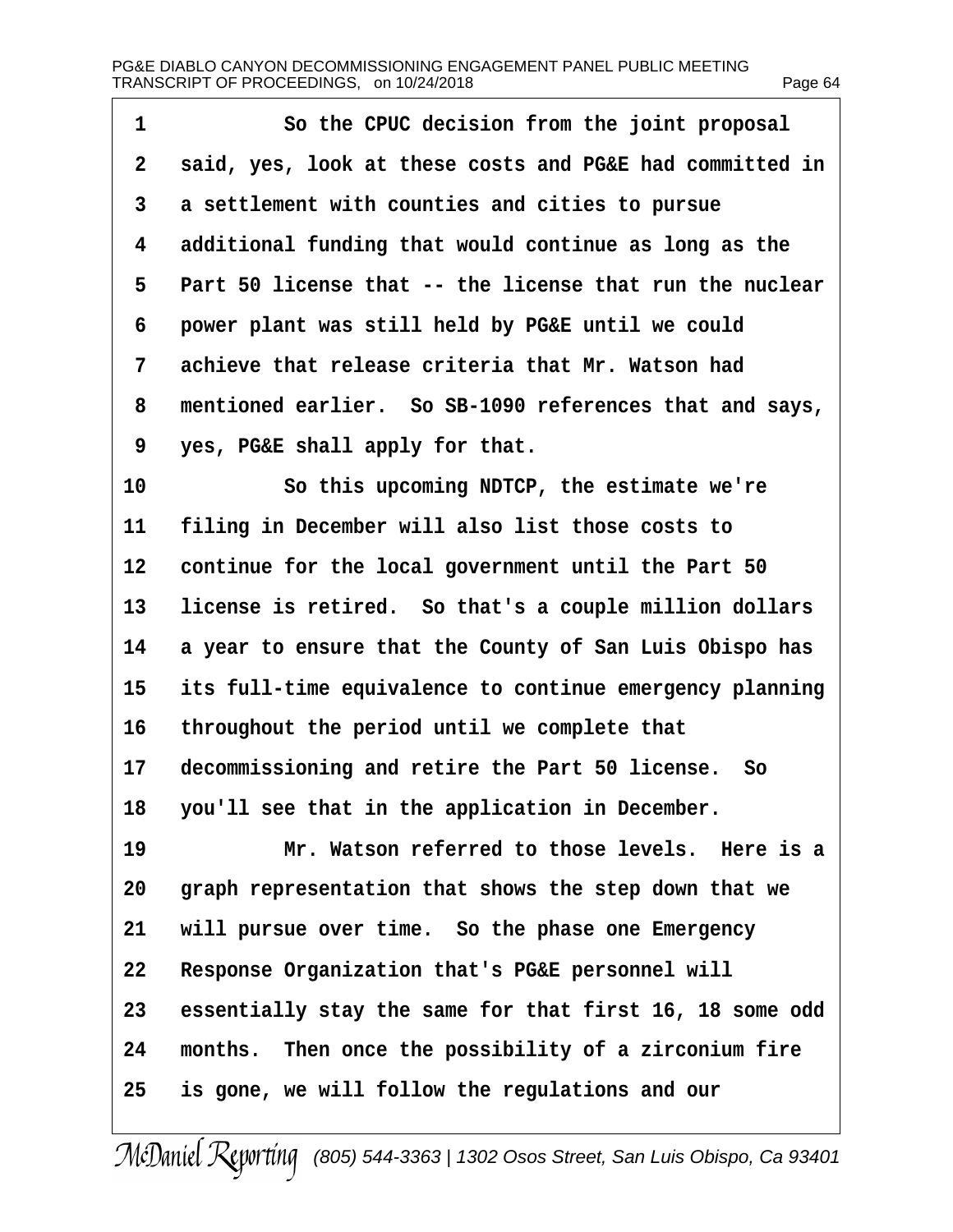| 1              | Emergency Response Organization will contract a          |
|----------------|----------------------------------------------------------|
| $\overline{2}$ | significant amount, then we look at assuming a 7-year    |
| 3              | loading time to move the fuel up to dry cask storage.    |
| 4              | That would be approximately 2032. We'd be in that dry    |
| 5              | cask-only or ISFSI-only emergency plan and that's where  |
| 6              | we'd have a lower threshold that Mr. Watson had already  |
| 7              | described to you today.                                  |
| 8              | So at the top of this graph, just to try to              |
| 9              | make it a little more clear, everything with regard to   |
| 10             | emergency planning is covered by Statute 2025. It's      |
| 11             | very clear. We spend it, the county or the state has a   |
| 12             | need, they recover those costs through the Utilities     |
| 13             | Commission and PG&E. We call this other period -- we     |
| 14             | were trying to make a distinction. It's                  |
| 15             | legislative-inferred right now. The legislation does     |
| 16             | say PG&E shall do this, as does the settlement, but it   |
| 17             | doesn't guarantee the outcome from the Utilities         |
| 18             | Commission. That will be an important part of these      |
| 19             | proceedings and the county's already indicated that they |
| 20             | intend to be an intervenor in the proceedings to ensure  |
| 21             | that that funding and their perspective on why it's      |
| 22             | necessary is represented in the hearing process.         |
| 23             | And then the last part is a lot of these things          |
| 24             | will be affected by that rulemaking that's in play with  |
| 25             | the Nuclear Regulatory Commission right now and there's  |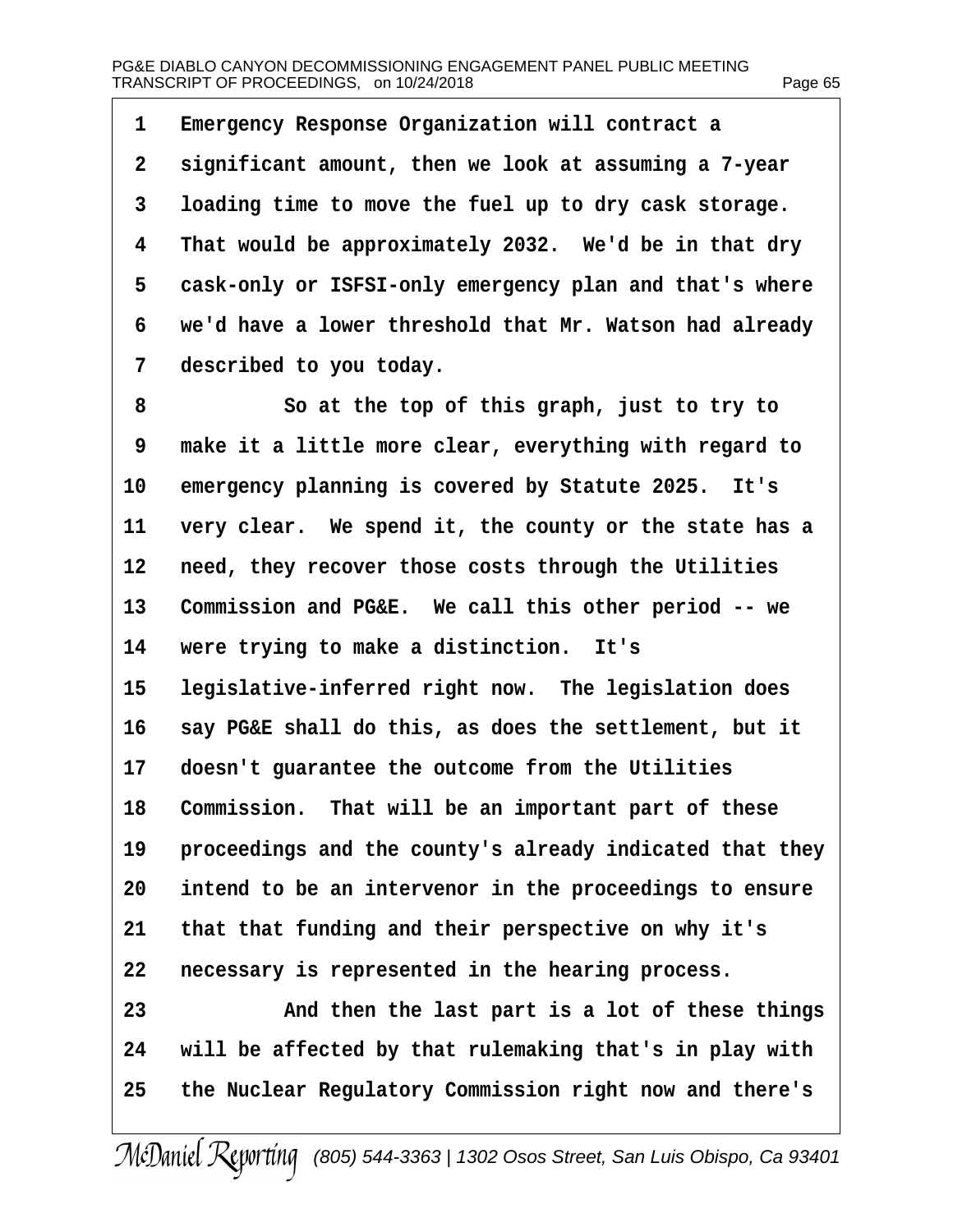| 1              | a concept you can't reduce effectiveness of the          |
|----------------|----------------------------------------------------------|
| $\overline{2}$ | emergency plan without permission from the NRC. So this  |
| 3              | is the type of thing that absent this rule change, every |
| 4              | one of these steps and changes would require a filing    |
| 5              | with the Nuclear Regulatory Commission and asking for    |
| 6              | that change to follow the risk. So that's what he        |
| 7              | talked about in terms of streamlining. These would be    |
| 8              | expected steps that the licensee would know how to       |
| 9              | follow.                                                  |
| 10             | So that is a quick overview of it. I know you            |
| 11             | might have some questions, but, really, in concept with  |
| 12             | this committee -- or this panel, it's really about the   |
| 13             | filing and the revenue for the local governments and     |
| 14             | then the ultimate disposition of those assets, which is  |
| 15             | one of the things we've always contemplated. It didn't   |
| 16             | get a lot of attention in our repurposing meetings       |
| 17             | because it's more of a government responsibility.        |
| 18             | They're the likely stewards of that equipment rather     |
| 19             | than a for-profit entity or someone that wanted to reuse |
| 20             | a specific building. So those are the discussions we'll  |
| 21             | have on an ongoing basis and Mr. Alsop can speak to that |
| 22             | tonight, as well.                                        |
| 23             | The county is updating its plan in terms of              |
| 24             | what's life like after Diablo Canyon. They have a        |
| 25             | working document that's already over 100 pages. It's a   |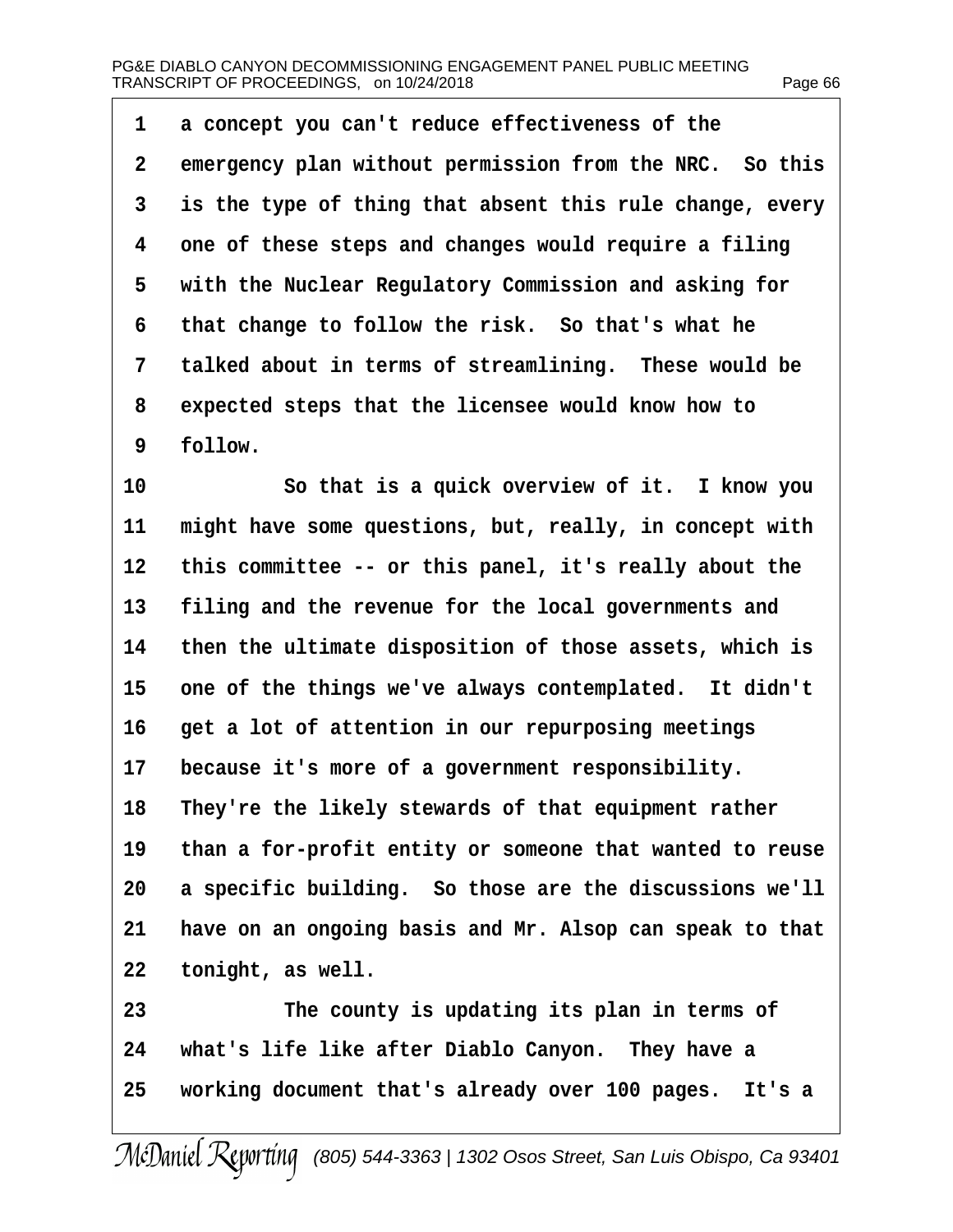| 1              | very thoughtful analysis of some of the advantages that  |
|----------------|----------------------------------------------------------|
| $\overline{2}$ | they have because of this all-hazard emergency plan and  |
| 3              | how they would intend to incorporate that into the       |
| 4              | future. I'd be happy to answer any questions that you    |
| 5              | might have.                                              |
| 6              | MR. ANDERS: We have the opportunity for                  |
| 7              | questions, a few questions. Linda.                       |
| 8              | MS. SEELEY: Thank you, Tom. That was very                |
| 9              | interesting. I had no idea about most of that. What I    |
| 10             | want to ask is about you have earthquake monitoring      |
| 11             | equipment and do you have a plan for that?               |
| 12             | Will somebody take that over and -- or will you          |
| 13             | offer it out -- or would somebody have to buy it? Would  |
| 14             | an entity have to buy that equipment and then run it     |
| 15             | or -- and how long will -- will -- I don't -- I guess it |
| 16             | was so fast, I didn't understand how long it will be in  |
| 17             | operation, and then the radiation monitoring, too.       |
| 18             | I want to clarify right now about the spent              |
| 19             | fuel storage, the ISFSI, that if the radiation           |
| 20             | monitoring there -- is that 24-hour-a-day radiation      |
| 21             | monitoring that is available to the public or is it      |
| 22             | available -- is it 24-hour-a-day radiation monitoring,   |
| 23             | number one?                                              |
| 24             | MR. JONES: So we'll take a look up on the                |
| 25             | specific of that. I'll answer the last part of that      |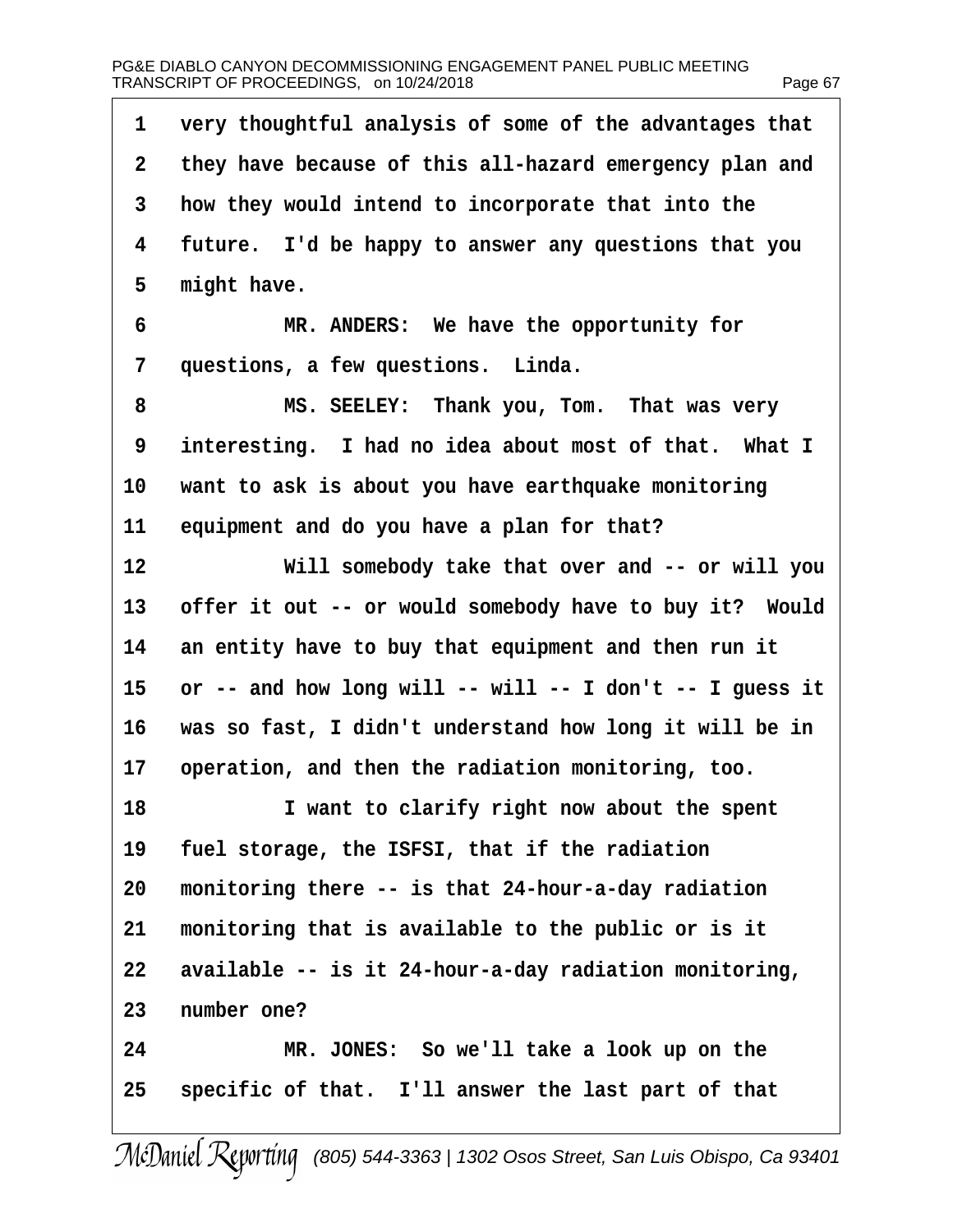| 1  | question first, which is, no, we don't have our systems |
|----|---------------------------------------------------------|
| 2  | readily available for the public at large. Some of our  |
| 3  | emergency response equipment is monitored or available  |
| 4  | to both the Nuclear Regulatory Commission and           |
| 5  | specifically in San Luis Obispo County. The             |
| 6  | meteorological equipment I talked about is available to |
| 7  | the Air Pollution Control District and other members of |
| 8  | the County Office of Emergency Services when they would |
| 9  | want it. That portion of our emergency plan is called   |
| 10 | UDAC. It's the Unified Dose Assessment Center and       |
| 11 | there's where meteorologists and health physicists from |
| 12 | PG&E, the state and the county, in this case, the Air   |
| 13 | Pollution Control District, all get together to confer  |
| 14 | on what the airborne hazard could be as part of an      |
| 15 | emergency plan and then the utility would make a        |
| 16 | protective action recommendation. At the same time, the |
| 17 | county ultimately would issue what's called a PAD, a    |
| 18 | protective action decision, based on the evaluation of  |
| 19 | the risk.                                               |
| 20 | MS. SEELEY: Okay. And then my -- that                   |
| 21 | question about the radiation monitoring and the         |
| 22 | perimeter of the ISFSI, is that there 24 hours a day?   |
| 23 | MR. JONES: The physical assets are there. I             |
| 24 | think what your real question is can we ping it every   |
| 25 | minute of every single day to get a reading. That I     |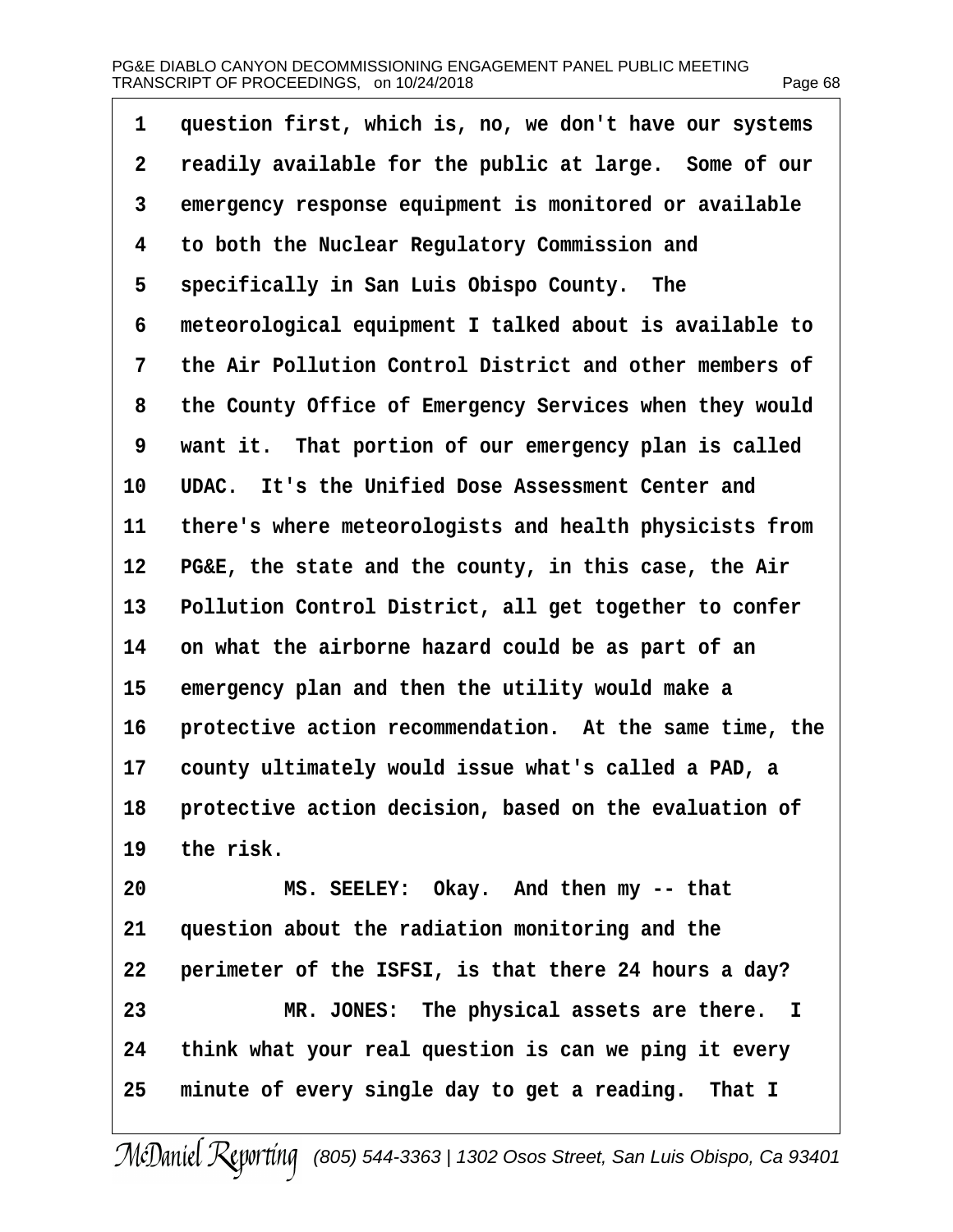1 don't know and we're going to take a technical look on 2 that and hope to have an answer for you by the end of 3 the night. 4 MS. SEELEY: Okay. And then one more thing. 5 You said you have to file for the funding for the 6 emergency sirens and stuff, but since it was ordered by 7 the legislature, the PUC couldn't turn down -- refuse to 8 fund it, could they? 9 MR. JONES: I'll bifurcate the answer here. So 10 between now and 2025 for operations, it's the reasonable 11 cost. If we did something that was irresponsible, our 12 shareholders would have to cover that cost, but there 13 are statutory guidance between now and when we cease 14 operations. The SB-1090 said that it would -- it says 15 it approves the joint proposal by application number and 16 associated settlements. The settlement says PG&E shall 17 seek this funding from the Utilities Commission 18 specifically in its 2018 filing for the MDTCP. Okay? 19 So that's why we say legislative-inferred instead of 20 mandated. 21 Now, PG&E and the county and the other parties, 22 including the Alliance For Nuclear Responsibility, this 23 was one of the cornerstones of the joint proposal for 24 them. All those parties will be at the table speaking 25 with one voice that, yes, this is an appropriate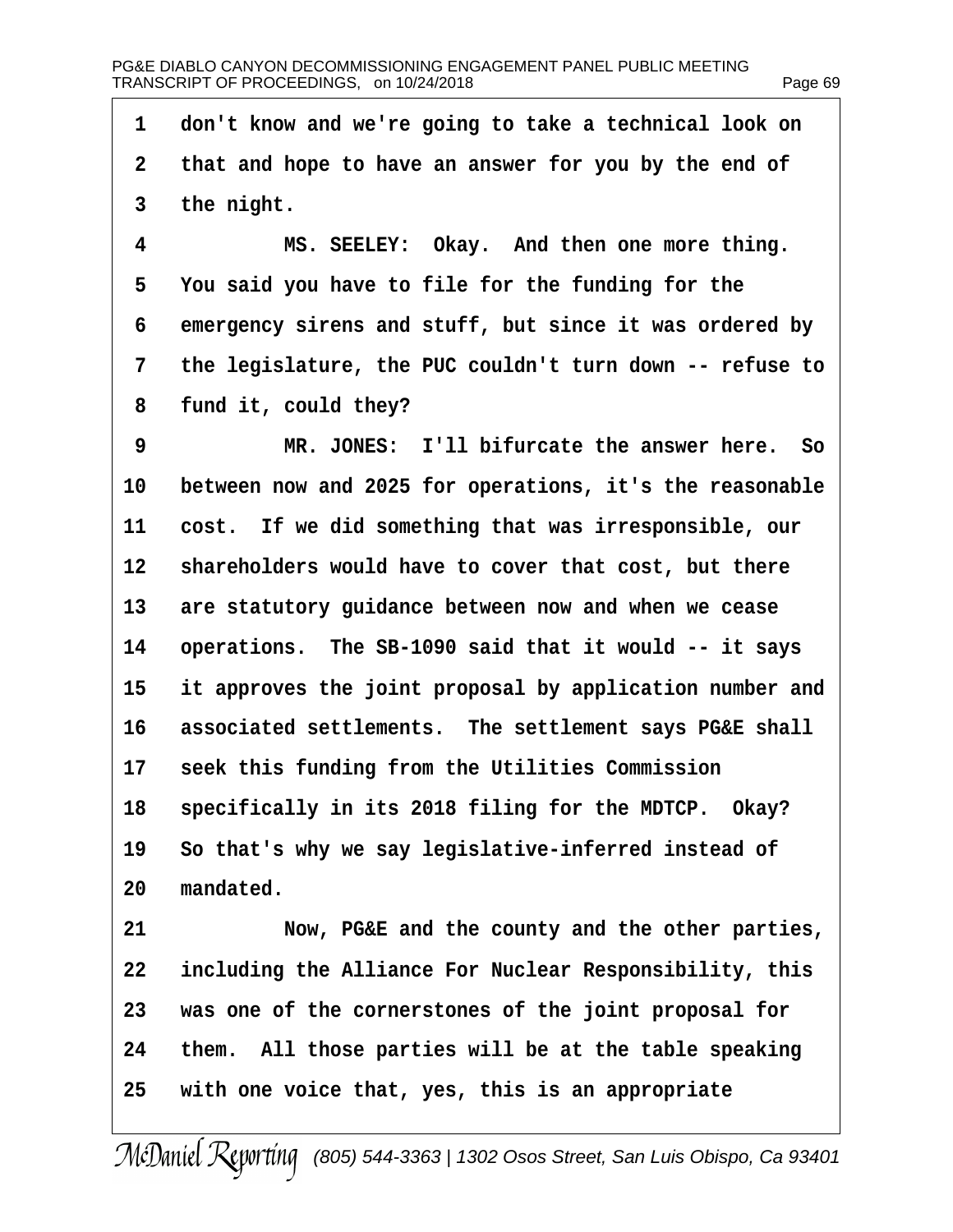| 1               | expenditure to help protect the health and safety of    |
|-----------------|---------------------------------------------------------|
| $\overline{2}$  | public until such time as the Part 50 license has been  |
| 3               | retired, but it's not an automatic conclusion from the  |
| 4               | legislation.                                            |
| 5               | MS. SEELEY: Okay. Thank you.                            |
| 6               | MR. JONES: You're welcome.                              |
| 7               | MR. ANDERS: Thank you. Any other questions?             |
| 8               | Nancy.                                                  |
| 9               | MS. O'MALLEY: Just a quick question. You'd              |
| 10              | mentioned about a zirconium fire. Can you clarify what  |
| 11              | that means?                                             |
| 12 <sup>2</sup> | And after the fuel has been in wet storage for          |
| 13              | 16 months or so, you can step down on the emergency     |
| 14              | response because there's no longer a risk for a         |
| 15              | zirconium fire?                                         |
| 16              | MR. JONES: Correct. The physical properties             |
| 17              | no longer exist for that event to be credible for it to |
| 18              | happen. So it's no longer a combustible source. That's  |
| 19              | what Mr. Watson was referring to. So the physics        |
| 20              | fundamentally change with that decay he mentioned. So   |
| 21              | the fuel assemblies can no longer generate that heat    |
| 22              | from the decay radiation to achieve that combustible    |
| 23              | path. That's what he's referring to. Think of the old   |
| 24              | fire triangle, fuel, heat and oxygen. The heat source   |
| 25              | is no longer present on its own to make that happen.    |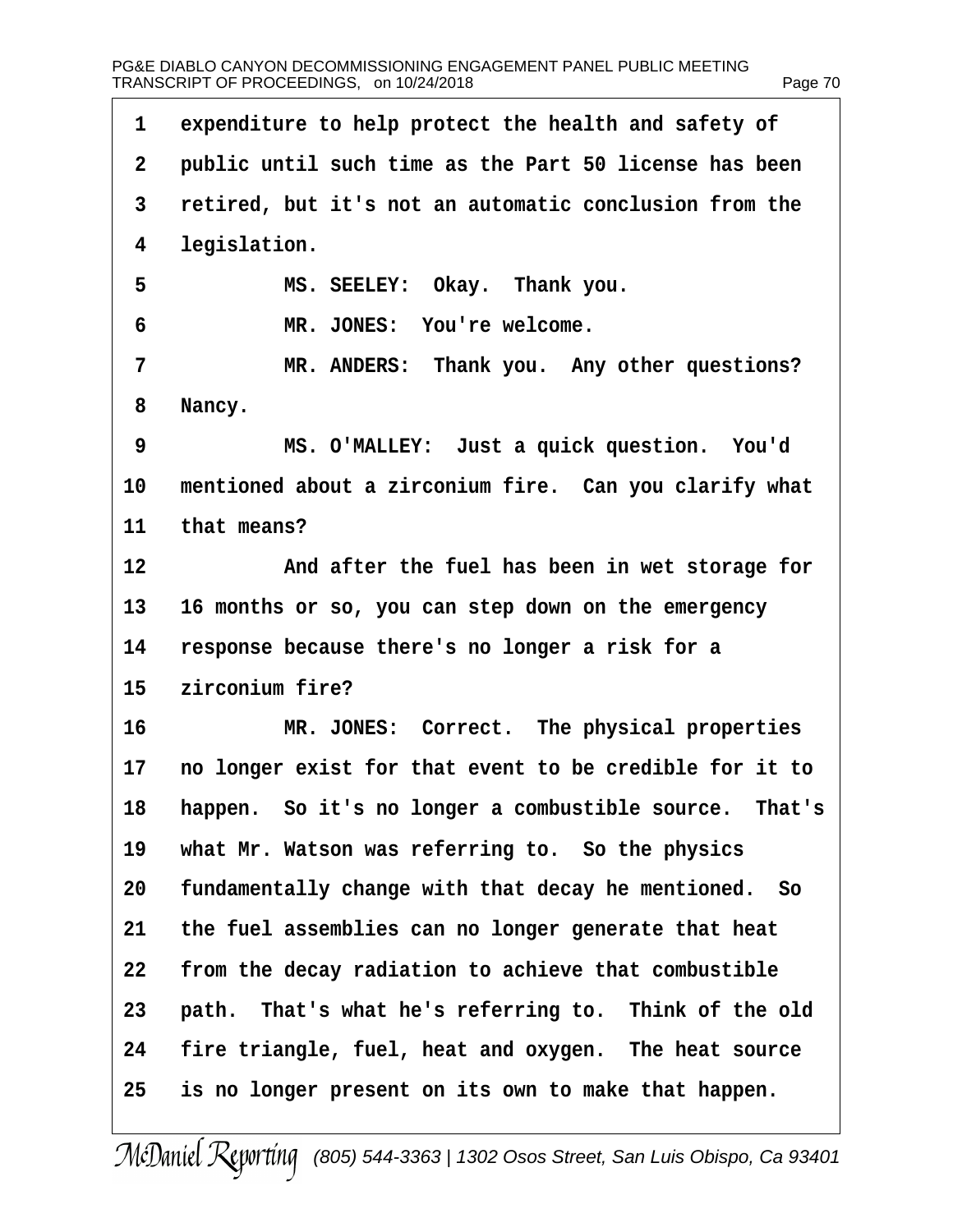| 1  | MR. ANDERS: Okay. Thank you. Our next                    |
|----|----------------------------------------------------------|
| 2  | speaker is Mr. Ron Alsop. He is head of the county       |
| 3  | emergency services program and Ron's going to talk about |
| 4  | the county's emergency services activities.              |
| 5  | MR. ALSOP: Thank you. Good evening. Again,               |
| 6  | Ron Alsop here and I'm going to go over a few things and |
| 7  | we're doing now and what we want to continue and touch   |
| 8  | in with what Tom talked about with the -- some of the    |
| 9  | proposals that are coming up.                            |
| 10 | And, first off, I'll get into -- I think we all          |
| 11 | know that we're federally required to do emergency       |
| 12 | preparedness here in the county. That's part of the      |
| 13 | condition of the license for Diablo Canyon. They're      |
| 14 | required to not only meet their on-site requirements,    |
| 15 | but they're required to meet the federal requirements    |
| 16 | for off-site response emergency planning, which is that  |
| 17 | is, in essence, the public and the areas within the      |
| 18 | emergency planning zone.                                 |
| 19 | So as part of that, FEMA oversees that portion           |
| 20 | of it. So the NRC oversees directly -- excuse me --      |
| 21 | oversees directly with the PG&E. So, for example, the    |
| 22 | previously mentioned drill exercise was held today. NRC  |
| 23 | is responsible for overseeing what PG&E did and FEMA is  |
| 24 | responsible for overseeing what we local agencies did,   |
| 25 | referred to an off-site response agency I'll talk to in  |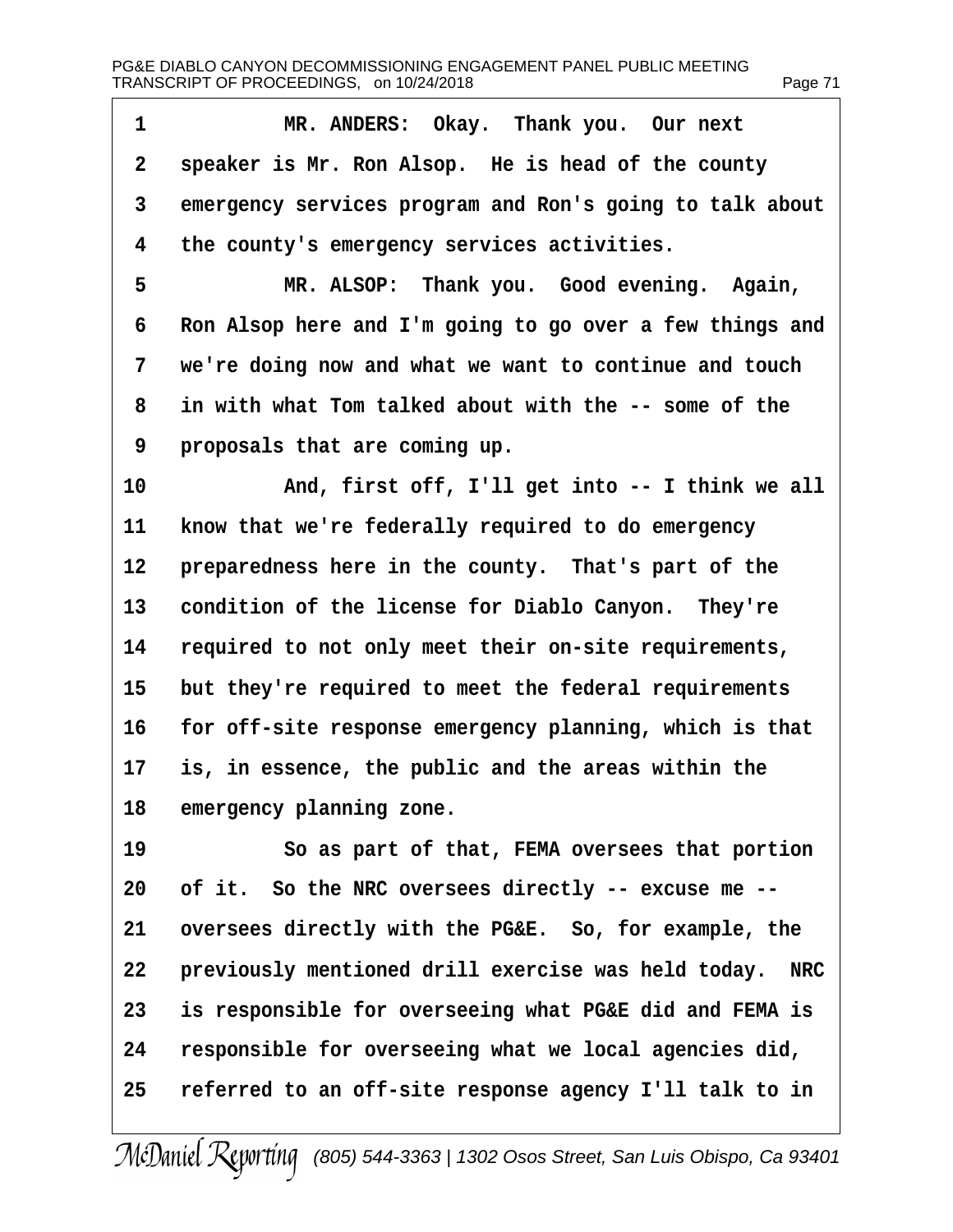- 1 a moment.
- 2 **So that's done through a FEMA program called**
- 3 the FEMA radiological emergency preparedness program.
- 4 There's numerous -- hundreds of criteria that we're
- 5 responsible for complying with related to our Diablo
- 6 Canyon emergency response plans and FEMA reviews our
- 7 plans. We have a number of standard operating
- 8 procedures I'll talk about here shortly that are
- 9 developed by us. We work with local agencies to keep
- 10 them up-to-date. FEMA concurs with those and then FEMA
- 11 also, as they did today, evaluates our procedures, both
- 12 the procedures and the demonstration to see if --
- 13 provide a reasonable demonstration or demonstration we
- 14 can reasonably demonstrate that we can protect the
- 15 health and safety. So FEMA oversees that with us. It
- 16 is noted it evaluates the planning preparedness
- 17 activities and evaluates the exercises as they did
- 18 today.
- 19 **In passing reference off site, there's a formal**
- 20 FEMA term referred to as off-site response organization.
- 21 So that's, in essence, we agencies are off site. Public
- 22 agency's responsible for emergency planning and
- 23 preparedness related to Diablo Canyon. So it's the
- 24 county, city, special districts and related agencies are
- 25 the RORs, the Off-site Response Organizations.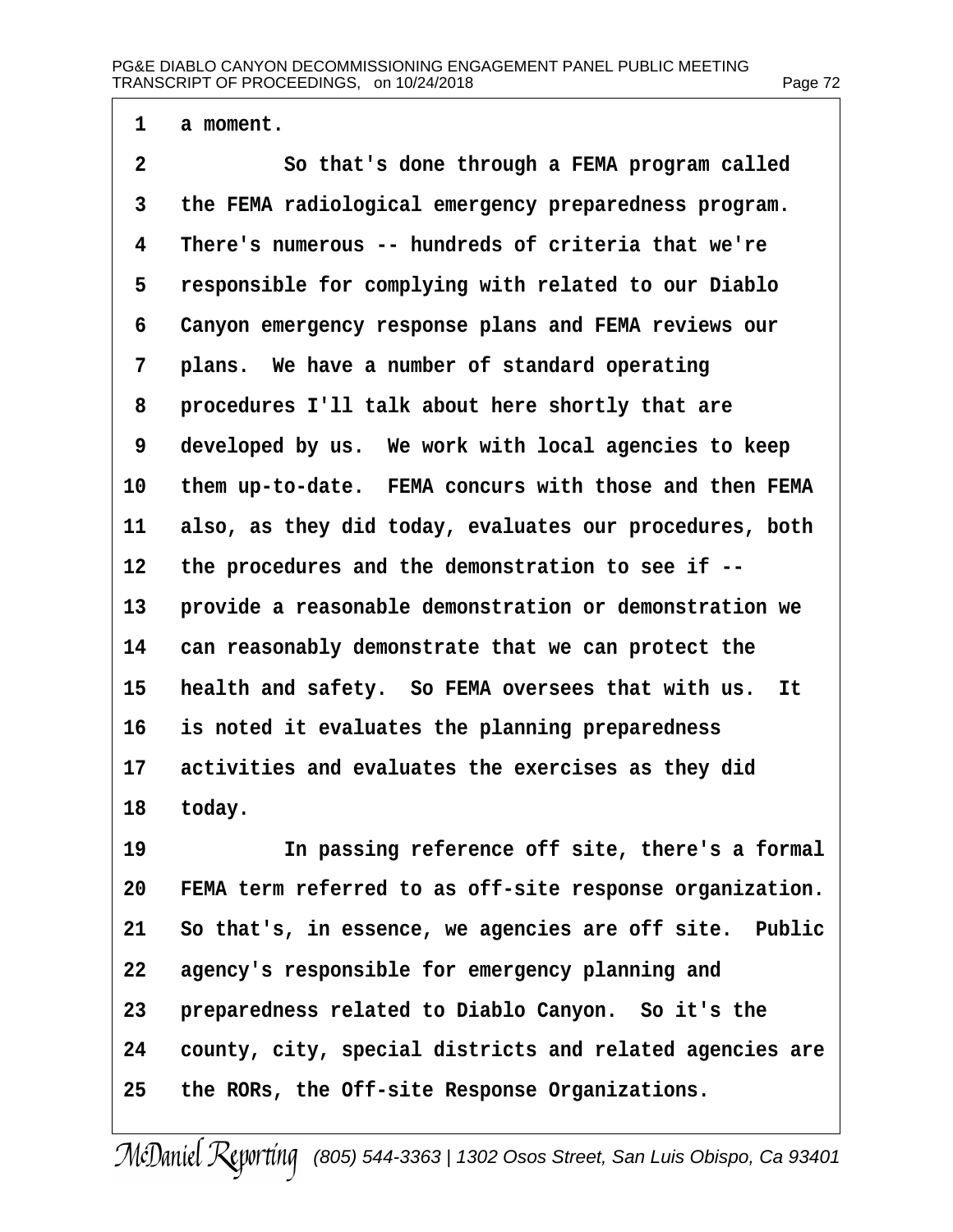| 1         | Unique to -- actually, unique to the whole                  |
|-----------|-------------------------------------------------------------|
| 2         | nation is that ROR, the Off-site Response Organization,     |
| 3         | is overseen by the county, the County Office of             |
| 4         | Emergency Services and we have, as noted here, San Luis     |
| 5         | Obispo County City's Nuclear Power Plant emergency          |
| 6         | response plan and one of our roles in the county and we     |
| 7         | ask is to coordinate with the various cities, the five      |
| 8         | incorporated cities that are within the emergency           |
| 9         | planning zone, the numerous special districts and           |
| 10        | locally based state agencies, CHP, Caltrans and a number    |
| 11        | of other agencies, including state parks. So we             |
| 12        | coordinate with those local agencies and, in turn, we       |
| 13        | represent all the off-site response organizations with      |
| 14        | the state. In our case, with the governor's office and      |
| 15        | emergency services and also directly with FEMA. It's a      |
| 16        | joint program that, in fact, a number of years ago was      |
| 17        | recognized when we had a large exercise here, the USEPA     |
|           | 18 Region 9 for the Western United States that presented an |
| 19        | award for excellence in emergency planning because          |
| 20        | having one joint plan. Many other -- most other plan --     |
| 21        | all other plans that I'm familiar with have a separate      |
| <u>22</u> | process where, for example, the SONGS, the San Onofre,      |
| 23        | each jurisdiction would have -- they would have to          |
| 24        | coordinate -- each jurisdiction makes their own             |
| 25        | determination on things like protective actions, when to    |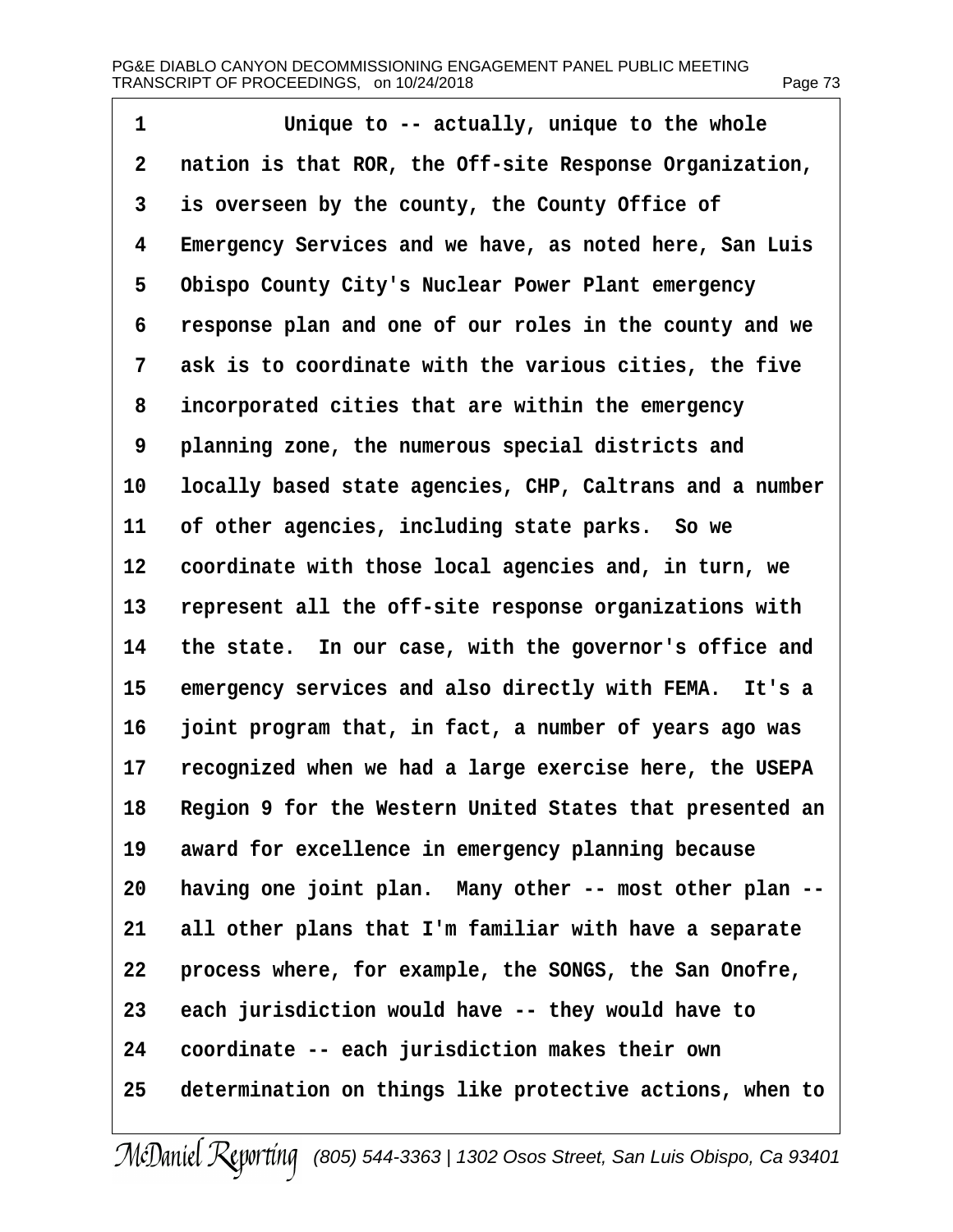| 1              | sound the sirens.                                        |
|----------------|----------------------------------------------------------|
| $\overline{2}$ | In our case here with our joint plan, when the           |
| 3              | County Emergency Services director, by a county          |
| 4              | ordinance, the county administrative officer makes a     |
| 5              | decision in the emergency operation center, that         |
| 6              | decision is valid for the entire emergency planning zone |
| 7              | for the five incorporated cities of special districts    |
| 8              | and so forth. So it's a good plan here and it works      |
| 9              | very effectively.                                        |
| 10             | The overall plan is we have our master plan, if          |
| 11             | you will. The administrative plan gives procedures and   |
| 12             | policies and so forth and references and there are over  |
| 13             | 50, about 54, 55 right now, what I refer to as standard  |
| 14             | operating procedures, and for jurisdictions, and you     |
| 15             | have, for example, the City of Pismo Beach, their SOP is |
| 16             | basically the Diablo Canyon Nuclear Power Plant          |
| 17             | emergency response plan for the city and it ties in with |
| 18             | all the other cities and our master plan and then we     |
| 19             | also have a number of others specific to emergency       |
| 20             | public information. There's a standard operating         |
| 21             | procedure for that.                                      |
| 22             | So there are 50 of these that they're pretty             |
| 23             | extensive plans. I'll touch one, is the CHP is well      |
| 24             | over 100 pages and they have in the CHP standard         |
| 25             | operating procedure the locations where they will have   |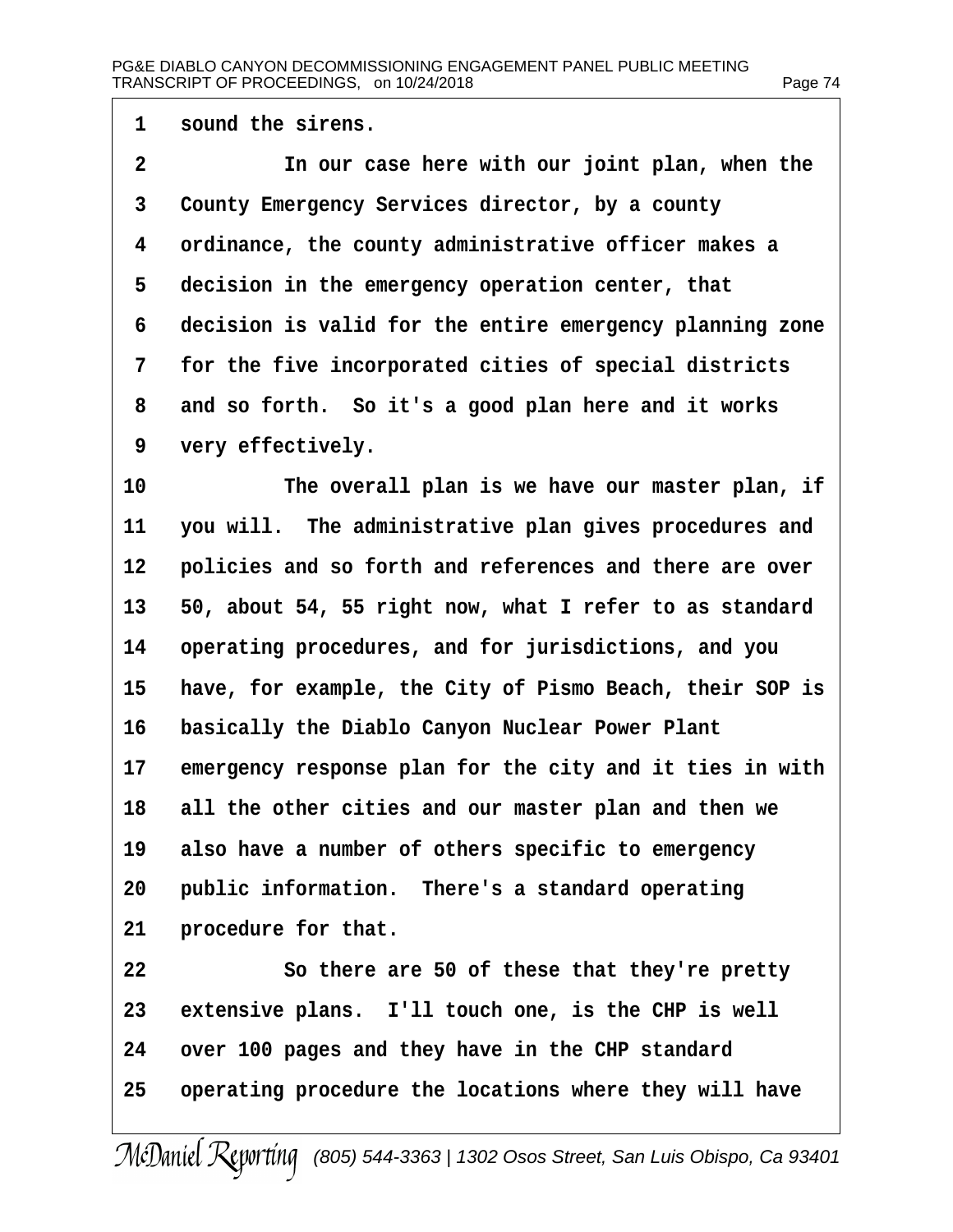| 1              | traffic control points, how many officers will be needed |
|----------------|----------------------------------------------------------|
| $\overline{2}$ | for a certain area, and they even have what their units' |
| 3              | numbers would be, the call signs for each particular     |
| 4              | officer. So these are pretty extensive plans.            |
| 5              | I noted here a public school relocation. The             |
| 6              | schools each have their own plans, school districts,     |
| 7              | County Office of Education has a plan and how we reach   |
| 8              | out to them, and to choose an example, at the County     |
| 9              | Office of Education today is they were in, as they're    |
| 10             | assigned to be, in our emergency operation center --     |
| 11             | excuse me -- then they reach back to their office --     |
| 12             | their county office of education center across from      |
| 13             | Cuesta College and they have what's referred to as a     |
| 14             | department operations center and then they, in turn, are |
| 15             | reaching out to the schools. The same concept that we    |
| 16             | have, that the county when we reach out, there's a       |
| 17             | public works -- a representative -- representatives in   |
| 18             | our county emergency operations center, we reach back    |
| 19             | downtown here. They have a department of operations      |
| 20             | center that they use during storms and so forth. So we   |
| 21             | reach out and coordinate with all these various          |
| 22             | entities, and there are a lot of other things in here,   |
| 23             | ingestion pathway issues reach out. There's actually a   |
| 24             | 50-mile zone in addition to the emergency planning zone  |
| 25             | that Tom Jones talked about. There's a 50-mile area      |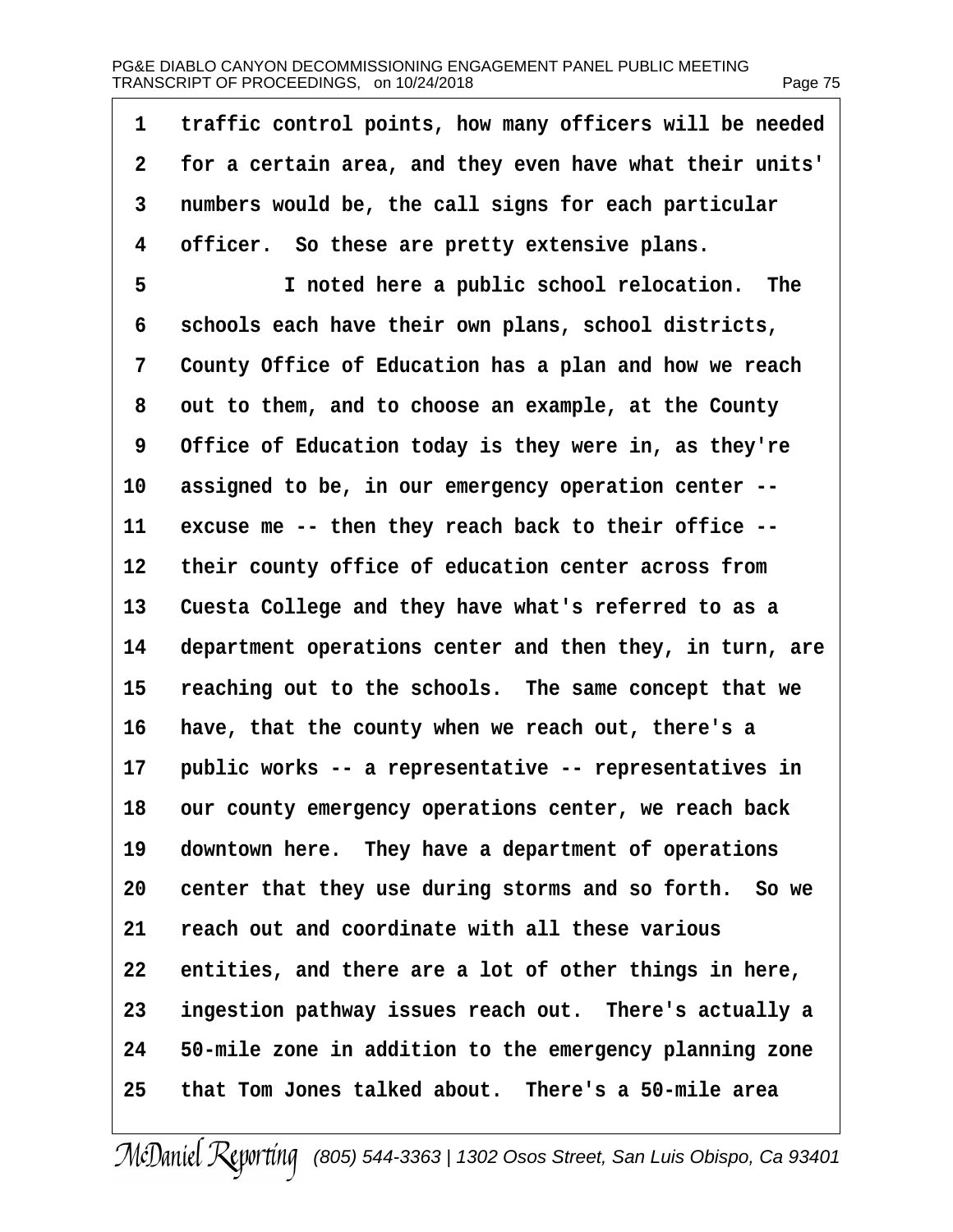| 1              | referred to as ingestion pathway zone and that's related |
|----------------|----------------------------------------------------------|
| $\overline{2}$ | to agriculture. If there's a release, then we want to    |
| 3              | ensure that there was not some particulate that got out  |
| 4              | so far that's going to affect the crops or cattle or     |
| 5              | other agricultural assets, including poultry. So         |
| 6              | there's extensive planning for that process.             |
| 7              | One thing that's a single example of a benefit           |
| 8              | from Diablo Canyon to the rest of the county is there's  |
| 9              | a note up there called carless collection and we have    |
| 10             | carless collection points within the emergency planning  |
| 11             | zone. If somebody doesn't have a car, there's            |
| 12             | predetermined locations they can walk to or have a       |
| 13             | neighbor get to them and we have been working with the   |
| 14             | Regional Transit Authority and other bus resources, the  |
| 15             | resources to get to them.                                |
| 16             | Quick note on how some of this works and how             |
| 17             | the agencies work together, within our emergency         |
| 18             | operations center, we have the County Office of          |
| 19             | Education we noted and the Regional Transit Authority    |
| 20             | and other transportation resources actually physically   |
| 21             | located together so when things get going -- when the    |
| 22             | school districts don't need the buses and we have RTA    |
| 23             | buses and we have ride-on buses and all the other buses, |
| 24             | basically those get pooled countywide so they can be     |
| 25             | used for evacuations anywhere needed and we use these    |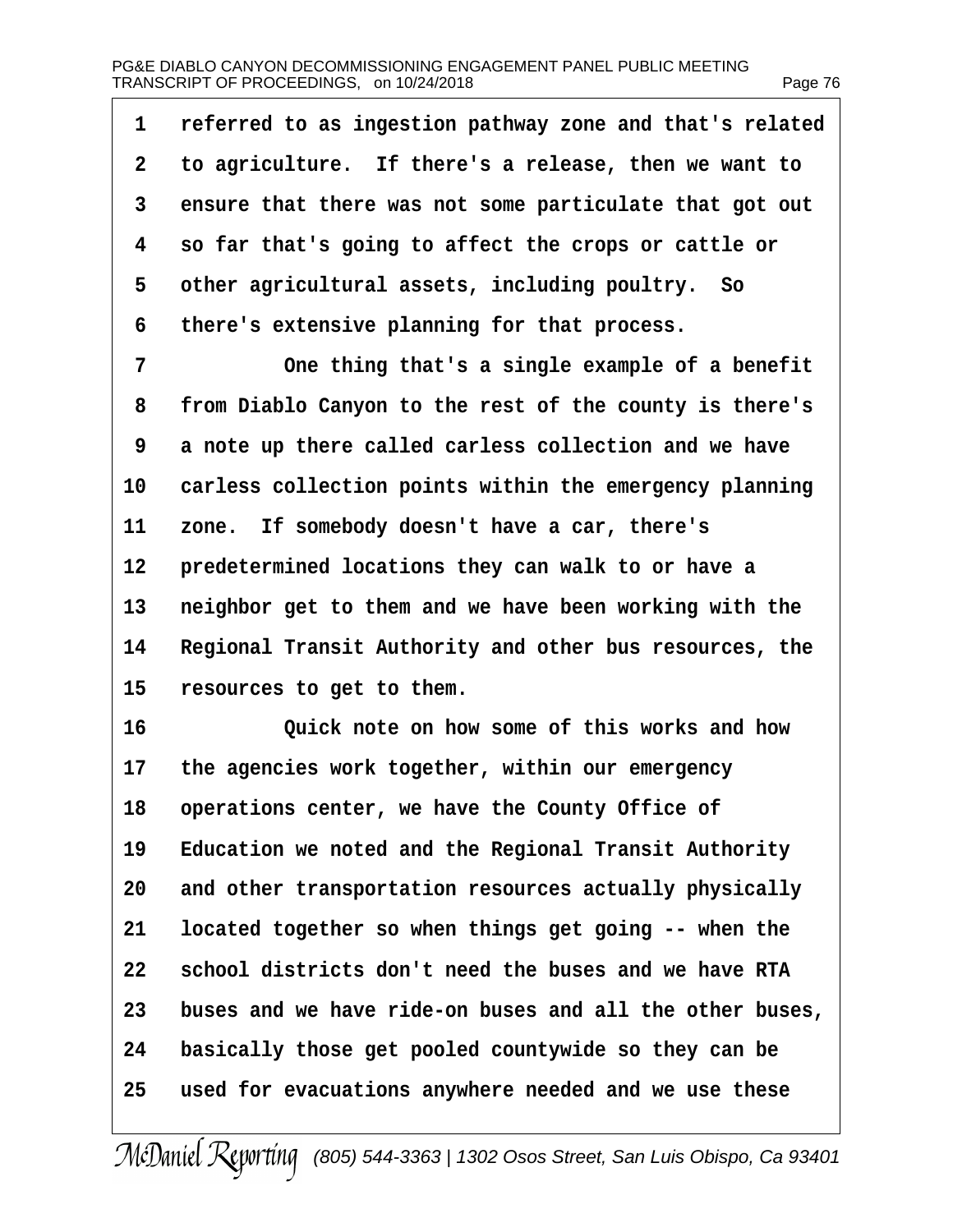# PG&E DIABLO CANYON DECOMMISSIONING ENGAGEMENT PANEL PUBLIC MEETING TRANSCRIPT OF PROCEEDINGS, on 10/24/2018 Page 77 Page 77

| 1               | for other than Diablo Canyon, too. In early 2017 when    |
|-----------------|----------------------------------------------------------|
| $\overline{2}$  | we had the heavy winter storms, there was immediate need |
| 3               | to evacuate Sycamore Hot Springs. It started flooding,   |
| 4               | they couldn't get the cars out. So we got a call from    |
| 5               | County Fire -- Cal Fire, we need resources to            |
| 6               | evacuate -- I think it was 100 people. We called         |
| 7               | Regional Transit Authority and they sent buses out there |
| 8               | and we had that system in place because of our Diablo    |
| 9               | Canyon emergency planning.                               |
| 10 <sup>1</sup> | Moving on, as I noted, the exercise is required          |
| 11              | to be evaluated by FEMA, but we go beyond that. Prior    |
|                 | 12 to the evaluated exercise today by FEMA for us and by |
| 13 <sup>°</sup> | the NRC for PG&E, we had basically a dry run in          |
| 14              | September. We asked FEMA to come out and evaluate us     |
| 15              | for that, too, because we want to make double sure that  |
| 16              | we're doing things right. So even when we're not         |
| 17              | required to be evaluated, we ask for these courtesy      |
| 18              | evaluations, as they're referred to, to come out and     |
| 19              | give us some tips and to make sure we're doing things    |
| 20              | correctly.                                               |
| 21              | That second bullet lists a number of our                 |
| 22              | exercises that we have, including plume, which was       |
| 23              | today, and plume infers simply that there was a release  |
| 24              | of the radiological plume going somewhere and we deal    |
| 25              | with that and then a fast time frame, a time crunch and  |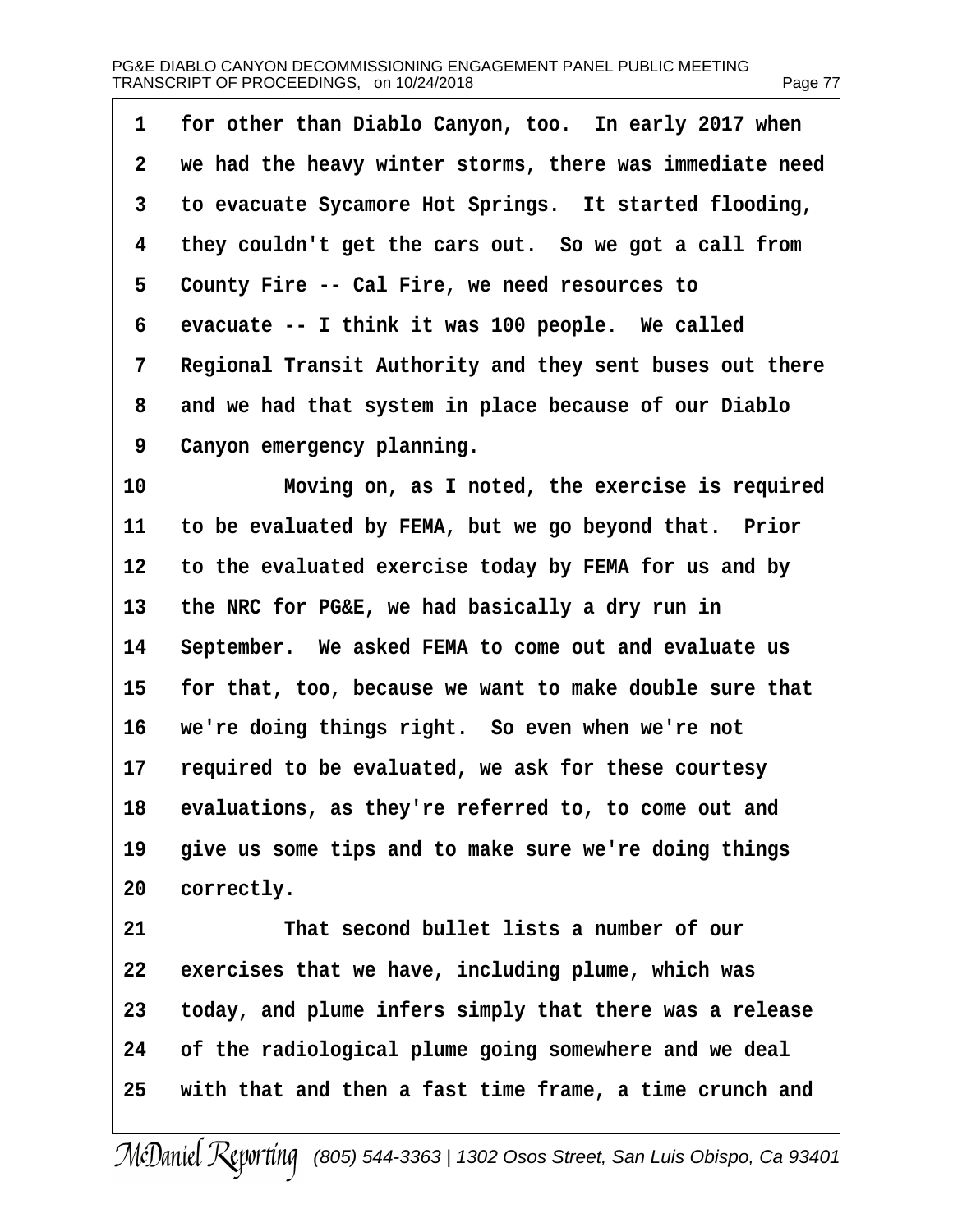| 1              | we simulate that and generally get it done within the      |
|----------------|------------------------------------------------------------|
| $\overline{2}$ | day.                                                       |
| 3              | Ingestion pathway zone, as I mentioned, there's            |
| 4              | a 50-mile ingestion pathway zone. That's generally --      |
| 5              | that is, not generally, that is a three-day exercise and   |
| 6              | we had one a number of years -- a few years ago. We'll     |
| 7              | see a slide on here coming up shortly. So that's a         |
| 8              | three-day exercise that also involves Monterey County,     |
| 9              | Santa Barbara County and state agriculture folks. So       |
| 10             | it's a pretty extensive exercise.                          |
| 11             | Monitoring and decontamination, we have two                |
| 12             | locations, one at Camp Roberts and one at the New Tech     |
| 13             | High School in Nipomo. It's the high school next to        |
| 14             | Nipomo High School where people can go to be monitored     |
| 15             | and, if necessary, decontaminated. We do those             |
| 16             | exercises. There's a medical exercise where we're          |
| 17             | required by FEMA to work with ambulance companies and      |
|                | 18 hospitals to ensure that a contaminated person, whether |
| 19             | it's from the plant or the public, can be taken care of    |
|                | 20 by local ambulance companies and the hospitals. That    |
| 21             | responsibility falls to us even though these other         |
| 22             | agencies are doing it.                                     |
| 23             | In a hostile action-based scenario, which is               |
| 24             | very extensive and is a relatively new one from the past   |
| 25             | decade or so and it -- basically, it's an extensively      |
|                | (805) 544-3363   1302 Osos Street, San L                   |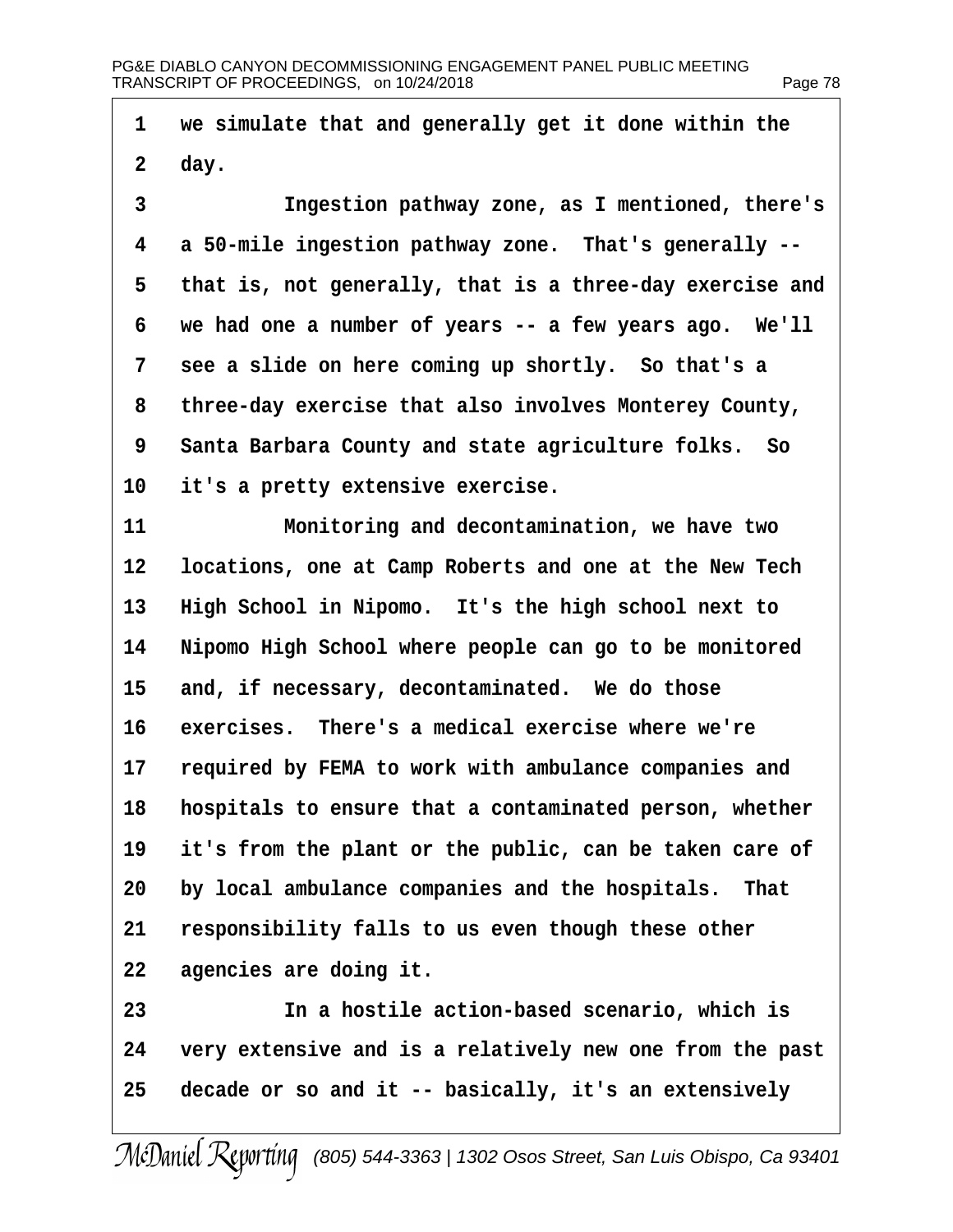| 1  | more -- extensively more involved for the off sites than    |
|----|-------------------------------------------------------------|
| 2  | the security drills that they have at the plant, they       |
| 3  | may have a mock of attempts to take over the plant and      |
| 4  | so forth. This one involves a hostile action-based          |
| 5  | scenario where there's a large scale and it's the           |
| 6  | criminal aspect of the FBI, our sheriff's office, Diablo    |
| 7  | security working together with the rest of us. We're --     |
| 8  | on our side, we're kind of doing the regular drill          |
| 9  | having to protect the people, on the other side, the        |
| 10 | FBI, sheriff's office and Diablo security are               |
| 11 | determining how to protect the plant, and some of these     |
| 12 | exercises, Tom mentioned a number of players today. I       |
| 13 | think we have around 500 all total. The region is from      |
| 14 | 200 to a thousand players with a thousand players being     |
| 15 | the hostile action-based. So they get quite involved.       |
| 16 | Close out here with the next couple here. This              |
| 17 | slide is from an ingestion pathway exercise we had in       |
|    | 18 2016 and I wanted to point out in here -- I can't really |
| 19 | see them, but the county administrator at the time,         |
| 20 | Public Works director at the time, who is now the county    |
| 21 | administrator, folks from our office, Sheriff Parkinson,    |
| 22 | the county fire chief, the CHP's in here, just a bit out    |
| 23 | of the picture is our county health officer, standing up    |
| 24 | in the background is folks from the radiological            |
| 25 | protection unit, and my point being here, this is a         |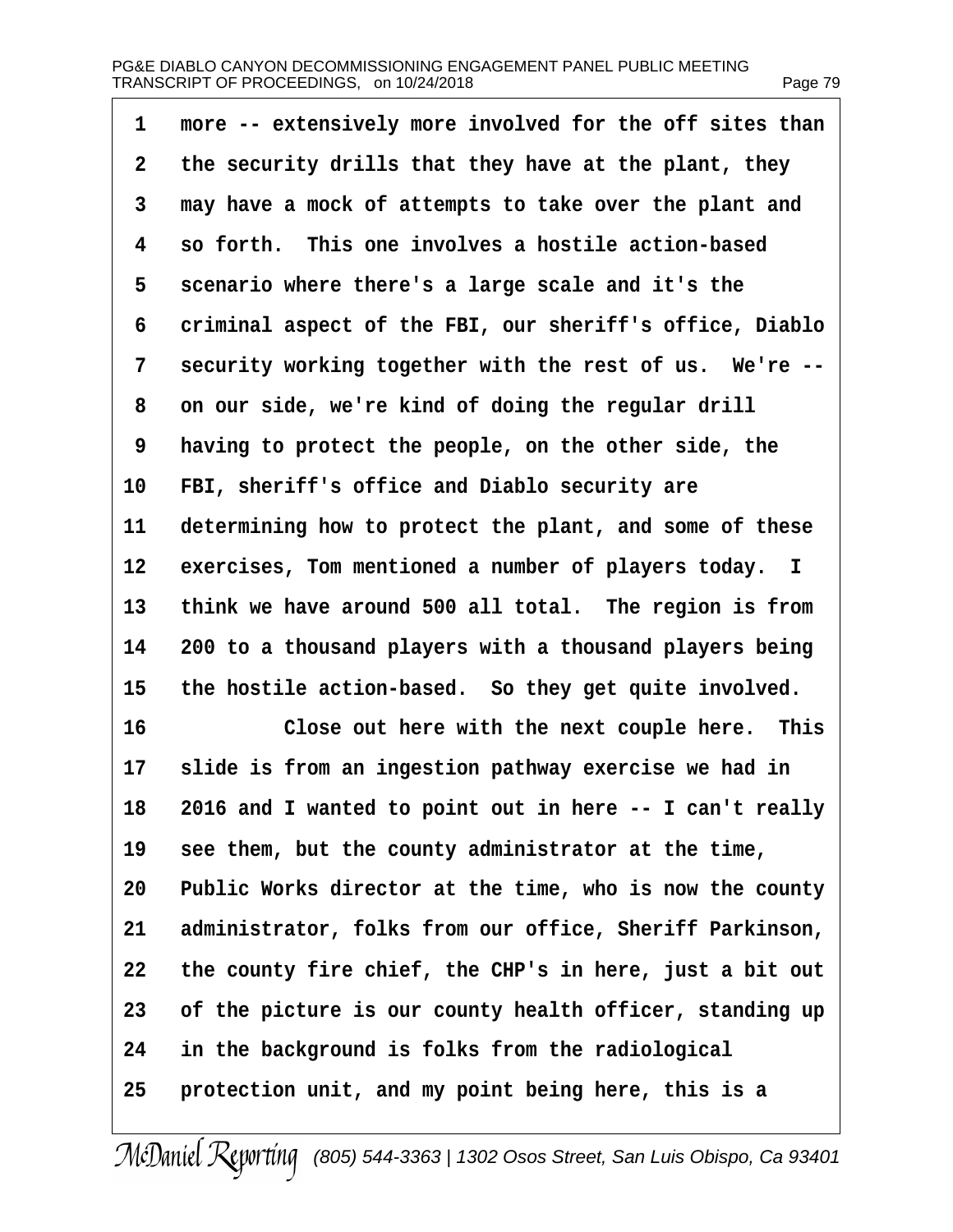| 1  | Diablo Canyon exercise, okay, but we have all these      |
|----|----------------------------------------------------------|
| 2  | people in here, the community leaders that are doing     |
| 3  | this exercise that are face-to-face and they're doing it |
| 4  | together, they know each other, and then bingo, and      |
| 5  | another example here -- real life example is when we had |
| 6  | the tsunami -- the earthquake and tsunami that caused    |
| 7  | the problems with Fukushima, you may recall we had an    |
| 8  | earthquake warning along our coastline here. So we       |
| 9  | activated our emergency operations center. About 4       |
| 10 | a.m., I looked around and said, you know, these are the  |
| 11 | same people that participated in Diablo Canyon drills    |
| 12 | and the point I want to make with that is that our       |
| 13 | office, the primarily -- not primarily, significantly    |
| 14 | rely on Diablo Canyon emergency preparedness to carry us |
| 15 | over for all the other emergency preparedness, too.      |
| 16 | There are some weak areas that are not NPP, but this is  |
| 17 | an illustration of how important NPP is to us because it |
| 18 | works for other things, too.                             |
| 19 | Of course, when decommissioning is complete and          |
| 20 | the plant transitions out and we transition out of the   |
| 21 | power plant emergency plan, we're still going to have to |
| 22 | do this. The earthquake warnings are still going to be   |
| 23 | here, Tsunami warnings are still going to be here and    |
| 24 | other things are still going to be here that we're going |
| 25 | to need to do.                                           |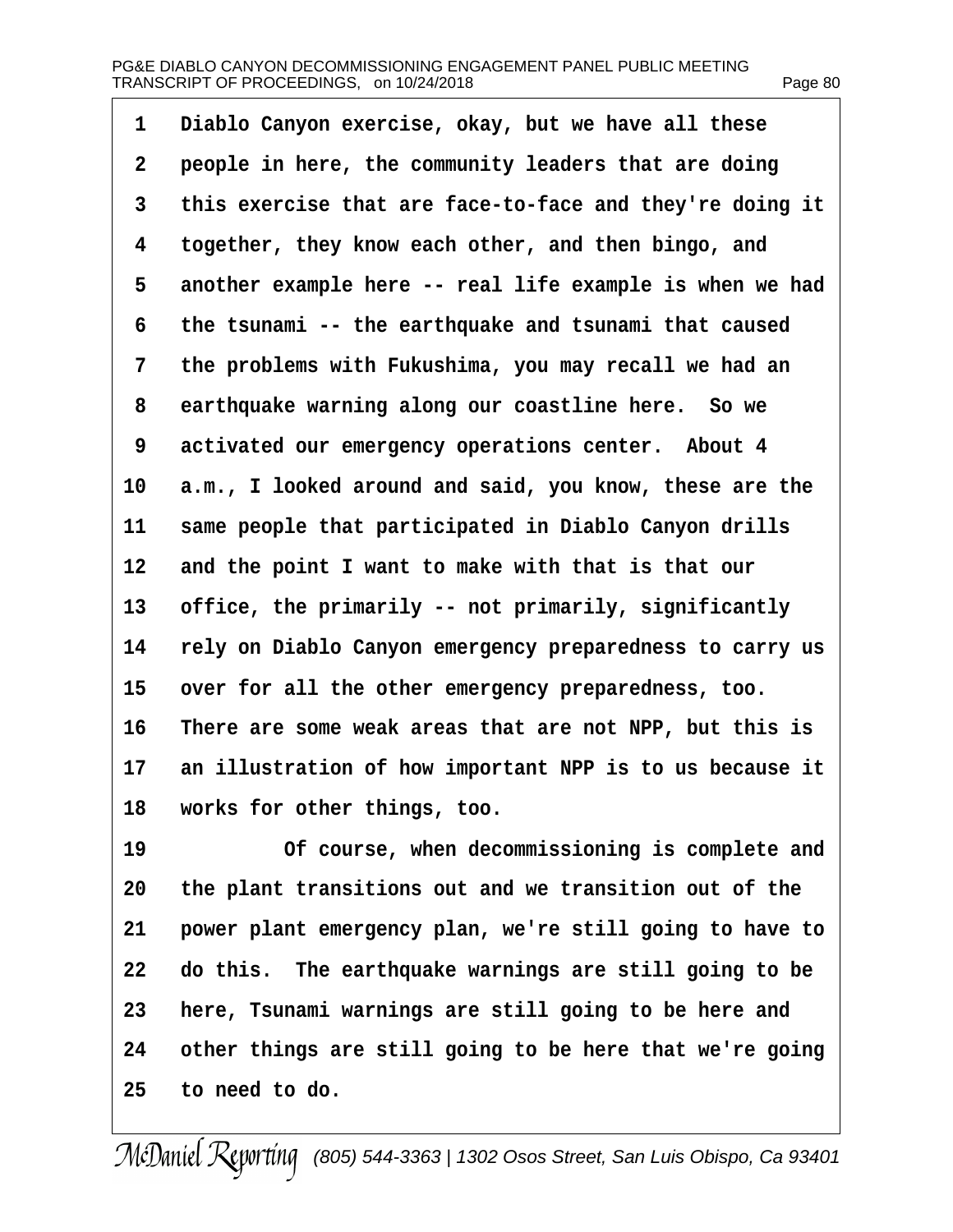| 1              | So there's a slide in here that I wanted to              |
|----------------|----------------------------------------------------------|
| $\overline{2}$ | close out with. Let me look at my notes here because I   |
| 3              | have the slide in here related to what we're moving on   |
| 4              | to related to decommissioning is that PG&E has noted     |
| 5              | it's proposing -- PG&E is proposing to continue          |
| 6              | emergency planning preparedness through the              |
| 7              | decommissioning period pending, as Tom Jones explained,  |
| 8              | PUC approval and the development of the site-specific    |
| 9              | decommissioning estimate and process will include the    |
| 10             | proposed emergency planning, so continuing the emergency |
| 11             | planning, and then future resources such as the early    |
| 12             | warning system sirens that Tom mentioned and other       |
| 13             | assets will have to be addressed jointly by county and   |
| 14             | PG&E and that's going to be a big discussion on policy   |
| 15             | issue because the sirens, even though once we took them  |
| 16             | over at the county level and we don't have the NRC       |
| 17             | requirements, there's still going to be an expense that  |
| 18             | we're not taking on right now, and even things like the  |
| 19             | emergency operations center when the lease expires will  |
| 20             | take it over. PG&E is paying for that right now, the     |
| 21             | generator out there and the elevators, it needed a new   |
| 22             | roof some time back.                                     |
| 23             | So all these assets we are going to have to              |
| 24             | take a look at in the coming time period as we progress  |
| 25             | through decommissioning and see what we can keep. It's   |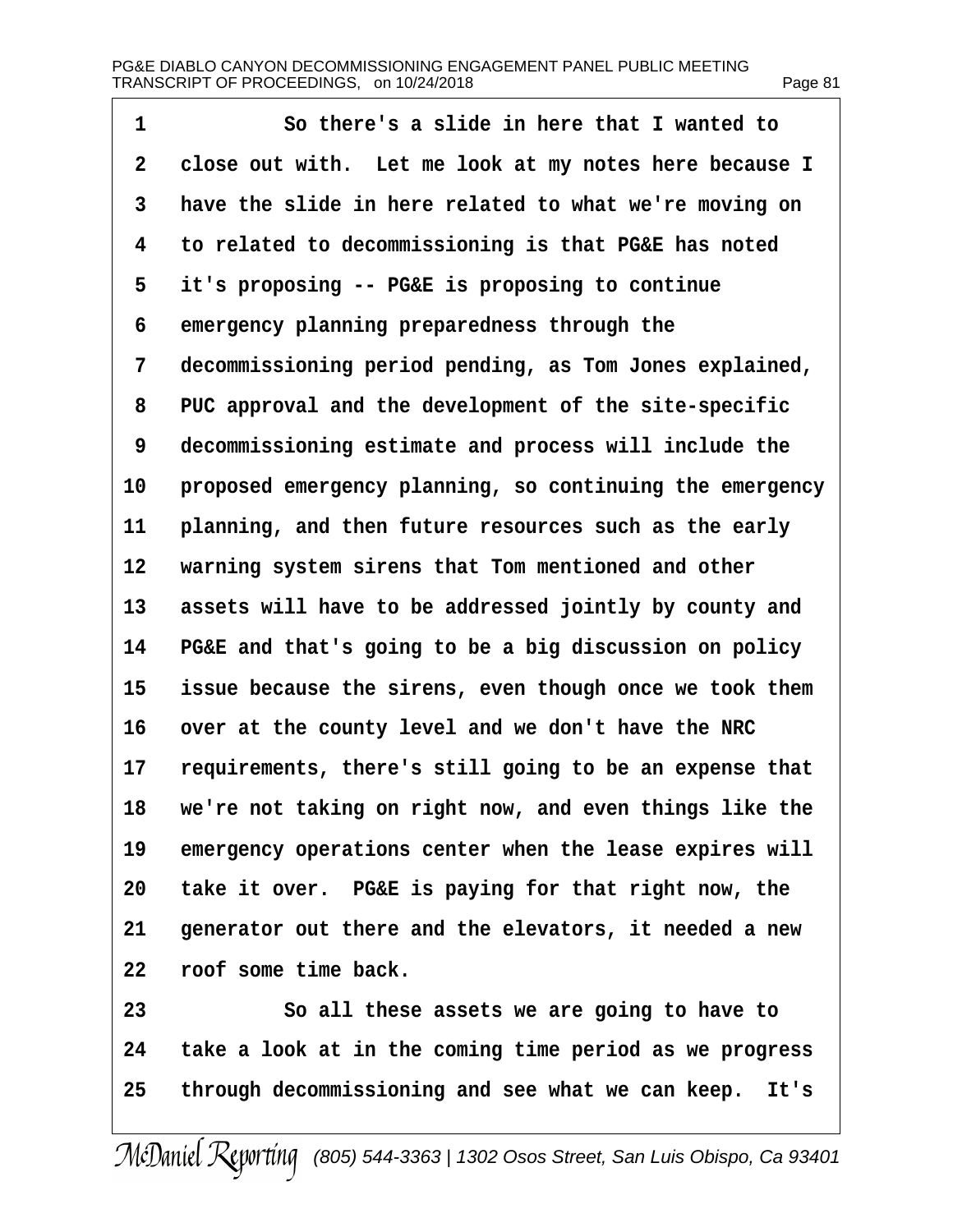| 1               | going to be a policy decision with the Board of          |
|-----------------|----------------------------------------------------------|
| $\mathbf{2}$    | Supervisors and others, what we want to keep and address |
| 3               | funding other than Diablo Canyon, but that's some time   |
| 4               | off. As we can see here, it's going to be quite a long   |
| 5               | time before we get to that, but as Tom mentioned, we do  |
| 6               | have a document. We've started that process on where     |
| 7               | are we, where do we want to go, where do we need to go   |
| 8               | and how can we start getting there. It's just the        |
| 9               | beginning. With that, I will be happy to take any        |
| 10 <sup>°</sup> | questions.                                               |
| 11              | MR. ANDERS: Frank.                                       |
| 12              | MR. MECHAM: Just one, Ron. Thank you. I know             |
| 13              | that if the county does take over some of these or       |
| 14              | whoever starts to put the funding forward, I would       |
| 15              | assume that some of the cities would be participatory in |
| 16              | that.                                                    |
| 17              | MR. ALSOP: Well, yes, they could. There's a              |
| 18              | couple of ways to do that, is other than Diablo Canyon,  |
| 19              | the cities are independent right now as is, really, with |
| 20              | the rest of the nation. So if we had -- well, the        |
| 21              | tsunami is an example. We recommended evacuations along  |
| 22              | the coastline. It's part of the process of evacuating    |
| 23              | emergency operations center. So we recommended Pismo     |
| 24              | Beach to evacuate a certain area and they did not agree. |
| 25              | They only wanted to evacuate about half the area that we |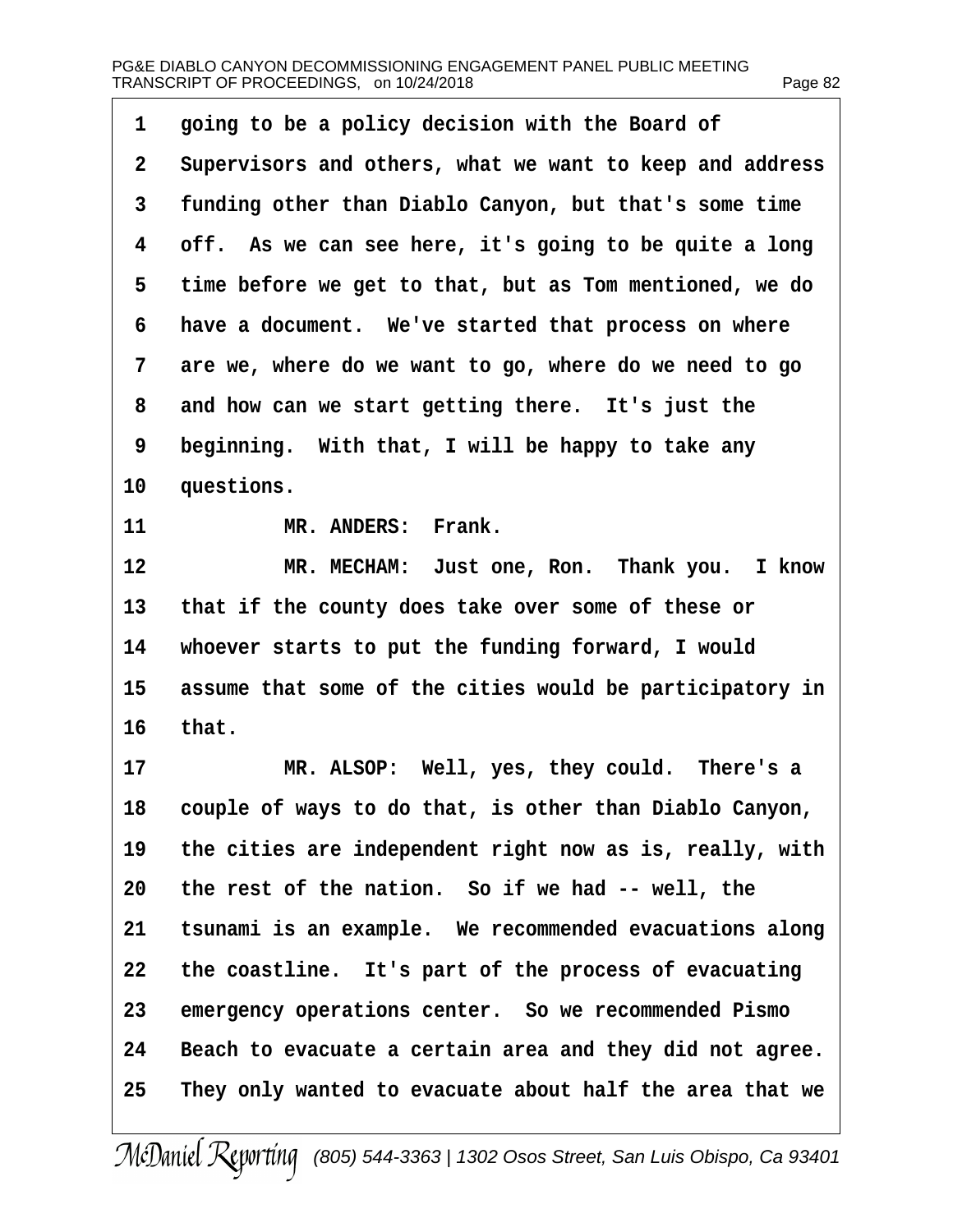| 1              | recommended, and that's certainly their right as an      |
|----------------|----------------------------------------------------------|
| $\overline{2}$ | independent jurisdiction, and they turned out to be      |
| 3              | right. The area wasn't affected. So they can make that   |
| 4              | decision on their own.                                   |
| 5              | So, currently, right now with all of this                |
| 6              | together, as I noted earlier, when the county emergency  |
| 7              | services makes a decision to evacuate, whether it        |
| 8              | includes incorporating cities or not, that's going to    |
| 9              | happen, but all that funding that they're getting is the |
| 10             | same funding we're getting. So PG&E pays the State of    |
| 11             | California, the state pays us and we, in turn, pay out,  |
| 12             | in this example, the City of Pismo Beach.                |
| 13             | So they're in it with this right now related to          |
| 14             | the nuclear power plant planning, but not with the       |
| 15             | other, for lack of a better term, all-hazardous          |
| 16             | planning. So that's something to look into. In other     |
| 17             | counties, they do have -- there's different models where |
| 18             | they do have what's referred to as operational area      |
| 19             | planning where all the cities kick in and they do one    |
| 20             | countywide emergency plan, but many other models have    |
| 21             | where each jurisdiction does their own thing. So I'm     |
| 22             | not sure how much they'd be willing to kick in after the |
| 23             | plant.                                                   |
| 24             | MR. ANDERS: Sherri.                                      |
| 25             | MS. DANOFF: Ron, thank you for your                      |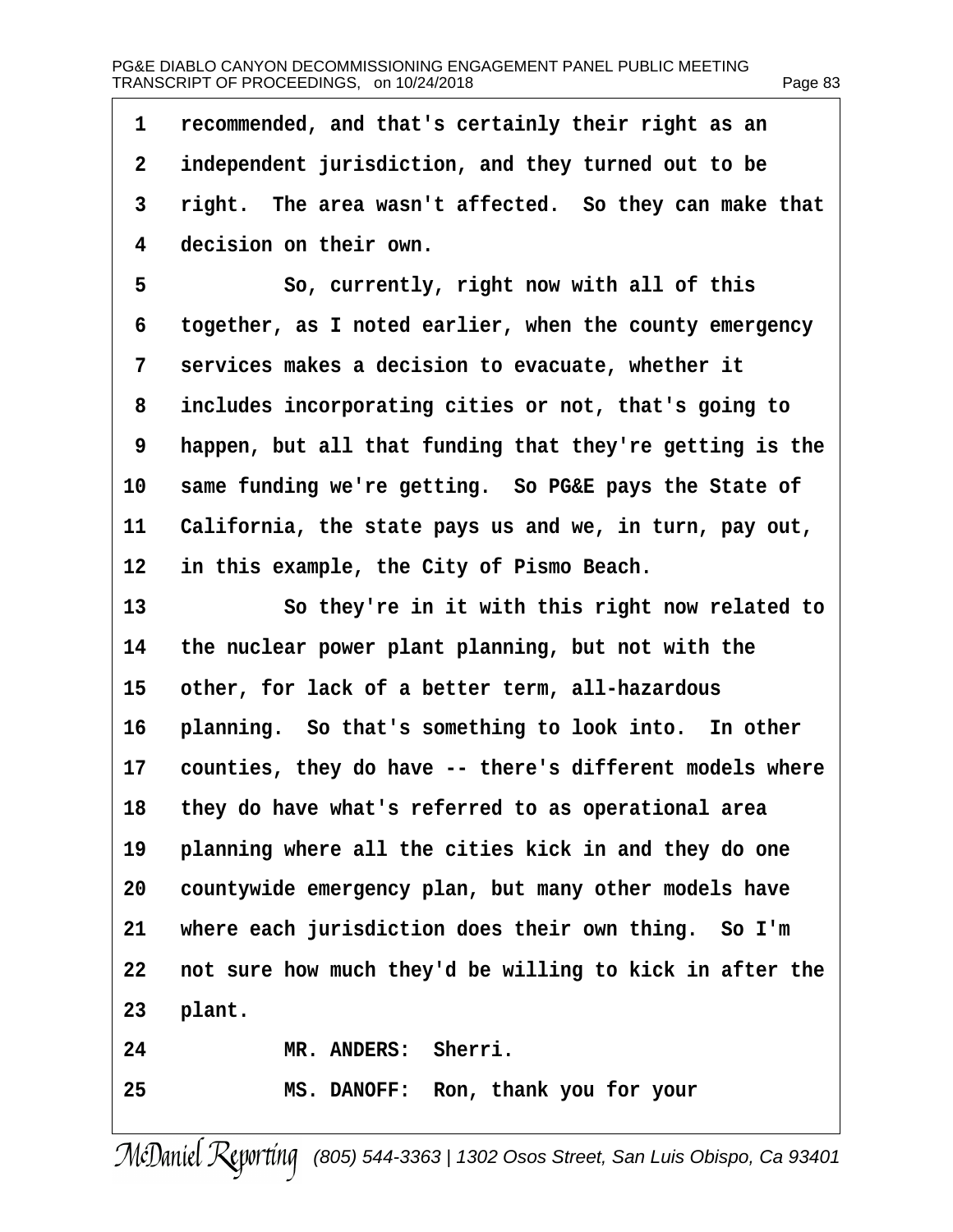| 1               | representation. I noticed on one of your slides that    |
|-----------------|---------------------------------------------------------|
| $\overline{2}$  | you mentioned you've got evacuation time estimates and  |
| 3               | I'm wondering if you might have brought any of those    |
| 4               | with you. I'm particularly interested in evacuation     |
| 5               | times from Avila.                                       |
| 6               | MR. ALSOP: Yes. That document -- it's                   |
| 7               | actually a document that is developed. It's a -- PG&E's |
| 8               | required -- one of the many NRC regulations. So it's    |
| 9               | required evacuation times estimate or evacuation times  |
| 10              | assessment. It's a fairly large document. It's about    |
| 11              | 500 pages or so that does go through the different      |
| 12 <sub>2</sub> | scenarios of what if it's raining, what if it's summer  |
| 13              | and, you know, what if school's in and so on and so     |
| 14              | forth and it gives hundreds and hundreds of various     |
| 15              | evacuation scenarios. That's not a document that we     |
| 16              | have readily available. It is on the Internet. I'm not  |
| 17              | sure how to find it, but I think if you go -- if you    |
| 18              | search Google for Diablo Canyon evacuation times        |
| 19              | estimate or evacuation times assessment, it should come |
| 20              | up and it will come up on an NRC page.                  |
| 21              | MS. DANOFF: Okay. Thank you.                            |
| 22              | MR. ALSOP: Certainly.                                   |
| 23              | MR. ANDERS: Any other questions? Thank you              |
| 24              | very much, Mr. Alsop.                                   |
| 25              | MR. ALSOP: All right. Thank you.                        |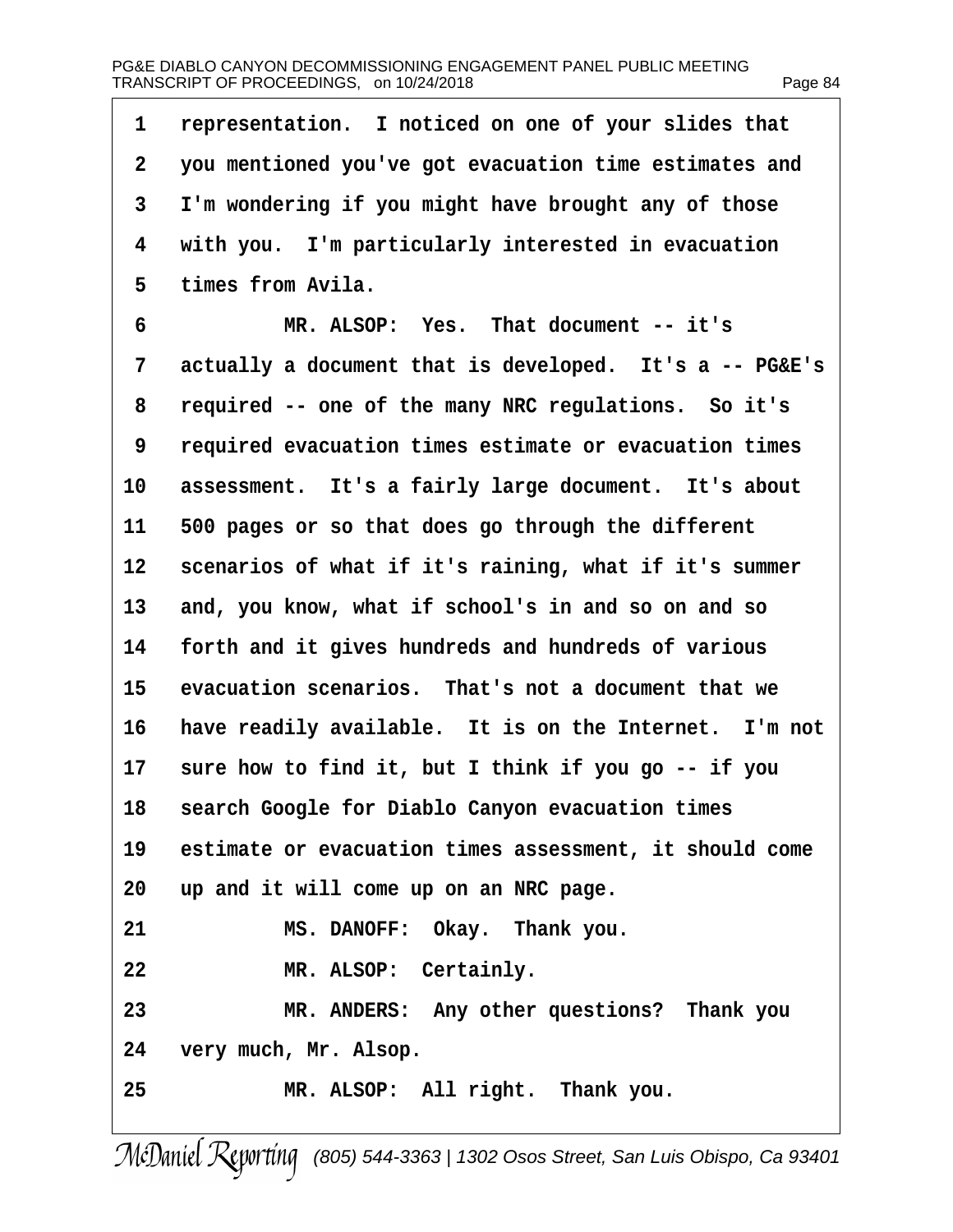| 1               | MR. ANDERS: Excellent presentation. Thank               |
|-----------------|---------------------------------------------------------|
| $\overline{2}$  | you.                                                    |
| 3               | MR. ALSOP: Thank you.                                   |
| 4               | MR. ANDERS: We now have the opportunity to              |
| 5               | hear from the public. So last count, I think we had     |
| 6               | five speakers that communicated a desire to speak and   |
| 7               | Adam will put their names up on the screen, I believe,  |
| 8               | and what we'd like is to actually -- we're going to use |
| 9               | both podiums and just come up to the podium, and when   |
| 10              | your name is shown and if you're second on the list,    |
| 11              | please be ready to speak. Speakers will have three      |
| 12 <sub>2</sub> | minutes. So our first speaker is Jane Swanson.          |
| 13              | MS. SWANSON: I'd like to request that David             |
| 14              | Weisman go before me because my comment is going to     |
| 15              | bounce off of something he's going to say. Is that okay |
| 16              | with everybody, we'll trade places?                     |
| 17              | MR. MECHAM: Whatever happened to ladies before          |
| 18              | gentlemen?                                              |
| 19              | MR. WEISMAN: But I'm no gentleman, it's her, I          |
| 20              | assure you. Come on. You all don't know what famous     |
| 21              | film that comes from. Mae West was involved, I believe, |
| 22              | okay, yeah, Carrie Graham.                              |
| 23              | MR. ANDERS: David, why don't you go ahead.              |
| 24              | You want to speak immediately after David?              |
| 25              | MS. SWANSON: That would be logical, if that's           |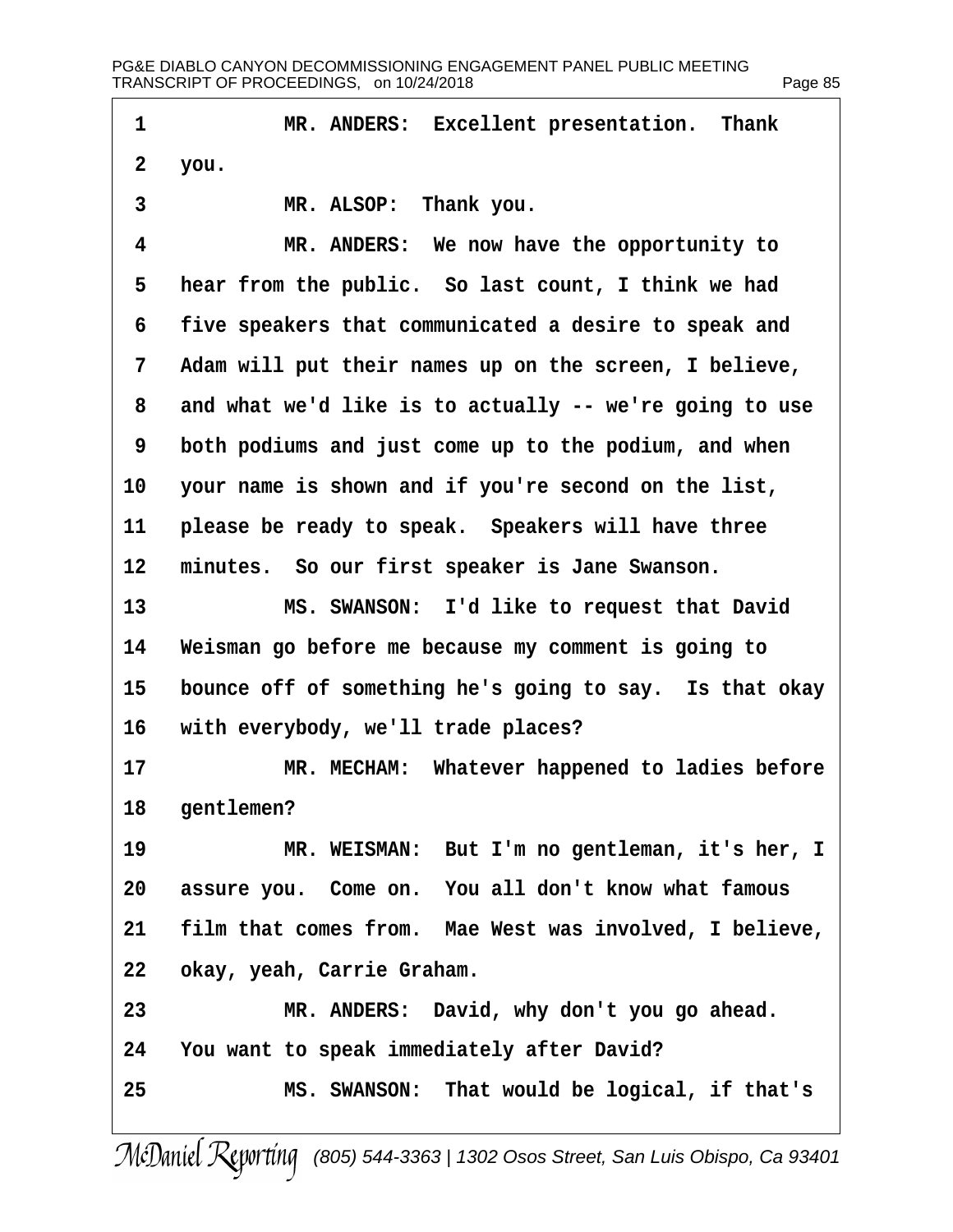1 okay with everybody.

- 2 MR. ANDERS: Okay. Bill, is that okay? Okay.
- 3 So go ahead, David.
- 4 MR. WEISMAN: All right. Well, witticisms and
- 5 film quotes aside from the evening, my name's David
- 6 Weisman, Alliance For Nuclear Responsibility, and my
- 7 comment tonight is this: Unable, apparently, for
- 8 scheduling reasons to attend this evening, but invited
- 9 by San Luis Obispo County by the aforementioned Diablo
- 10 Canyon Independent Safety Committee whose three members
- 11 Mr. Karlin introduced at the outset of the meeting was
- 12 Dr. David Victor. Dr. David Victor is the chairman of
- 13 the somewhat analogous San Onofre Community Engagement
- 14 Panel that has been assembled for ostensibly a similar
- 15 purpose and he's come to share his experiences because
- 16 they've got four years now under their belt doing this.
- 17 He's not here this evening, but Dr. David Victor will be
- 18 appearing and making a presentation tomorrow morning
- 19 sometime after 8:30 a.m., which is the start of the
- 20 Diablo Canyon independent safety meeting at the Avila
- 21 Lighthouse Inn and Suites there in Avila Beach at 8:30
- 22 tomorrow morning. He'll probably come on a little bit
- 23 after they introduce themselves. That will be broadcast
- 24 over AGP video so people watching this at home, but
- 25 maybe not able to attend tomorrow morning can find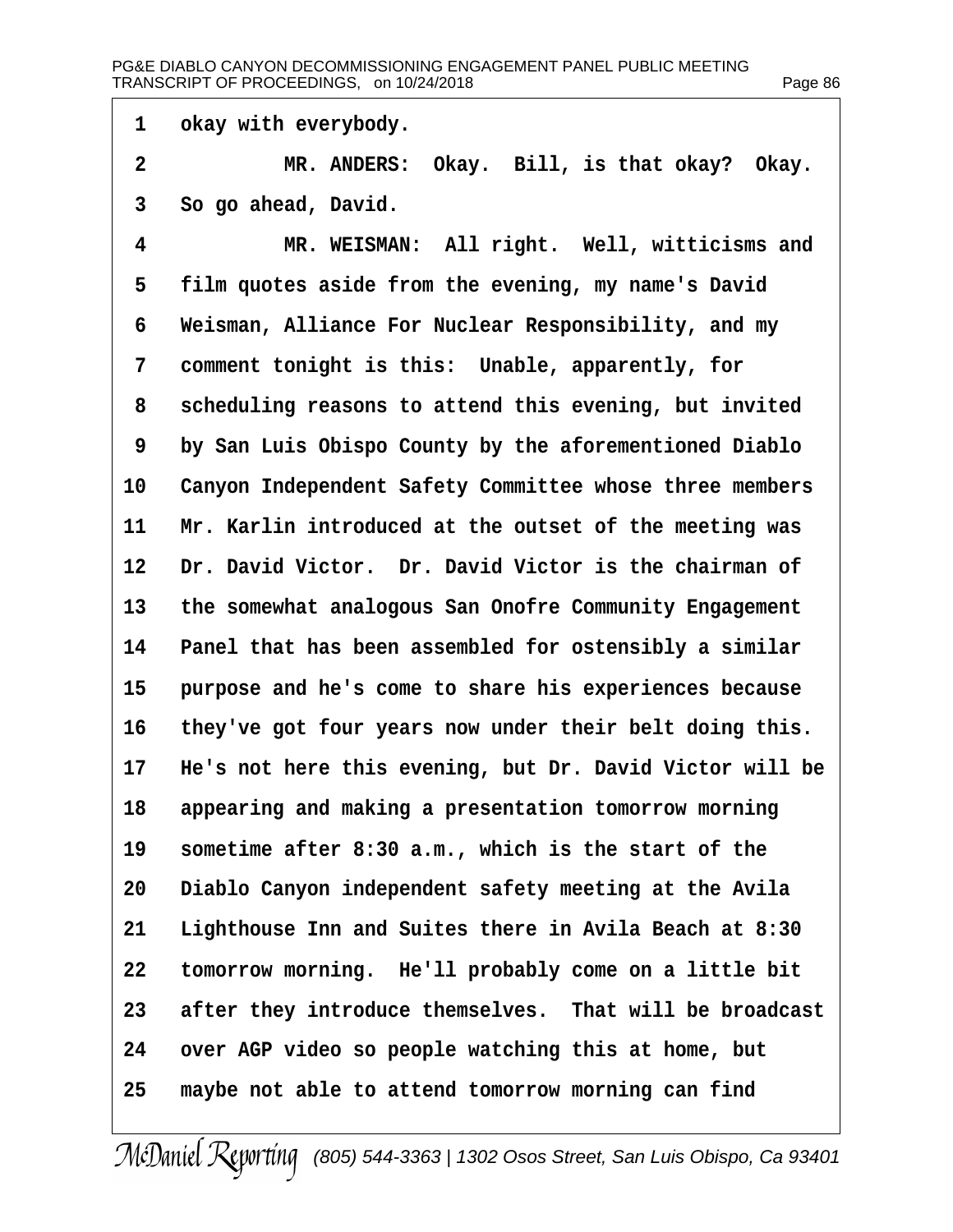| 1  | Dr. Victor's presentation on AGP video where I'm sure it |
|----|----------------------------------------------------------|
| 2  | will be archived and available for future use.           |
| 3  | We, as the Alliance, have submitted a series of          |
| 4  | questions to him about their panel's composition,        |
| 5  | agenda, prioritization and he did provide written        |
| 6  | answers, which we then formulated into an ongoing set of |
| 7  | questions. Those questions, his answers, our analysis    |
| 8  | and commentary on them can be found on our website,      |
| 9  | www.A4 -- the number 4 -- NR.org. It's right there to    |
| 10 | download as a PDF file right at the top of our web page. |
| 11 | We invite and welcome the public and, furthermore, we    |
| 12 | really invite anyone who'd like to listen to what        |
| 13 | Dr. Victor says because, again, four years of experience |
| 14 | operating in an analogous situation and we found a lot   |
| 15 | of his answers to be relevant and to affect where this   |
| 16 | panel might consider its future membership agenda and    |
| 17 | prioritization of issues. So thank you for that.         |
| 18 | Again, www.A4NR.org and you can find our comments and    |
| 19 | please tune in for Dr. Victor at the safety committee    |
| 20 | tomorrow morning. Thank you.                             |
| 21 | MS. SWANSON: Thank you for accommodating me.             |
| 22 | Jane Swanson speaking for San Luis Obispo Mothers For    |
| 23 | Peace. Mothers For Peace has read the comments that      |
| 24 | David Weisman referred to, the comments made by the      |
| 25 | Alliance For Nuclear Responsibility. They are comments   |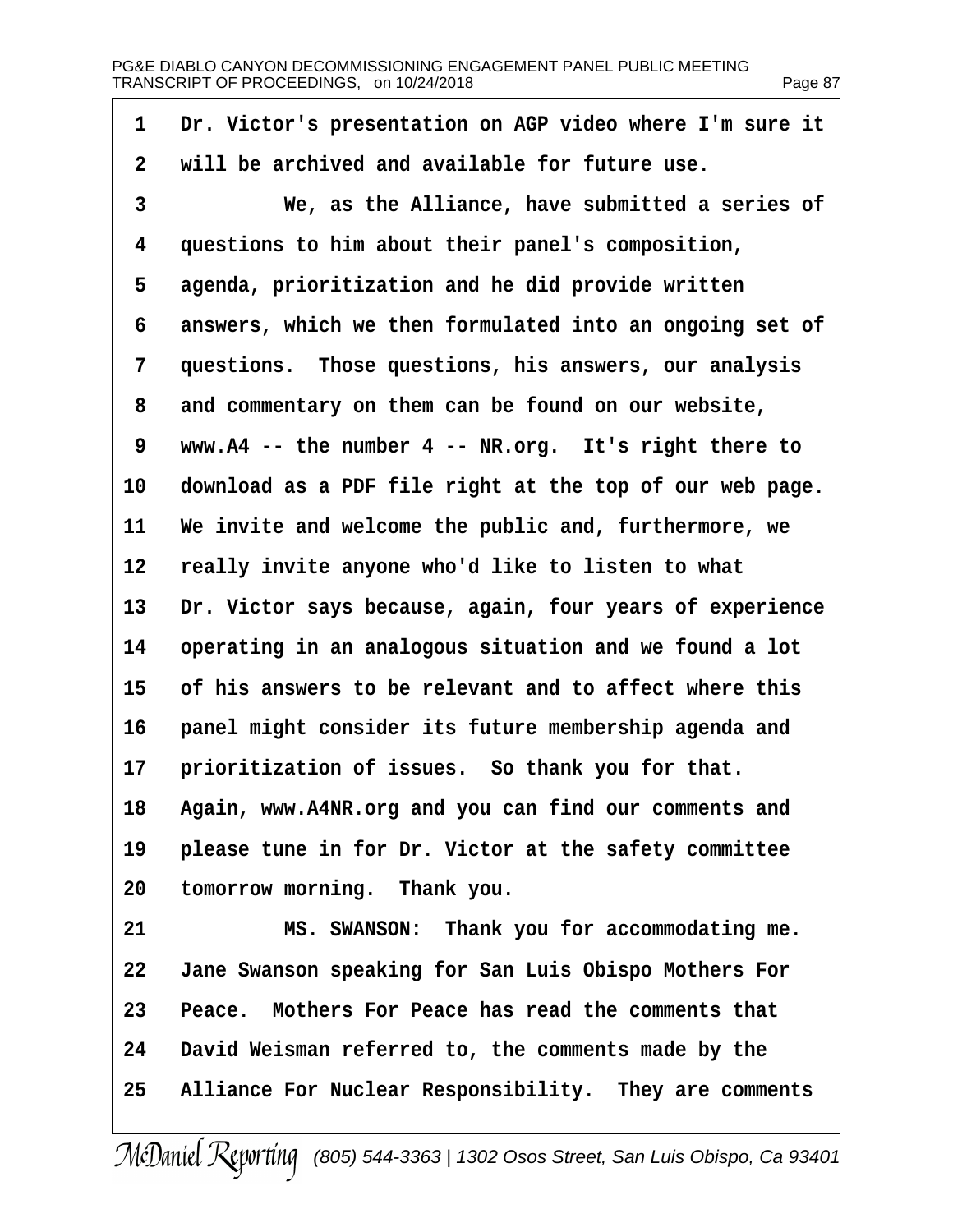| 1               | not ours, but we can't resist commenting on them. We     |
|-----------------|----------------------------------------------------------|
| $\overline{2}$  | find them very valuable and we do agree with all the     |
| 3               | points made in them and I'm sure all the members of this |
| 4               | panel will have a chance to read those if you haven't    |
| 5               | already. I'm sure he also submitted them to the          |
| 6               | comments of this organization.                           |
| 7               | We would like to thank PG&E and the                      |
| 8               | hard-working members of this panel. We'll want to        |
| 9               | implement the recommendations made by the Alliance as in |
| 10              | the opinion of Mothers For Peace. Doing so will add to   |
| 11              | the credibility of the work of this panel. I will refer  |
| 12 <sub>2</sub> | to only one of the Alliance's recommendations, that the  |
| 13              | engagement panel select its own chairperson and          |
| 14              | executive committee and prioritize the topics and timing |
| 15              | of the processes of the panel.                           |
| 16              | So far, PG&E has done all the organization and           |
| 17              | all the prioritization and they've done a good job. I'm  |
| 18              | not saying anything negative about them, but, by now,    |
| 19              | the panel is very well-oriented and I think it would add |
| 20              | to the credibility of the work of the panel if -- it     |
| 21              | would show their independence if the panel itself made   |
| 22              | some of those decisions.                                 |
| 23              | It's understood that PG&E has the                        |
| 24              | responsibility for the decisions about decommissioning   |
| 25              | completely, not the panel, that's understood, but it's   |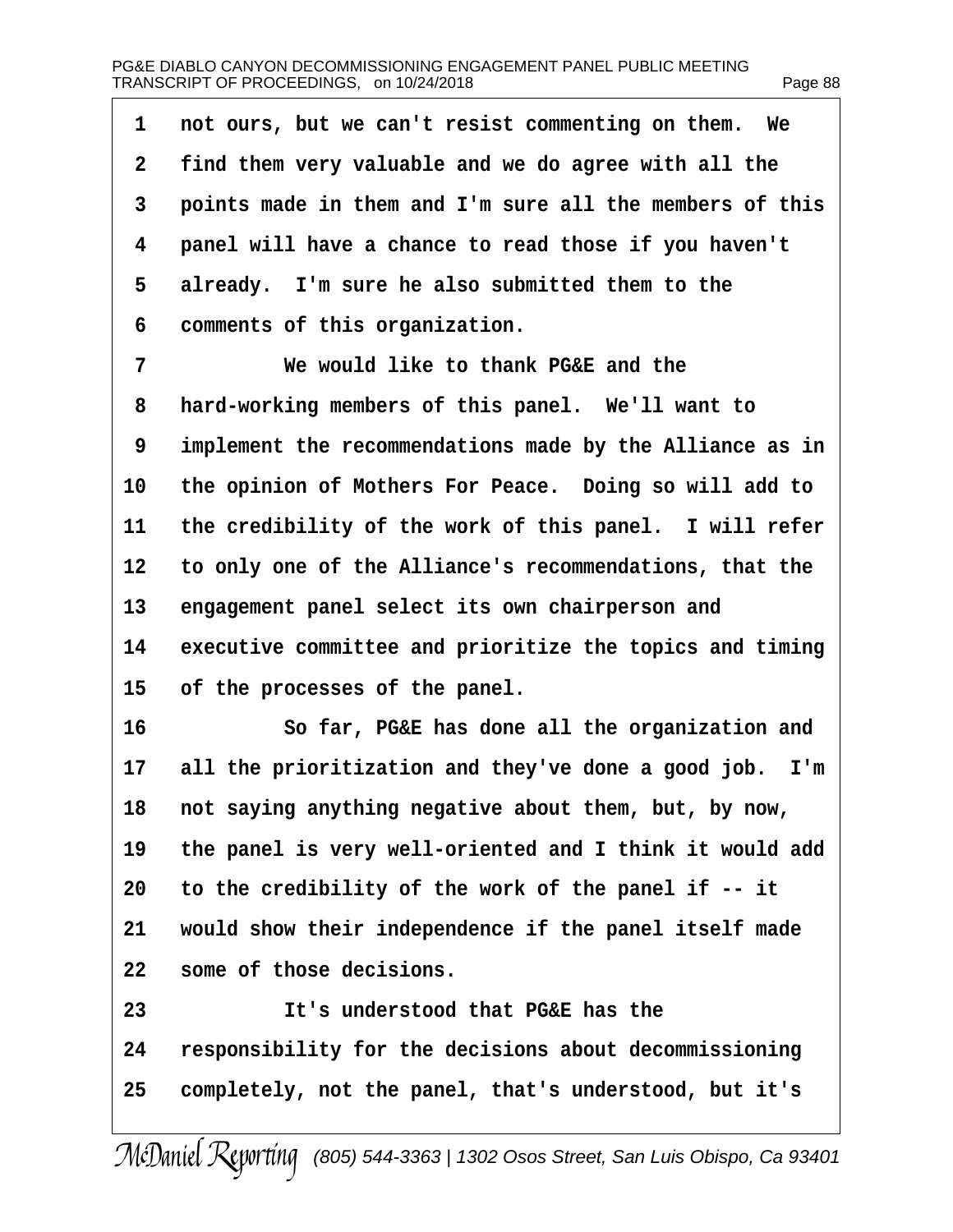| 1  | my assumption that one of PG&E's goals in creating the   |
|----|----------------------------------------------------------|
| 2  | panel is to create confidence in the greater community   |
| 3  | about the issues associated with decommissioning.        |
| 4  | Giving the panel this additional measure of independence |
| 5  | would, I believe, support that goal of encouraging the   |
| 6  | community to buy into the decisions ultimately made      |
| 7  | about decommissioning. Thank you.                        |
| 8  | MR. KARLIN: May I ask a question to clarify?             |
| 9  | You're referring to the Alliance For Nuclear             |
| 10 | Responsibility's comments, and as I understand, Mothers  |
| 11 | For Peace endorsed those comments. Are these the         |
| 12 | comments that are contained in the October 24th, 2018,   |
| 13 | letter by Rochelle Becker to the panel?                  |
| 14 | MS. SWANSON: Those are the comments I'm                  |
| 15 | referring to and Mothers For Peace did not see them      |
| 16 | until after they were submitted. We had no input into    |
| 17 | them. That's the work of the Alliance. I'm just saying   |
| 18 | we read them and we thought, ooh, goody, this is a lot   |
| 19 | of comments in here.                                     |
| 20 | MR. KARLIN: So you endorse those comments?               |
| 21 | MS. SWANSON: We endorse them fully.                      |
| 22 | MR. KARLIN: Thank you. All right.                        |
| 23 | MR. TOMAN: Good evening, members of the panel.           |
| 24 | I'm Bill Toman. I live in Los Osos. A little bit of      |
| 25 | news. Referring to last month's focus of repurposing     |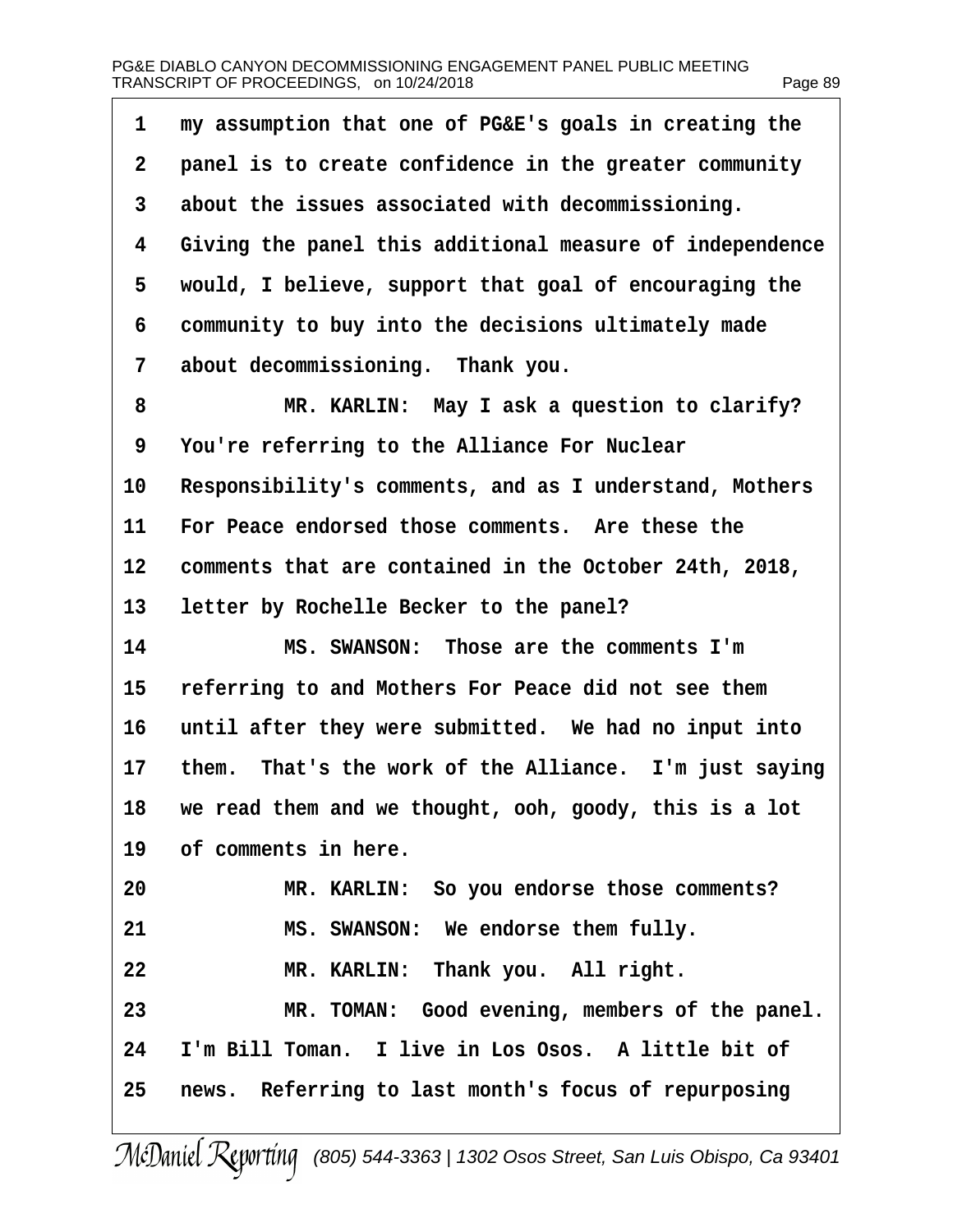| 1  | Diablo assets, this past Friday, October 19th, the       |
|----|----------------------------------------------------------|
| 2  | federal agency that is in charge of leasing seabed off   |
| 3  | the shore of California for activities such as oil       |
| 4  | drilling or offshore wind, floating wind facilities      |
| 5  | published a call for three offshore areas in California  |
| 6  | for potentially hosting offshore wind facilities. The    |
| 7  | three areas, one is off of Humboldt County, they call it |
| 8  | the Humboldt area, and then two off the Central Coast,   |
| 9  | the Morro Bay call area and the Diablo Canyon call area, |
| 10 | and it's a 100-day public comment period. It's not an    |
| 11 | auction or a bid for these areas, it's an                |
| 12 | information-gathering exercise. The areas that have      |
| 13 | been identified were the result of years-long            |
| 14 | stakeholder process with -- including the California     |
| 15 | Intergovernmental Task Force on Renewable Energy and so  |
| 16 | this is an area -- these are all areas that the offshore |
| 17 | wind industry has said they would have an interest in    |
| 18 | and that it has the resources of wind and other          |
| 19 | important characteristics that would make it feasible.   |
| 20 | One of the things that was in Friday's register          |
| 21 | announcement was a caution in that -- and I'll just read |
| 22 | a couple of paragraphs here. It says interested parties  |
| 23 | should also be aware that the Morro Bay and Diablo       |
| 24 | Canyon call areas on the Central Coast contain blocks    |
| 25 | that have been assessed as incompatible with wind energy |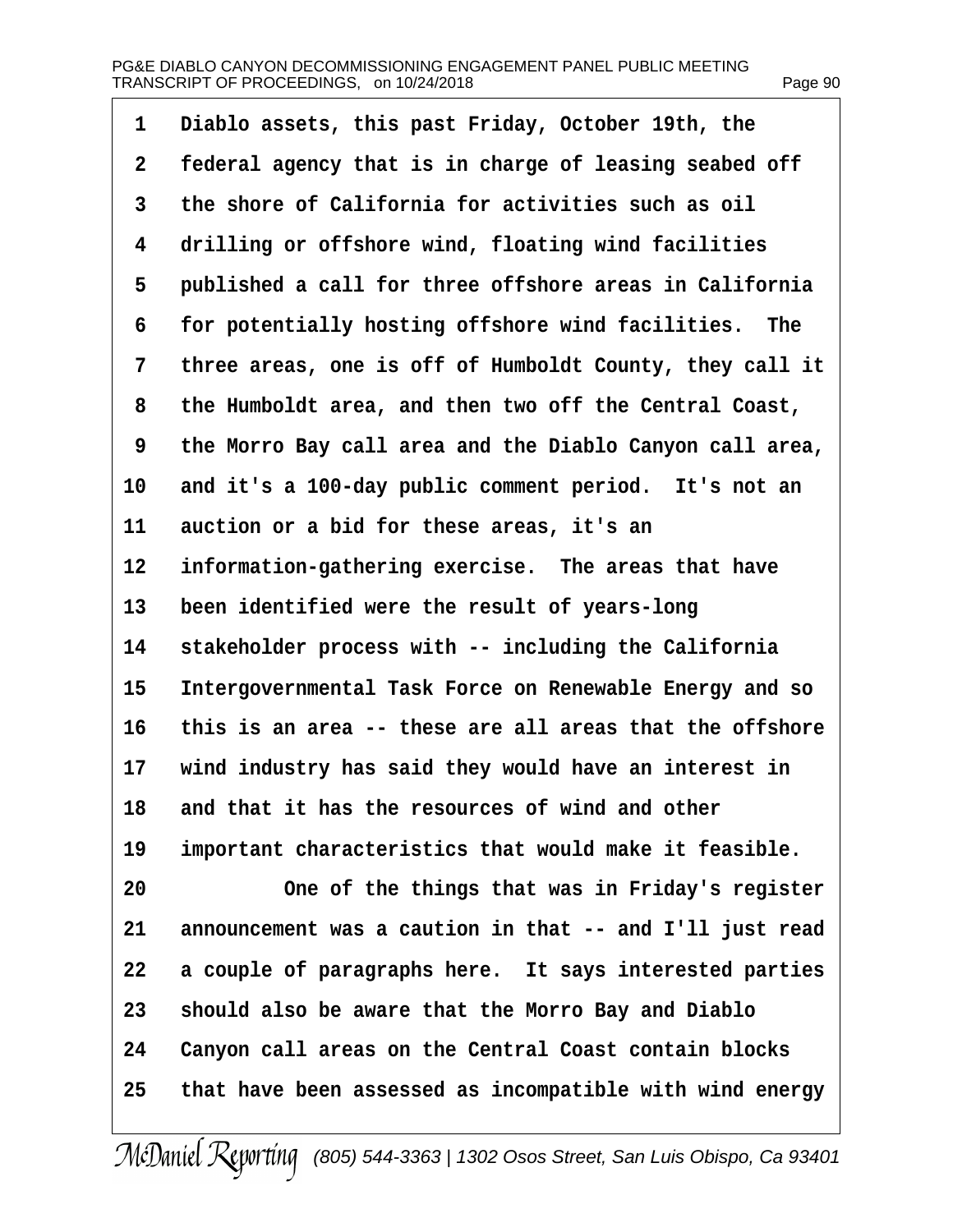| development by the Department of Defense. Department of<br>1         |
|----------------------------------------------------------------------|
| Defense is currently reviewing additional detailed<br>$\overline{2}$ |
| project information supplied by the offshore wind<br>3               |
| industry to determine if any of the areas previously<br>4            |
| identified by the Department of Defense is incompatible<br>5         |
| in the Morro Bay call area, may be identified as<br>6                |
| compatible upon further analysis. The Diablo Canyon<br>7             |
| call area is heavily utilized by multiple Department of<br>8         |
| Defense components, and based upon current and future<br>9           |
| 10<br>expected use, previous assessments have found                  |
| 11<br>development there to be incompatible with a wide array         |
| 12 <sub>2</sub><br>of critical Department of Defense activities.     |
| 13<br>So it is open for public comments. One of the                  |
| commenters, of course, will be the Department of<br>14               |
| 15<br>Defense. This is the very beginning of a process that          |
| will take at least a couple of years for offshore seabed<br>16       |
| leasing for offshore wind. Stay tuned. Thanks a lot.<br>17           |
| 18<br>MR. KARLIN: Bill, one clarification. Is that                   |
| federal registered by BOEM?<br>19                                    |
| MR. TOMAN: Yes.<br>20                                                |
| MR. KARLIN: And Bureau of --<br>21                                   |
| 22<br>MR. TOMAN: Bureau of Ocean Energy Management.                  |
| MR. KARLIN: Okay. And last --<br>23                                  |
| MR. TOMAN: Which is under interior.<br>24                            |
| 25<br>MR. KARLIN: Last Friday?                                       |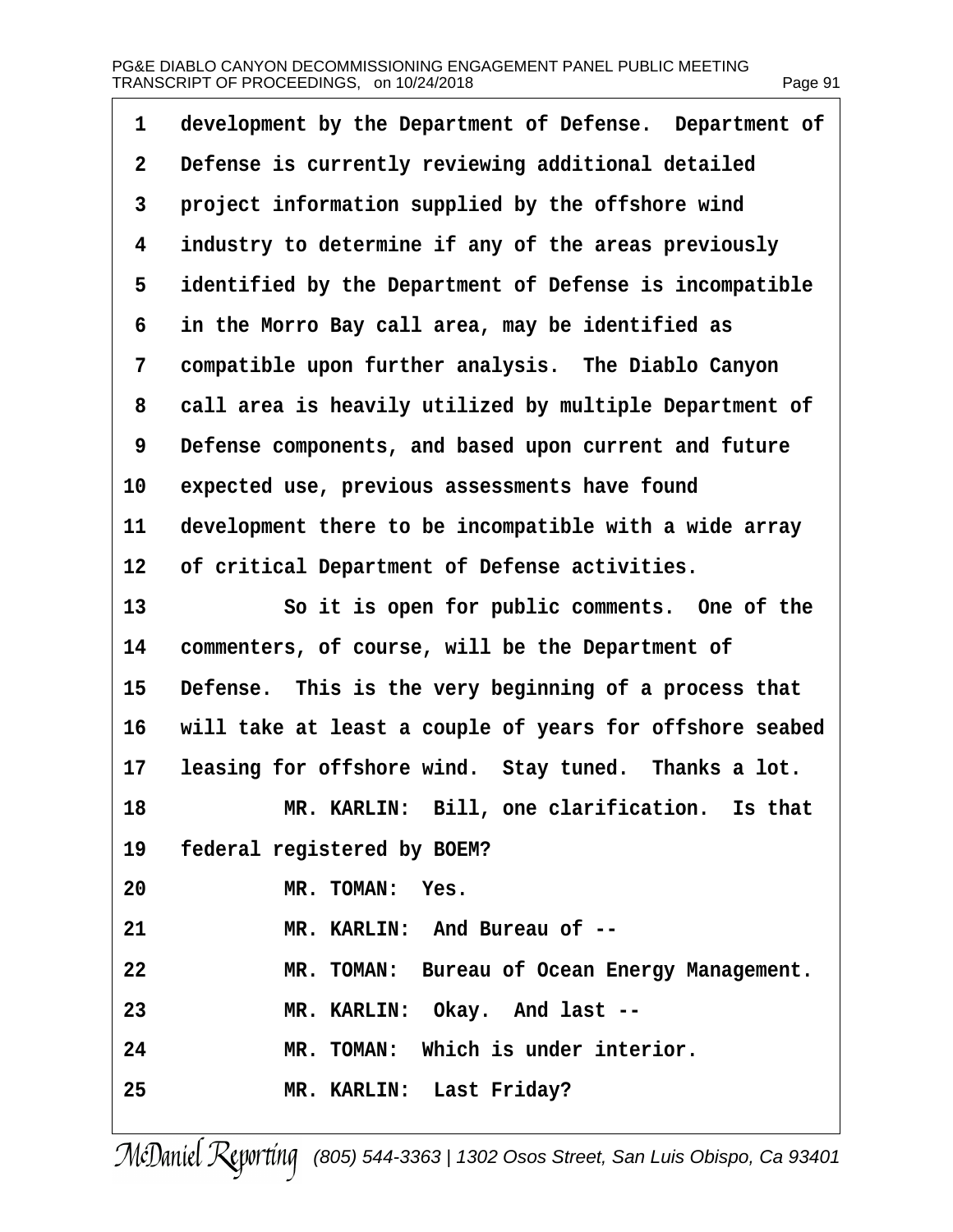1 MR. TOMAN: Yes.

2 MR. KARLIN: Okay. Thank you. I'll look for 3 that.

4 MS. SEELEY: Bill, is it possible that the 5 Department of Defense would change its view if they 6 received -- will they see the public comment or not or 7 how would that be dealt with or do you know? 8 MR. TOMAN: I've been in several meetings over 9 the past year both sponsored by the Energy Commission 10 and by the Bureau of Ocean Energy Management with the 11 Department of Defense. They have tried to accommodate 12 proposals for offshore wind developments and my view is 13 that they have not changed their view for accommodating 14 offshore wind off the Central Coast. Humboldt is much 15 less conflicted, but there's -- it does not have the 16 transmission assets that the Central Coast has or the 17 people and so it may be that the Humboldt area is the 18 one that goes forward after all the comments here, but 19 that's just my view. 20 MR. ANDERS: Thank you. Next speaker. 21 MS. LEWIS: Hello. My name is Sherry Lewis and 22 I'm also from San Luis Obispo Mothers For Peace. I have 23 a couple of questions about this panel. 24 First of all, I realize that you're all 25 volunteers. Do you have a goal and a time frame? Like,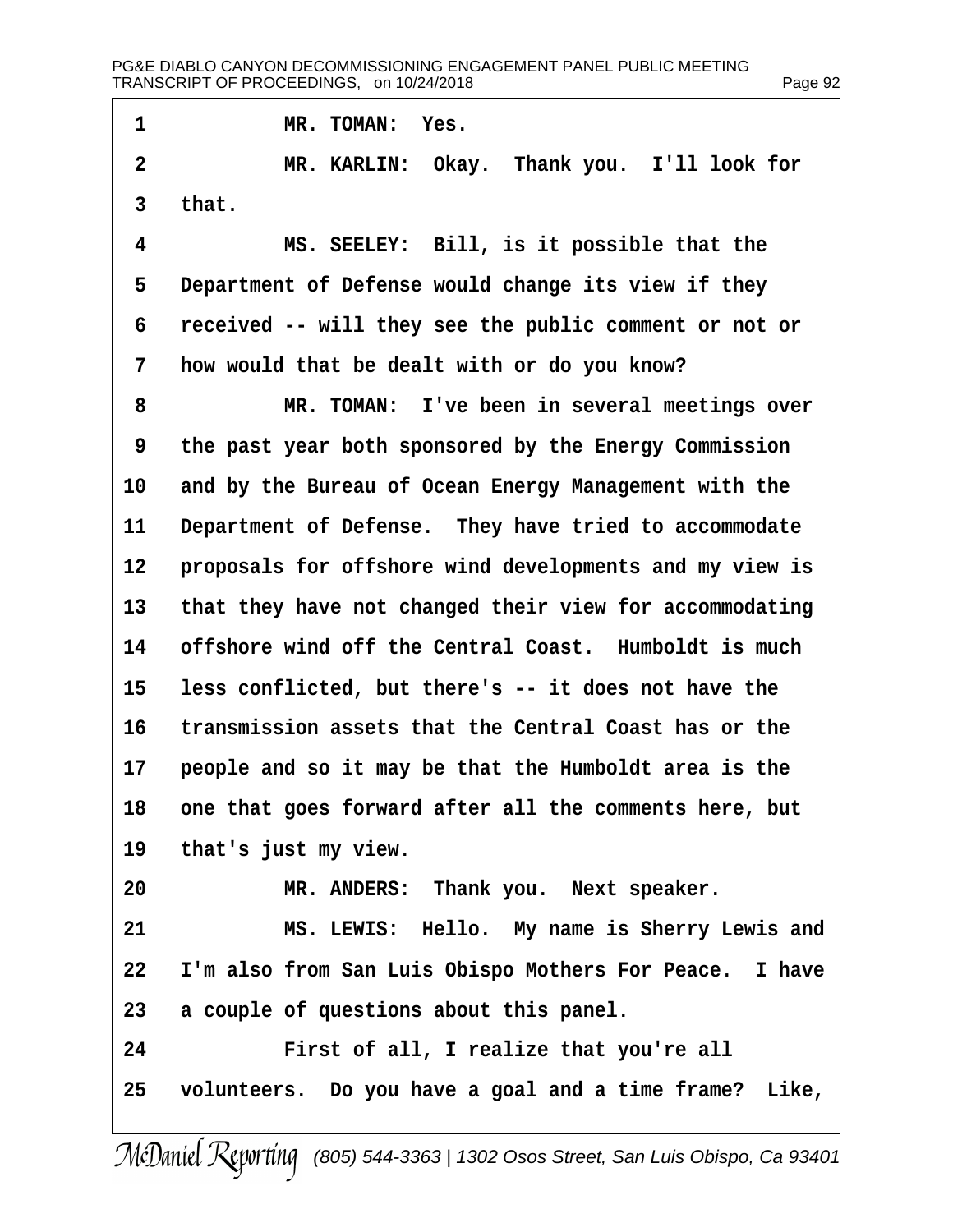| 1  | are you supposed to come up with some answers or some    |
|----|----------------------------------------------------------|
| 2  | ideas within a certain time, like, maybe January or      |
| 3  | something? I'd like an answer.                           |
| 4  | MR. ANDERS: Our comment period is to make                |
| 5  | comments.                                                |
| 6  | MS. LEWIS: Well, but I'm asking questions.               |
| 7  | MR. ANDERS: I understand. If you can ask the             |
| 8  | questions and then the panel will respond to those       |
| 9  | questions after all the speakers have talked.            |
| 10 | MS. LEWIS: Hmm. Well, what I'm wondering                 |
| 11 | about is if the time is limited, which I think maybe it  |
| 12 | is, and that you do have to come up with some answers    |
| 13 | for the nuclear decommission -- decommissioning          |
| 14 | triennial proceeding, NDTP, if that's the case and if    |
| 15 | you have limited time to deal with certain issues, then  |
| 16 | some of the most important issues if you have to be      |
| 17 | done -- be ready by January, say, some of the important  |
| 18 | issues are like emergency planning, which is only coming |
| 19 | up now, and waste management, and so I'm wondering if -- |
| 20 | well, I'm wondering if that's the situation, if you're   |
| 21 | being -- if you're allowing too little time left to deal |
| 22 | with the complex problem of waste management and         |
| 23 | emergency planning and if you have enough experts on     |
| 24 | your panel that can help -- help with the panel and help |
| 25 | in understanding so that you'll have a more -- shoot --  |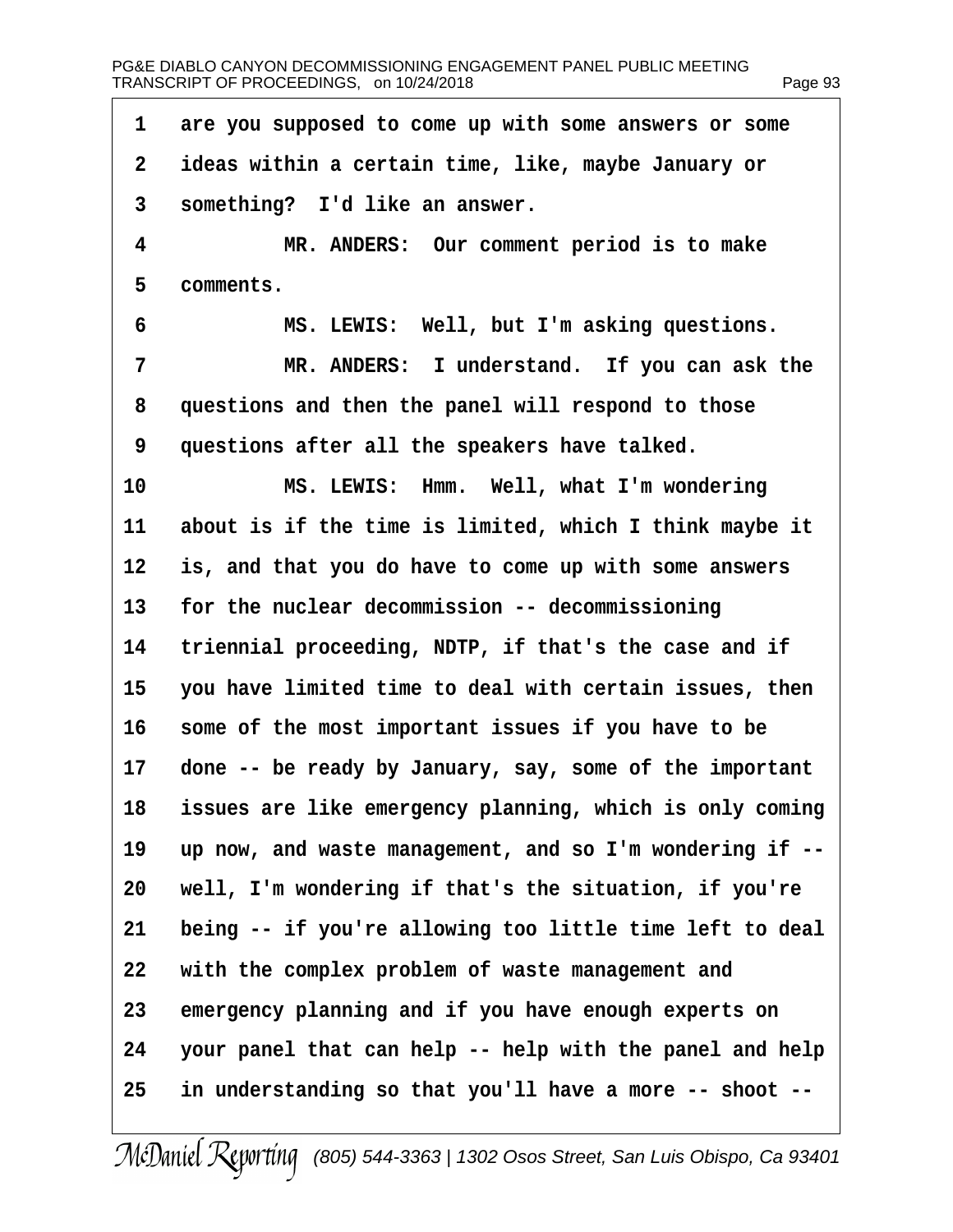1 have more understanding of what it is you're talking 2 about, what you're supposed to be dealing with. Okay. 3 Thank you. 4 MR. NELSON: Good evening. My name is Dr. Gene 5 Nelson. I have a Ph.D. in radiation biophysics and I'm 6 speaking today on behalf of the non-profit Californians 7 For Green Nuclear Power Incorporated, abbreviated as 8 CGNP. I'm their legal assistant and government liaison. 9 In the cart before the horse department, I would like 10 everyone, everyone in the room, including the people in 11 PG&E, to note that the CPUC website shows that A1608006, 12 which is the application PG&E made to retire the plant, 13 is still reopened. Wishing no disrespect, at an earlier 14 engagement meeting, I noted that CGNP is working to put 15 this panel out of business. We are serious. As a next 16 step, Californians For Green Nuclear Power filed a writ 17 petition right here in the second appellate district. 18 CGNP's documents were filed today, October 24th, 2018. 19 Our total length of our filing is about 900 pages. We 20 are serious. In plain language, CGNP is suing the 21 California Public Utilities Commission. CGNP is 22 challenging the legality of granting permission to 23 Pacific Gas & Electric to voluntarily retire their 24 highly functioning Diablo Canyon Power Plant in 2025. 25 CGNP's case number is B293420. Central to CGNP's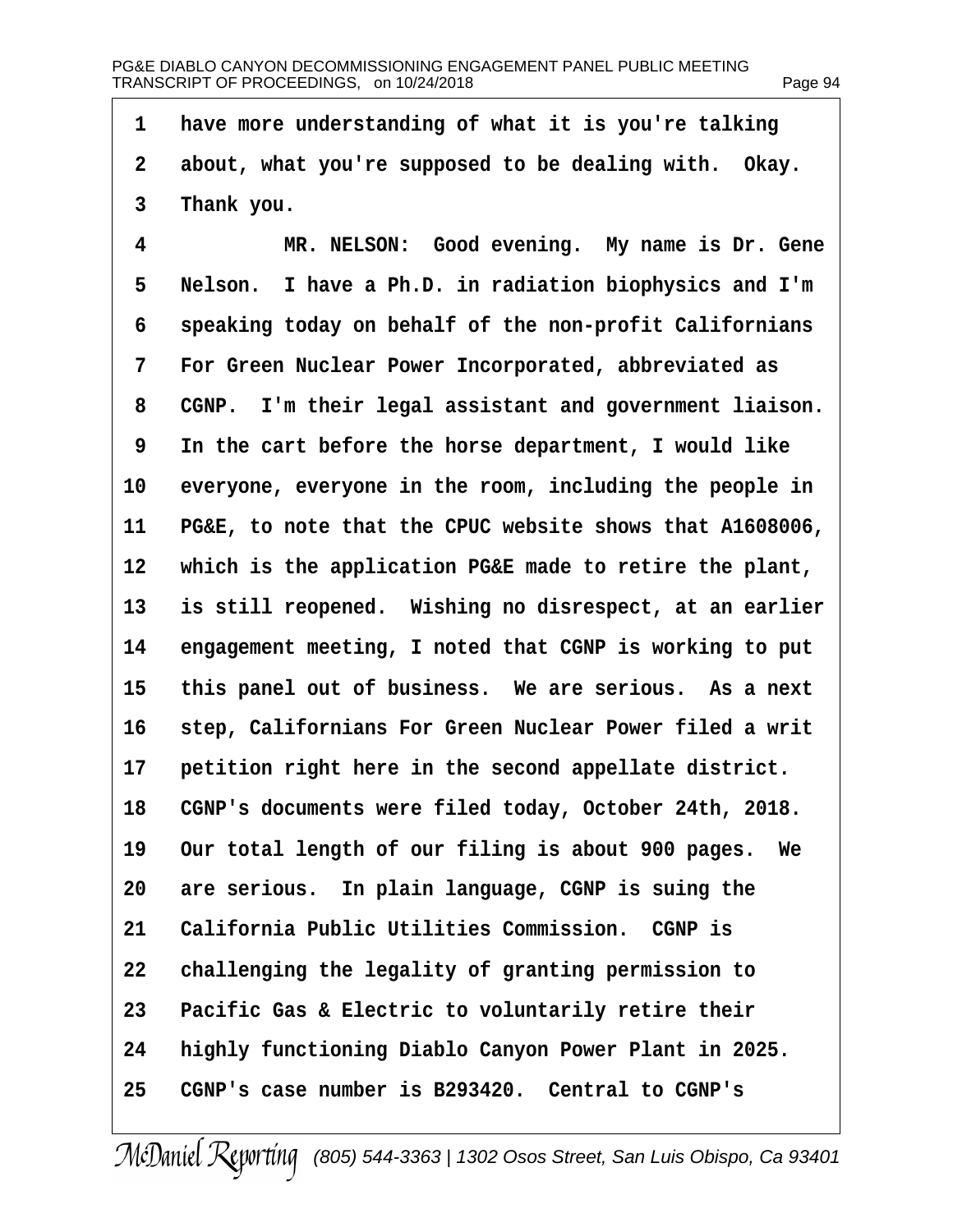| 1              | argument is that CPUC decisions must be for the public   |
|----------------|----------------------------------------------------------|
| $\overline{2}$ | good, taking into account considerations of the          |
| 3              | environment, of cost to ratepayers. CGNP's challenge is  |
| 4              | particularly significant as the U.S. Nuclear Regulatory  |
| 5              | Commission in the federal register notice dated April    |
| 6              | 23rd, 2018, granting PG&E's request to withdraw their    |
| 7              | Diablo Canyon license renewal application stated that    |
| 8              | that permission was conditioned on the CPUC approving    |
| 9              | PG&E's request to retire the plant. I invite your        |
| 10             | questions during the questioning period. Thank you very  |
| 11             | much.                                                    |
| 12             | MR. ANDERS: Thank you, speakers. Now we have             |
| 13             | the opportunity for the panel to discuss any comments or |
| 14             | questions. Frank.                                        |
| 15             | MR. MECHAM: I would like, Tom, if you would,             |
| 16             | to explain the panel, and, apparently, Ms. Lewis didn't  |
| 17             | know how the panel was formed or what our goal is and    |
| 18             | when we're supposed to get something done. We made that  |
| 19             | determination. Can you convey that so that the public    |
| 20             | knows our report that we're going to be putting out?     |
| 21             | MR. ANDERS: I am sorry, Frank. I didn't quite            |
| 22             | catch all that.                                          |
| 23             | MR. MECHAM: Okay. Tonight we talked about the            |
| 24             | meetings that we are going to have and the annual report |
| 25             | that we're going to be providing. If you can let folks   |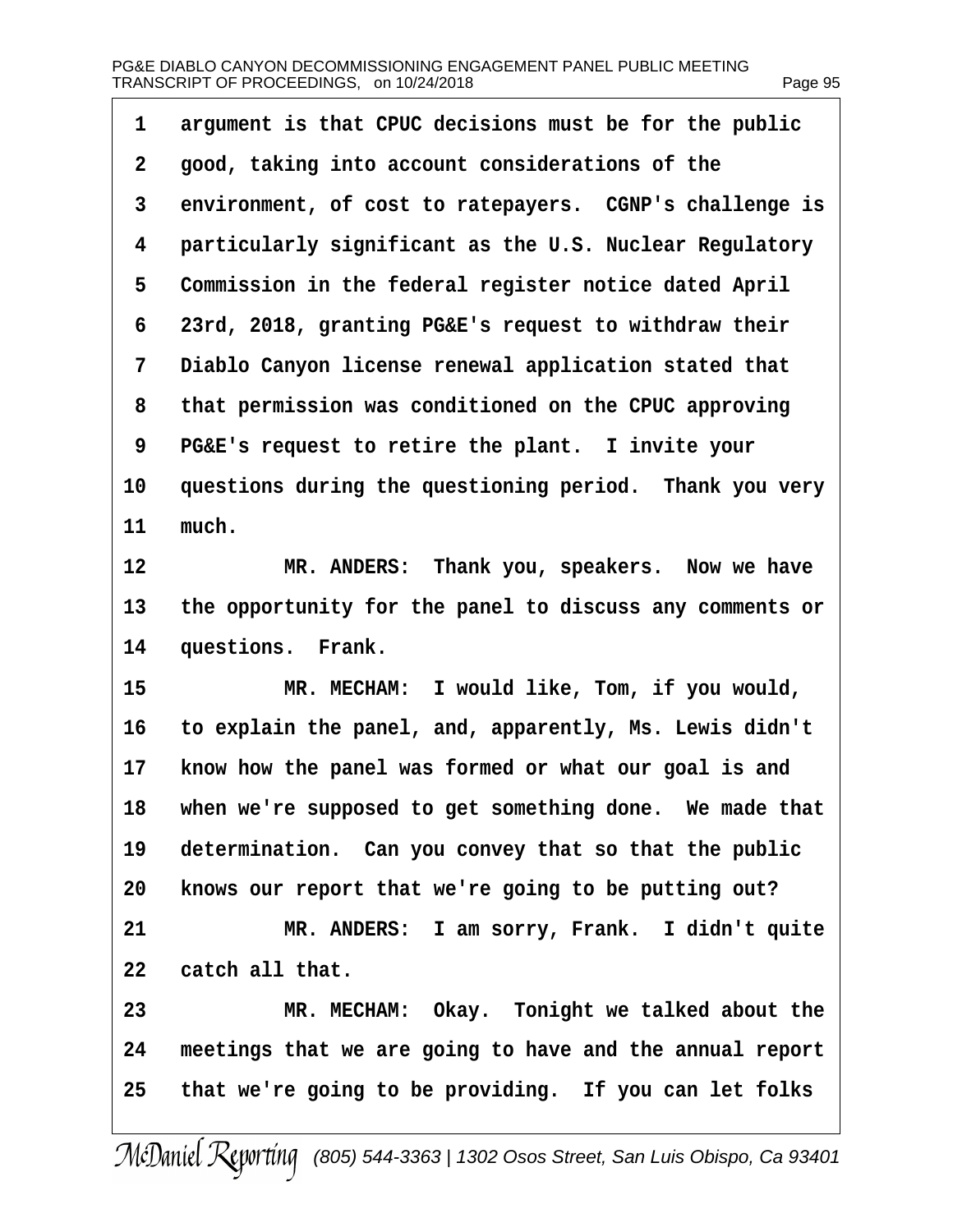| 1               | know when that might be so she knows what the goal of    |
|-----------------|----------------------------------------------------------|
| $\overline{2}$  | this board is or this panel is and, no, I don't believe  |
| 3               | any of us are nuclear scientists on the board. I did     |
| 4               | stay at a Holiday Inn Express one time, but we do have   |
| 5               | the ability to access those experts to answer the        |
| 6               | questions for the public.                                |
| 7               | MR. ANDERS: And I think we'll have the                   |
| 8               | opportunity to discuss this a little further as this     |
| 9               | meeting goes on. Linda and then Kara.                    |
| 10              | MS. SEELEY: We actually -- the panel -- the              |
| 11              | PG&E did not arrange the sequence of our meetings. The   |
| 12 <sub>2</sub> | panel voted on the sequence of the meetings. We are      |
| 13              | going to create a report, an end-of-year report, but     |
| 14              | it's an ongoing proceeding at the CPUC. What we have --  |
| 15              | what we decided initially was that -- first of all, we   |
| 16              | didn't know each other when we came together in May. We  |
| 17              | had -- there were two meetings that we had to have about |
| 18              | the timeline. What was the second one? The what?         |
| 19              | MR. ANDERS: The topics.                                  |
| 20              | MS. SEELEY: Oh, the financing, right, of                 |
| 21              | decommissioning. Those were two that were mandated and   |
| 22              | then we looked at all the different topics that we had   |
| 23              | to address and we thought that going -- starting with    |
| 24              | the use of the land, and I hope Kara will talk about     |
| 25              | that, and the repurposing of the facility would be kind  |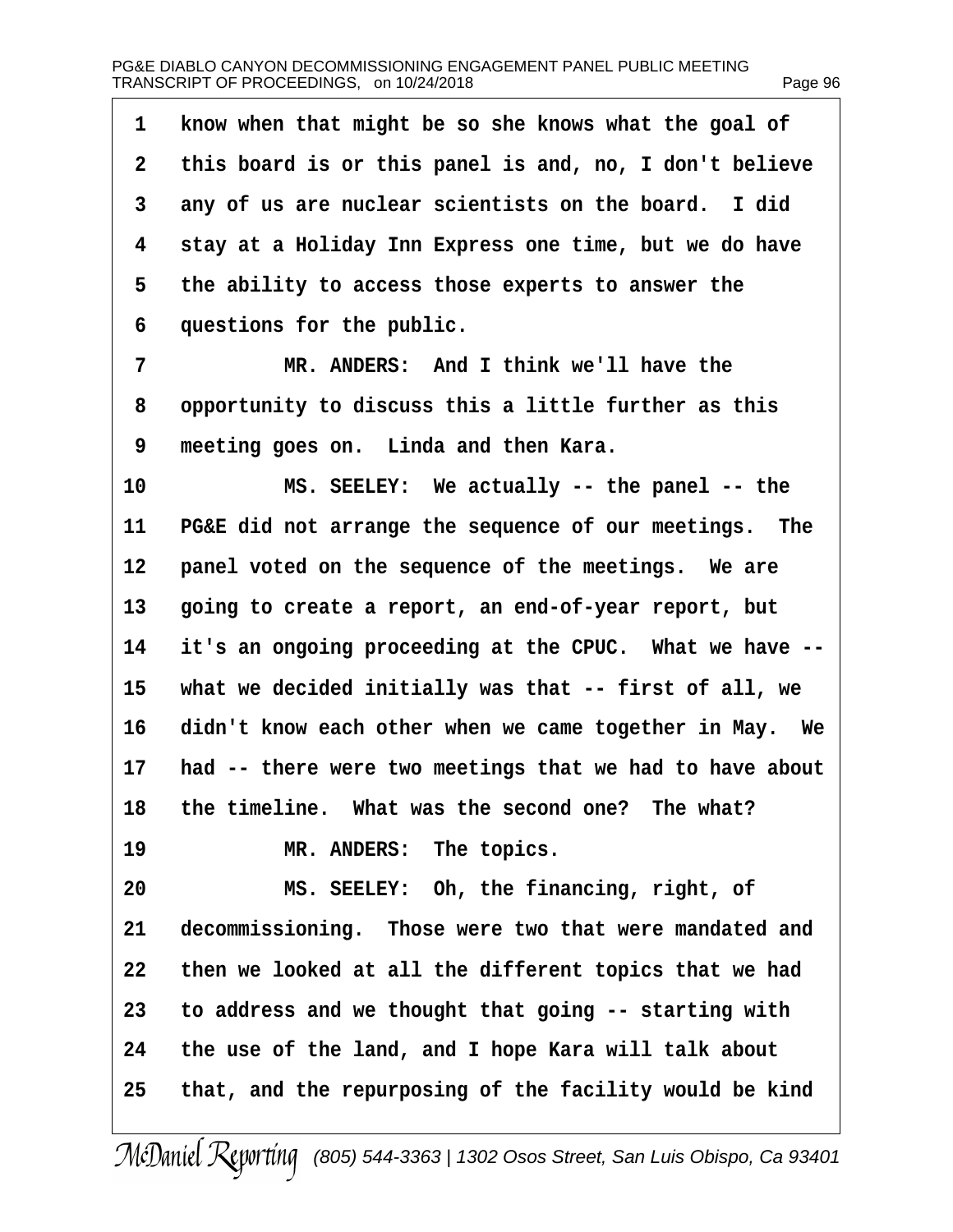1 of a very basic sort of non-contentious part for us to 2 start with. Process-wise, we needed to establish the 3 trust that we have in our -- among us on our panel and I 4 personally think it was a good idea for us to wait on 5 the -- the emergency planning we didn't have really 6 anything to do with. We learned all about the emergency 7 planning situation tonight. The spent fuel is the big 8 one and that is we've decided that we want to give that 9 enough time to -- so that the public -- to have some 10 public workshops and to have our public meeting about it 11 and to -- I think tonight we decided to postpone it 12 until January so we can give full notice to people maybe 13 wanting to come in out of town to address this topic and 14 also so that we can prepare ourselves well for it. We 15 are going to write a report, but the report is -- we 16 have completed one part of the report so far and that's 17 due at the end of the year, but it's an ongoing process. 18 It's not like it's due on December 31st and then it's 19 over. We can add to it because the process of the -- of 20 the CPUC process is an ongoing process. So we will add 21 to that and we will make a thorough report about the 22 spent fuel. That's, to me, the biggest, most important 23 thing that we will ever do on this panel and, indeed, 24 none of us are experts, but tonight we met with the 25 Diablo Canyon Independent Safety Committee and they're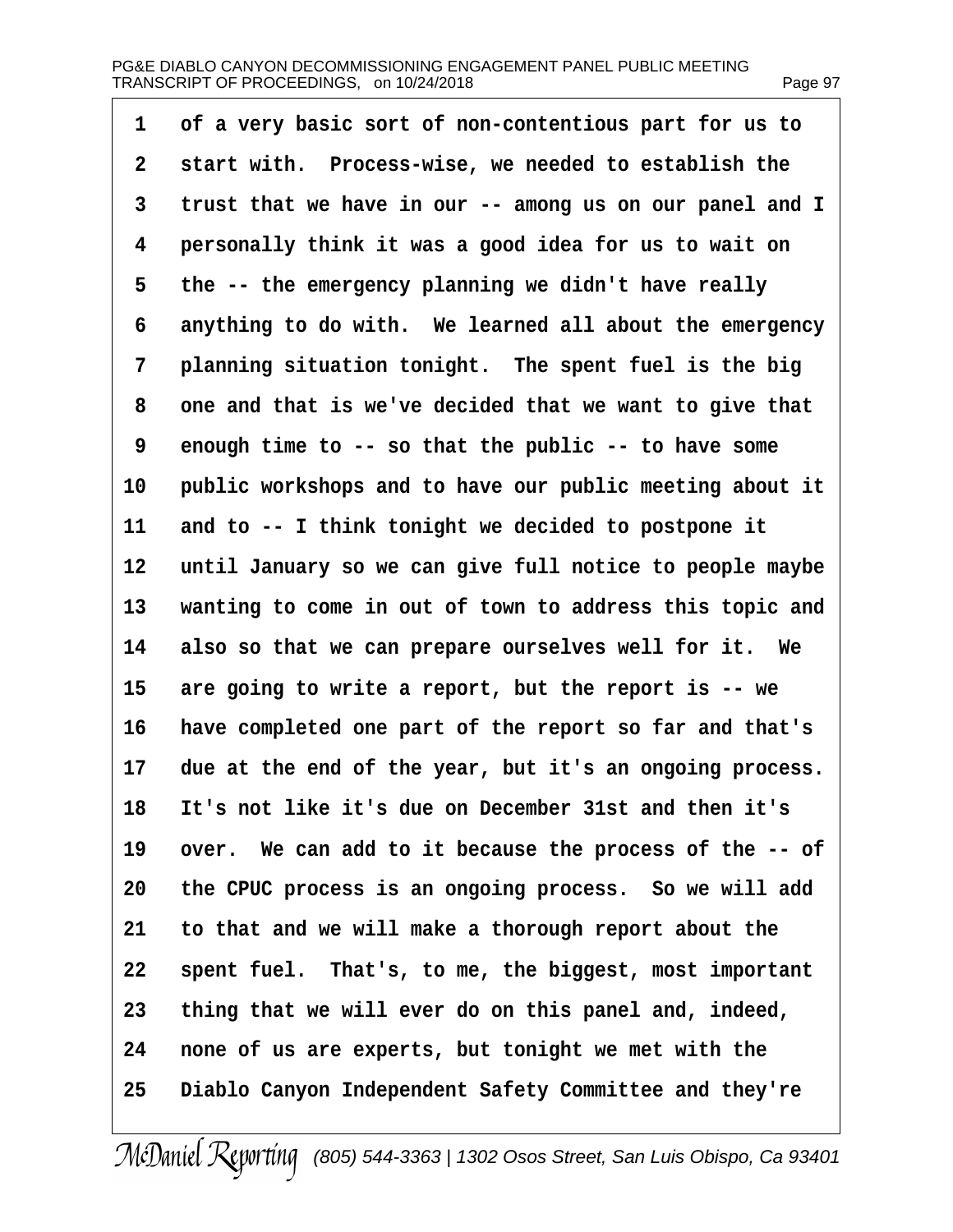| 1  | going to be giving us technical assistance explaining    |
|----|----------------------------------------------------------|
| 2  | things to us about the things that we don't understand   |
| 3  | and we're going to be able to have a much more open      |
| 4  | process by doing it this way rather than trying to       |
| 5  | squeeze it all into this -- you know, we just started in |
| 6  | May and this is October and we have the holidays coming  |
| 7  | and I, personally, did not want to have that meeting in  |
| 8  | November or December because I didn't think that people  |
| 9  | would pay -- you know, people start hunkering down in    |
| 10 | November and December and so I think it will be a lot    |
| 11 | better meeting if we have it in January.                 |
| 12 | MR. ANDERS: Thank you. Kara.                             |
| 13 | MS. WOODRUFF: Thank you, Linda. I agree with             |
| 14 | what Linda said. When we first formed, we needed to      |
| 15 | start with the basics, what is the time frame for        |
| 16 | decommissioning and how is it going to be financed. We   |
| 17 | felt like we had to address that to begin with. The      |
| 18 | issues of land and even repurposing the facilities have  |
| 19 | huge popular appeal. So we felt like we had to address   |
| 20 | that and it's also the only topic that the PUC said that |
| 21 | we had to address. In fact, that topic had to be         |
| 22 | addressed so we concluded -- so that it can be included  |
| 23 | in PG&E's December report. So we were really forced to   |
| 24 | address that issue early on.                             |
| 25 | I also want to reiterate the topics that we              |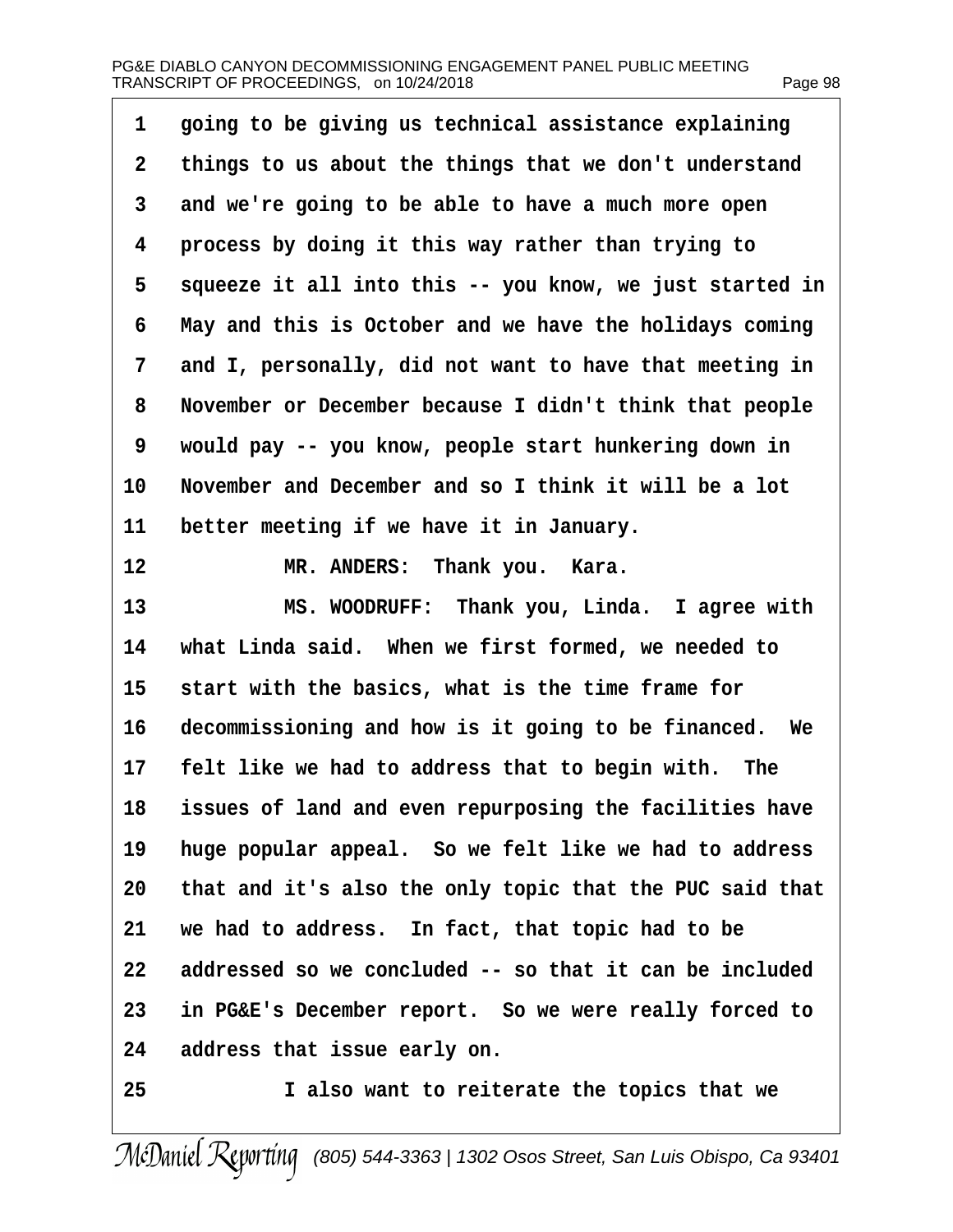| 1               | decided and how they were scheduled, that wasn't PG&E,   |
|-----------------|----------------------------------------------------------|
| 2               | that was the panel independently. We are all, I think,   |
| 3               | of the opinion that there are some issues that are       |
| 4               | extremely important that deserve high focus and storage  |
| 5               | of the spent fuel is probably the number one topic.      |
| 6               | Originally, that was planned for next month, but on      |
| 7               | reconsidering that, we didn't feel like we had adequate  |
| 8               | time, nor was one public hearing sufficient. So we're    |
| 9               | thinking about putting that off until the first quarter  |
| 10              | so we can invite parties that will probably come from    |
| 11              | all over the country to make presentations at a workshop |
| 12 <sub>2</sub> | so that when we have the public hearing we can come      |
| 13              | forward with a lot of background knowledge.              |
| 14              | And so one more word about the report. We are            |
| 15              | putting together a report, but it's only going to        |
| 16              | address more of the simple issues that we've heard       |
| 17              | about, especially the land issue because we have to, but |
| 18              | we fully expect to provide addendums or additional       |
| 19              | volumes to the report when we've heard about these       |
| 20              | really complex issues that come later on.                |
| 21              | So I've read the Alliance letter. I really do            |
| 22              | believe we are independent. None of us are being paid    |
| 23              | to be here. I haven't seen any evidence that anybody     |
| 24              | here has any bias towards the utility. I agree we don't  |
| 25              | have all the expertise that we want and we hope to turn  |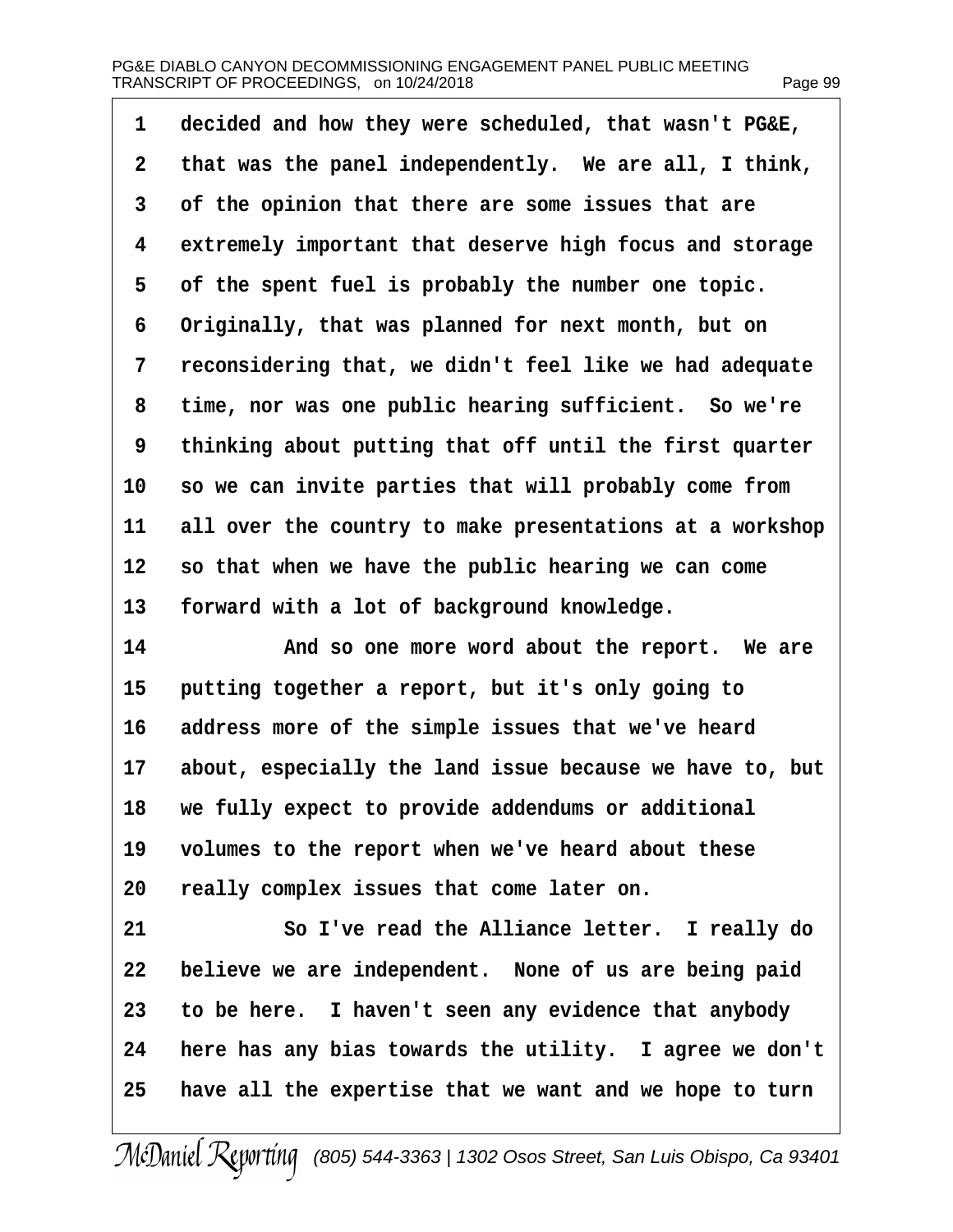| 1               | to the experts, especially when it comes to fuel storage |
|-----------------|----------------------------------------------------------|
| $\overline{2}$  | in January, but I think we really do take this job very  |
| 3               | seriously and, again, we addressed the land because we   |
| 4               | had to. It was ordered by the PUC and because it has     |
| 5               | incredible importance to this community. You probably    |
| 6               | saw we have hundreds and hundreds of public comments.    |
| 7               | So to not address that issue when people were asking us  |
| 8               | to address it would have been probably not correct, but  |
| 9               | we take the issues very seriously. Thank you.            |
| 10              | MR. ANDERS: Thank you, Kara. Alex.                       |
| 11              | MR. KARLIN: Yeah. Thank you. I think,                    |
| 12 <sub>2</sub> | Sherry, you've raised some good questions and I have a   |
| 13              | different perspective than what you just heard on some   |
| 14              | of those issues. Your questions seem to be do we have a  |
| 15              | plan or an assignment, do we have a deadline by January, |
| 16              | do we have enough expertise on the panel to do our job   |
| 17              | such as it is. I think those are good questions. I       |
| 18              | think the Alliance For Nuclear letter has raised some    |
| 19              | important issues. I don't agree with everything in       |
| 20              | there, but I agree with a great deal of it and I think   |
| 21              | these are grounds for some concern.                      |
| 22              | First, I would say this panel has worked very            |
| 23              | hard and in good faith. All the people on this panel     |
| 24              | are working hard and in good faith towards our goals or  |
| 25              | our joint efforts. No one is slacking, no one is a       |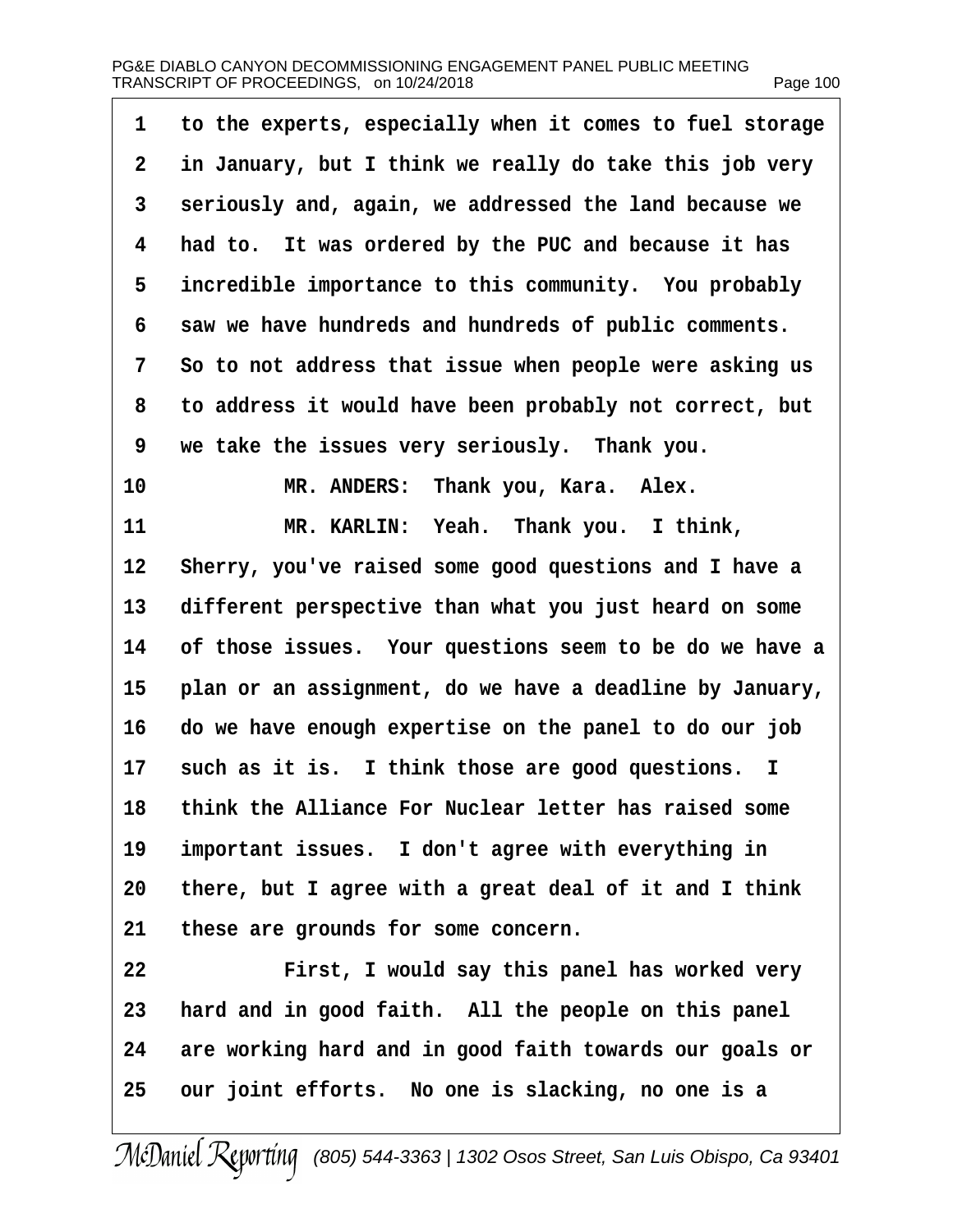1 stooge for PG&E or, otherwise, you know, hiding some 2 agenda like that and so I think we're doing good work 3 and we're proud of what we're doing and I also add that 4 PG&E has been helpful. All the way down the line, 5 they've been paying for all the time and effort. Not 6 us. They don't pay us, but they've got to pay for this 7 hall, they've got all their people who are responding to 8 our questions. So that's a lot of time and effort that 9 they're doing and I think they're proceeding in good 10 faith, too. 11 • However, I would said that, you know, PG&E 12 decided to create this Diablo Canyon Decommissioning 13 Engagement Panel. This panel was not specifically 14 required by the order. The order required that they 15 involve a stakeholder process before they dispose of the 16 lands and the reuse of the property. They didn't have 17 to create this panel. They decided this was one part, 18 perhaps, of the public stakeholder process. I don't 19 know what their decision was, but they've created this 20 and I would say that when we had our first meeting, PG&E 21 said to us one of the main things we want you to do is 22 to help us so that we can submit our next 23 decommissioning cost triennial proceeding submittal, 24 which is due in December of 2018, and we need you to 25 help us with that and we need to be able to report that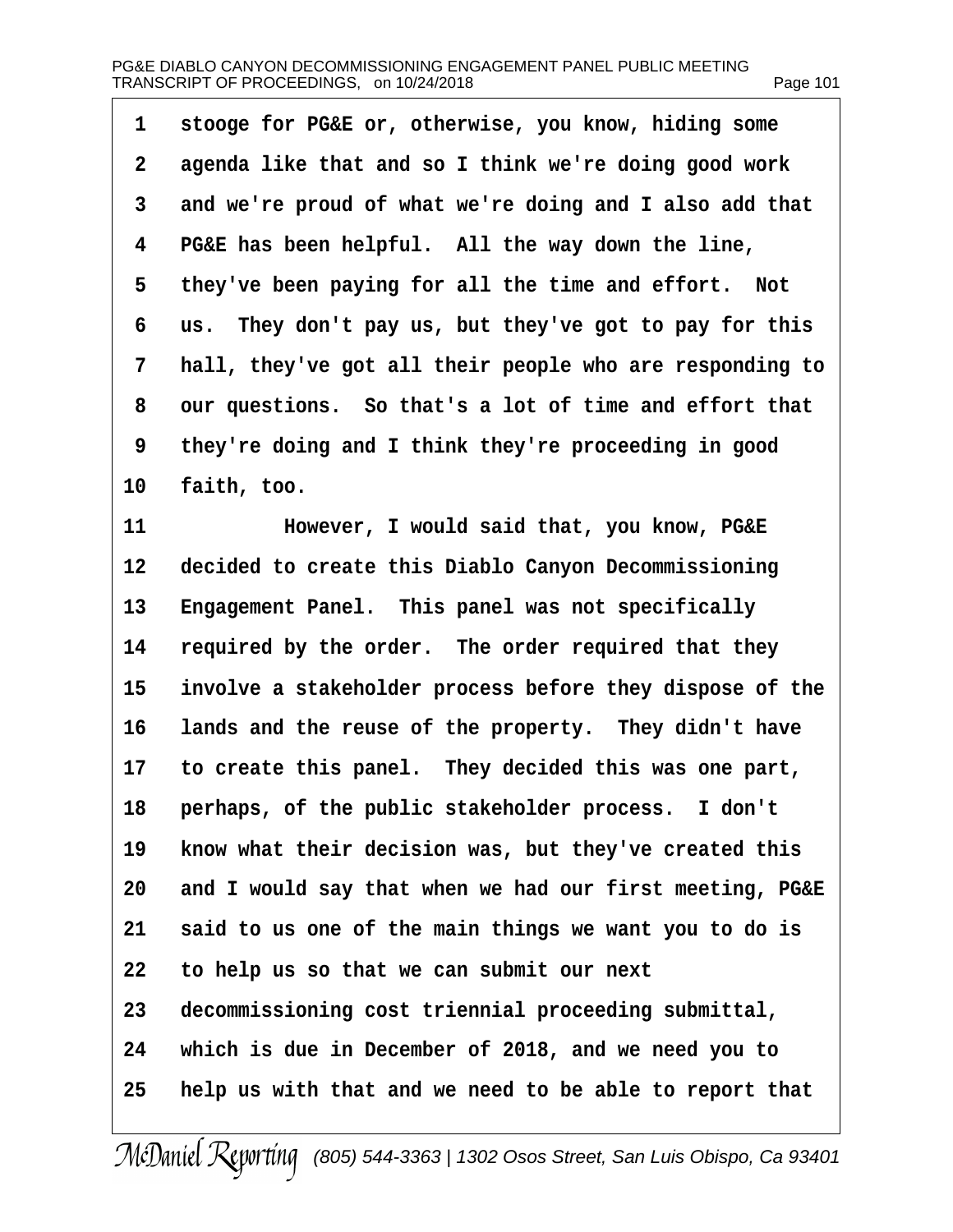·1· ·you've helped us with that, so that's what we created ·2· ·you for and that's your mission, and after that's done, 3 we'll decide whether or not the panel needs to continue 4 in existence. 5 Subsequently, we've clarified that they believe 6 and we believe that the panel does need to continue in 7 existence, but that was the initial assignment, that 8 this is what we need you for and they had the topics 9 that they wanted to incorporate in their triennial 10 proceeding submission in December 2018 and those are 11 pretty much the topics we've covered in our various 12 meetings. 13 **So the PG&E basically defined the topics, told** 14 us what we were here to do is help them with that and we 15 tweaked the sequence of those topics a little bit and 16 looked at the different -- maybe we'll do this first, 17 this one second, how we do it, but, you know, that was 18 kind of how we approached it and we were a bunch of 11 19 people who really hadn't worked together and we said, 20 okay, that sounds good, let's roll our sleeves up and 21 start working on that and that's what we've done. 22 Properly speaking, lands is an important issue 23 to this community. I don't think there's a whole lot of 24 disagreement about the lands. Everyone wants the lands 25 to be a park, not particularly controversial. Different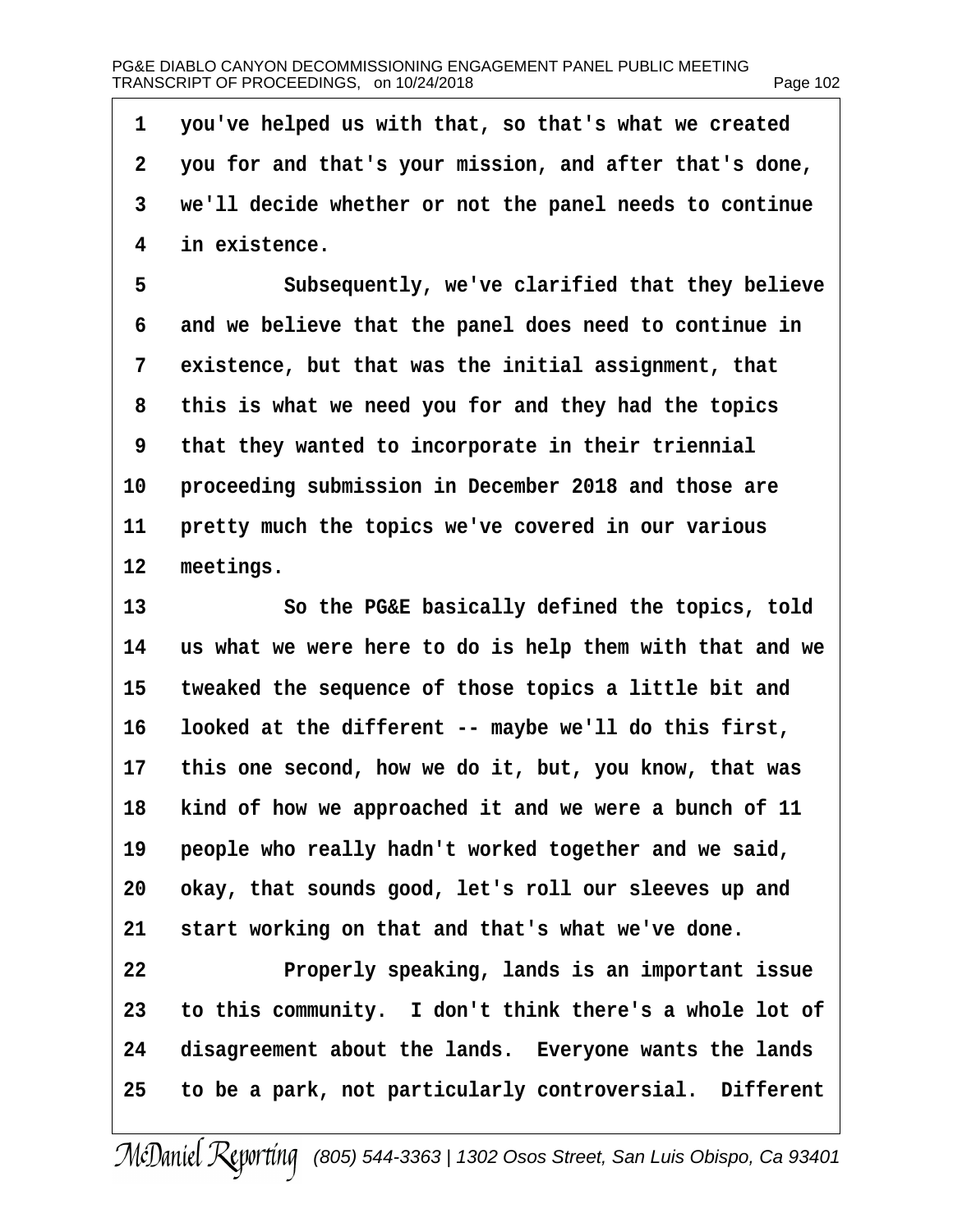| 1              | people want different uses for it to -- not different,     |
|----------------|------------------------------------------------------------|
| $\overline{2}$ | but they all want it to be preserved. We all agree with    |
| 3              | that. Land use has not -- got a lot to do with             |
| 4              | decommissioning, in the proper sense of the word, what     |
| 5              | Bruce Watson explained to us in terms of the nuclear       |
| 6              | regulatory decommissioning process. I mean, we're a        |
| 7              | decommissioning panel and we've worked with lands and      |
| 8              | maybe it's good to go in the lands issue as -- I'm not     |
| 9              | sure it's been put to bed, but we certainly have some      |
| 10             | ideas and hopefully there are things going on with Wild    |
| 11             | Cherry Canyon that will be good, be great for the          |
| 12             | community, but, I mean, I think that's where we are.       |
| 13             | Now, this PG&E will submit something to the PUC            |
| 14             | in December, which is the triennial proceeding cost        |
| 15             | estimate. They're going to -- hopefully, they're going     |
| 16             | to attach a vision statement, we're calling it, that we    |
| 17             | are generating and working on now. It's not complete       |
|                | 18 yet, but we're getting there. It's not going to be that |
| 19             | long, but I think it will be helpful and they can add      |
| 20             | that. It won't cover spent nuclear fuels as requested      |
| 21             | in the concerns raised by the letter from Alliance         |
| 22             | Nuclear, but PG&E may have a deadline of December 2018     |
| 23             | to submit their thing. We don't have such a deadline.      |
| 24             | We can submit anything we want, just send a letter to      |
| 25             | the judge and to the PUC and say, hey, we've got an        |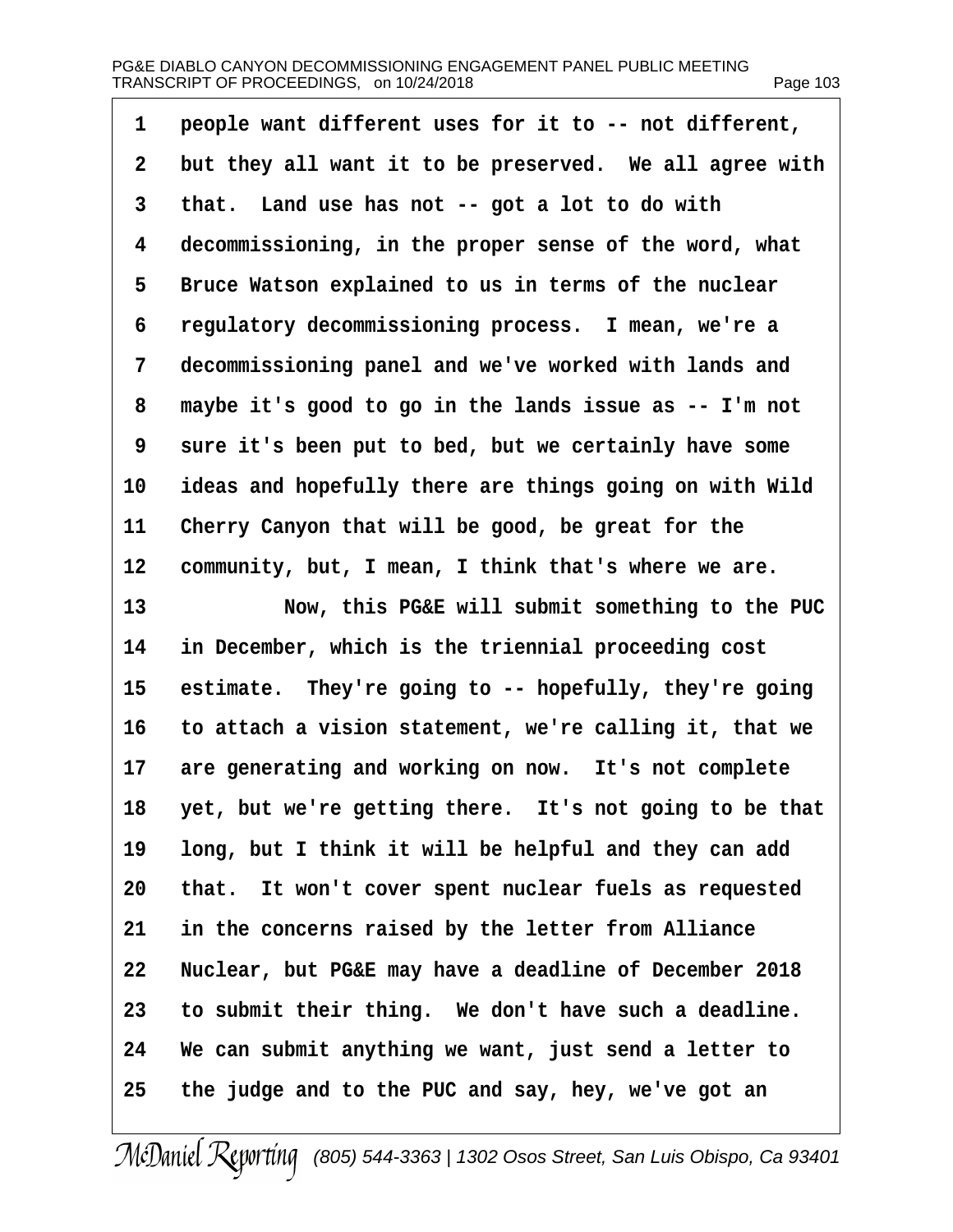| 1              | addendum, we want to submit something about spent        |
|----------------|----------------------------------------------------------|
| $\overline{2}$ | nuclear fuels that we've thought about and we're going   |
| 3              | to submit that in March of 2019. So, yes, there is this  |
| 4              | deadline for PG&E. We're trying to work with that to     |
| 5              | the extent we can come up with something for PG&E, but   |
| 6              | with regard to spent nuclear fuels, I agree with Linda   |
| 7              | and Kara that this is a critical and important issue.    |
| 8              | There's not a whole lot we can do with spent nuclear     |
| 9              | fuels, but we're going to hear a lot of people wailing   |
| 10             | and gnashing their teeth about it and we'll listen to    |
| 11             | that and then we'll submit our report. We're             |
| 12             | reinventing a wheel that's already been developed down   |
| 13             | in SONGS.                                                |
| 14             | Finally, I would say with regard to the                  |
| 15             | expertise, no, we really don't have the expertise to     |
| 16             | really assess what's the best thing to do with regard to |
| 17             | spent fuel, but we can ask PG&E what it thinks. They     |
| 18             | have experts who will tell us what they think, we can    |
| 19             | ask some other entity what they think, we can ask the    |
| 20             | Diablo Canyon Independent Safety Committee what do they  |
| 21             | think about spent fuels, but if that's all we're doing,  |
| 22             | then why are we in existence? If we can't exercise       |
| 23             | judgment, I think we need some more -- maybe we need     |
| 24             | additional people on this panel who have some            |
| 25             | substantive knowledge, expertise depth on some of these  |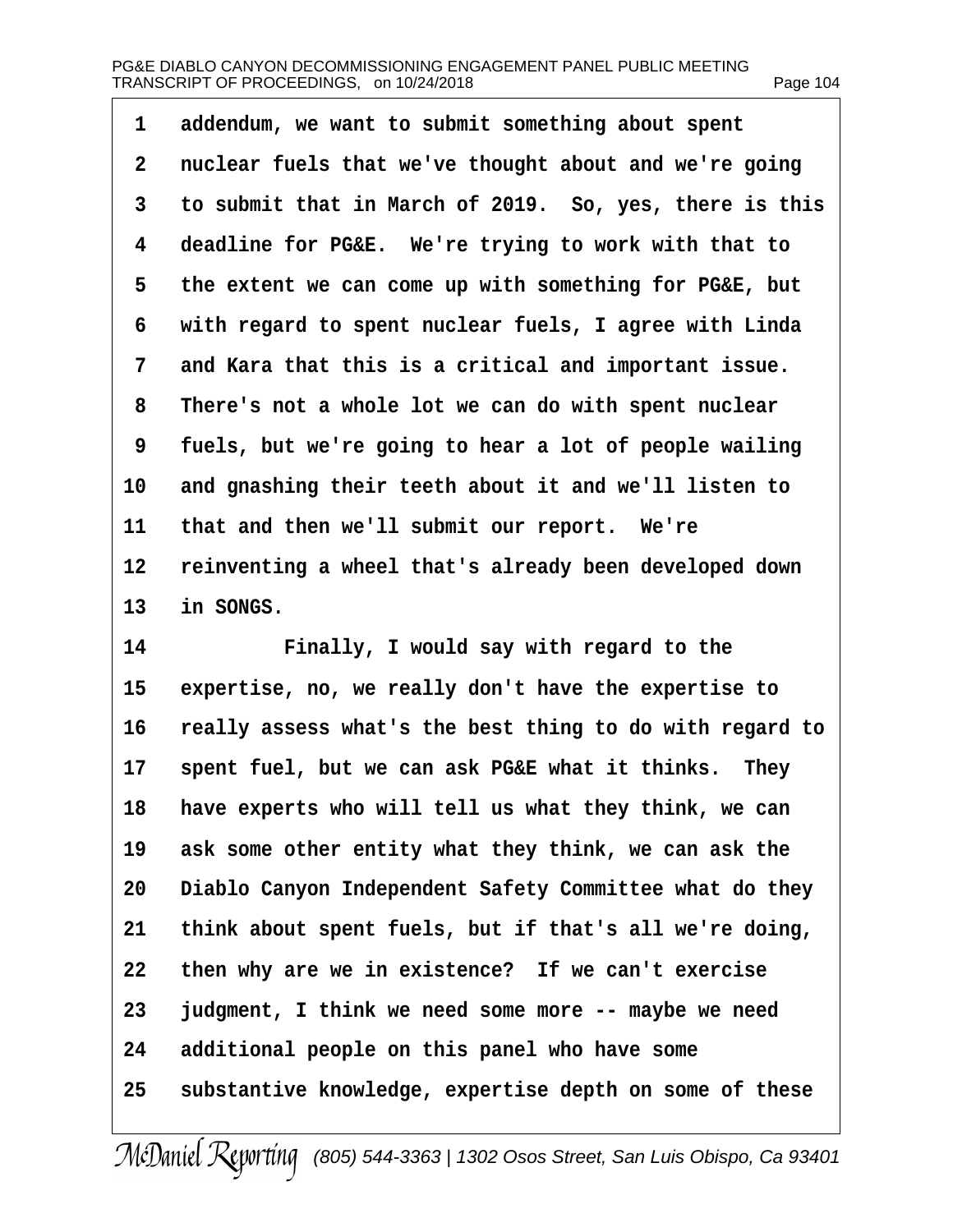1 issues that can allow us to make judgments and 2 assessments on some of these things rather than relying 3 on the Independent Safety Committee or PG&E to tell us 4 what the answer is. 5 MR. ANDERS: Thank you, Alex. Any further 6 questions or comments? Yes, Nancy. 7 MS. O'MALLEY: I just want to make a comment, 8 also, that we have time. It's still seven years before 9 the plant closes. So there really -- you know, I didn't 10 sense there was a rush and urgency to get through every 11 single topic before the first of the year. It can't be 12 done, it can't be done well and we do have time. 13 • And, you know, regarding the spent fuel, there 14 are new technologies coming out all the time. So, I 15 mean, there's no decision that needs to be made right 16 now and we do want to keep in mind that there is time 17 and research is -- ongoing research is taking place, and 18 whatever decision is made now, there will be new 19 technologies coming up down the line, let's hope, and 20 new policies. 21 MR. ANDERS: Thank you, Nancy. David. 22 MR. BALDWIN: I just didn't want it to get lost 23 in the conversation here. I appreciate all of the other 24 panelists' comments. At least, as I understand it, we 25 were engaged not as experts in nuclear field, but as a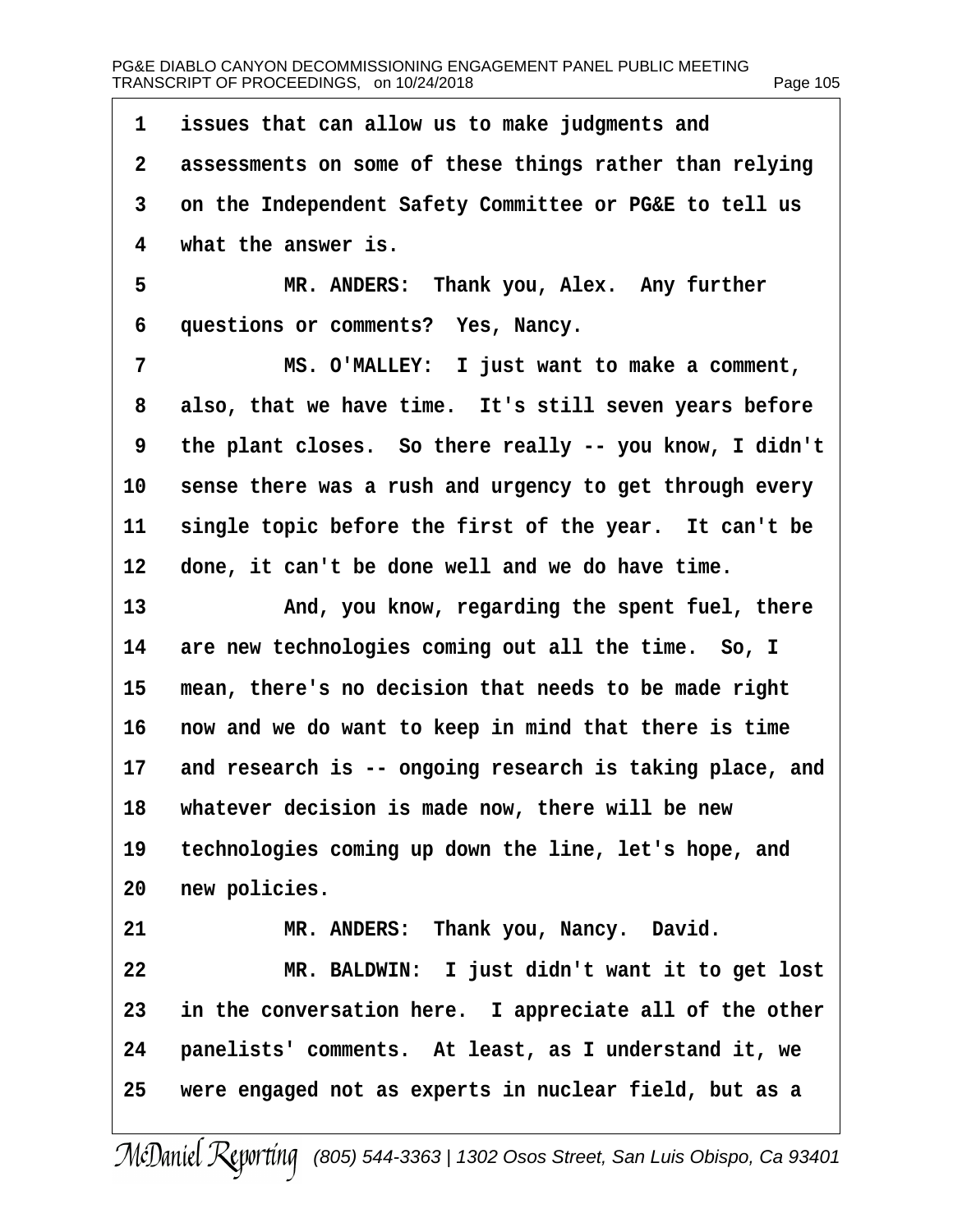| 1  | community engagement panel. The idea was that probably   |
|----|----------------------------------------------------------|
| 2  | because we come from different backgrounds or different  |
| 3  | lines of work and different parts of the community that  |
| 4  | the idea was that we would then, with our circle of      |
| 5  | influence or the people that we have contact with, bring |
| 6  | ideas back to this panel, ultimately back to PG&E. PG&E  |
| 7  | is obviously doing the same thing on their own, but the  |
| 8  | whole idea here was to engage the community and we do it |
| 9  | by this meeting that we're having here and we have       |
| 10 | ability to engage them online, people can leave          |
| 11 | comments, we have a kiosk, a number of different ways,   |
| 12 | and then that -- ultimately, that information that we    |
| 13 | gather then can give an accurate reflection back on the  |
| 14 | report that will be produced or any reports that are     |
| 15 | produced from us of what the community really wants and  |
| 16 | that was the largest part of what I felt like we were    |
| 17 | here for, or at least the line share of it. So I just    |
|    | 18 didn't want that to be lost in the discussion. Thank  |
| 19 | you.                                                     |
| 20 | MR. ANDERS: Sherri.                                      |
| 21 | MS. DANOFF: I just want to emphasize that the            |
| 22 | panel decided independently of PG&E, but with PG&E's     |
| 23 | assistance and arrangements, to talk to various agencies |
| 24 | that are players in decommissioning, try to get a handle |
| 25 | on what their requirements are, and then we are fully    |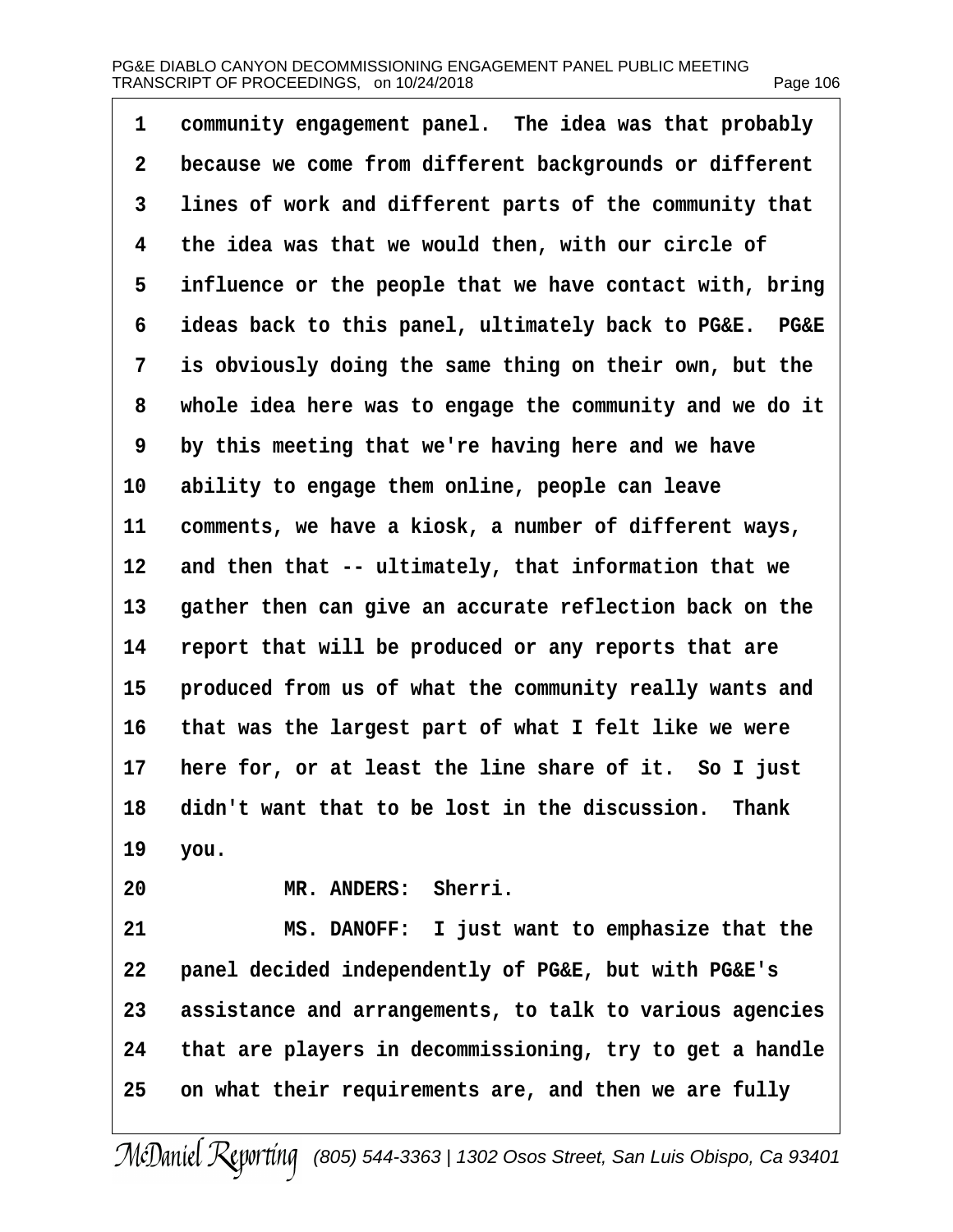| 1              | responsible for what we'll be learning and what the      |
|----------------|----------------------------------------------------------|
| $\overline{2}$ | community will be learning in terms of spent fuel        |
| 3              | storage, storage and the technologies and so forth that  |
| 4              | are involved even in the dry casks, and then, as has     |
| 5              | been said, we're planning an addendum to the report      |
| 6              | that's due at the end of the year. We want to give       |
| 7              | plenty of time to inform ourselves. Thank you.           |
| 8              | MR. ANDERS: Yes, Linda.                                  |
| 9              | MS. SEELEY: And, also, we're going as a panel            |
| 10             | to the San Onofre Community Engagement Panel meeting on  |
| 11             | November 29th and so we're -- and we're going to be able |
| 12             | to talk to them and find out what they've learned in     |
| 13             | their experience. So I think that's going to be very     |
| 14             | helpful and we wanted -- I, personally -- I don't want   |
| 15             | to speak for anybody else. I wanted to wait to address   |
| 16             | spent fuel issue until after we go to that meeting and   |
| 17             | hear what we may be experiencing with our community when |
| 18             | they come out to talk about the spent fuel. So that's    |
| 19             | going to be a very significant trip for us.              |
| 20             | MR. ANDERS: Thank you. Any further comments              |
| 21             | or discussion? Lauren.                                   |
| 22             | MR. BROWN: I also read the letter from the               |
| 23             | Alliance. One of the things that I picked up from that   |
| 24             | is that they thought pretty strongly that the focus of   |
| 25             | this group, this panel should be almost exclusively on   |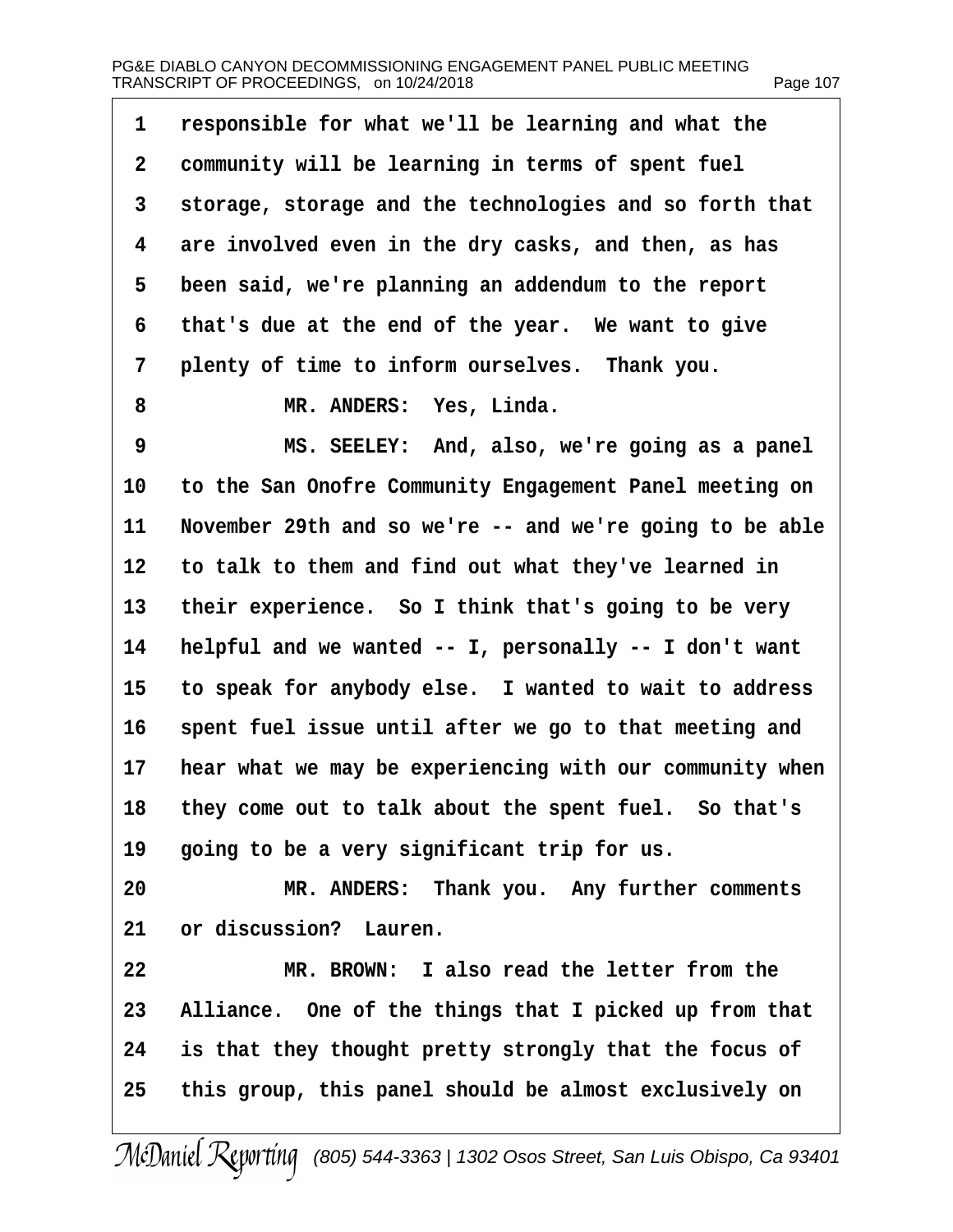| 1  | safety issues related to the operation of the plant      |
|----|----------------------------------------------------------|
| 2  | following the end of the power generation and the        |
| 3  | composition of this panel should be changed. I would     |
| 4  | like to offer this thought. I think we are composed of   |
| 5  | a group of people that pretty well represent this        |
| 6  | community from Paso Robles down to Arroyo Grande in      |
| 7  | geographical terms, in terms of broad experience of      |
| 8  | people's backgrounds and perspectives and I think we are |
| 9  | more accurately representing the community's full        |
| 10 | concerns and those do include what's going to happen to  |
| 11 | the land afterwards. It includes what's going to happen  |
| 12 | to some of the valuable infrastructure that exists out   |
| 13 | there. If you look at the attendance tonight, it is a    |
| 14 | fraction of the attendance of people who expressed their |
| 15 | support for some kind of measures for conservation of    |
| 16 | the land. So I think we're doing a pretty good job in    |
| 17 | terms of representing the community.                     |
| 18 | I also want to just clarify one thing. Right             |
| 19 | from the beginning, there was no time frame set on       |
| 20 | sunsetting this panel. In fact, PG&E asked if we could   |
| 21 | set up a class schedule. So some of us are one-year      |
| 22 | term, some of us are two years, some of us are           |
| 23 | three-year terms, so that there is the opportunity for   |
| 24 | renewal of this committee and it reflects, I think,      |
| 25 | PG&E's commitment to keep this going as long as it is    |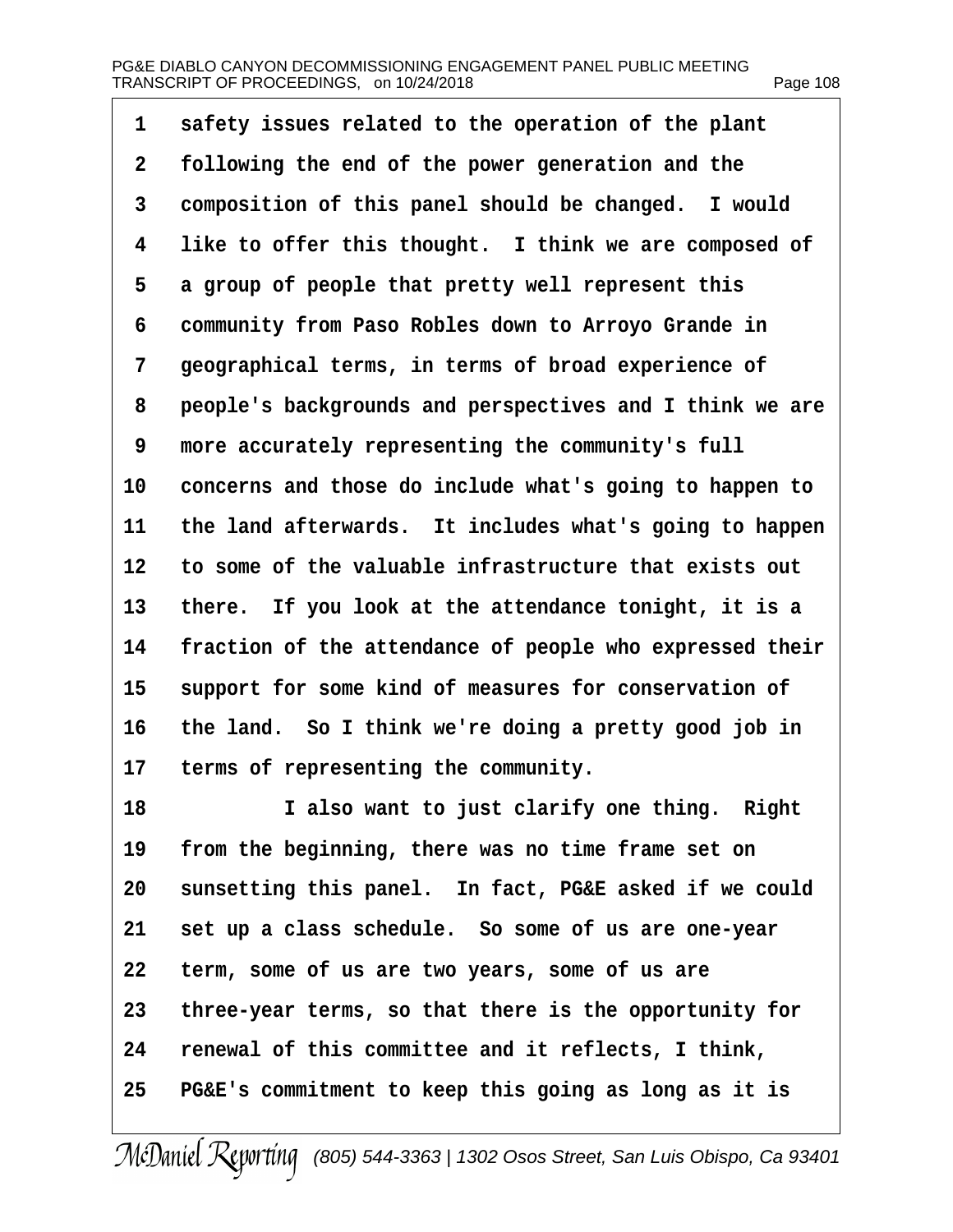1 helpful and productive and addressing issues that are of 2 concern to this community. 3 MR. ANDERS: Thank you, Lauren. Alex, we need 4 to move on. Just a brief comment, please. 5 MR. KARLIN: Yes. I do remember, however, that 6 PG&E said at our first meeting that we need you to help 7 us with the triennial submission, and once that's over 8 with, we can decide -- we, PG&E can decide whether it's 9 worthwhile to continue the panel and so it's within 10 their control to continue us or not as they think we are 11 helpful. 12 My main point, however, is that I have put 13 together a small chart that is going to be on our 14 website, which compares this panel. There are 15 decommissioning panels associated with many of the 16 nuclear power plants around the country and our 17 composition on this panel is very different than any of 18 them you'll see around the country, Vermont Yankee, 19 Indian Point, Oyster Creek, Pilgrim, these other sites, 20 and major, you know, decommissioning processes are 21 dominated by elected officials and appointed 22 governmental officials and designated union 23 representatives and maybe a few people from the 24 community. That's how they operate. That's how SONGS 25 operates, dominated by appointed government officials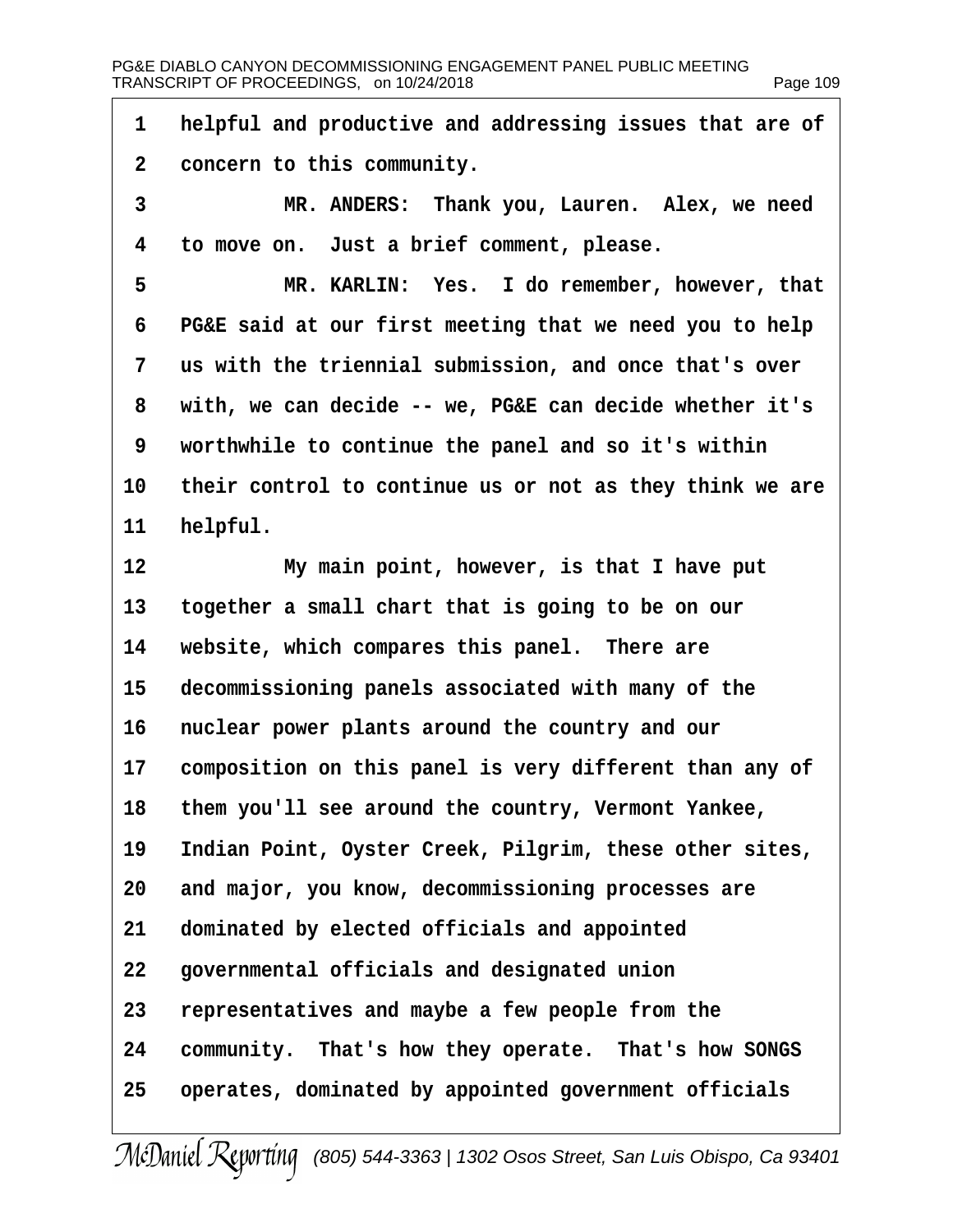| 1              | and state officials who are from agencies who are        |
|----------------|----------------------------------------------------------|
| $\overline{2}$ | elected or not. We're very different in that respect     |
| 3              | and I think that we ought to learn some lessons from     |
| 4              | what the -- and they're set up by state law. Many of     |
| 5              | them are established by state law, not just simply       |
| 6              | voluntary that the PG&E or the utility sets up. They're  |
| 7              | mandated by state law and we're very different in many   |
| 8              | respects and I think that is the basis that maybe we     |
| 9              | need to be put -- and I'll put that on the website.      |
| 10             | Chuck will put it on the website, anybody who wants to   |
| 11             | look at the comparison and contrast against eight or     |
| 12             | nine others. Thank you.                                  |
| 13             | MR. ANDERS: Thank you, Alex. One last                    |
| 14             | comment, Sherri, and then if we could pull up the public |
| 15             | participation sheet.                                     |
| 16             | MS. DANOFF: Just a brief comment. It does                |
| 17             | appear from the information that Alex presented that we  |
| 18             | do have a different composition and so forth; however,   |
| 19             | the state did set up the Independent Safety Council and  |
| 20             | that's unique amongst all the examples that you had.     |
| 21             | MR. KARLIN: Yeah, but it's not a                         |
| 22             | decommissioning entity.                                  |
| 23             | MR. ANDERS: Great discussion, everyone. I                |
| 24             | want to speak very quickly about the responses we've     |
| 25             | gotten so far from public comments and questions. As     |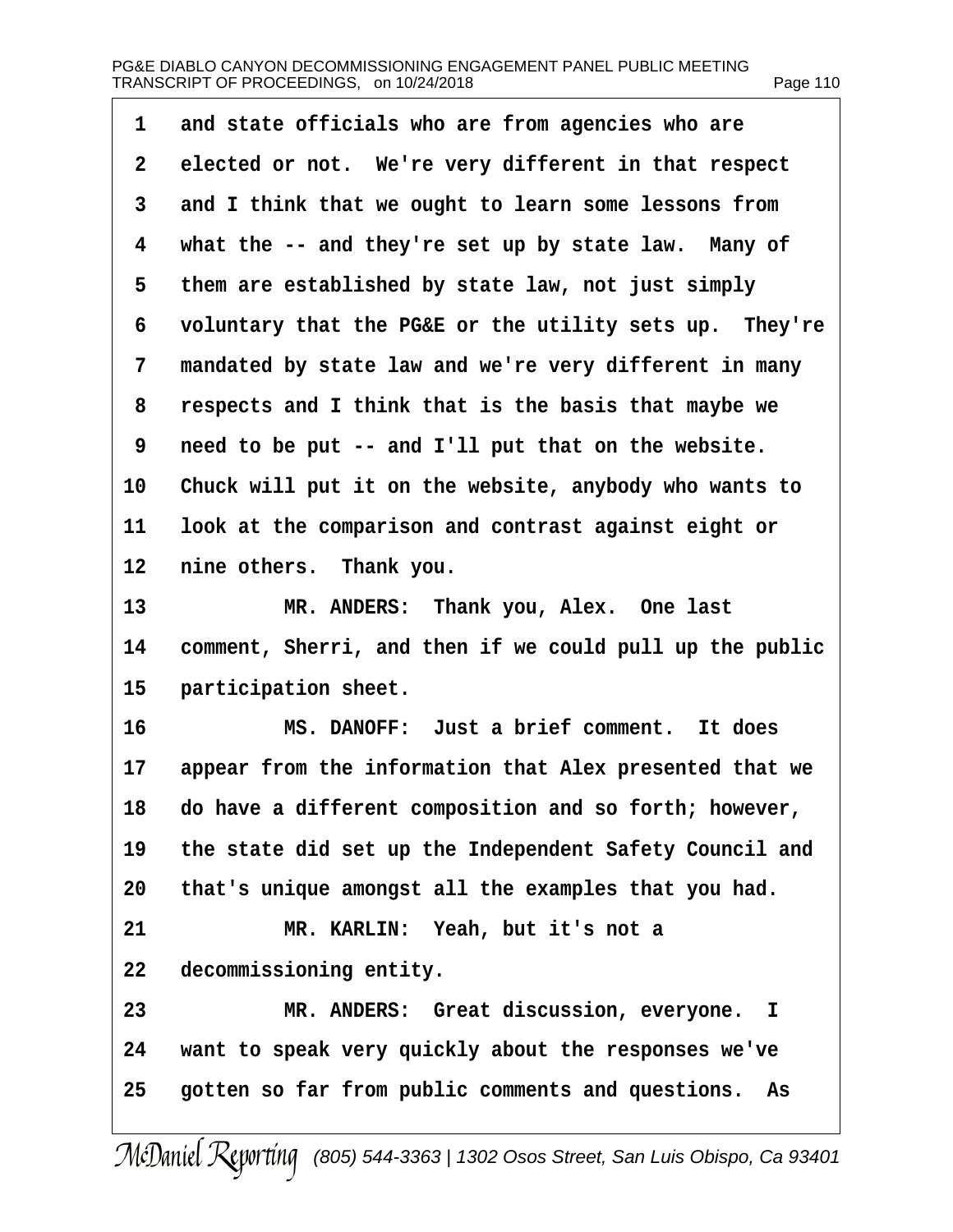## PG&E DIABLO CANYON DECOMMISSIONING ENGAGEMENT PANEL PUBLIC MEETING TRANSCRIPT OF PROCEEDINGS, on 10/24/2018 example the state of the Page 111

·1· ·you know, there's multiple avenues for the public to 2 participate. They can speak to a panel member and a 3 panel member actually documents that comment that they 4 had with that individual or a group. The public can go 5 on the panel website and online and submit comments and 6 concerns. We've gotten multiple comments through 7 public -- through the workshops that we've had, through 8 presentations and through the public commenting there 9 and we also have the public comments at the public 10 meetings that you're holding on a monthly basis. So 11 this chart totals up the comments and questions we've 12 gotten so far by topic, actually, and just in the last 13 month since last meeting, we've gotten approximately 50 14 additional comments. Most of those were in the 15 repurposing category and some lands, but you focused on 16 repurposing and lands to a great extent. You can see 17 the amount of public input that the panel received. The 18 panel has access to all these comments and I know 19 reviews them for their information. So I want to 20 encourage all the public to please submit your comments 21 and you can submit more than one. If you have something 22 on your mind, please share that, it's important, and the 23 panel does get all this information. 24 · · · So, Tom, do you want talk about our next topic? 25 It was going to be spent fuel storage, but, again,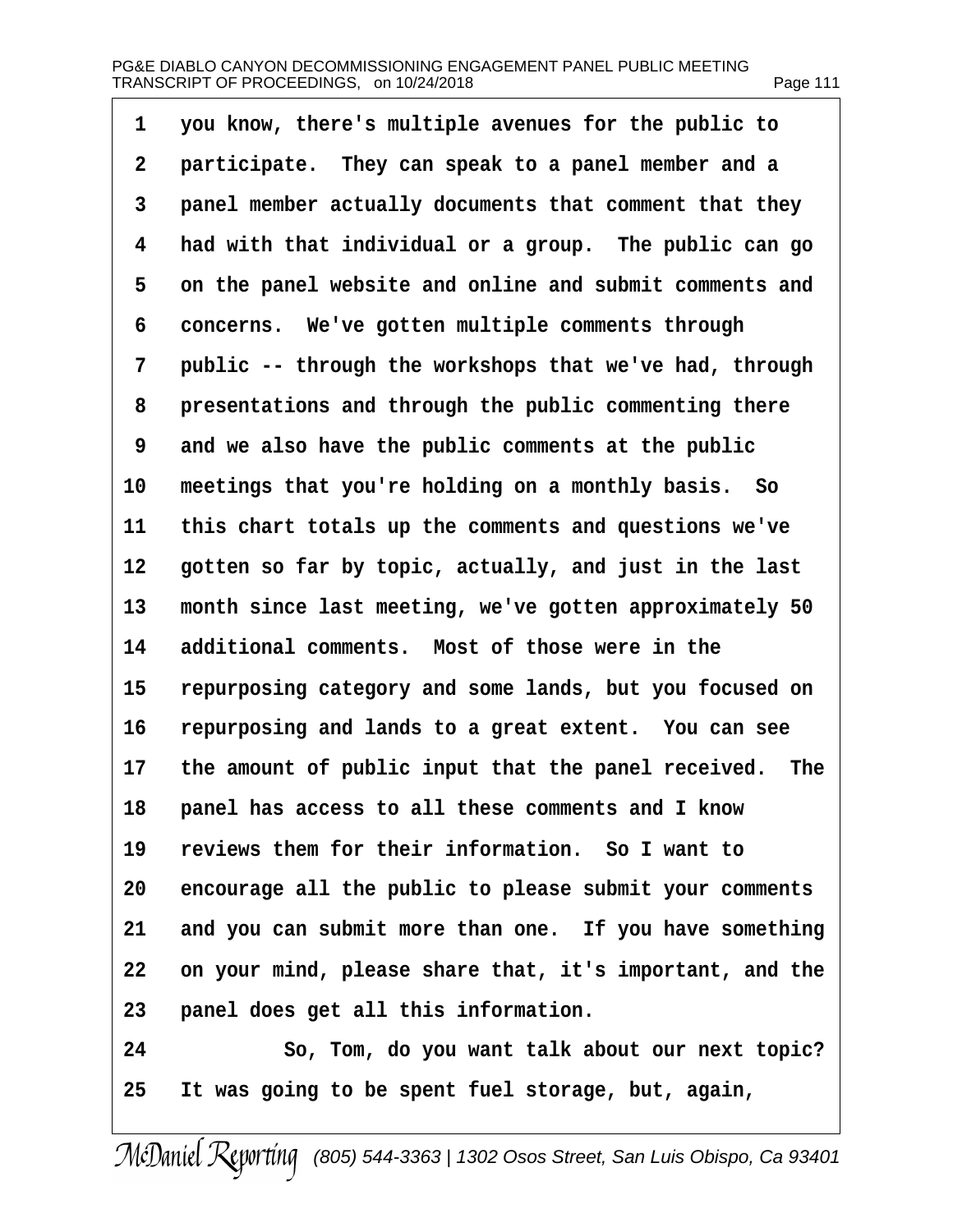| 1              | things have changed.                                     |
|----------------|----------------------------------------------------------|
| $\overline{2}$ | MR. JONES: Yeah. I think Linda and Kara                  |
| 3              | adequately described it. So the schedule will change in  |
| 4              | November. It will slide used fuel back or help the       |
| 5              | panel prepare for a meeting in the first quarter with a  |
| 6              | workshop similar to how we conducted the land and        |
| 7              | repurposing meetings.                                    |
| 8              | I'd also add that based on the discussion                |
| 9              | tonight and just seeing the metrics that Adam had        |
| 10             | brought up, that I suggest that we modify that to also   |
| 11             | have a specific comment and category to track specific   |
| 12             | comments on used fuel so that it's not under the other   |
| 13             | category because that doesn't seem appropriate given the |
| 14             | attention paid.                                          |
| 15             | MR. KARLIN: Spent fuel. Spent fuel.                      |
| 16             | MR. JONES: We'll defer to the gentleman three            |
| 17             | to my left that it will say spent fuel. So that issue    |
|                | 18 is also put to bed.                                   |
| 19             | I'd also like to quickly clarify our intention           |
| 20             | with this panel is that we have -- in this filing and    |
| 21             | coming attractions in 2018, you'll see that we offer it  |
| 22             | for the PUC's consideration throughout the duration of   |
| 23             | the decommissioning project. So that will run, if you    |
| 24             | look at our Phase 3, through the year 2072. So that is   |
| 25             | a significant commitment and we expect to keep this      |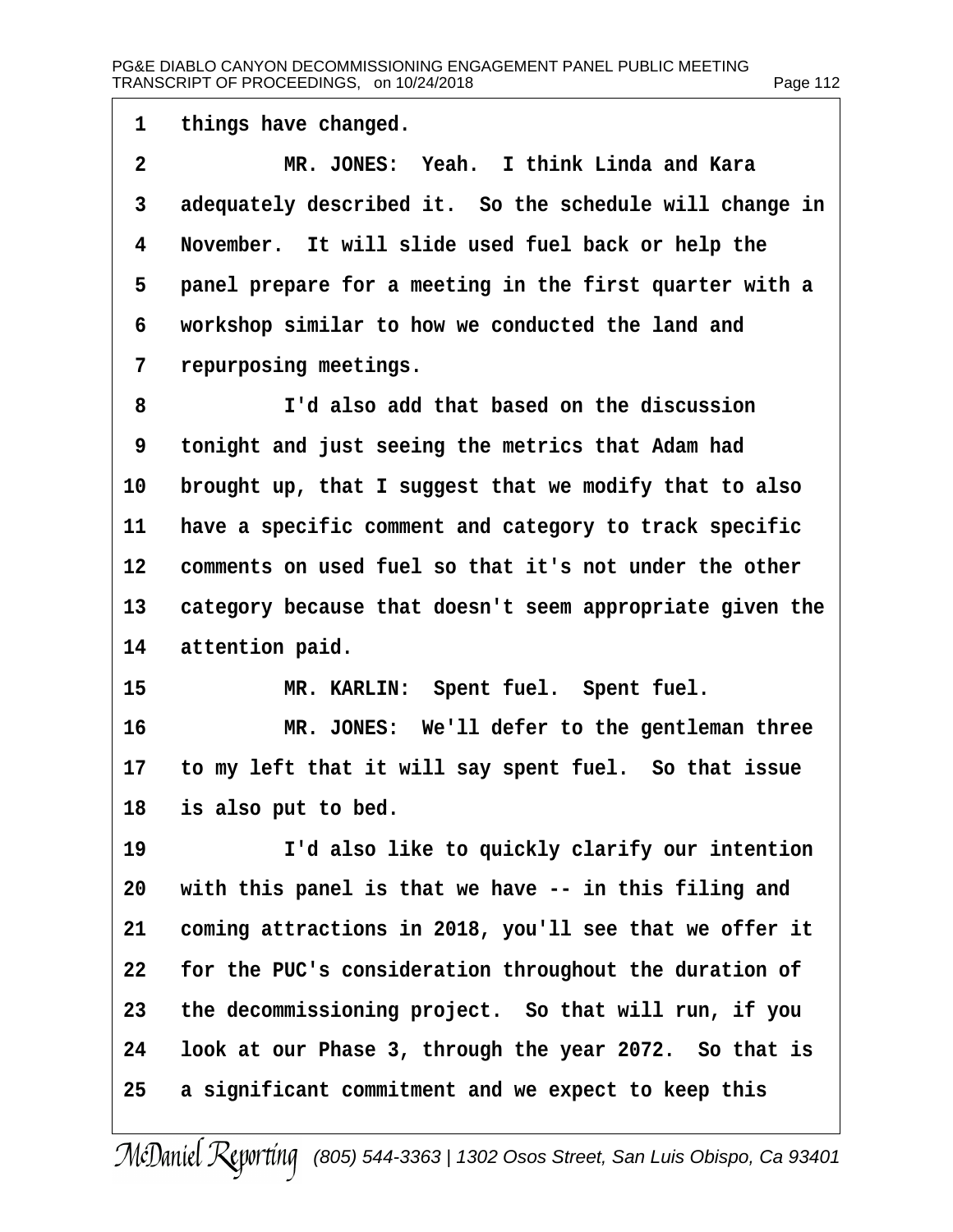## PG&E DIABLO CANYON DECOMMISSIONING ENGAGEMENT PANEL PUBLIC MEETING TRANSCRIPT OF PROCEEDINGS, on 10/24/2018 Page 113

1 panel throughout that period and we seek the CPUC's 2 concurrence on that. That will be an item that will be 3 available to all the intervenors to participate in on 4 what shape, composition, funding, et cetera, should be, 5 but that will be in there. So I want to make sure that ·6· ·that is crystal clear to the public and the members of 7 this panel. 8 **8** · · · So we will see in November an update on the 9 report that people had asked about tonight. The panel 10 will talk about where they are in the process, what some 11 of their findings might be. I think that will also be a 12 coming attractions night for folks and there will be 13 additional time, like most of our meetings, with public 14 comment for folks, as well. That also shows that the 15 panel discussion tonight was also that they would like 16 to go dark in December because of the holiday period and 17 getting ready for that filing and then they'll produce 18 their 2019 schedule, tentative schedule, as well. 19 MR. ANDERS: Thank you. This is the 20 opportunity -- the meeting is complete as far as our 21 agenda; however, we do always take the opportunity to do 22 a meeting evaluation. So a normal format is to talk 23 about things that you want to repeat in future meetings, 24 anything you liked about this meeting, all the pluses, 25 and then we'll talk about anything that you might want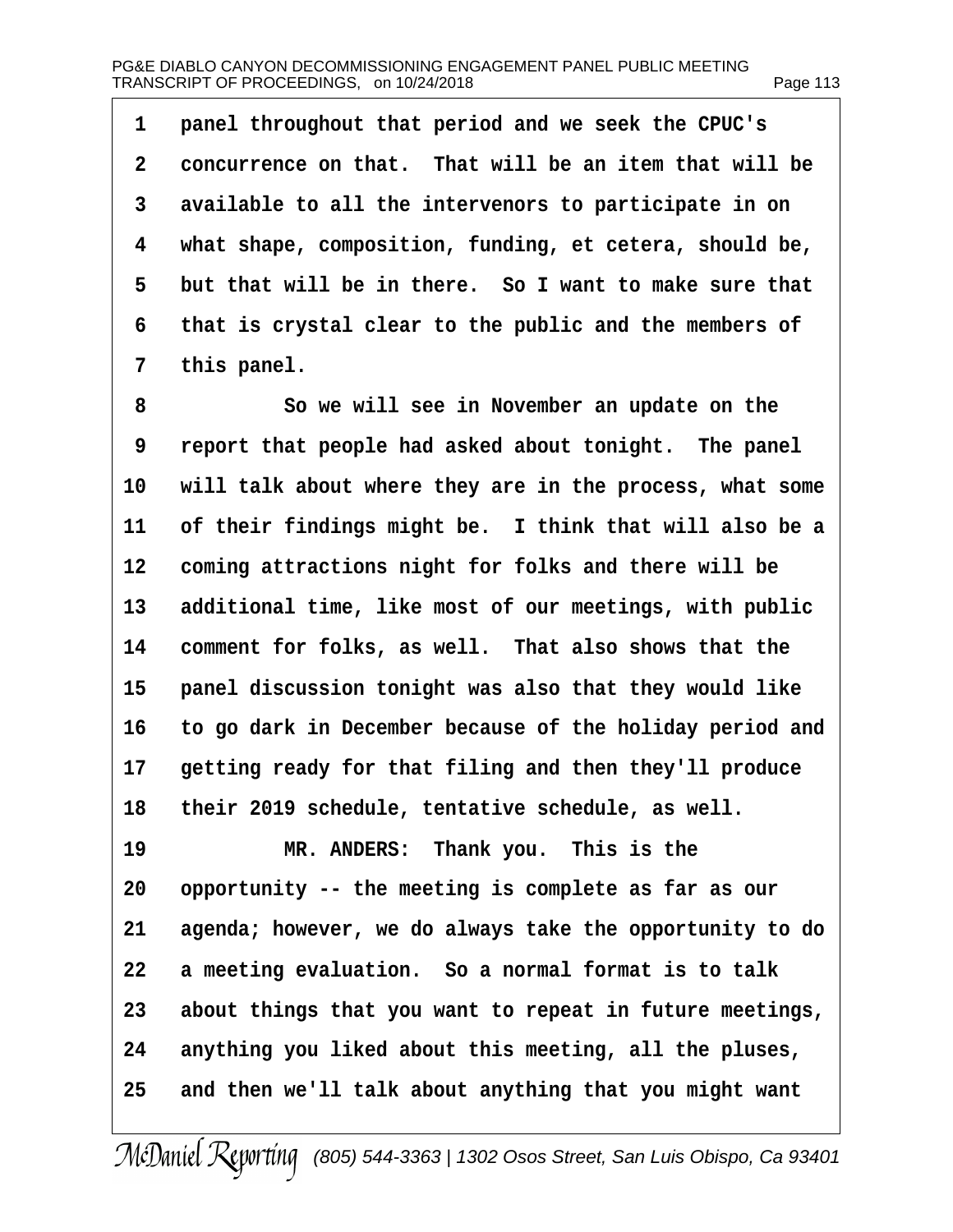| 1              | to see changed. Any comments with regard to pluses? I    |
|----------------|----------------------------------------------------------|
| $\overline{2}$ | know this is, what, our sixth meeting. So we've got it   |
| 3              | down to a process that most people seem to support.      |
| 4              | Yes, Linda.                                              |
| 5              | MS. SEELEY: I loved the comment -- the public            |
| 6              | comments tonight and the obvious very deep caring that   |
| 7              | people have about this process.                          |
| 8              | MR. ANDERS: Thank you. Anyone else? Anything             |
| 9              | that we did tonight that we could change to improve the  |
| 10             | process in the future?                                   |
| 11             | MS. SEELEY: One more comment. Maybe we, me,              |
| 12             | be a little quicker in our comments, not talk so much.   |
| 13             | MR. MECHAM: I second that.                               |
| 14             | MR. ANDERS: Okay. Thank you.                             |
| 15             | MR. JONES: Chuck, I would just add we have               |
| 16             | some improvements to make on the metrics for folks both  |
| 17             | in delineation, like we just mentioned, used fuel, but   |
| 18             | also in the presentation so that the panel and the       |
| 19             | public can also start to see trending data in terms of   |
| 20             | the level of interest and how that relates to the        |
| 21             | schedule of the project, and I think, over time, we      |
| 22             | think about the seven years leading up to the eventual   |
| 23             | work on this, that we'll see peaks and valleys on        |
| 24             | different things, but that that will be really           |
| 25             | informative to the panel on we can at that point tell we |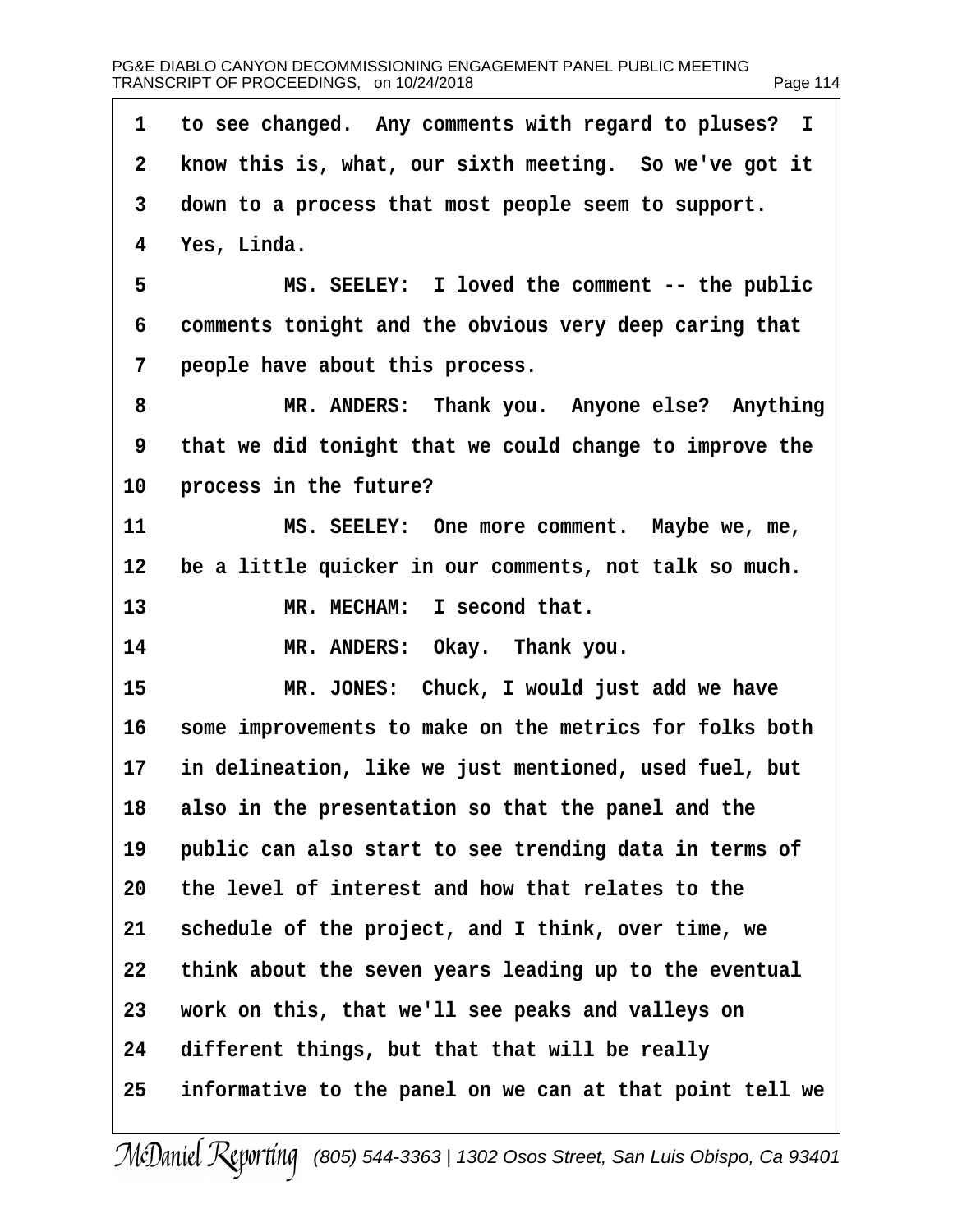| 1              | did something here and we saw the effect on the public |
|----------------|--------------------------------------------------------|
| $\overline{2}$ | and so I think that will be a really important tool    |
| $\mathfrak{S}$ | going forward.                                         |
| 4              | MR. ANDERS: Okay. Great. Sounds good.                  |
| 5              | Anything else? Thank you. Thank you, everyone, for     |
| 6              | your time and attention and the meeting is adjourned.  |
| 7              | (The proceedings adjourned at 9:33 p.m.)               |
| 8              |                                                        |
| 9              |                                                        |
| 10             |                                                        |
| 11             |                                                        |
| 12             |                                                        |
| 13             |                                                        |
| 14             |                                                        |
| 15             |                                                        |
| 16             |                                                        |
| 17             |                                                        |
| 18             |                                                        |
| 19             |                                                        |
| 20             |                                                        |
| 21             |                                                        |
| 22             |                                                        |
| 23             |                                                        |
| 24             |                                                        |
| 25             |                                                        |